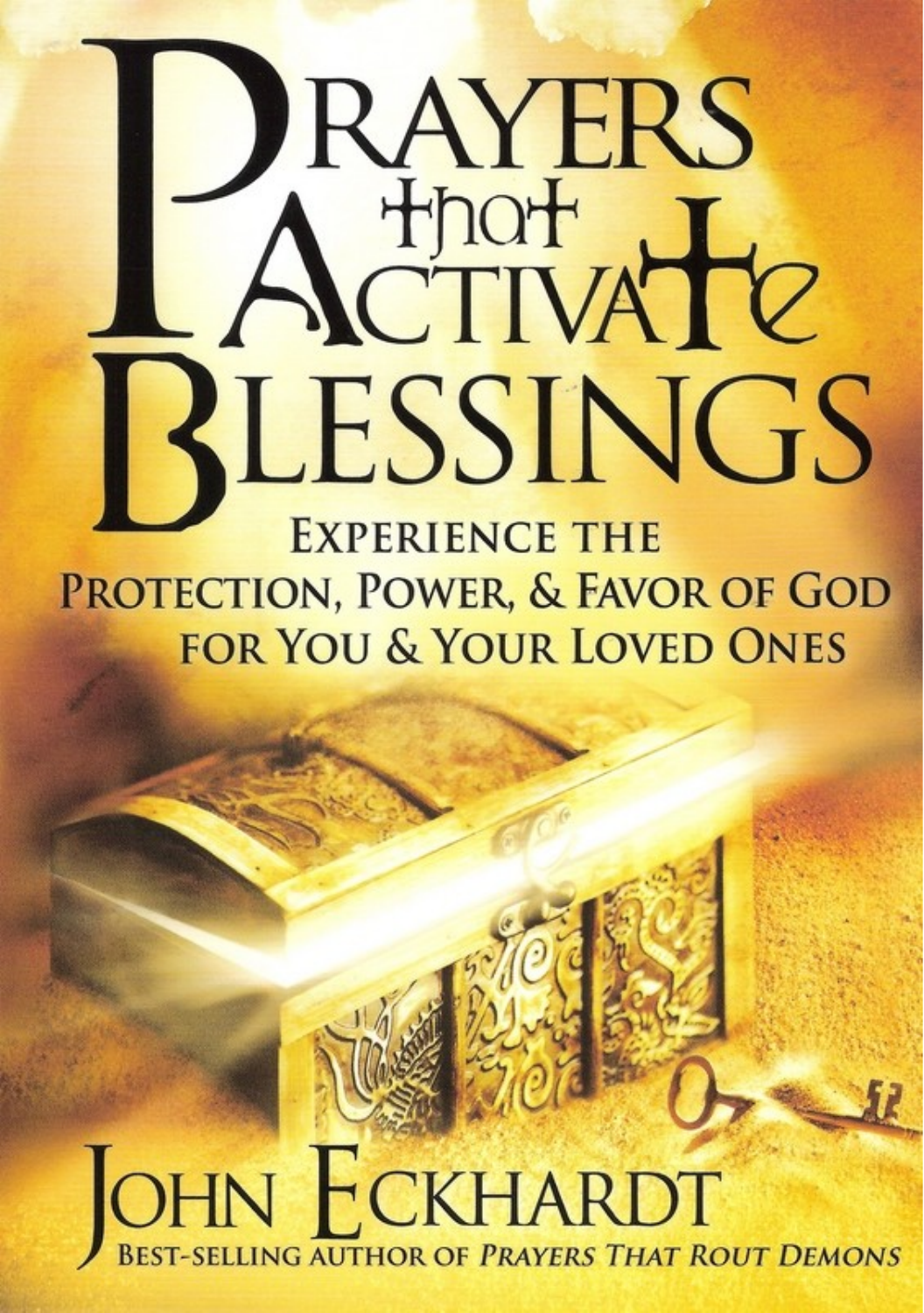

# JOHN ECKHARDT

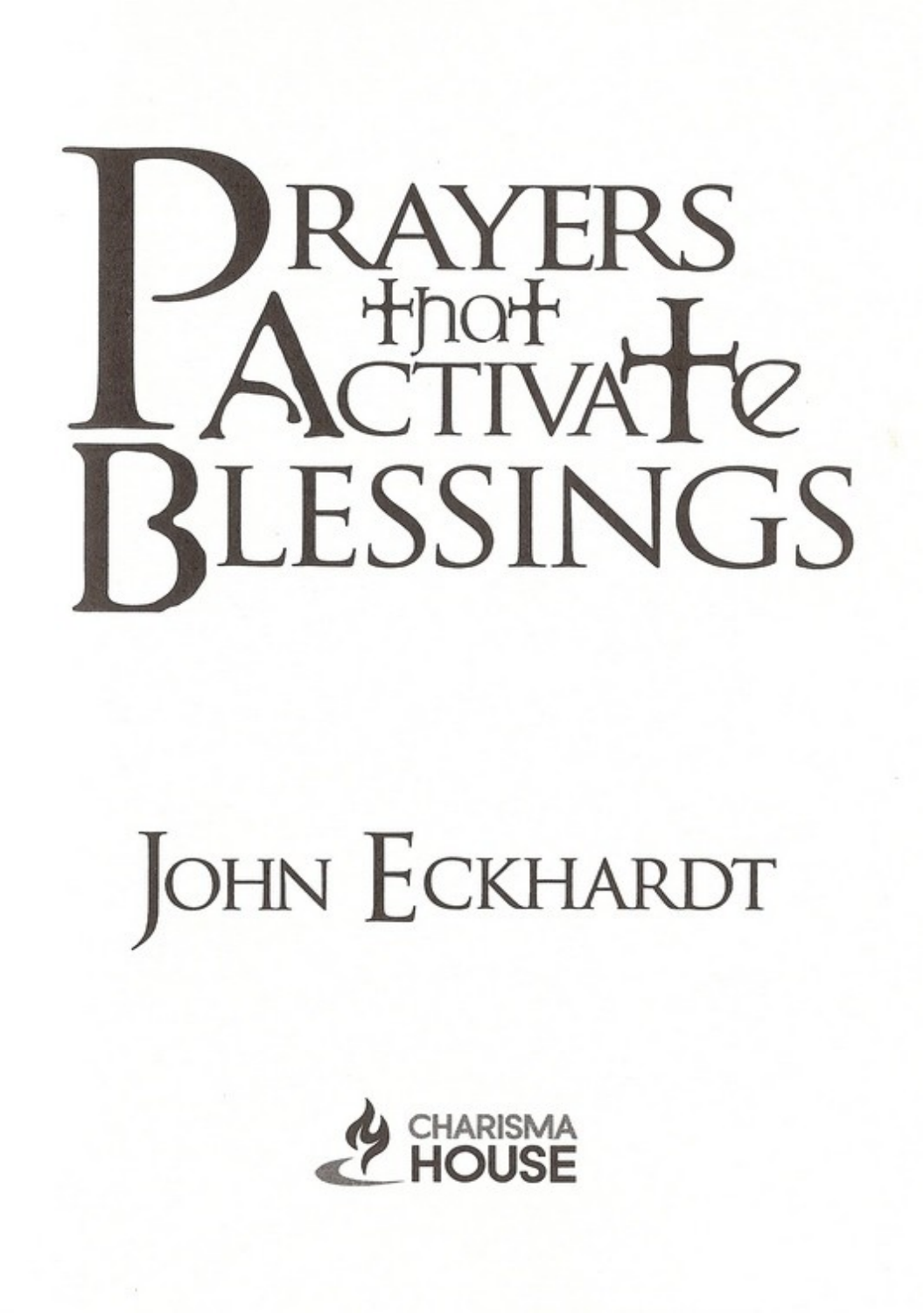## **CONTENTS**

## **[Introduction: A Better Understanding of Blessing and](#page-4-0)**

## **[Prosperity](#page-4-0)**

[Blessing and Favor Declarations](#page-7-0)

[Prayers for the Blessing and Favor of God](#page-9-0)

**[1. Blessing by Asking](#page-11-0)**

[Prayers for Blessing](#page-15-0) 

[Prayers for the Blessing of Goodness](#page-17-0)

[Prayers for Bonanzas and Breakthrough](#page-20-0) 

**[2. The Blessing of Obedience](#page-26-0)**

[Prayers for the Blessing of Obedience](#page-29-0)

[Prayers for a Life Flowing With Milk and Honey](#page-36-0)

#### **[3. The Blessing of Giving](#page-38-0)**

[Abundance and Prosperity Confessions](#page-44-0) 

[Prayers for the Blessing of Giving](#page-47-0)

[Prayers for the Blessing of Carmel and Sharon](#page-49-0) 

[Prayers for the Glory of Lebanon](#page-52-0) 

[Prayers for the Blessing of Achor](#page-53-0)

[Prayers for the Blessing of Mount Hermon](#page-54-0)

[Prayers for the Blessing of Zion](#page-55-0)

[Prayers for the Blessing of Eden](#page-56-0)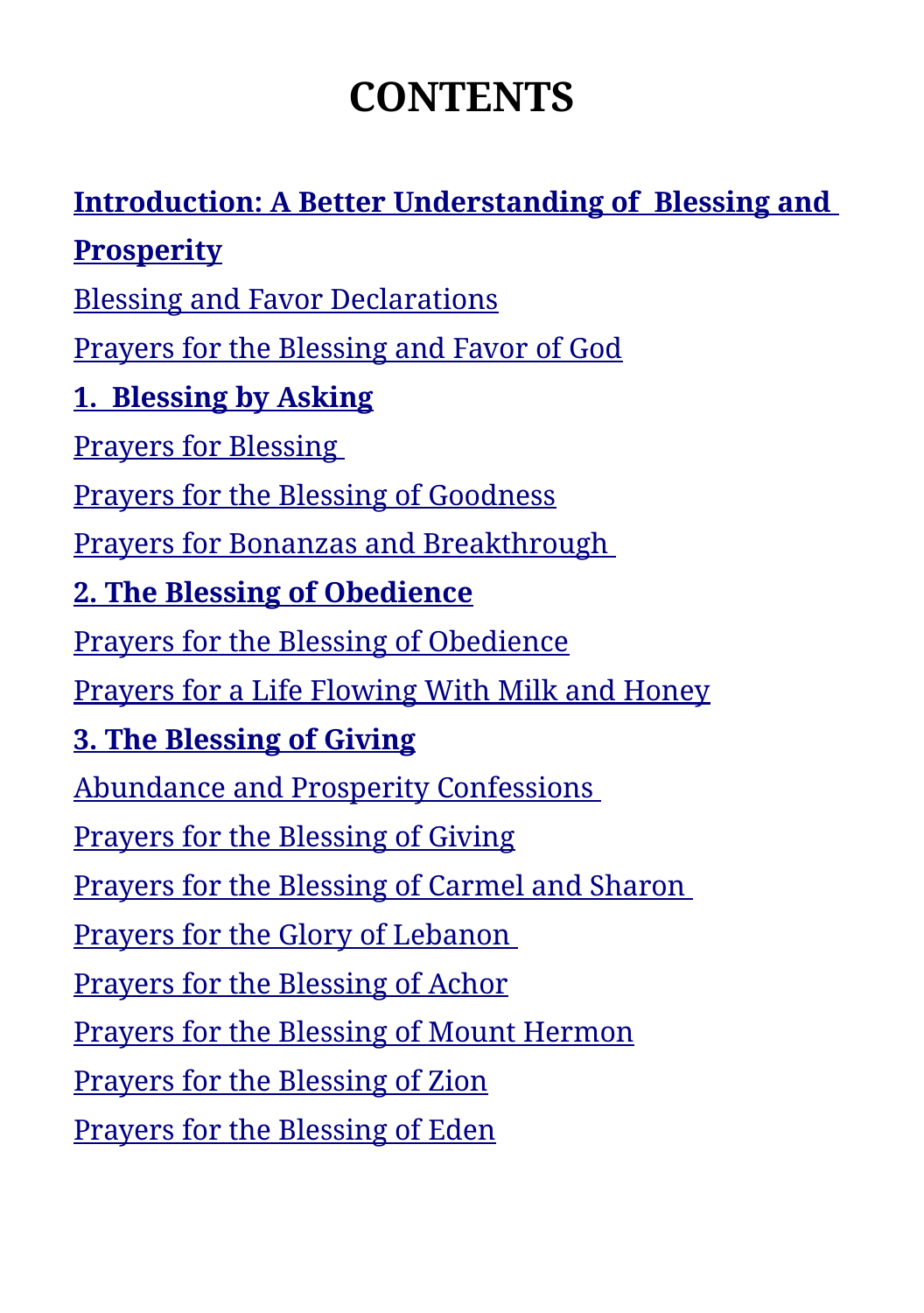### **[4. The Blessing of Authority Figures](#page-57-0)**

[Spiritual Authority Confessions](#page-60-1)

[Prayers for the Blessing of Submitting to Authority](#page-60-0)

[Prayers for the Blessing of Submitting to the Wisdom of](#page-61-0) [God](#page-61-0)

**[5. The Blessing of Covenant](#page-65-0)** 

[Covenant Confessions](#page-69-1) 

[Prayers for Blessings of Deuteronomy](#page-69-0)

[Prayers for the Blessing of Health and Healing](#page-71-0)

## **[6. The Blessing of Shalom](#page-75-0)**

[Peace Confessions](#page-80-1)

[Kingdom Blessing Confessions](#page-80-0)

[Confessions for the Blessings of Redemption](#page-82-0)

[Prayers for the Blessing of Shalom](#page-89-0)

**[7. The Blessing of Declaring "Never Again!"](#page-93-0)** 

[Never Again Will I Allow Satan to Control My Life](#page-94-0)

[Never Again Will I Allow Satan to Control My Finances](#page-100-0)

[Never Again Will I Allow Sin to Dominate My Life](#page-103-0)

[Never Again Will I Allow My Body to Be Used by the](#page-107-0)

[Enemy](#page-107-0)

[Never Again Will I Allow Fear to Stop Me](#page-108-0)

[Never Again Will I Allow Pride to Control My Life](#page-109-0)

[Never Again Will I Allow Filthy Communication to Come](#page-110-0) [Out of My Mouth](#page-110-0)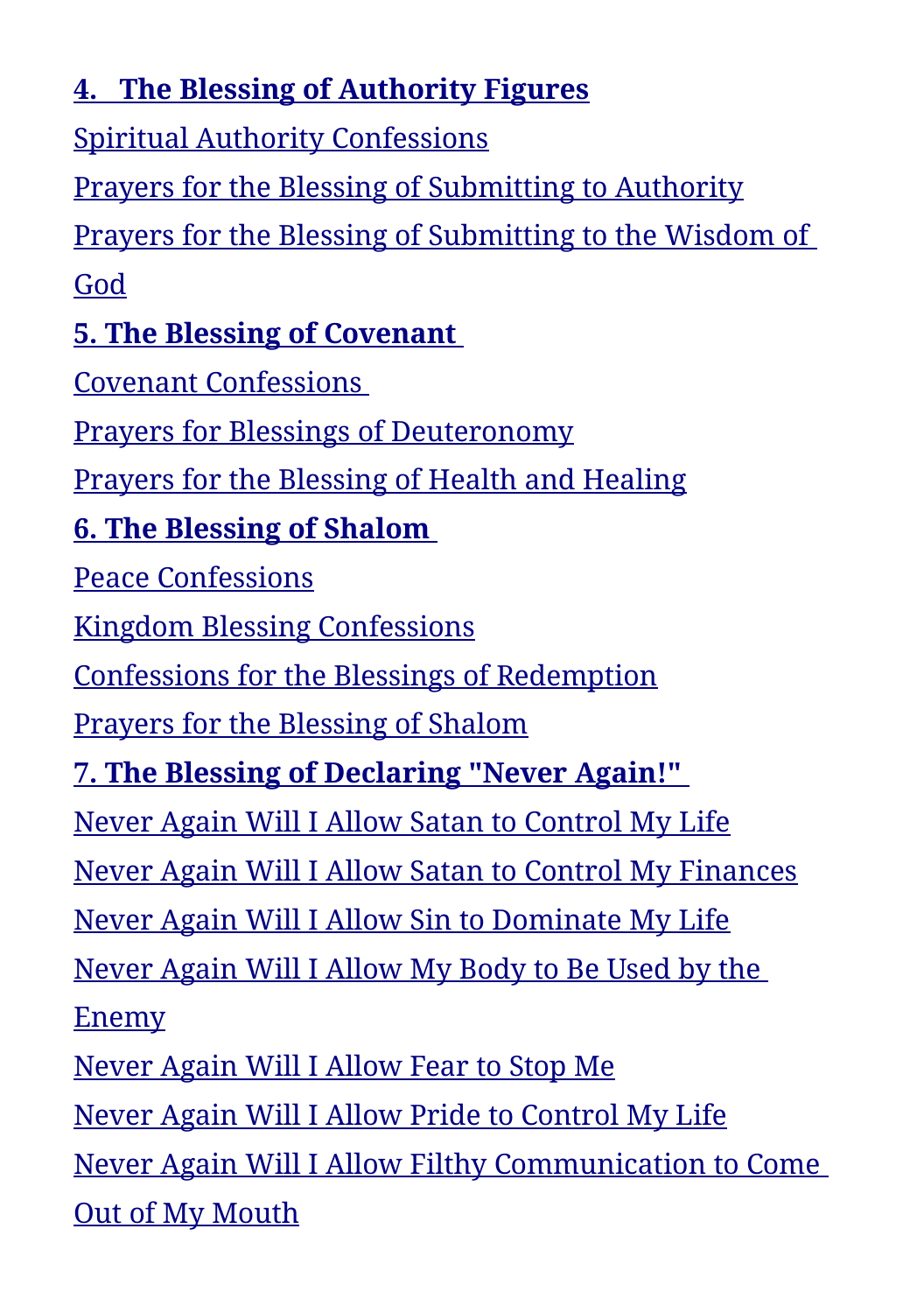## <span id="page-4-0"></span>**Introduction A Better Understanding Of Blessing And Prosperity**

THE SUBJECT OF blessing and prosperity has become very controversial among those in the church. We want to be blessed and live the abundant life Christ died to give us, yet we don't want to approach God as if He is a lottery or a slot machine—if you put in the right amount of prayer, praise, worship, faith, and good works, out comes your blessing. But for some, that is all they see God as, and they get beside themselves when He doesn't come through for them the way they wanted Him to.

Blessing and prosperity are more than money. According to Strong's Complete Concordance of the Bible, one Hebrew word for prosperity is shalom. We often associate the word shalom with peace, but the peace that Christ went to war for on the cross is a complete, whole kind of peace. Also according to Strong's, shalom is "completeness, soundness, welfare, and peace." It represents completeness in number and safety and soundness in your physical body. Shalom also covers relationships with God and with people.

God's thoughts concerning your peace and prosperity are much higher than you could imagine. It is His desire to bless and prosper you, to give you His grace, favor, and protection. Favor means "grace"; "that which affords joy, pleasure, delight, sweetness, charm, loveliness"; and "good will, benefit, bounty, reward." If you look up the Hebrew and Greek definitions of prosperity, many of these words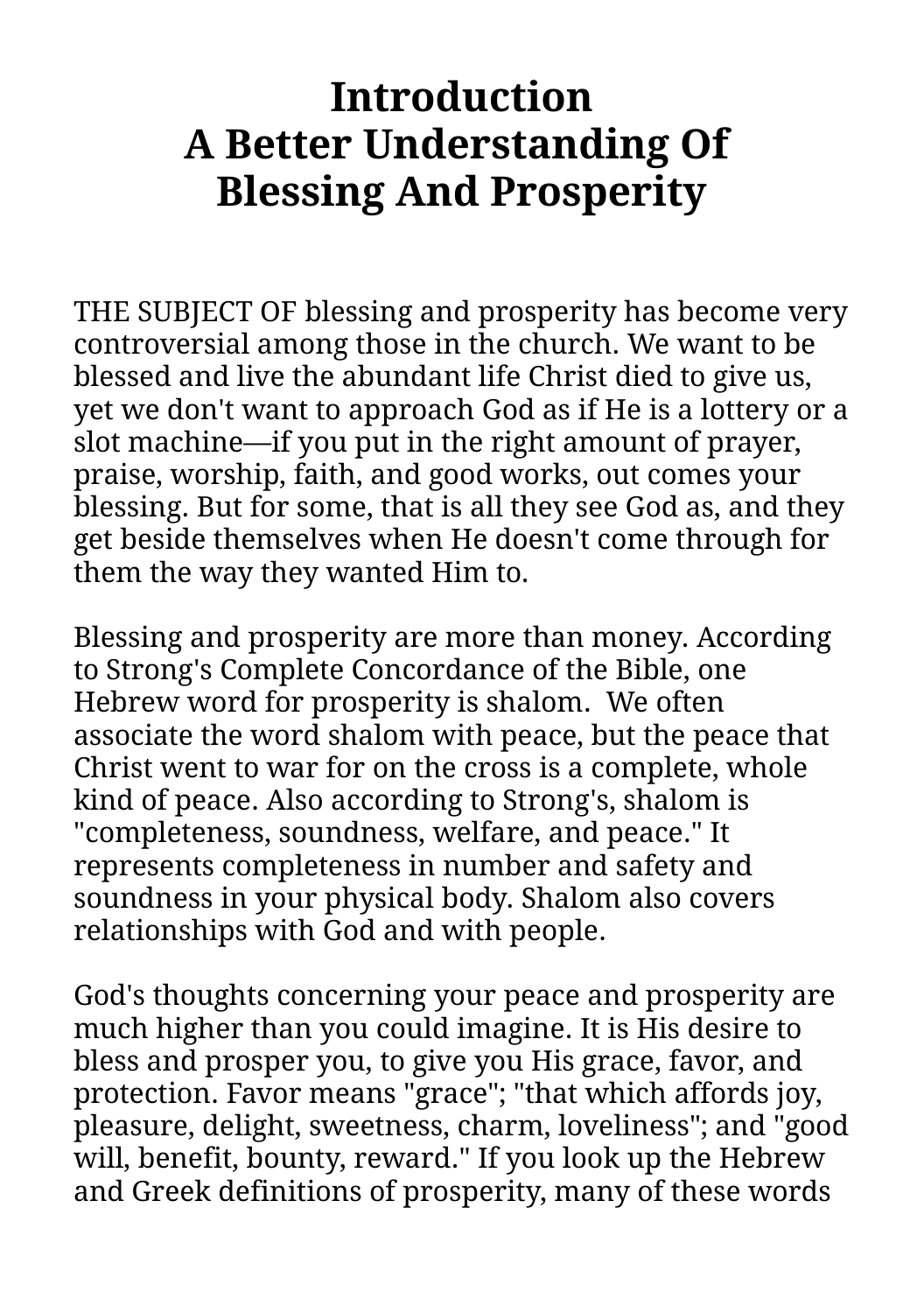carry over into favor as well.

Favor is goodwill. This is God's kindness and benevolence given to those who love Him. Favor will release great blessings, including prosperity, health, opportunity, and advancement. The Bible records numerous examples of God's favor upon His people causing them to experience many breakthroughs. Favor is God's loving-kindness.

Joseph experienced God's favor and went from prison to palace. God will do the same for you. He can change your circumstances in one day no matter where you are in life. This is when the favor of God is on your life.

Job was another man who was blessed and who operated under the full favor and blessing of God. In Job 10:12 he confessed that his life and the favor he had were gifts from God: "Thou hast granted me life and favour, and thy visitation hath preserved my spirit" (KJV). Life and favor are gifts of God. We don't need luck. We need blessing. We need favor. We need the blessing of God. God desires to release new favor on your life. When you have God's favor and blessing, there is nothing in life that can hold you down.

When you begin to walk in the favor and blessing of the Lord, others will recognize it. The favor and blessing of God on your life is one of the most powerful things that can be released to you.

Matthew 6:33 says, "Seek ye first the kingdom of God, and his righteousness; and all these things shall be added unto you" (KJV, emphasis added).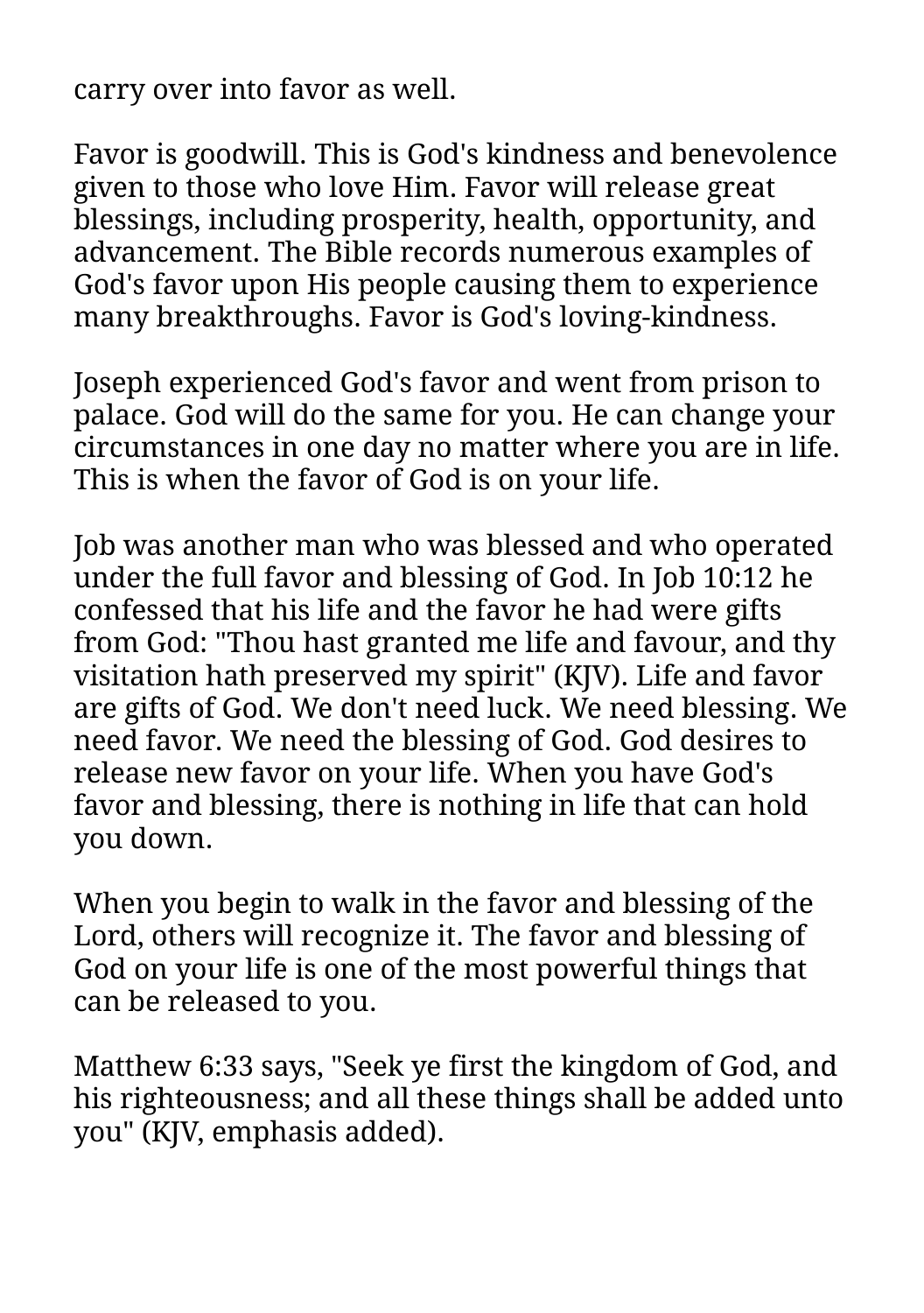Protection was also added to Job. Job 29:17 says, "I brake the jaws of the wicked, and plucked the spoil out of his teeth" (KJV). When the evil plans of the enemy set out to destroy Job, he had weapons to fight back; then he claimed the exponential spoils of the victory.

God says, "You don't need money. You need My favor." You need His shalom—the full measure of peace—to operate in your life. This is your gift from Him if you are His child, if you are in covenant with Him. God blesses His people and rescues them. Just as He did with the Israelites, God loved you and chose you in spite of who you are and what you have done. You are elected by God. You were chosen before the foundation of the world. He chose you. It wasn't because of anything you've done. That is His favor! God talks to the children of Israel in Ezekiel 16:1-14 about how He found them in a rejected state where they had been thrown away and no one wanted them. They were drowning in their own blood. But when God passed by them, He said to them, "LIVE!" Then He blessed them and adorned them with jewels. God is saying this same thing to you. Maybe you were thrown away to die and had no chance at living. Maybe no one wanted you or you were not born with a silver spoon in your mouth. But when God looked upon you, He had mercy on you.

God will not only save you and wash you, but He will also bless you, dress you up, put jewels on you, and beautify you. The grace and favor of God on your life will cause you to go into a place of prosperity. God not only will save you but will also multiply you and bless you.

In this book we are going to talk about how to obtain the covenant blessing of God. We are going to learn confessions and prayers based on God's Word that will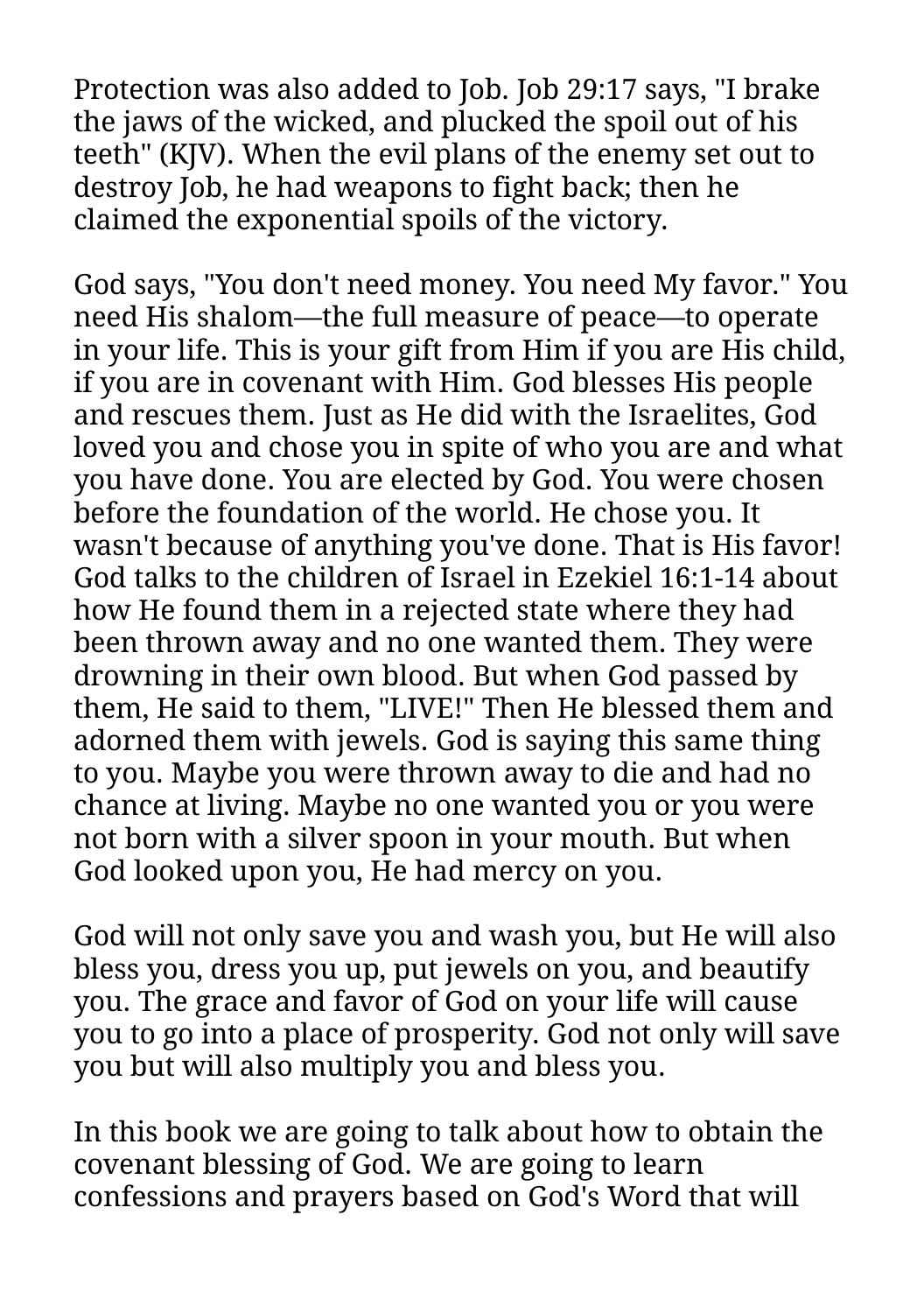activate His shalom over your life. Death and life are in the power of the tongue. We can choose blessing by choosing to live and speak correctly.

God is ready to release new favor, blessing, prosperity, protection, and peace over you. It is His desire to give you good things. Now get ready to receive them.

## <span id="page-7-0"></span>**Blessing And Favor Declarations**

Lord, You have granted me life and favor.

Lord, I thank You for life and life more abundantly.

I thank You for favor coming upon my life.

I believe that new life and new favor have been ordained for me.

Today I receive new life and new favor.

I believe favor is a gift of heaven.

I receive the gift of life—the gift of eternal life.

I receive the gift of favor and the gift of grace upon my life in the name of Jesus.

Thank You, Lord, for new grace and new favor, new prosperity and new blessing coming on my life.

I am the apple of God's eye.

I am one of God's favorites.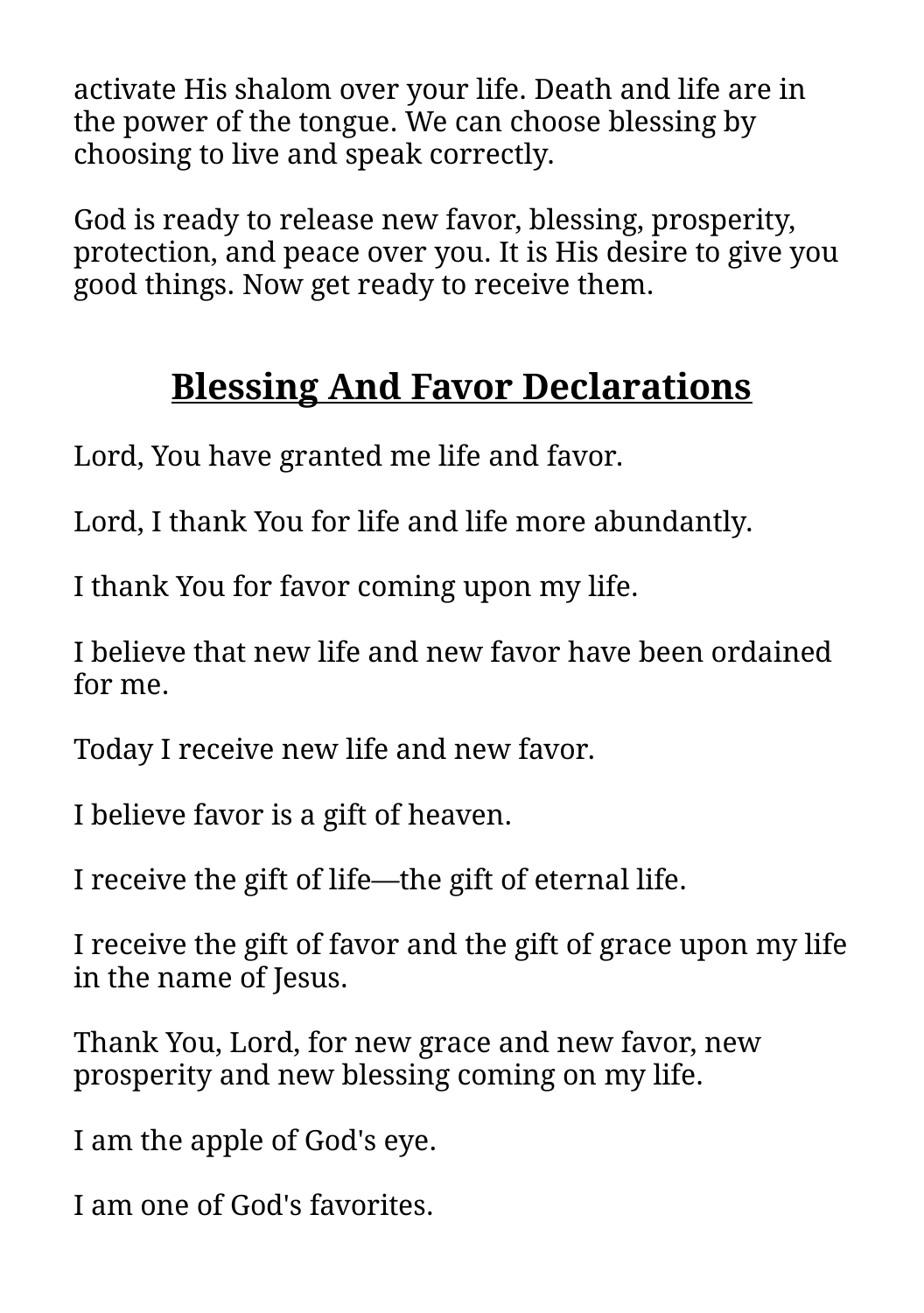God favors me, loves me, and has chosen me from the foundation of the world to receive His grace and favor.

I receive extraordinary favor on my life in the name of Jesus!

Let me be well favored (Gen. 39:6).

Lord, show me mercy and give me favor (Gen. 39:21).

Give me favor in the sight of the world (Exod. 12:36).

Let me be satisfied with your favor like Naphtali (Deut. 33:23).

Let me have favor with You, Lord, and with men (1 Sam. 2:26).

Let me have favor with the king (1 Sam. 16:22).

Let me have great favor in the sight of the king (1 Kings 11:19).

Let me find favor like Esther (Esther 2:17).

Thou hast granted me life and favour, and Thy visitation hath preserved my spirit (Job 10:12, KJV).

I pray unto You, Lord, grant me favor (Job 33:26).

Bless me and surround me with favor like a shield (Ps. 5:12).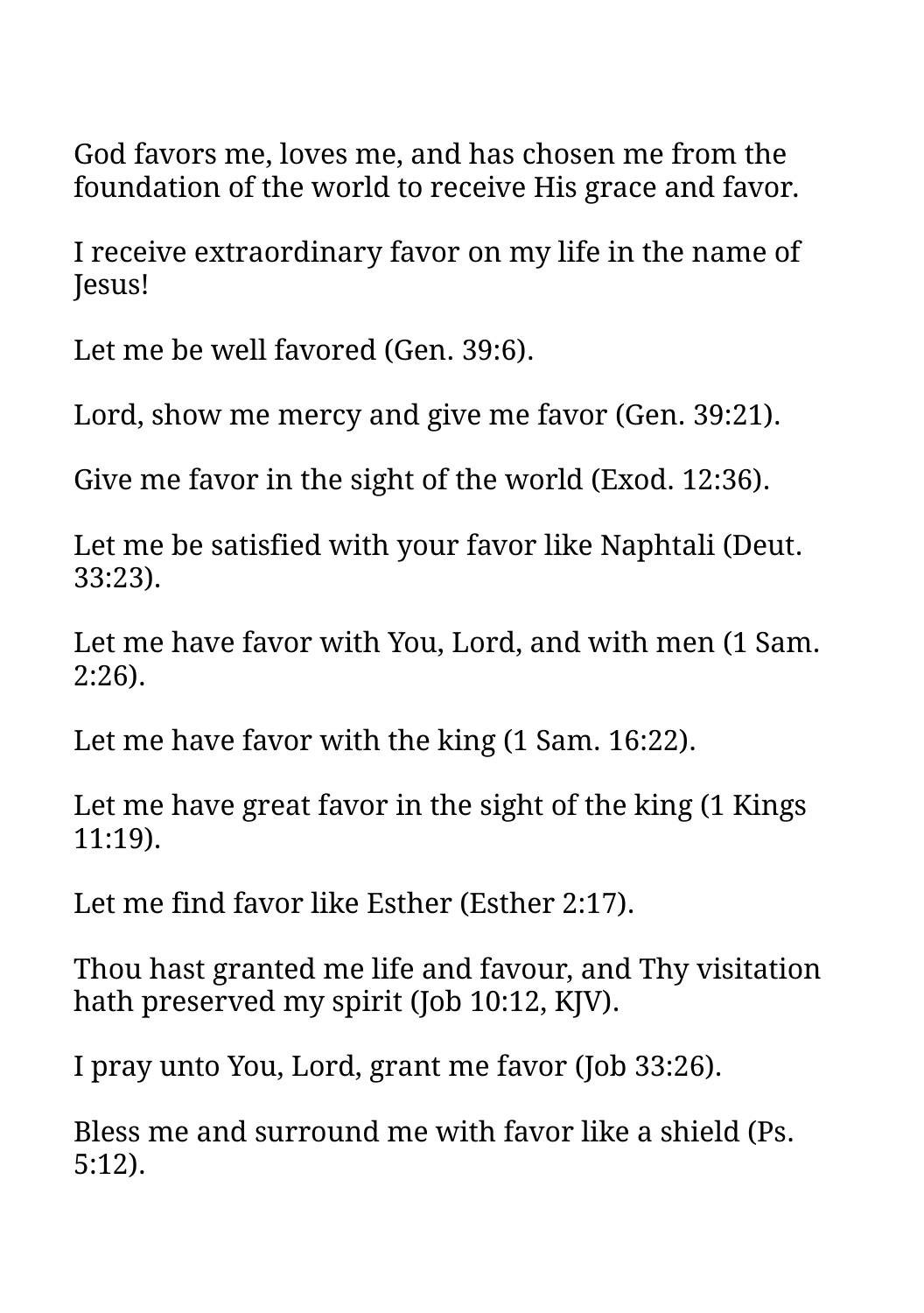In Your favor is life (Ps. 30:5).

Make my mountain stand strong by Your favor (Ps. 30:7).

Because of Your favor, the enemy will not triumph over me (Ps. 41:11).

Through Your favor, I am brought back from captivity (Ps. 85:1).

Let my horn be exalted through Your favor (Ps. 89:17).

My set time of favor has come (Ps. 102:13).

I entreat Your favor with my whole heart (Ps. 119:58).

Let Your favor be as a cloud of the latter rain (Prov. 16:15).

Let Your favor be upon my life as the dew upon the grass (Prov. 19:12).

I choose Your loving favor rather than gold and silver (Prov. 22:1).

## <span id="page-9-0"></span>**Prayers For The Blessing And Favor Of God**

Let me be highly favored (Luke 1:28)

Show me Your marvelous loving-kindness (Ps. 17:7).

Remember Your mercy and loving-kindness in my life (Ps. 25:6).

Your loving-kindness is before my eyes (Ps. 26:3).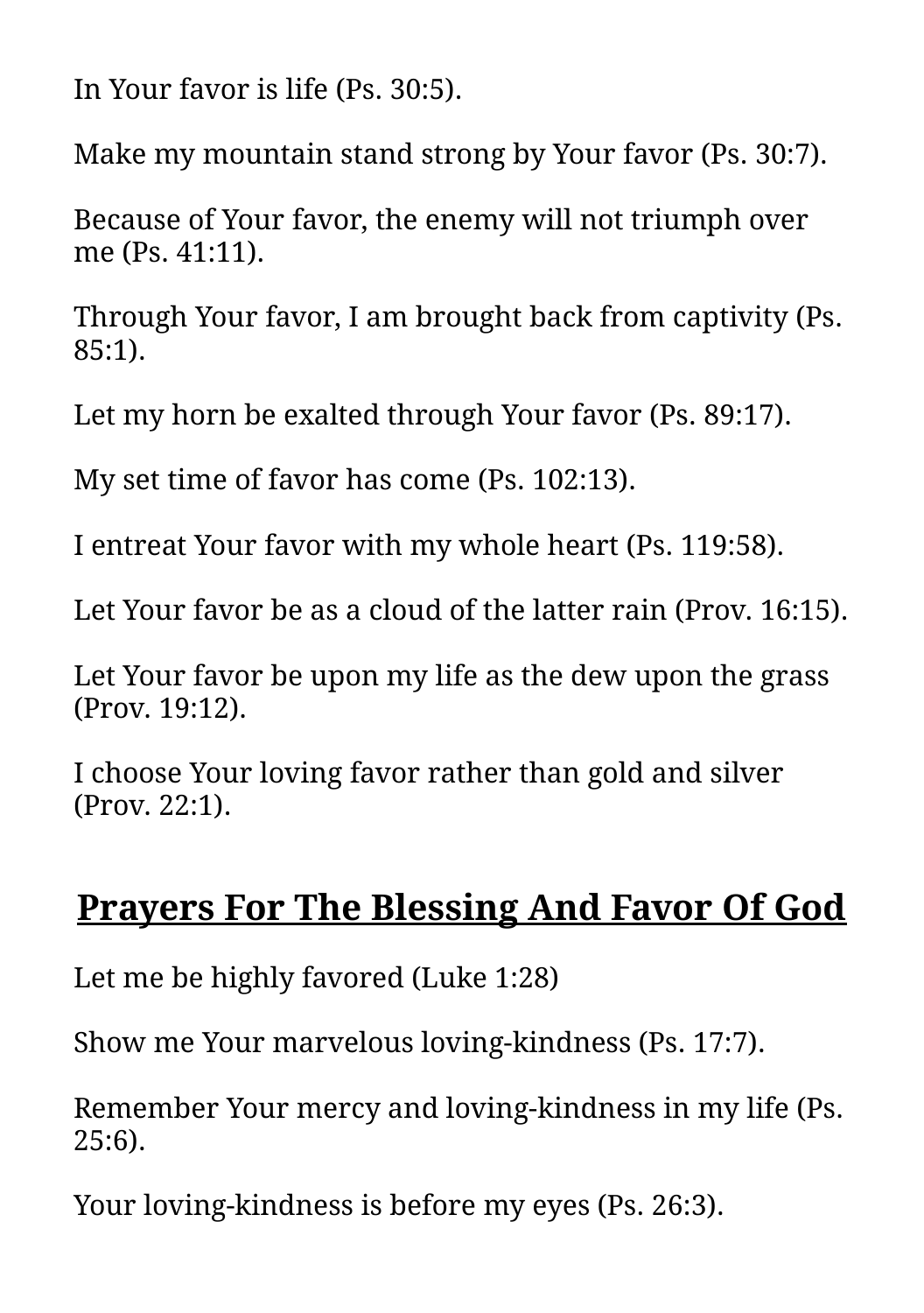I receive Your excellent loving-kindness (Ps. 36:7).

Continue Your loving-kindness in my life (Ps. 36:10).

Let Your loving-kindness and Your truth continually preserve me (Ps. 40:11).

Command Your loving-kindness in the daytime (Ps. 42:8).

Your loving-kindness is good: turn unto me according to the multitude of Your tender mercies (Ps. 69:16).

Quicken me after Thy loving-kindness (Ps. 119:88, KJV).

Hear my voice according to Your loving-kindness (Ps. 119:149).

You have drawn me with Your loving-kindness (Jer. 32:18).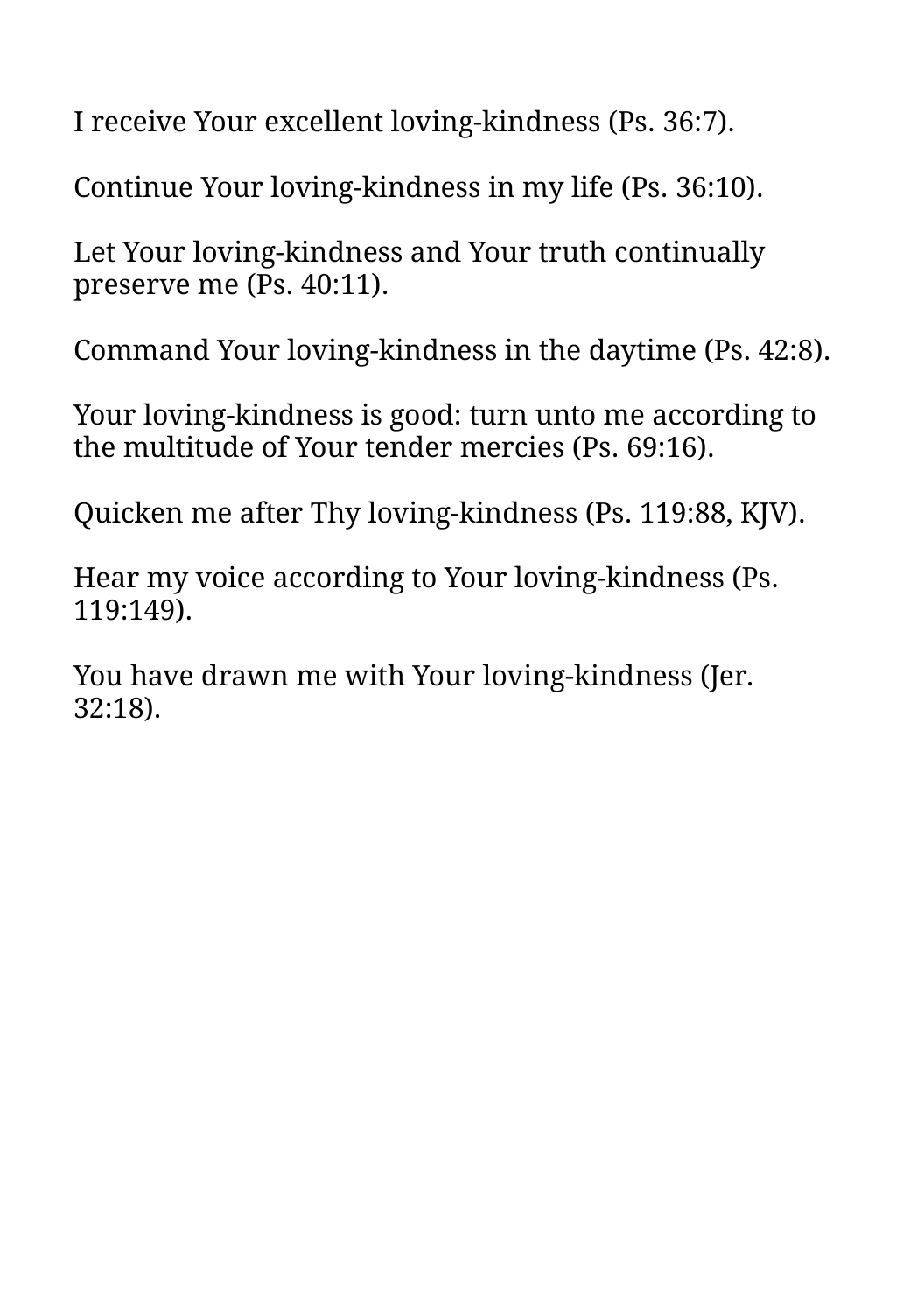## <span id="page-11-0"></span>**Chapter 1 Blessing By Asking**

ASKING FOR WHAT we need or want from God is a foundational principle of our relationship with Him as king and ruler over all. He has made Himself available to hear our request. Matthew 7:7-11 (KJV) makes that clear:

Ask, and it shall be given you; seek, and ye shall find; knock, and it shall be opened unto you: for every one that asketh receiveth; and he that seeketh findeth; and to him that knocketh it shall be opened. Or what man is there of you, whom if his son ask bread, will he give him a stone? Or if he ask a fish, will he give him a serpent? If ye then, being evil, know how to give good gifts unto your children, how much more shall your Father which is in heaven give good things to them that ask him?

God's covenant leaders understood this aspect of mankind's relationship to God, and they took advantage of it when they came into His presence.

#### **JABEZ—OH, THAT THOU WOULDEST BLESS ME**

The story of Jabez is only two verses (1 Chron. 4:9-10), but it is a powerful reminder of the effectiveness of fervent prayer. The Bible says that Jabez was an honorable man, more honorable than his brothers. Being honorable and having a pure heart before God always play a part in how God answers our prayers. You will see this theme throughout this book. It's not about being perfect, but it is about being holy, as we will uncover later.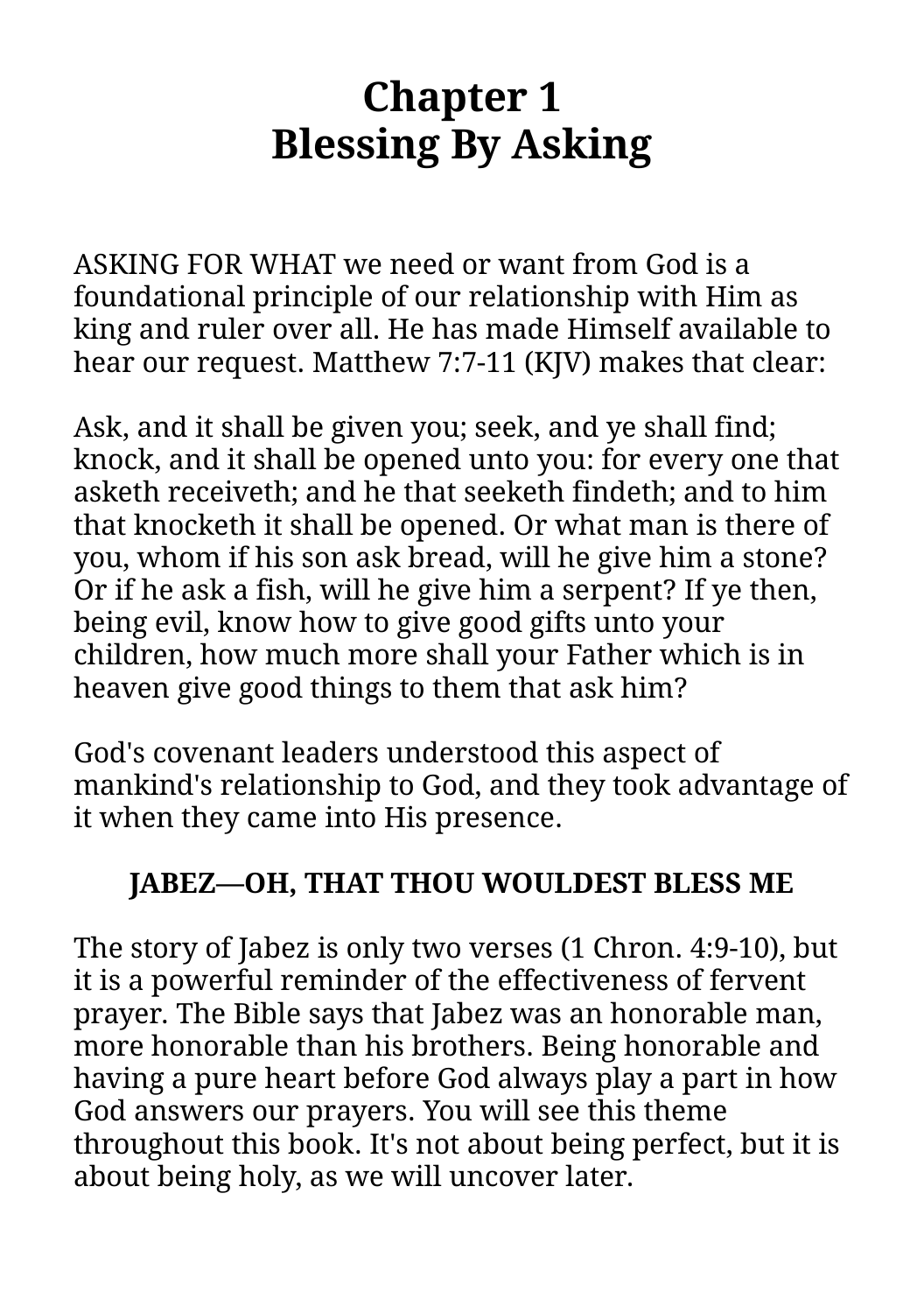The story of Jabez goes on to reveal that he called on the God of Israel, asking for a blessing, and God granted him that which he requested. God answered Jabez. Jabez didn't go into some long exercise of prayer, reciting the Torah and using big words. He simply went before God and said, "'Oh, that You would bless me indeed, and enlarge my territory, that Your hand would be with me, and that You would keep me from evil, that I may not cause pain!' So God granted him what he requested" (v. 10). He asked and God gave it to him. Simple.

This teaches us that we can ask God to bless us and that He will grant us what we ask for. Jabez asked for God to bless Him, and He did. God is the source of blessing, and it is the nature of God to be good to His creation. The psalmist says, "The LORD is good, His mercy is everlasting" (Ps. 100:5). A revelation of the goodness of God will cause faith for His blessings.

#### **JACOB—I WILL NOT LET GO UNLESS YOU BLESS ME**

**Then Jacob was left alone; and a Man wrestled with him until the breaking of day. Now when He saw that He did not prevail against him, He touched the socket of his hip; and the socket of Jacob's hip was out of joint as He wrestled with him. And He said, "Let Me go, for the day breaks." But he said, "I will not let You go unless You bless me!"**

**—Genesis 32:24-26**

This event in Jacob's life came after a long battle for the woman of his dreams. He had diligently worked for his wife Rachel for a total of fourteen years. He had hope and expectation behind his efforts. Many of us pray once and immediately get angry with God when He doesn't give us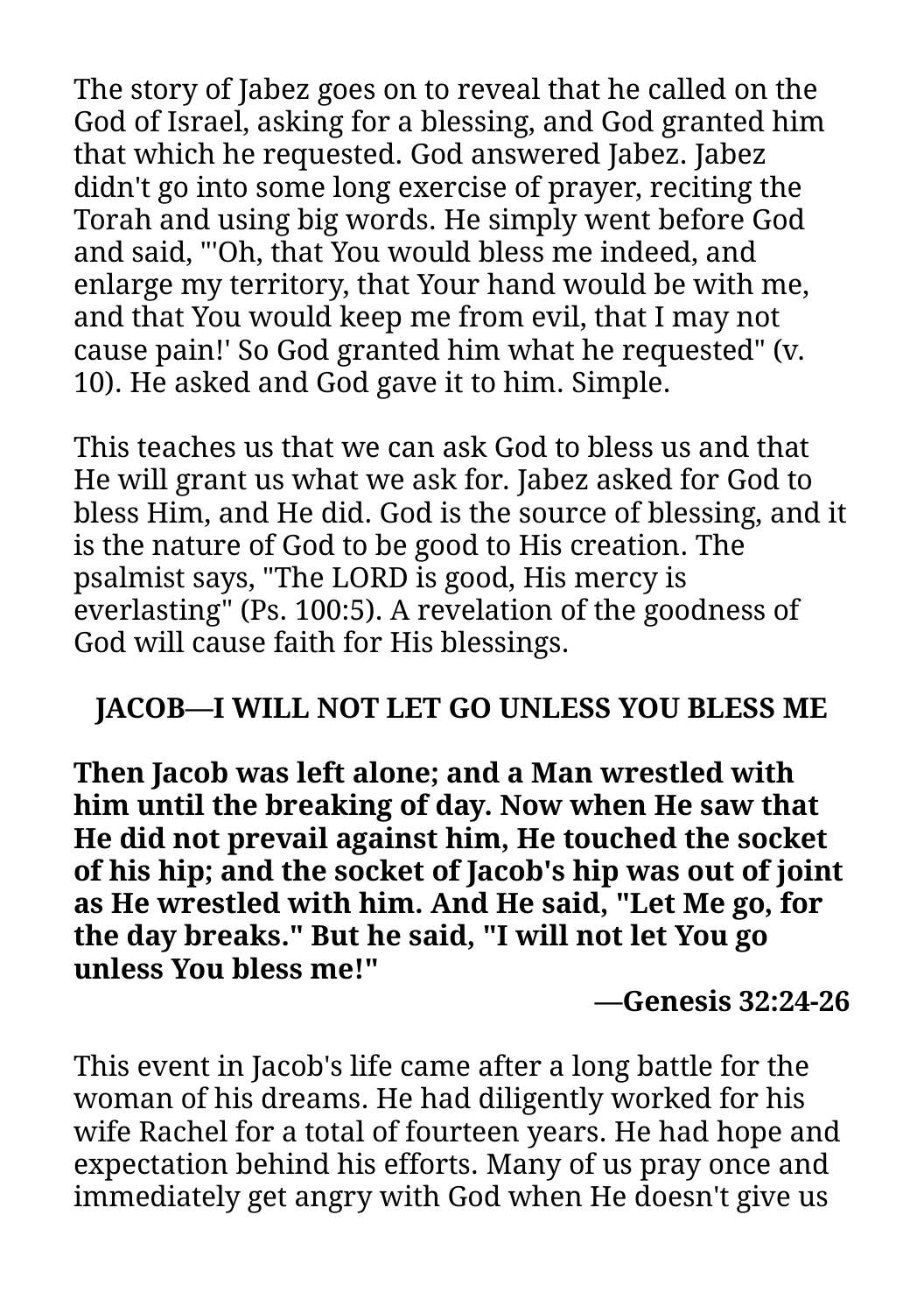what we prayed for. Not Jacob; he held on to what he knew God had for him at the end of his labor. He had his eyes set on his blessing and wouldn't let go until he had it.

But here we see Jacob once again in the midst of a battle, but this one was not a battle of flesh and blood. He is contending with the supernatural. Jacob had been taught by the fathers of past generations (Abraham and Isaac) about the power and provision of the one true God. He knew that as he came in contact with Him he had an open invitation to request a blessed. And a blessing is what he got.

**So He said to him, "What is your name?" And he said, "Jacob." And He said, "Your name shall no longer be called Jacob, but Israel; for you have struggled with God and with men, and have prevailed." Then Jacob asked, saying, "Tell me Your name, I pray." And He said, "Why is it that you ask about My name?" And He blessed him there. And Jacob called the name of the place Peniel: "For I have seen God face to face, and my life is preserved."**

**—Genesis 32:27-30**

Not only did Jacob come face-to-face with God, but because he asked, he was also blessed with a new name, purpose, future, and destiny. His whole identity was changed. Jacob experienced what is called a bonanza or a "suddenly" of God. He was instantly taken from being second after Esau, having no inheritance of his own, to being blessed spiritually with an eternal birthright full of the riches of the kingdom of God.

That is what God wants to do for you when you come to Him for a blessing. He wants to give you more than what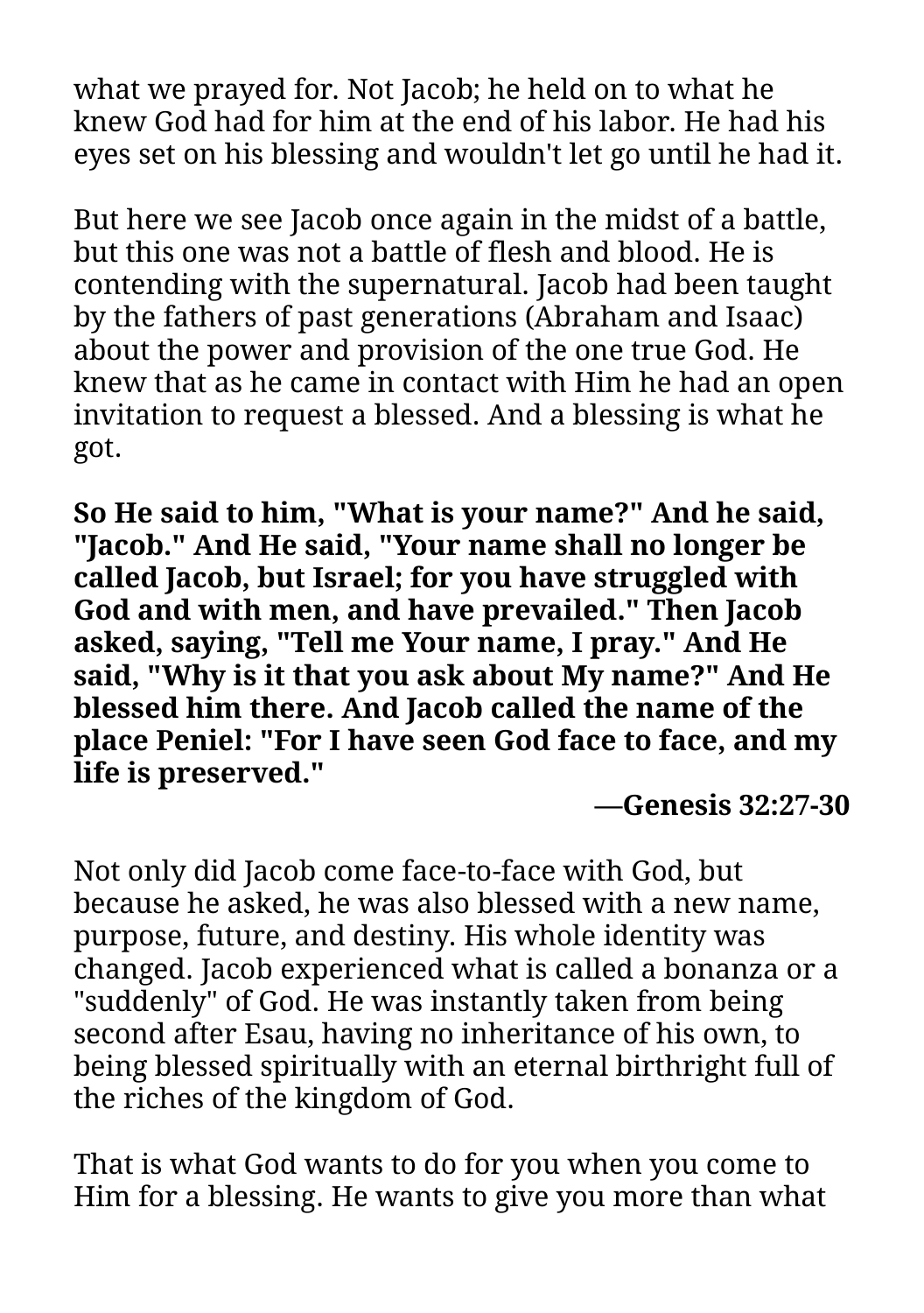you ask for because He is good and because He knows how to give good gifts to His children. What you ask Him for is only the start of what He wants to do in your life.

#### **MOSES—PLEASE, SHOW ME YOUR GLORY**

Moses longed for the glory of the Lord. He longed to dwell in the shadow of the Almighty. He sought hard after God, and God knew him intimately: "...for you have found grace in My sight, and I know you by name" (Exod. 33:17). So when the time came for Moses to make his request to see the glory of God, he didn't have to make a case for how close he and God were. God knew him by name. Does God know you by name?

In Exodus 33:17-23 we witness the exchange between Moses and God. The Lord granted Moses's request because Moses had found favor in His sight, and He caused His goodness to pass before Moses. Goodness is the word *tuwb*, meaning goods, good things, goodness, property, fairness, beauty, joy, and prosperity.

The Lord is abundant in goodness and is anxious to give good gifts to His children. God has laid up His goodness (blessings) for us. If we know Him and He knows us, all we have to do is ask Him for it. His blessings are for His children.

**Oh how great is thy goodness, which thou hast laid up for them that fear thee; which thou hast wrought for them that trust in thee before the sons of men! —Psalm 31:19, KJV**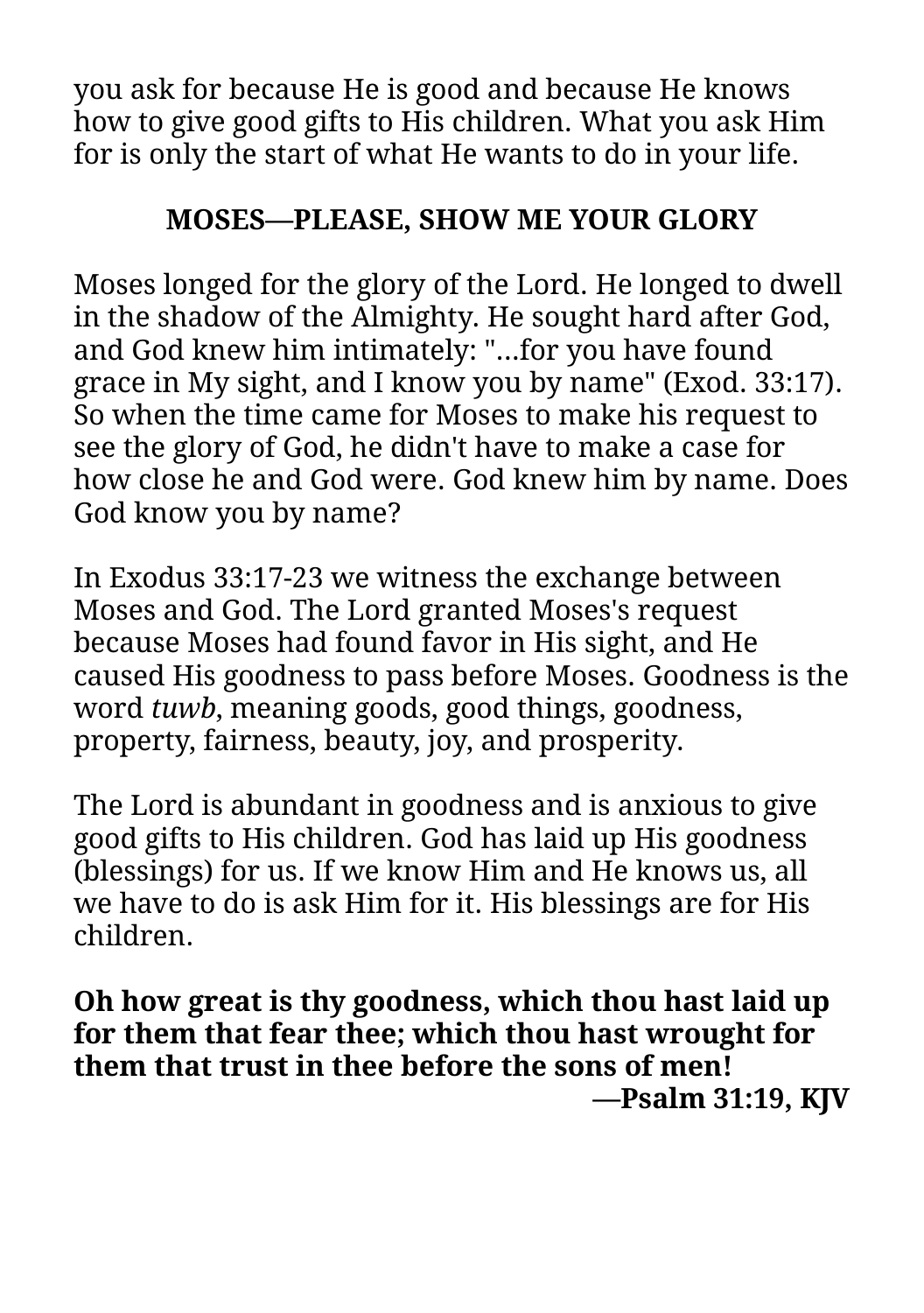## <span id="page-15-0"></span>**Prayers For The Blessing**

- Lord, You are the source of my blessing.
- Lord, I choose blessing by walking in Your covenant.
- Lord, command Your blessing upon my life.
- Lord, You are the father of lights, and You give good gifts.

Release Your gifts into my life (James 1:17).

- Lord, I trust in You, and I receive Your blessing.
- Lord, I ask and I receive Your blessing.
- Lord, I seek and find Your blessing.
- Lord, I knock, and the door of blessing is opened to me.

Lord, I ask for blessings in the name of Jesus, and I believe You give them to me.

Lord, You are a God who blesses and rewards those who diligently seek after You (Heb. 11).

Lord, You are a fountain of (life) blessing.

Lord, You are a tree of (life) blessing.

Lord, release Your river of blessing into my life.

Lord, rain upon my life, and pour out Your blessing over me.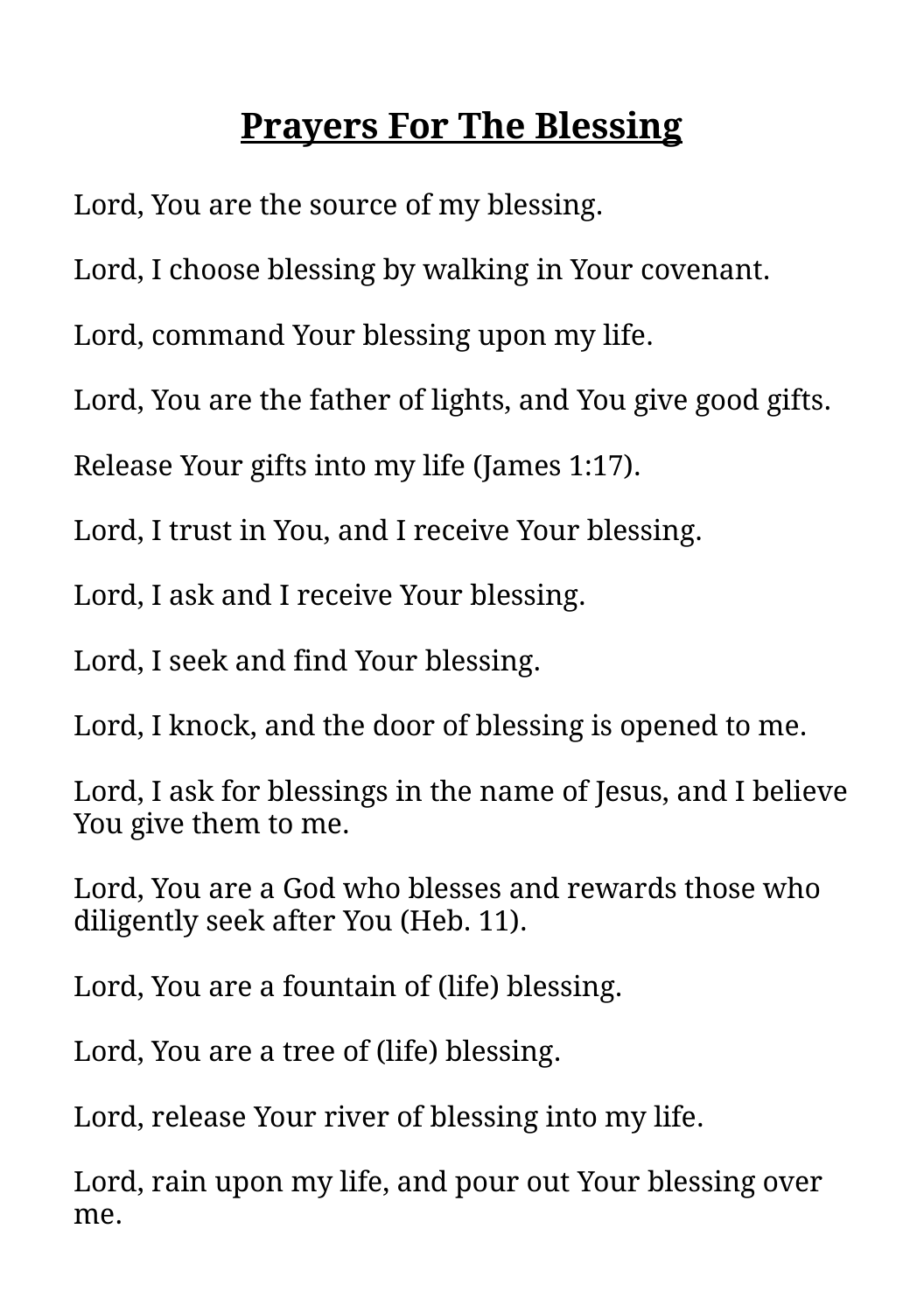Lord, release the blessing of heaven and the blessing of the deep into my life (Gen. 49:25).

Lord, release the blessing of the breast and the womb into my life (Gen. 49:25).

Let the blessing of Abraham come on my life (Gal. 3:13- 14).

Let me be blessed with authority (Gen. 49:10).

Let me be a fruitful bough whose branches run over the wall (Gen. 49:22).

Lord, bless my substance and the work of my hands (Deut. 33:11).

Lord, bless my land, and let the dew of heaven be upon me (Deut. 33:13).

Lord, enlarge me like Gad (Deut. 33:20).

Lord, let me be satisfied with favor, and let me be full of Your blessing like Naphtali (Deut. 33:23).

Lord, let me dwell in safety, and cover me like Benjamin (Deut. 33:12).

Let me suck of the abundance of the seas and of treasures hid in the sand, like Zebulun and Issachar (Deut. 33:18- 19).

Let me reap a hundredfold like Isaac (Gen. 26:12).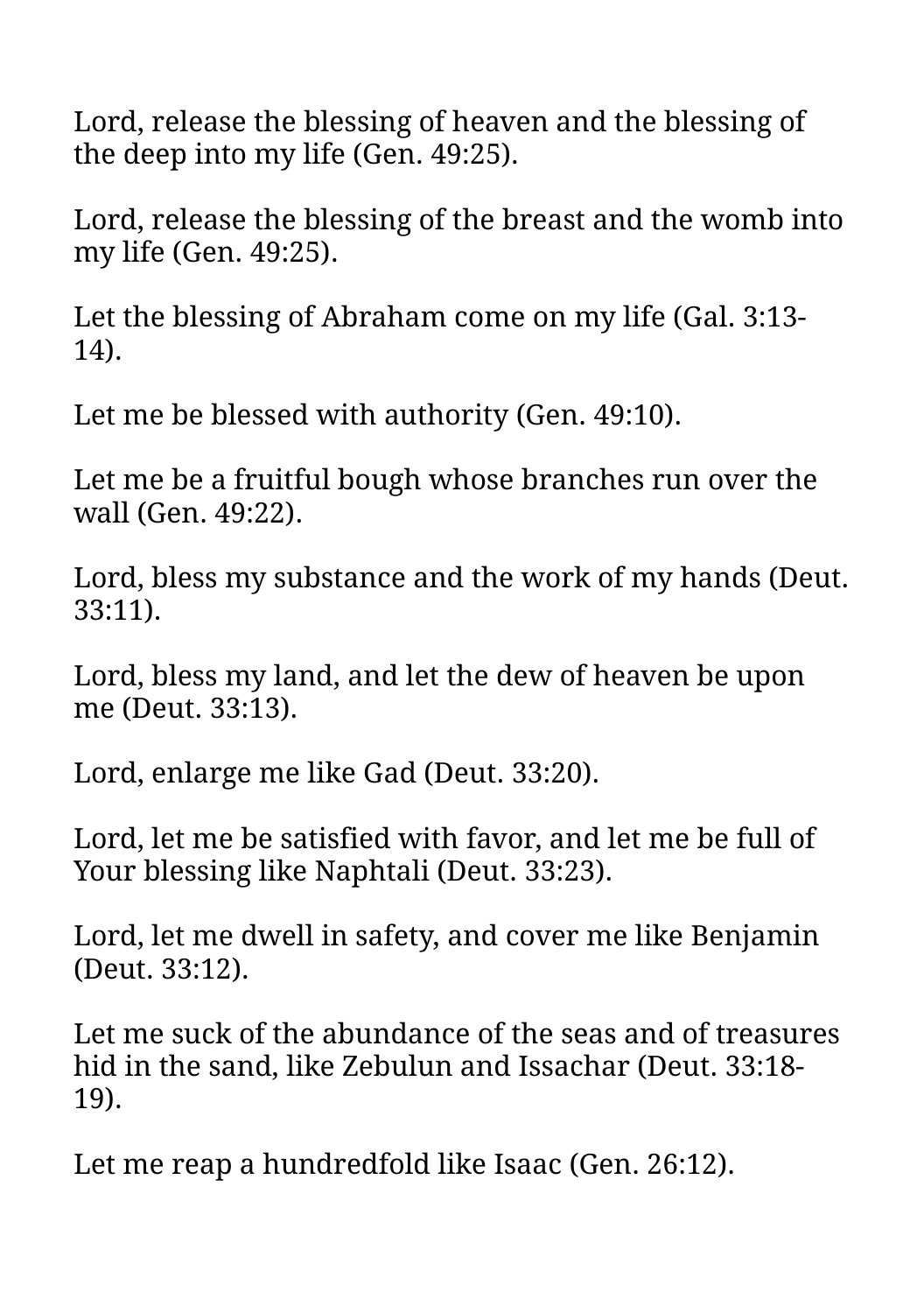Let me be blessed like Jacob (Gen. 28:1). Lord, Jabez asked You to bless him, and You did. Bless me like Jabez (1 Chron. 4:10).

Lord, bless me and make me fruitful like Ishmael (Gen. 17:20).

Lord, bless me with a blessing that cannot be reversed (Num. 23:20).

Let my basket and store be blessed (Deut. 28:5).

Lord, bless my beginning and my latter end like Job's (Job 42:12).

Lord, bless me with favor like Esther (Esther 2:17).

Lord, bless me with wisdom like Solomon.

Lord, give me favor like Nehemiah to finish the assignment You have given me (Neh. 2:5).

Lord, bless me to inherit my territory like Caleb and Joshua.

Lord, let me win every battle like David.

## <span id="page-17-0"></span>**Prayers For The Blessing Of Goodness**

I receive Your blessings of goodness, and You set a crown of pure gold on my head (Ps. 21:3).

I will rejoice because of Your goodness (Exod. 18:9).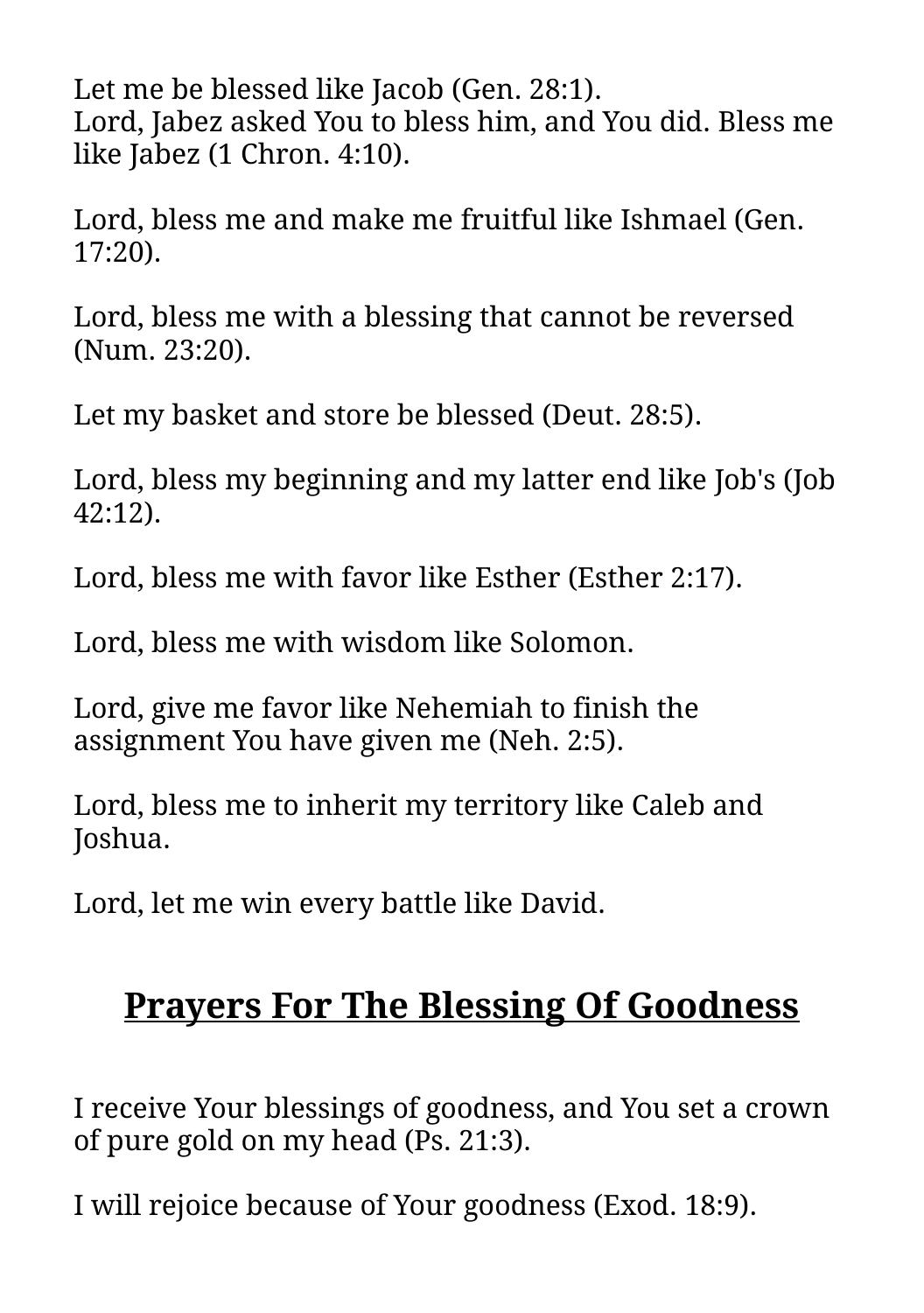Let Your goodness pass before me (Exod. 33:19).

Let Your abundant goodness come into my life (Exod. 34:6).

Let Your promise of goodness be fulfilled in my life (2 Sam. 7:28).

Let me be glad and joyful because of Your goodness (1 Kings 8:66).

I will rejoice in Your goodness (2 Chron. 6:41).

Let me delight myself in Your great goodness (Neh. 9:25).

Let goodness and mercy follow me all the days of my life, for You are my shepherd, and I will not want (Ps. 23).

Remember me for Your goodness' sake (Ps. 25:7).

I will see Your goodness in the land of the living (Ps. 27:13).

Lord, You have laid up Your great goodness for me (Ps. 31:19).

Let Your goodness endure continually in my life (Ps. 52:1).

Crown my year with Your goodness, and drop fatness on my life (Ps. 65:11).

Let me be satisfied with the goodness of Your house (Ps. 65:4).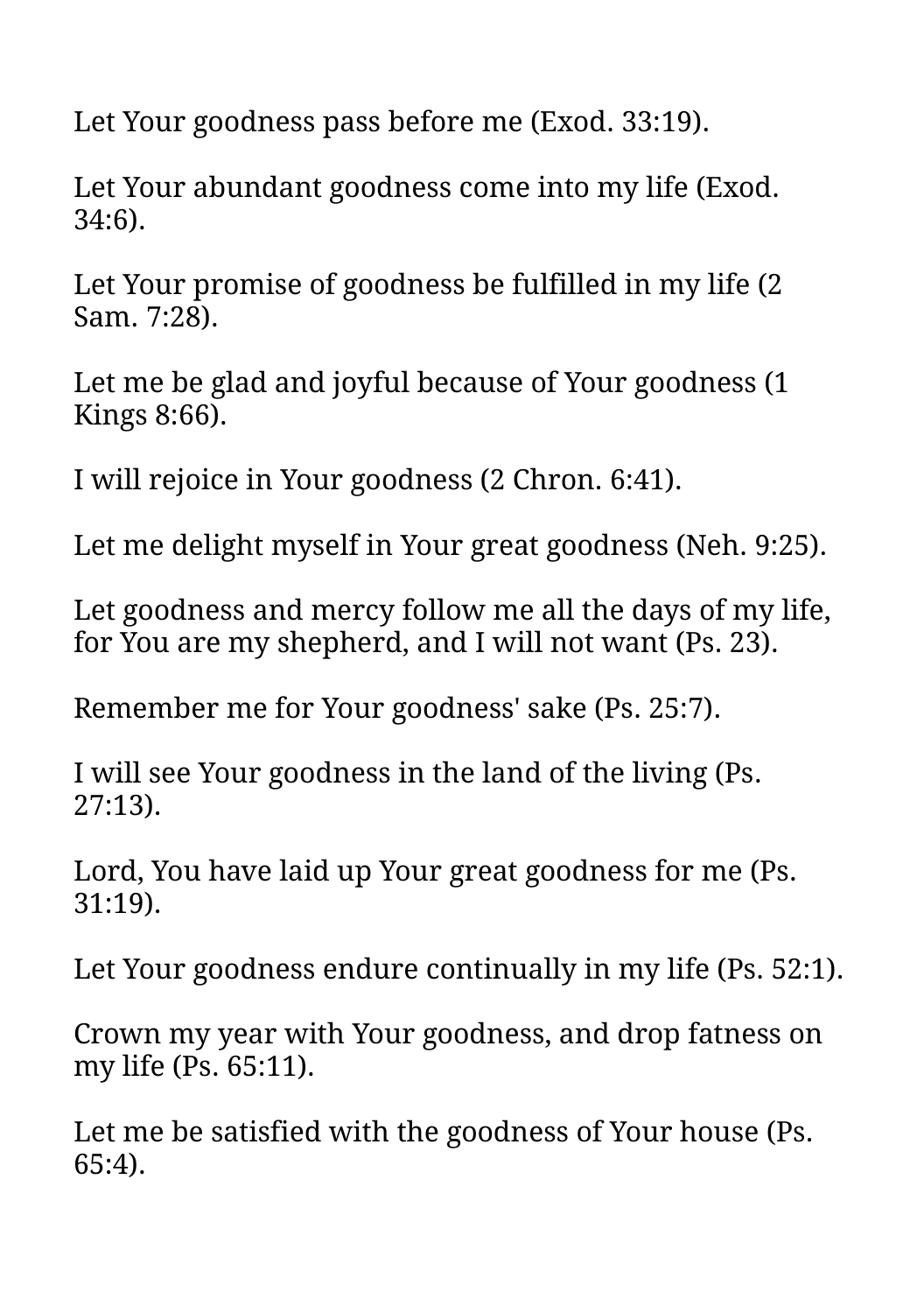I will praise You for Your goodness and Your wonderful works toward me (Ps. 107:8). Fill my soul with Your goodness (Ps. 107:9).

I receive your loving-kindness and great goodness (Isa. 63:7).

Bring me into a plentiful country, and let me enjoy Your goodness (Jer. 2:7).

Let me enjoy Your goodness, Lord—the wheat, the wine, and the oil (Jer. 31:12).

Satiate my soul with fatness, and let me be satisfied with Your goodness (Jer. 31:14).

Let men hear of the goodness and prosperity You establish in my life (Jer. 33:9).

Let Your goodness be as the morning cloud and as the early dew (Hosea 6:4).

Make me cheerful with Your goodness (Zech. 9:17).

I have tasted and seen that You are good (Ps. 34:8).

I will not lack any good thing (Ps. 34:10).

Do good in Your good pleasure toward me (Ps. 51:18).

Lord, withhold no good thing from me (Ps. 84:11).

Lord, give me that which is good, and let me increase (Ps. 85:12).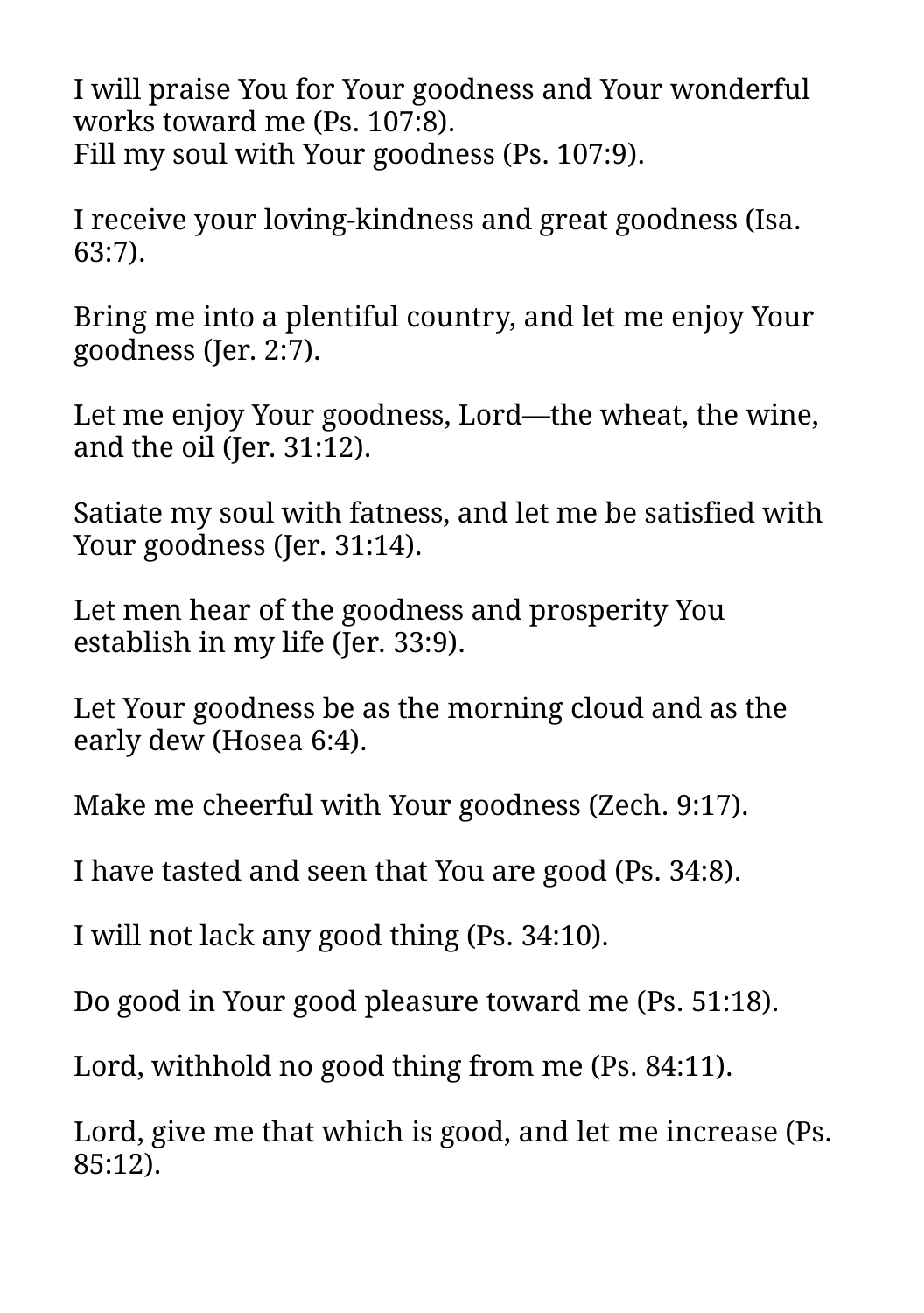Show me a token for good (Ps. 86:17).

Satisfy my mouth with good things, and let my youth be restored as the eagle's (Ps. 103:5).

Open Your hand and till me with good (Ps. 104:28).

Bless me out of Zion, and let me see good (Ps. 128:5).

Let me be satisfied with good by the fruit of my mouth (Prov. 12:14).

## <span id="page-20-0"></span>**Prayers For Bonanzas And Breakthrough**

Lord, let my desire come, and let it be a tree of life (Prov. 13:12).

Let understanding be a wellspring of life for me (Prov. 16:22).

Lord, let Your fear give me life (blessing); let me be satisfied, and let me not be visited with evil (Prov. 19:23).

Lord, let humility and Your fear bring riches, life (blessing), and honor (Prov. 22:4).

I will live and not die, and will declare the work of the Lord.

Lord, show me the path of life; in Your presence is fullness of joy; at Your right hand are pleasures forevermore (Ps. 16:11).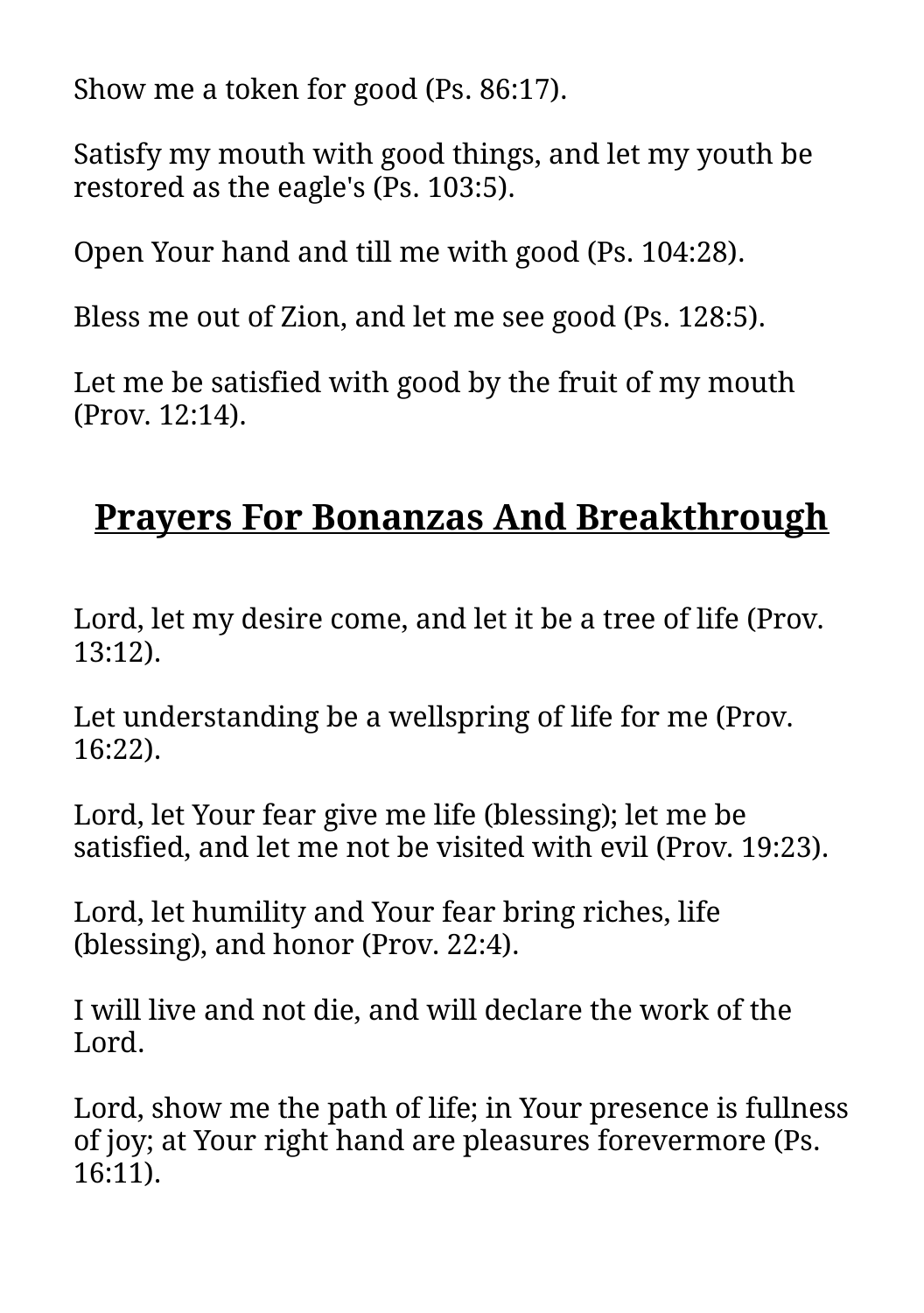Lord, give me life and length of days (Ps. 21:4).

Lord, give me Your favor, for in Your favor is life (Ps. 30:5).

For with You is the fountain of life; in Your light shall we see light (Ps. 36:9).

Let Your wisdom be a tree of life to me (Prov. 3:18).

Let Your words be life to my soul and grace to my neck (Prov. 3:22).

I will hold fast to instruction because it is my life (Prov. 4:13).

I have found wisdom, I have found life, and I obtain Your favor (Prov. 8:35).

Lord, You have redeemed my life from destruction. You crown me with loving-kindness and tender mercies (Ps. 103:4).

Let me enjoy the blessing of fruitfulness and multiplication (Gen. 1:22).

Let Your blessing come upon my family (Gen. 12:3).

I am blessed through Christ, the seed of Abraham (Gen. 22:18).

Let me be blessed greatly (Gen. 24:35).

Let those connected to me be blessed (Gen. 30:27).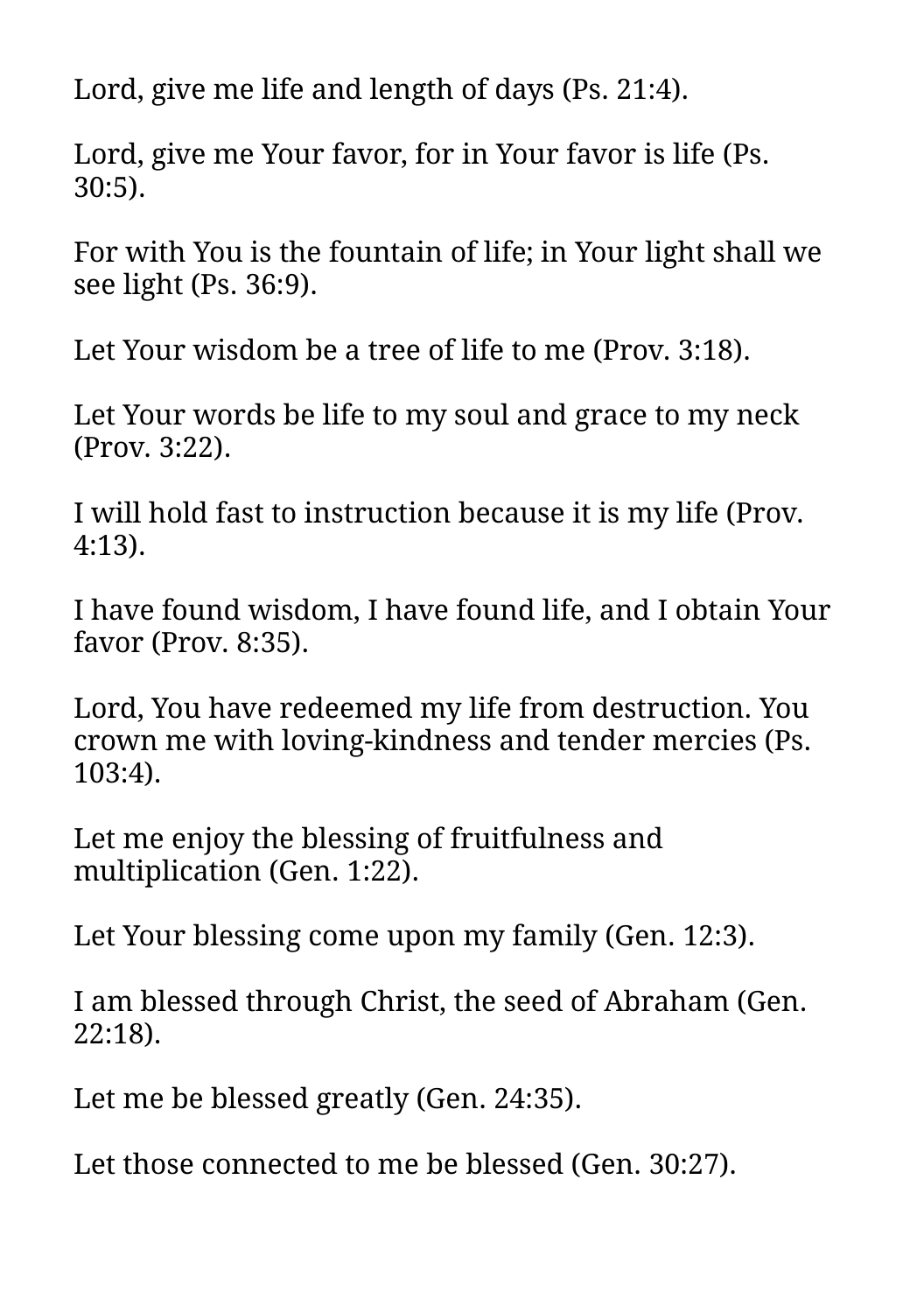Let me receive blessed advice (1 Sam. 25:33).

I walk not in the counsel of the ungodly, I stand not in the way of sinners, and I sit not in the seat of the scornful, but I delight in the law of the Lord, and I am blessed (Ps. 1).

Bless me, Lord, for I put my trust in You (Ps. 2:12).

Lord, I receive Your blessing for my transgression is forgiven and my sin is covered (Ps. 32:1).

Lord, bless me; I renounce and turn away from all guile, and iniquity is not imputed to me (Ps. 32:2).

Lord, bless me; You are my trust. I respect not the proud nor such as turn aside to lies (Ps. 40:4).

Lord, bless me; I consider the poor. Deliver me in the time of trouble, preserve me, and keep me alive. Bless me upon the earth, and deliver me not unto the will of my enemies (Ps. 41:1-2).

Lord, bless me for You have chosen me and caused me to approach unto You and dwell in Your courts, that I might be satisfied with the goodness of Your house (Ps. 65:4).

Lord, daily load me with benefits (Ps. 68:19).

Lord, bless me as I dwell in Your house and continue to praise You (Ps. 84:4).

Bless me, Lord; my strength is in You (Ps. 84:5).

Bless me, Lord, and let the light of Your countenance shine on me; I know the joyful sound (Ps. 89:15).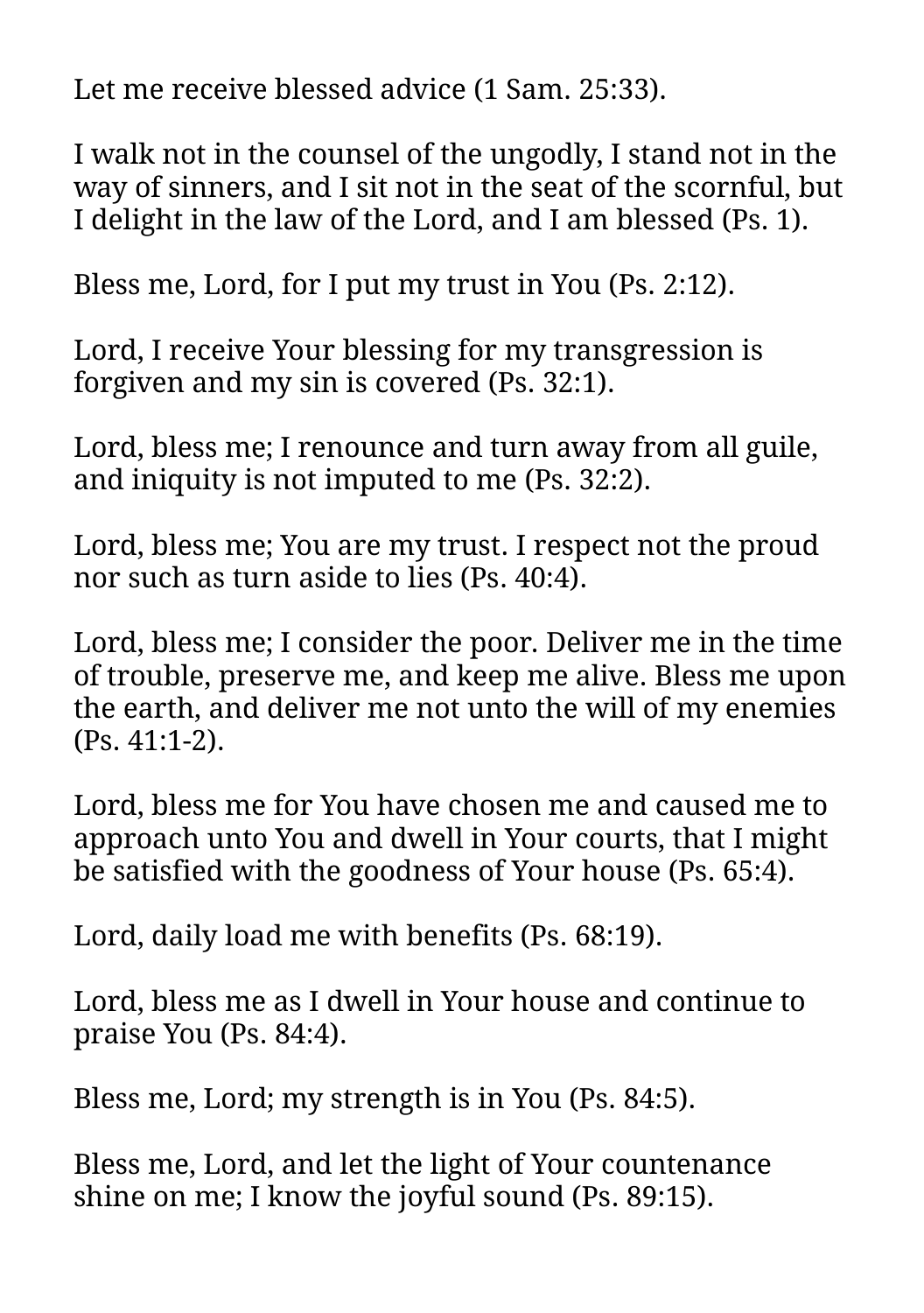Let me be blessed by Your correction, and teach me out of Your Word (Ps. 94:12).

Bless me, Lord, and let me keep Your judgments and do righteousness at all times (Ps. 106:3).

Bless me, Lord, for I fear You and delight greatly in Your commandments (Ps. 112:1).

Bless me, Lord; I fear You and walk in Your ways (Ps. 128:1).

Bless me, Lord; I receive wisdom, watching daily at wisdom's gates, waiting at the posts of wisdom's doors (Prov. 8:34).

Lord, I have a bountiful (generous) eye; bless me (Prov. 22:9).

Bless me, Lord; I wait on You (Isa. 30:18).

I sow beside all waters; bless me, Lord (Isa. 32:20).

Bless me, Lord; I will not labor in vain or bring forth for trouble (Isa. 65:23).

Bless me, Lord. I trust in You, and my hope is in You (Jer. 17:7).

Let all nations call me blessed, and let me be a delightful land (Mal. 3:12).

Anoint me for breakthrough (Isa. 61).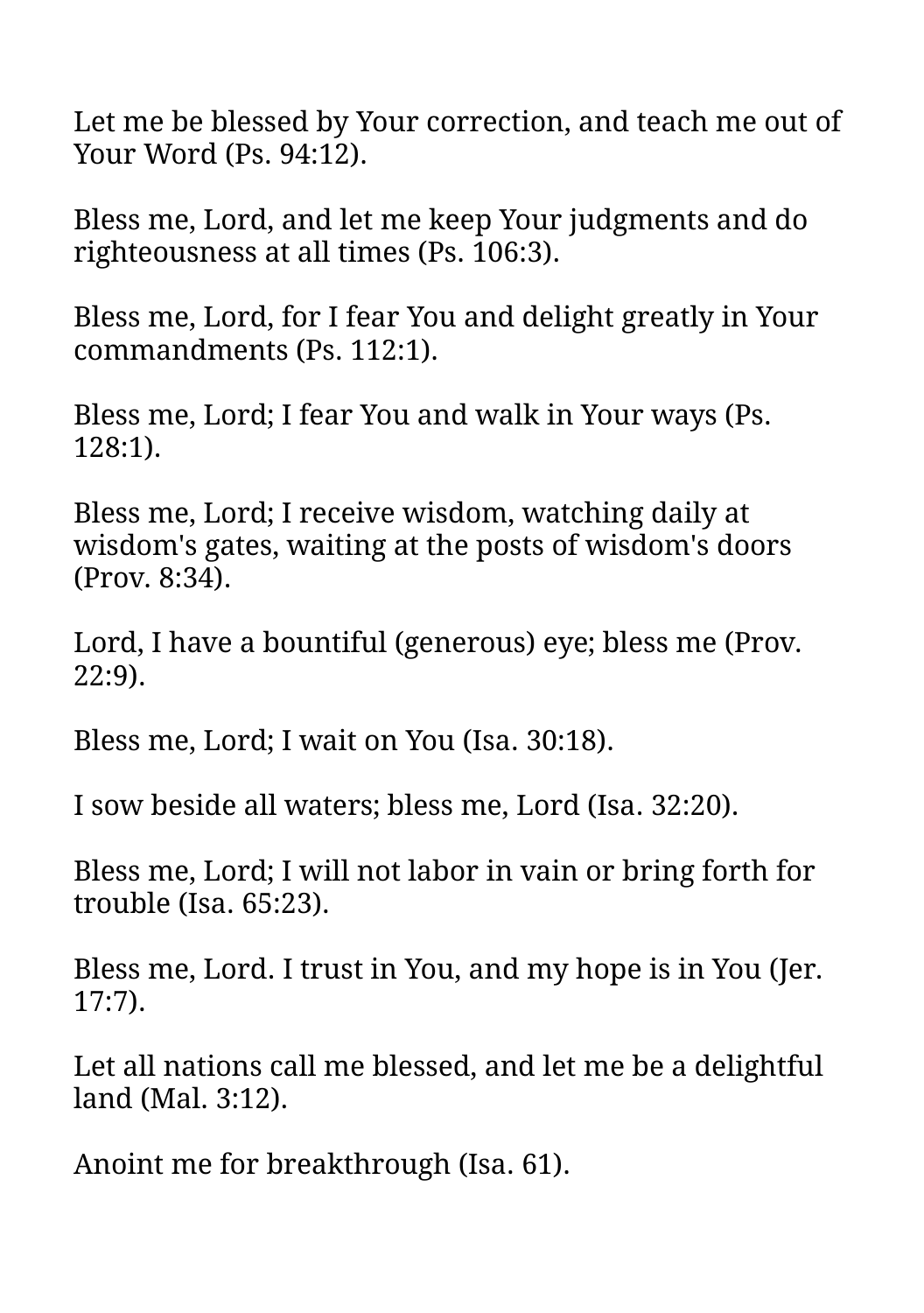Let me experience breakthroughs in every area of my life. Let me break through all limitations and obstacles. I will expand my tent, lengthen my cords, and strengthen my stakes, because I will experience breakthrough (Isa. 54).

The Lord my breaker goes before me (Mic. 2:13).

Let me break through in my finances. Let me break through in relationships. Let me break through in my health with healing. Let me break through in my ministry. Let me break through in my city. Let me break through in my emotions. Let me break through in my praise. Let me break through in my prayer life. Let me break through in my worship, Let me break through in my revelation. Let me break through in my career. Let me break through in my giving. Let me experience bonanzas in my life. Let me experience Your "suddenlies," Lord. Do a quick work in my life.

Let me experience great increase in a short period of time.

I believe in and confess BONANZAS for my life.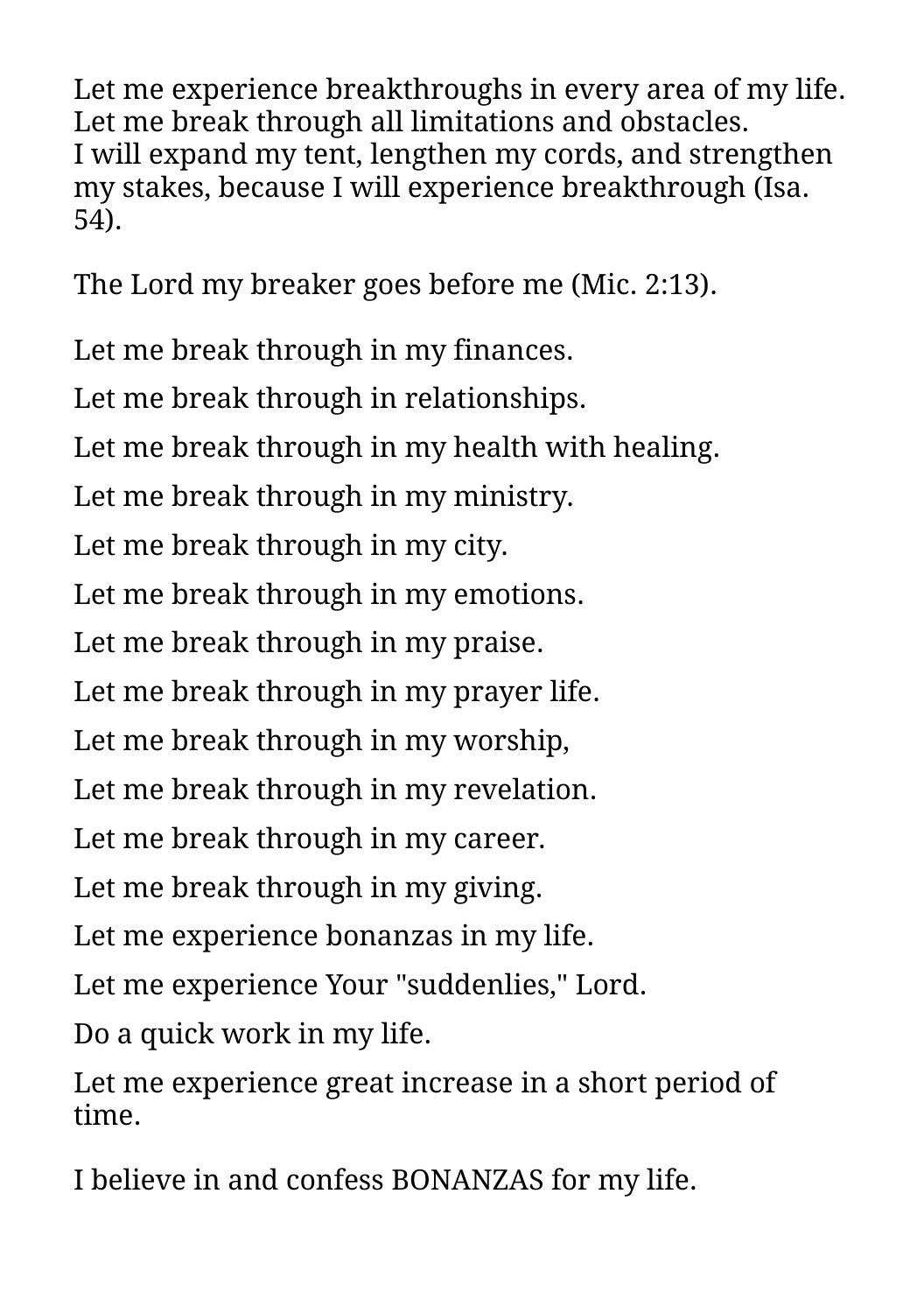Let me find the vein of prosperity and experience bonanzas.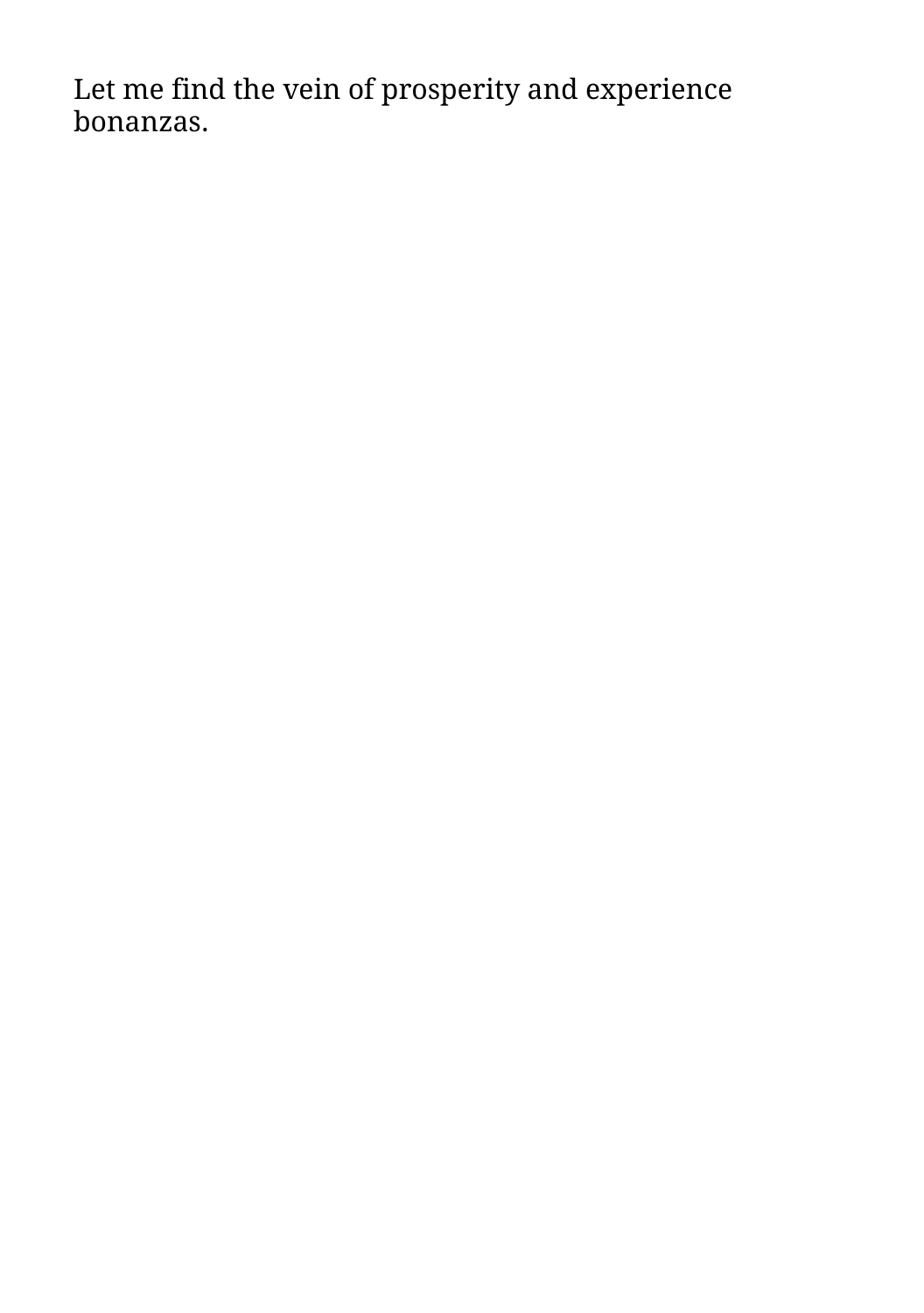## <span id="page-26-0"></span>**Chapter 2 The Blessing Of Obedience**

WE KNOW FROM the story of the Fall in the Garden of Eden that our intimacy with God rests on our obedience to Him. And if we are not close to God through obedience, we are separated from Him through our disobedience and therefore forfeit receiving His blessing.

Adam and Eve were given a simple charge, and that was to stay away from the tree of the knowledge of good and evil. Any other bountiful blessing and experience in the garden was theirs:

**And the LORD God commanded the man, saying, "Of every tree of the garden you may freely eat; but of the tree of the knowledge of good and evil you shall not eat, for in the day that you eat of it you shall surely die."**

**—Genesis 2:16-17**

But they did not heed the voice of the Lord and, as we all know, lost their place of honor, blessing, and protection from the consequences of sin.

It is even clearer that the blessings of God depend on our obedience when we go back and review the Book of Deuteronomy, where God spelled out His covenant plan to the children of Israel. It almost seems as though He repeated Himself too much, but we know from the Old Testament account and our own life experience that even with His faithfulness in reminding us of the blessing of obedience, man still goes his own way and moves himself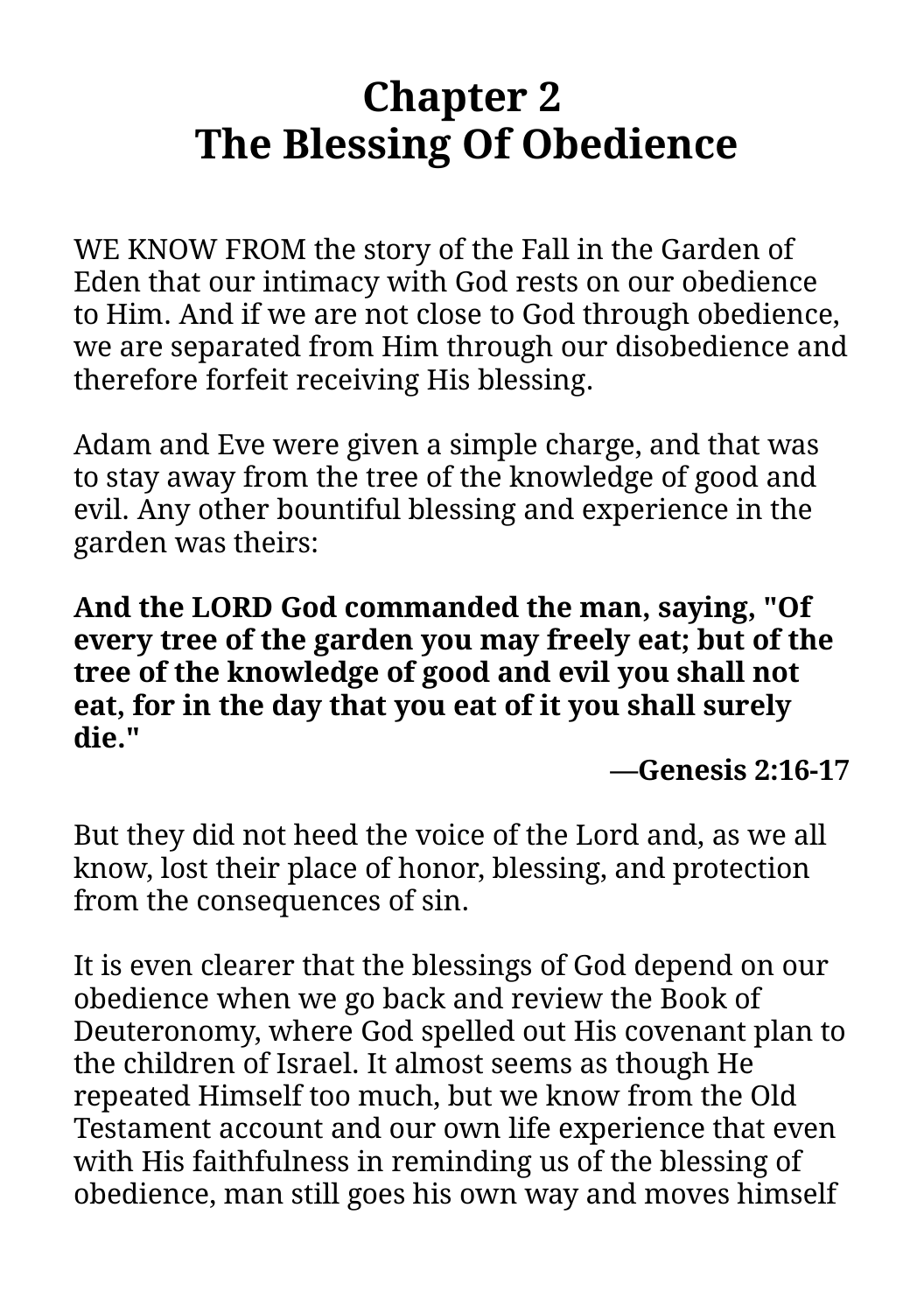out of the path of blessing.

In Deuteronomy 11, God laid out His plan for how His children can receive His blessing. If they were careful to do all he commanded, His blessings would flow out to them, the children, their cattle, and their servants. Everything their hand touched or foot tread upon would not only be successful—but it also would be theirs.

Imagine this kind of blessing over your business, career, or ministry. Imagine this blessing over your home and finances, your education, and all the things that concern your family. God desires to release this kind of blessing over you, because it testifies of His goodness among the nations. When God's people prosper, not only do they look good, but God also looks good.

Reading further, you see that the children of Israel would also have the protection of the Lord from all their surrounding enemies (Deut. 11:22-25). He was declaring Himself to be their strong tower. This is what obedience will bring to you as well. Obedience brings protection from death and defeat of all kinds. In Romans 6:23, the Bible says that "the wages of sin is death." So if you obey God, you will be blessed with life. Death is a curse that Jesus died on the cross to release you from. He recaptured the blessing of an abundant life for you. All you have to do is receive His gift and walk in it by being obedient to His Word. The choice is yours.

**See, I am setting before you today a blessing and a curse—the blessing if you obey the commands of the LORD your God that I am giving you today; the curse if you disobey the commands of the LORD your God and turn from the way that I command you today by**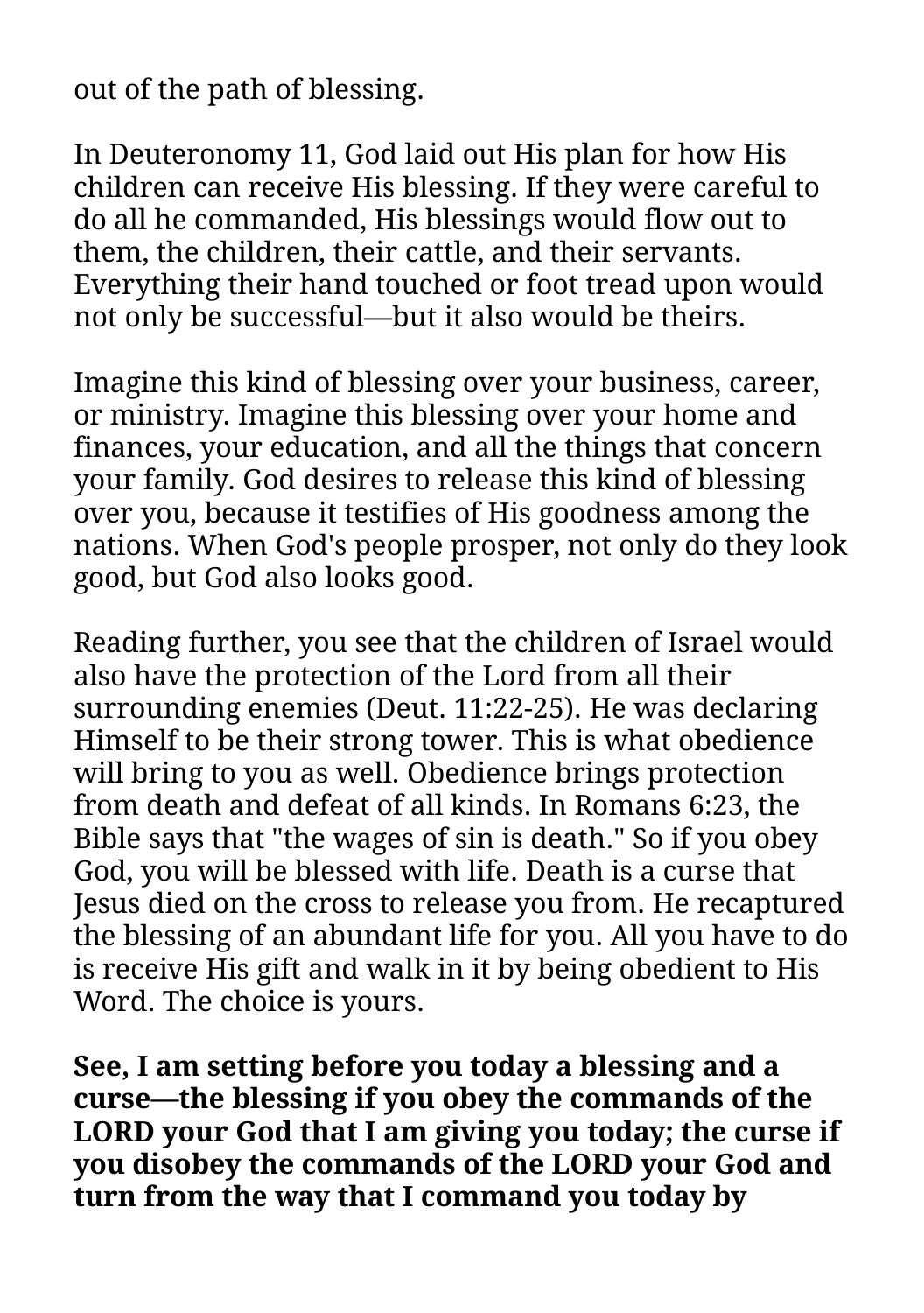#### **following other gods, which you have not known. —Deuteronomy 11:26-28, NIV**

#### **OBEDIENCE AS A SIGN OF TRUE FAITH**

We are exercising our confession of faith and commitment of love to God when we choose to obey Him. (See 1 John 5:2-3.) If we only say with our mouth that we believe in God yet do nothing of what He tells us, we are no different from the devils and demons who tremble and believe (James 2:17-19). Active faith is what breeds the perfect environment for the supernatural blessing of God. When you have an active faith, you can receive supernatural healing, deliverance, divine warnings of danger up ahead, provision, and protection.

Your active faith allows you to stay connected to and abiding in the vine. Psalm 91 is a perfect example of one who is walking in the blessing of obedience.

Your obedience to God's direction and instruction for your life says that you trust and believe that He knows what's best for you, that you honor your commitment to follow Him, and that you understand that your perspective on overcoming life's challenges are limited. Anything less than obedience is just lip service.

In order to receive the blessing of God, you must demonstrate that He is Lord of your life. Obedience is the testing ground that proves that. He wants you to be His, and He wants to be yours. He has life for you, but you have to give your broken-down life back to Him and follow His plan for success, prosperity, and peace.

If you are a parent, you may understand it better in these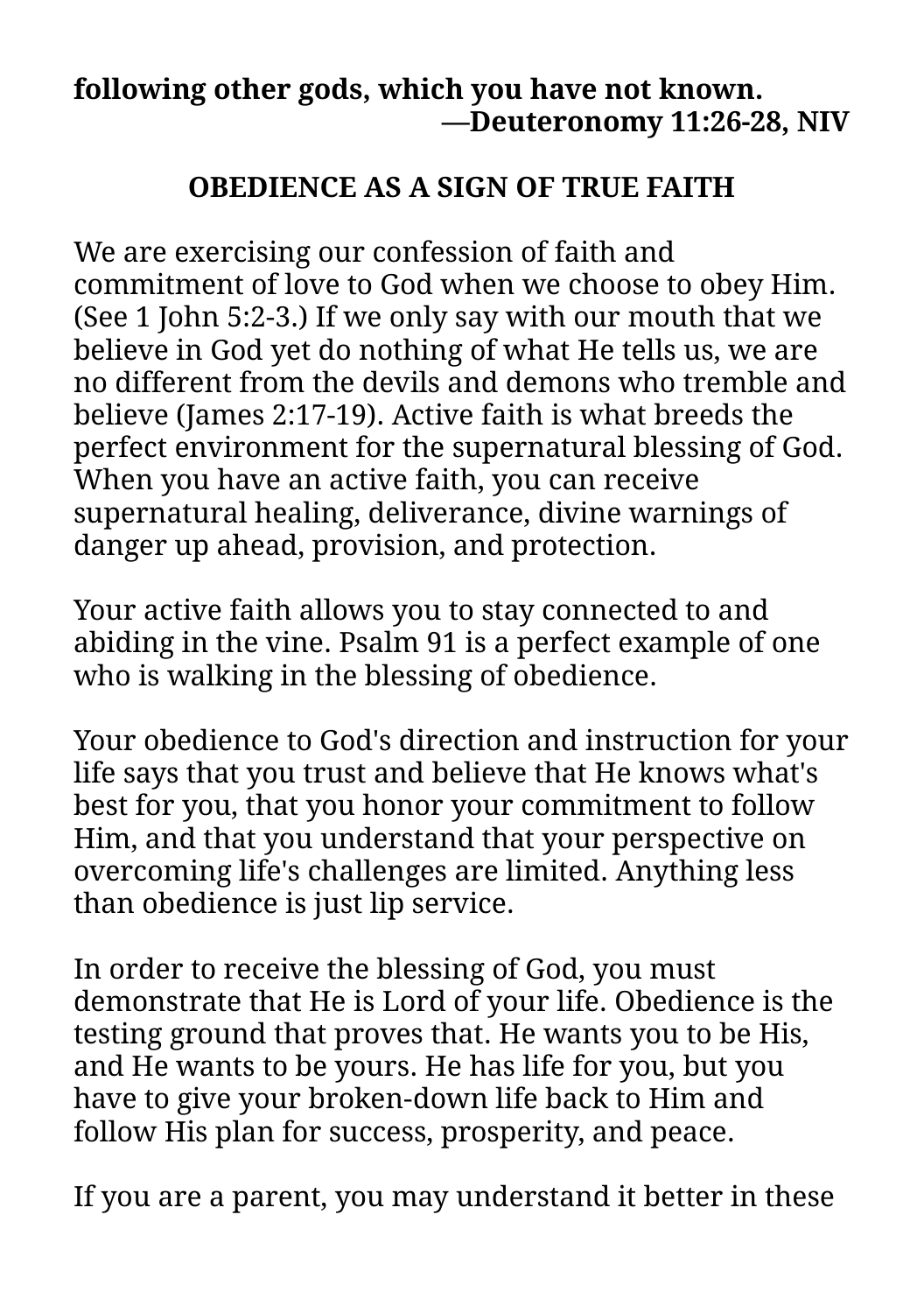terms: You tell your child to stay close to the front yard. "Stay where I can see you," you say. If your child goes outside of the boundaries you set, how can you protect them if a car comes speeding up the street or a questionable person approaches them with a piece of candy? Obedience is a lifesaver in many cases.

Obedience says, "God, I trust You with my life. Therefore I will love You by keeping Your Word in my heart so that I will not sin against You and risk losing Your favor and blessing, because they are life and breath to me."

**You shall love the LORD your God with all your heart, with all your soul, with all your strength, and with all your mind.**

**—Luke 10:27**

## <span id="page-29-0"></span>**Prayers For The Blessing Of Obedience**

I am willing and obedient. Let me eat the good of the land (Isa. 1:19).

Like Christ, let me be a son who learns obedience by the things I suffer (Heb. 5:8).

As an obedient child, I will not conform myself to the former lusts (1 Pet. 1:14).

May I walk in Your authority so that all the congregation of the children of God may be obedient (Num. 27:20).

Let me not be like the nations the Lord destroyed before me. I will be obedient to the voice of the Lord my God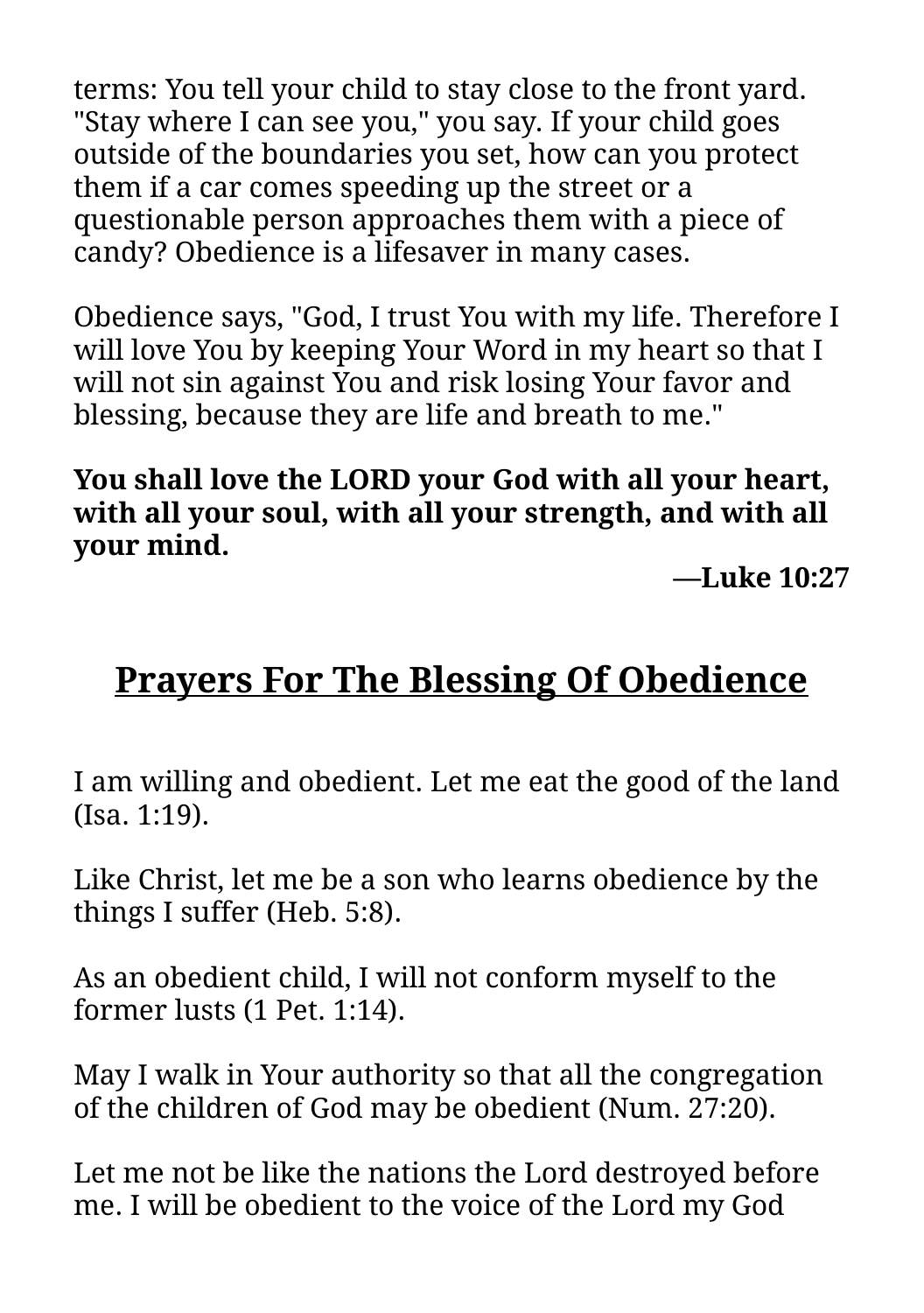(Deut. 8:20).

The rebuke of the wise is like an earring of gold and an ornament of fine gold to my obedient ear (Prov. 25:12). Through You I have received grace and apostleship for obedience to the faith among all nations for His name (Rom. 1:5).

Let me put myself to the test, whether I am obedient in all things (2 Cor. 2:9).

I know that Your affections are greater for me as You remember my obedience, how with fear and trembling I received You (2 Cor. 7:15).

Lord, I pray that You will have confidence in my obedience, knowing that I will do even more than You say (Philem. 21).

All that the Lord has said I will do and be obedient (Exod. 24:7).

Let me not be like those who would not walk in Your ways and weren't obedient to Your law, for like them, I will be plundered and given over to robbers (Isa. 42:24).

I present myself to obey You, Lord; therefore I am a slave of obedience leading to righteousness (Rom. 6:16).

My obedience has become known to all. Let me be wise in what is good and simple concerning evil (Rom. 16:19).

I cast down arguments and every high thing that exalts itself against the knowledge of God, bringing every thought into captivity to the obedience of Christ (2 Cor.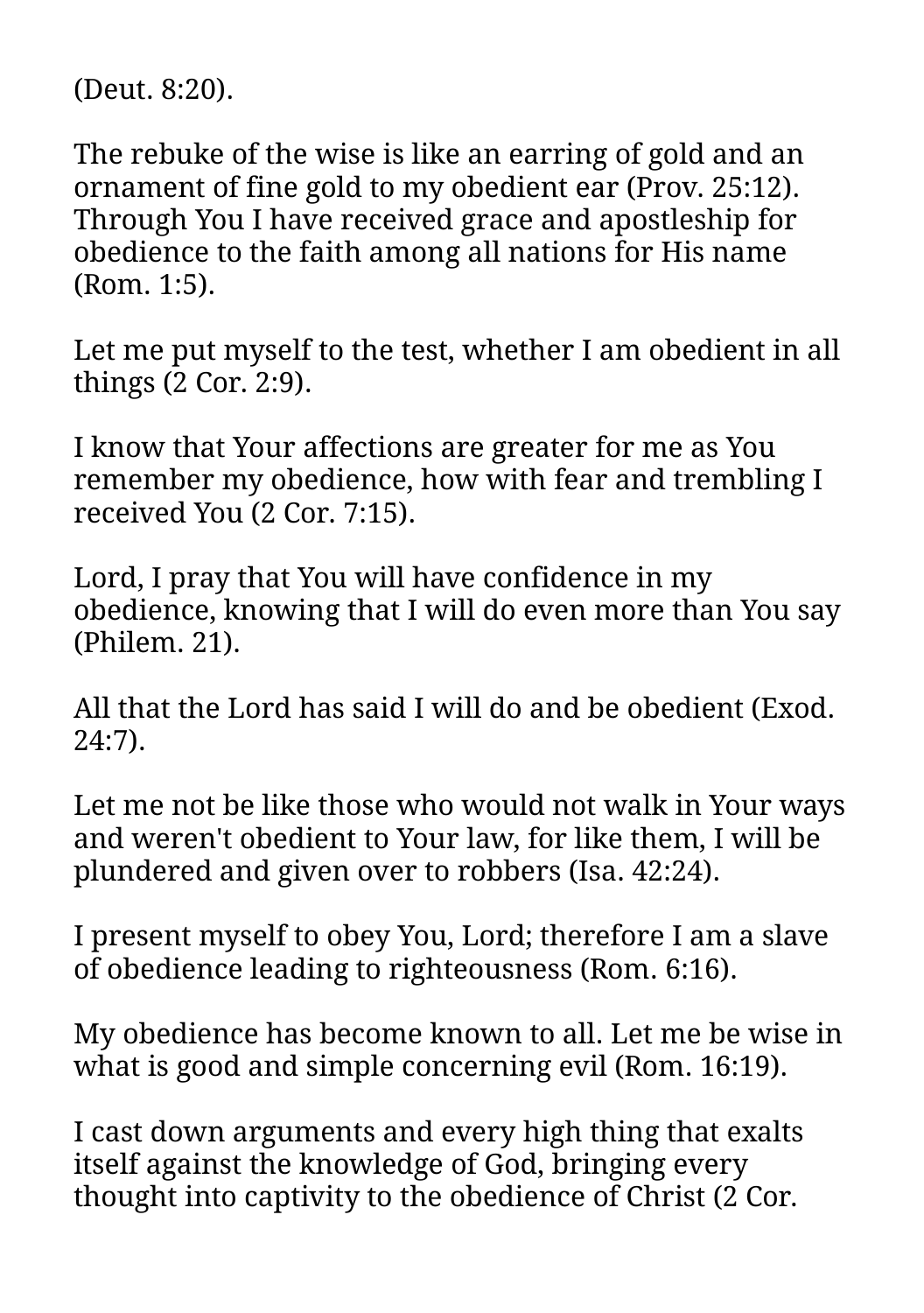10:5).

Like Christ, let me humble myself and become obedient to the point of death (Phil. 2:8).

Jesus, I thank You that You made me righteous through Your obedience (Rom. 5:19).

Lord, I will obey You so that I may enter into Your rest (Heb. 3:18).

I will not obey unrighteousness. I will obey the truth. Let Your indignation and wrath be far from me (Rom. 2:8).

I will not follow my former rituals, but I will obey the Lord (2 Kings 17:40).

Let me run well, and let no one hinder me from obeying the truth (Gal. 5:7).

Because I obey Your voice, all of my seed will be blessed (Gen. 22:18).

I receive blessing because I obey the commandments of the Lord my God (Deut. 11:27).

Let me not turn my heart back to Egypt, but let me obey (Acts 7:39).

Because I obey, You are the author of my eternal salvation. I am perfected in You (Heb. 5:9).

I submit myself as a slave to obey You, Lord, so that I may be righteous (Rom. 6:16).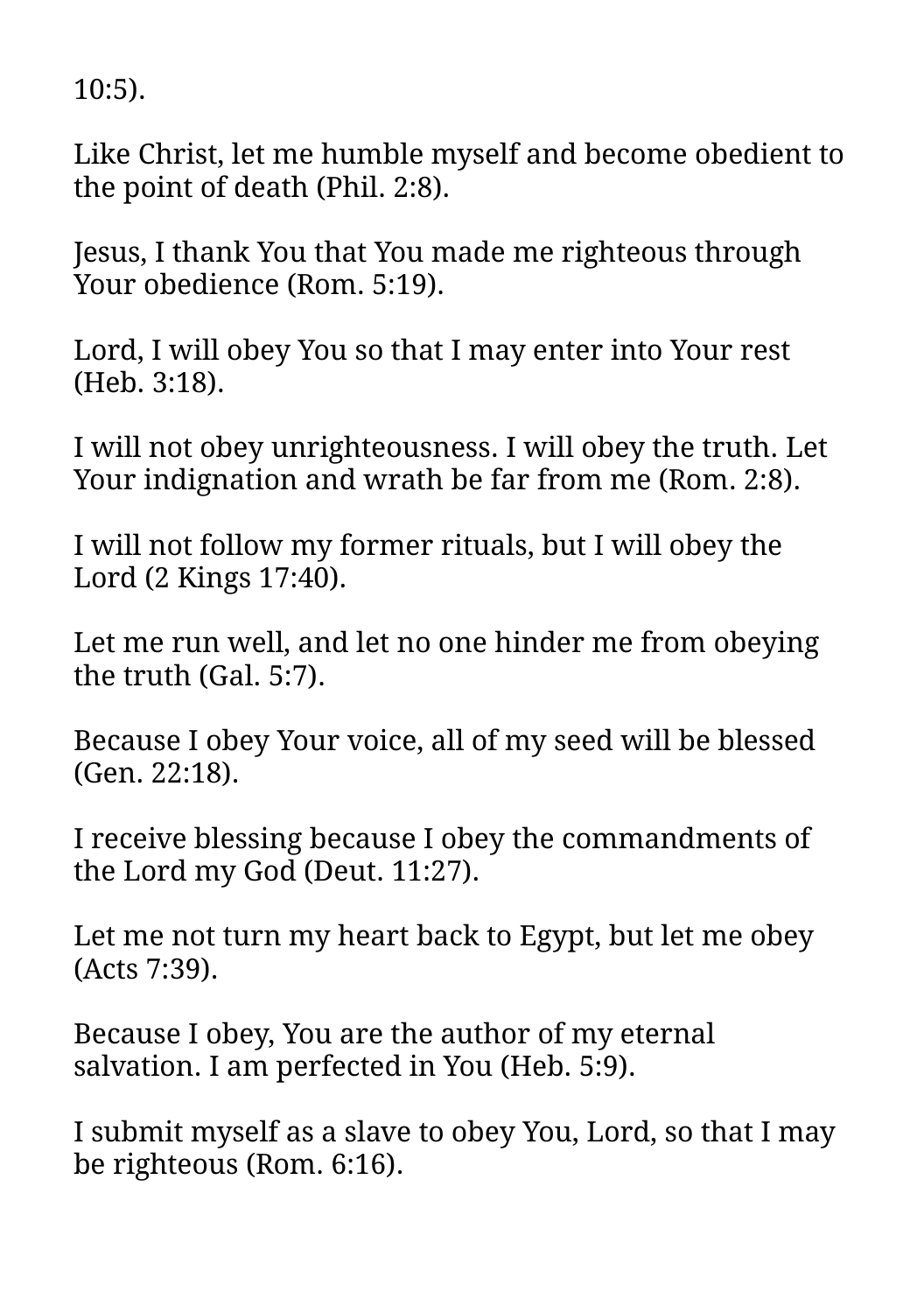I will obey Your voice according to what You command me (Gen. 27:8).

Thank You, God, that as I obey Your voice, You will be an enemy to my enemies and an adversary to my adversaries (Exod. 23:22).

Let me not be the one who does not obey You and receives seven times more punishment for his sins (Lev. 26:18).

All the blessings of the Lord come upon me and overtake me, because I obey the voice of the Lord my God (Deut. 28:2).

I will spend my days in prosperity and my years in pleasures, because I obey and serve You (Job 36:11). I will obey You and incline my ear to You. I will not be stiff-necked (Jer. 7:26).

I will eat and have enough. I will not commit harlotry and will increase, because I seek to obey the Lord (Hosea 4:10).

The Lord will not cast me away, because I will obey Him (Hosea 9:17).

I will obey Your voice. I will receive correction. I will trust in the Lord and draw near to my God (Zeph. 3:2).

I will obey God rather than men (Acts 5:29).

The Holy Spirit is given to those who obey Him. I will obey (Acts 5:32).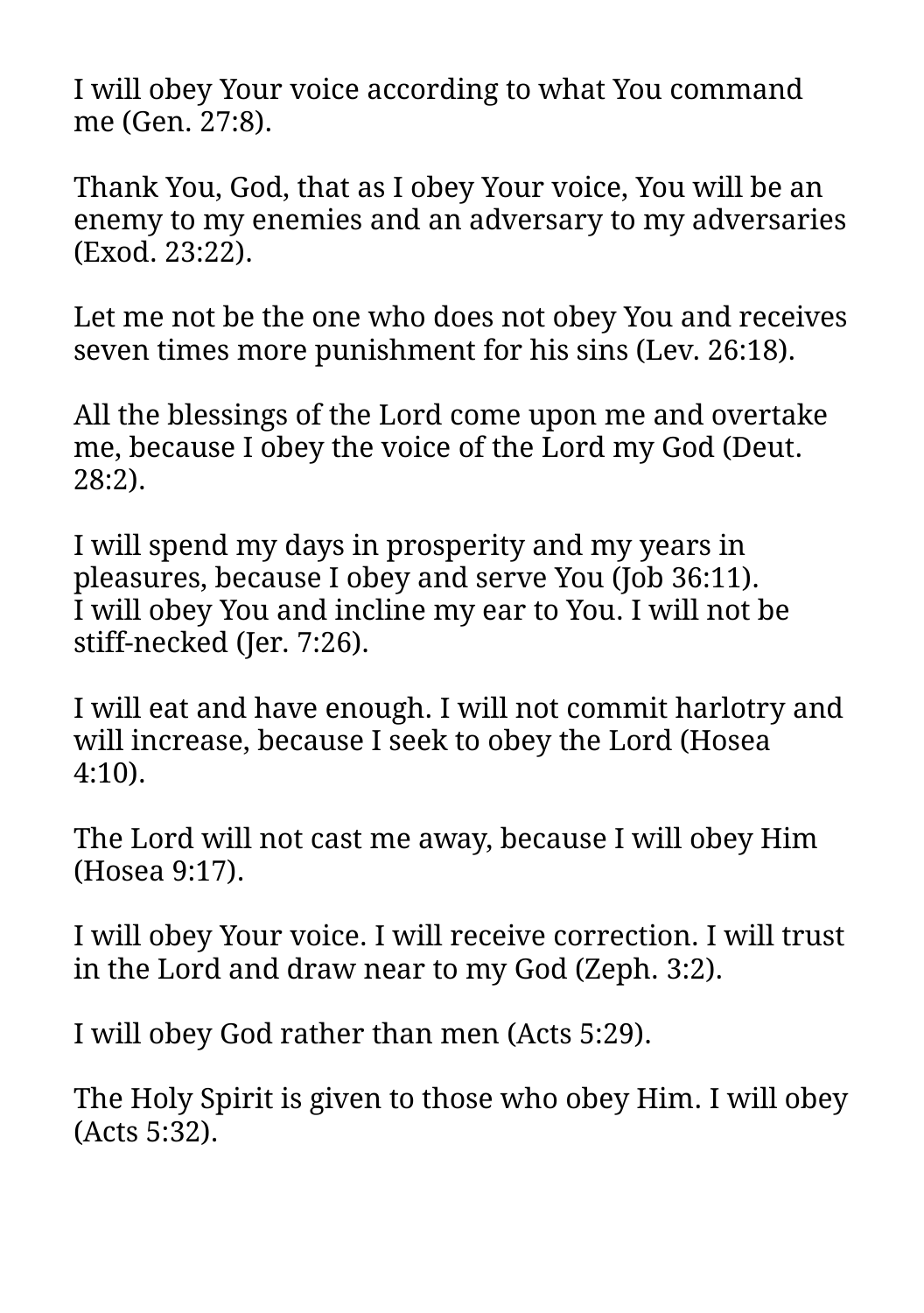I will not let sin reign in my mortal body, nor will I obey it in its lusts (Rom. 6:12).

I will be subject to rulers and authorities, to obey them, and will be ready for every good work (Titus 3:1).

To obey is better than sacrifice and to heed than the fat of rams (1 Sam. 15:22).

Whether it is pleasing or displeasing, I will obey the voice of the Lord my God that it may be well with me (Jer. 42:6). I thank You, Lord, that if I will obey Your voice and keep Your covenant, I will be a special treasure to You (Exod. 19:5).

When I am in distress, I will turn to the Lord my God and obey His voice. He will not forsake me or destroy me, nor will He forget the covenant that He swore to my fathers (Deut. 4:30-31).

I will earnestly obey Your commandments to love the Lord my God and serve You with all my heart and soul (Deut. 11:13).

I will observe and obey all these words You command me, that it may go well with me and my children after me forever (Deut. 12:28).

I will walk after the Lord my God and will fear Him. I will keep His commandments and obey His voice. I will serve Him and hold fast to Him (Deut. 13:4).

Today I proclaim the Lord to be my God; that I will walk in His ways and keep His statutes, His commandments, and His judgments; and that I will obey His voice (Deut. 26:17).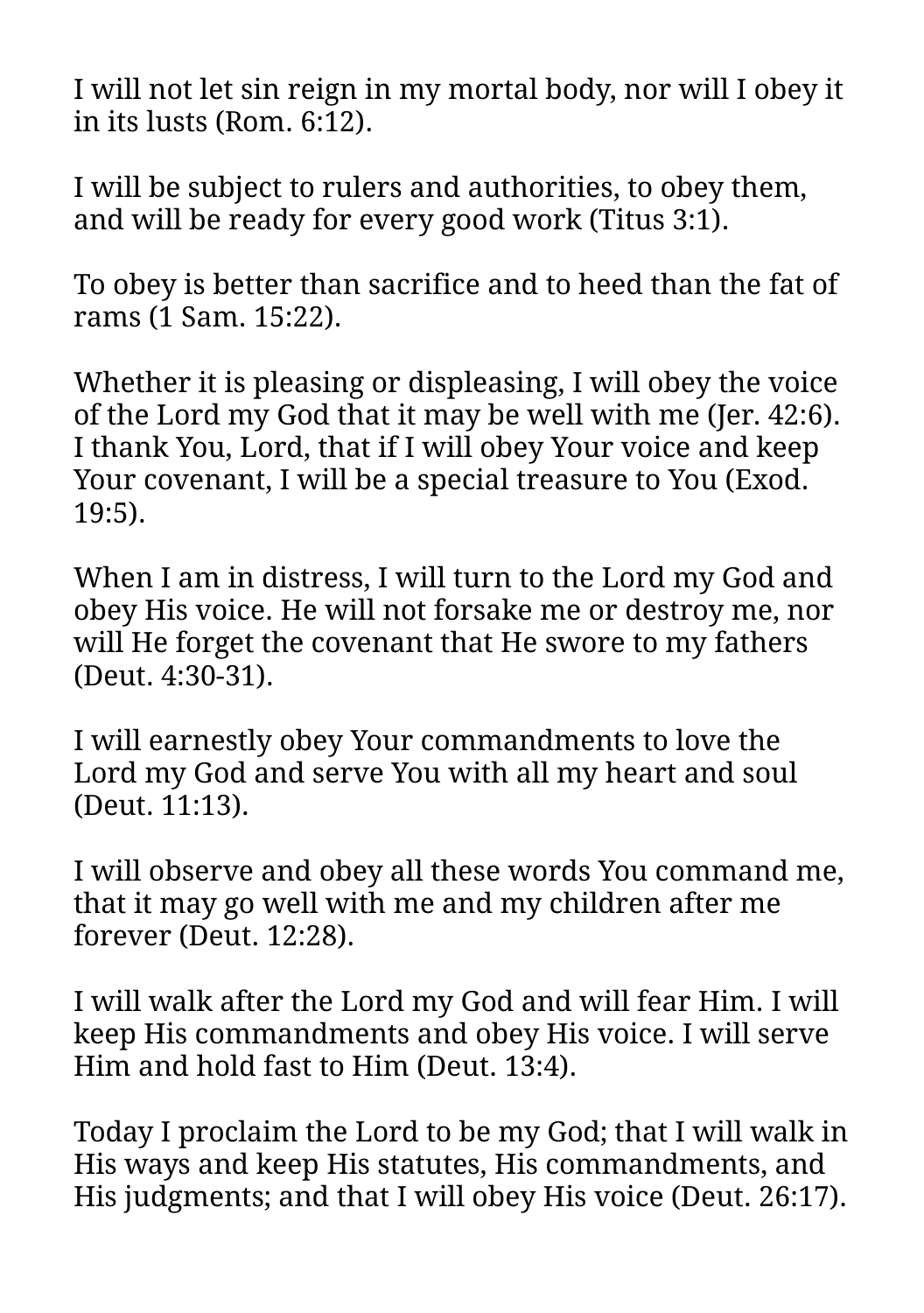The Lord my God I will serve, and His voice I will obey (Josh. 24:24).

I will not fear the gods of the Amorites, for You are the Lord my God in whose land I dwell (Judg. 6:10).

Let me continue to fear, serve, and obey the Lord, so that the political leaders who rule over me will also follow God (1 Sam. 12:14).

Let me not be like King Saul, who transgressed against the commandment of the Lord and feared people more than God and obeyed their voice (1 Sam. 15:24).

Like Judah, Lord, I pray that You will give me the singleness of heart to obey the command of my national rulers, according to Your word (2 Chron. 30:12).

Like Esther, I pray that I will obey the commands of the spiritual authorities in my life (Esther 2:20).

I return to You, Lord, and I know that You will not cause Your anger to fall on me, for You are merciful and will not remain angry forever. I acknowledge my iniquity and my transgressions. I have not obeyed You (Jer. 3:12-13).

I will obey Your voice and You will be my God, and I will walk in all the ways You have commanded me, that it may be well with me (Jer. 7:23).

I will obey and incline my ear to the Lord my God. I will not follow the counsels and dictates of my evil heart (Jer. 7:24).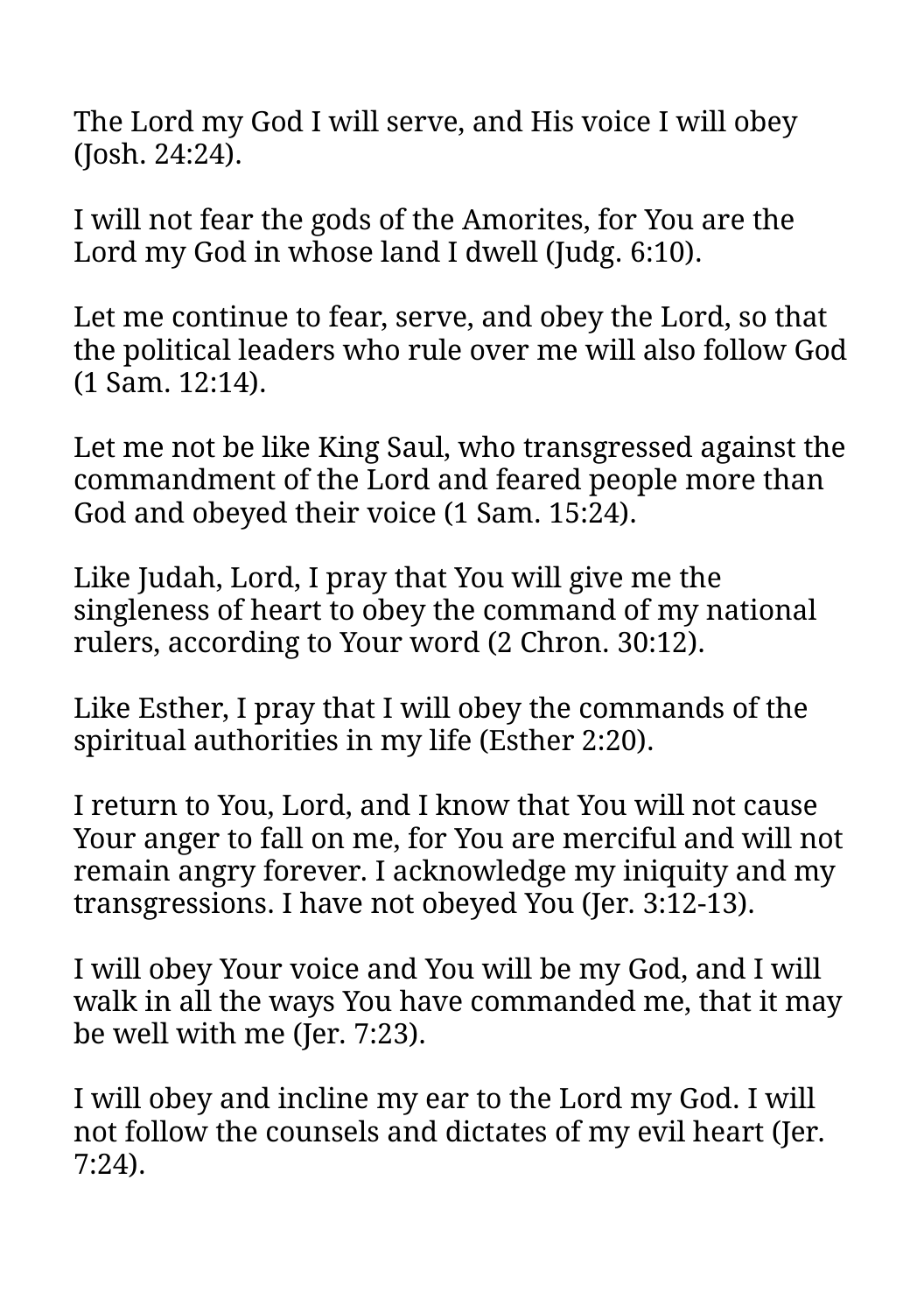I will amend my ways and my doings and obey the voice of the Lord my God; then the Lord will relent concerning the doom He has pronounced against me (Jer. 26:13).

Even the wind and sea obey You (Matt. 8:27).

Let no one bewitch me that I should not obey the truth (Gal. 3:1).

I will obey those by whom I am employed, not with eyeservice as a man-pleaser, but in sincerity of heart, fearing God (Col. 3:22).

I will be submissive and obey those who rule over me, for they watch out for my soul and must give an account (Heb. 13:17).

I have purified my soul in obeying the truth through the Spirit in sincere love of my brothers and sisters (1 Pet. 1:22).

Lord, I pray that my obedience to Your Word will win my husband for You (1 Pet. 3:1).

Lord, I believe You and will obey You when you say to go possess the land You have given me (Deut. 9:23).

I will obey the voice of the Lord my God, and none of those curses will overtake me (Deut. 28:15).

I fear the Lord and obey the voice of His servant. I walk in light and not darkness. I trust in and rely on God (Isa.  $50:10$ ).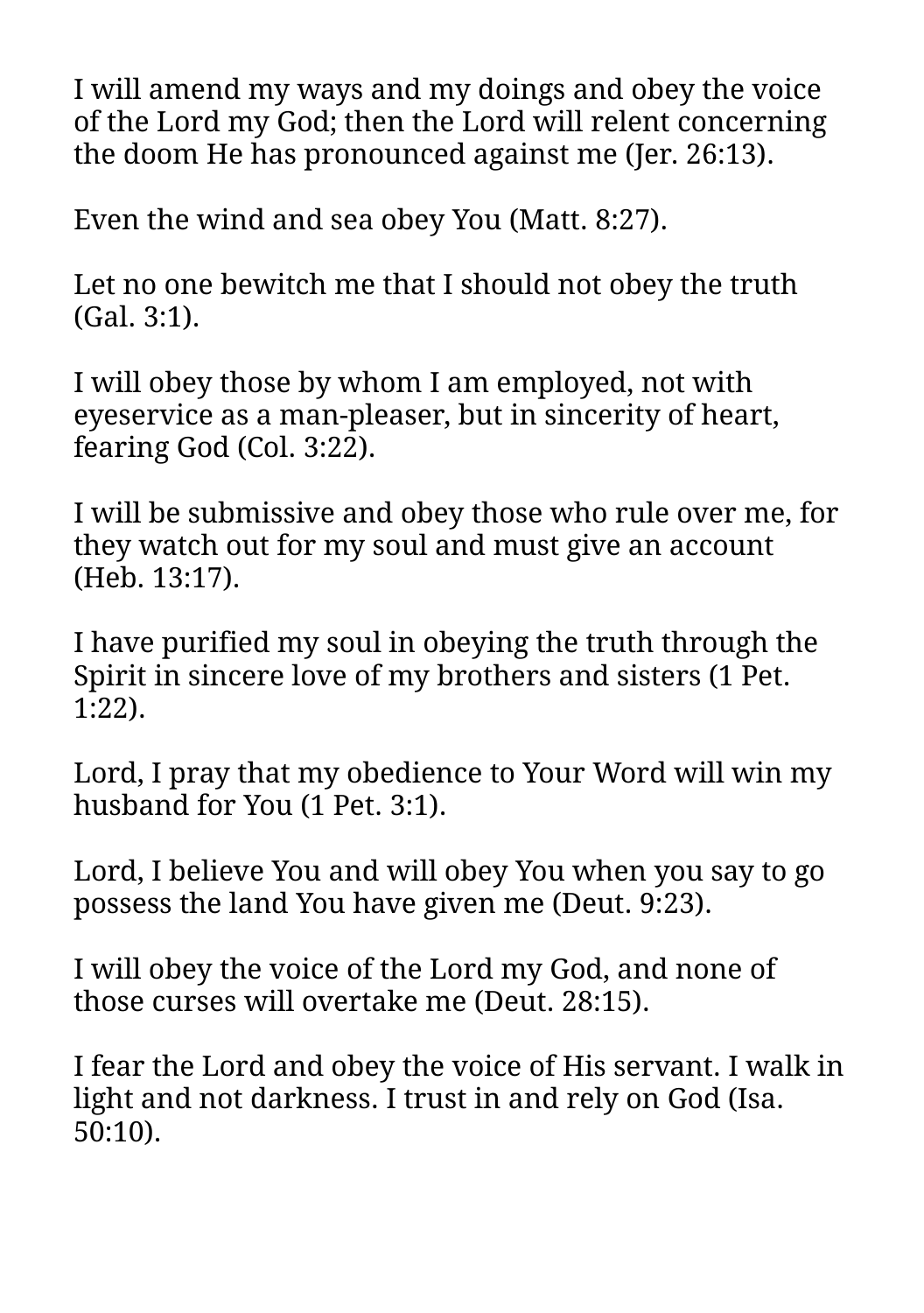I receive the kingdom and dominion, because I am a saint of the Most High. I serve and obey Him (Dan. 7:27).

With authority I will command unclean spirits, and they will obey me (Mark 1:27).

With even my mustard seed faith, a mulberry tree will obey me and be uprooted and planted in the sea (Luke 17:6).

Lord, I will obey You and will proclaim liberty to my brother and my neighbor, because You have proclaimed liberty to me (Jer. 34:17).

## **Prayers For A Life Flowing With Milk And Honey**

Bring me into a land flowing with milk and honey (Exod. 3:8).

Let my teeth be white with milk (Gen. 49:12).

Let me enjoy the butter of kine and the milk of sheep (Deut. 32:14, KJV).

Let me enjoy Your blessings like butter and honey (Isa. 7:22).

Let milk flow into my life from the hill of Zion (Joel 3:18).

Bring me into a land filled with wheat, barley, vines, fig trees, and pomegranates; a land of olive oil and honey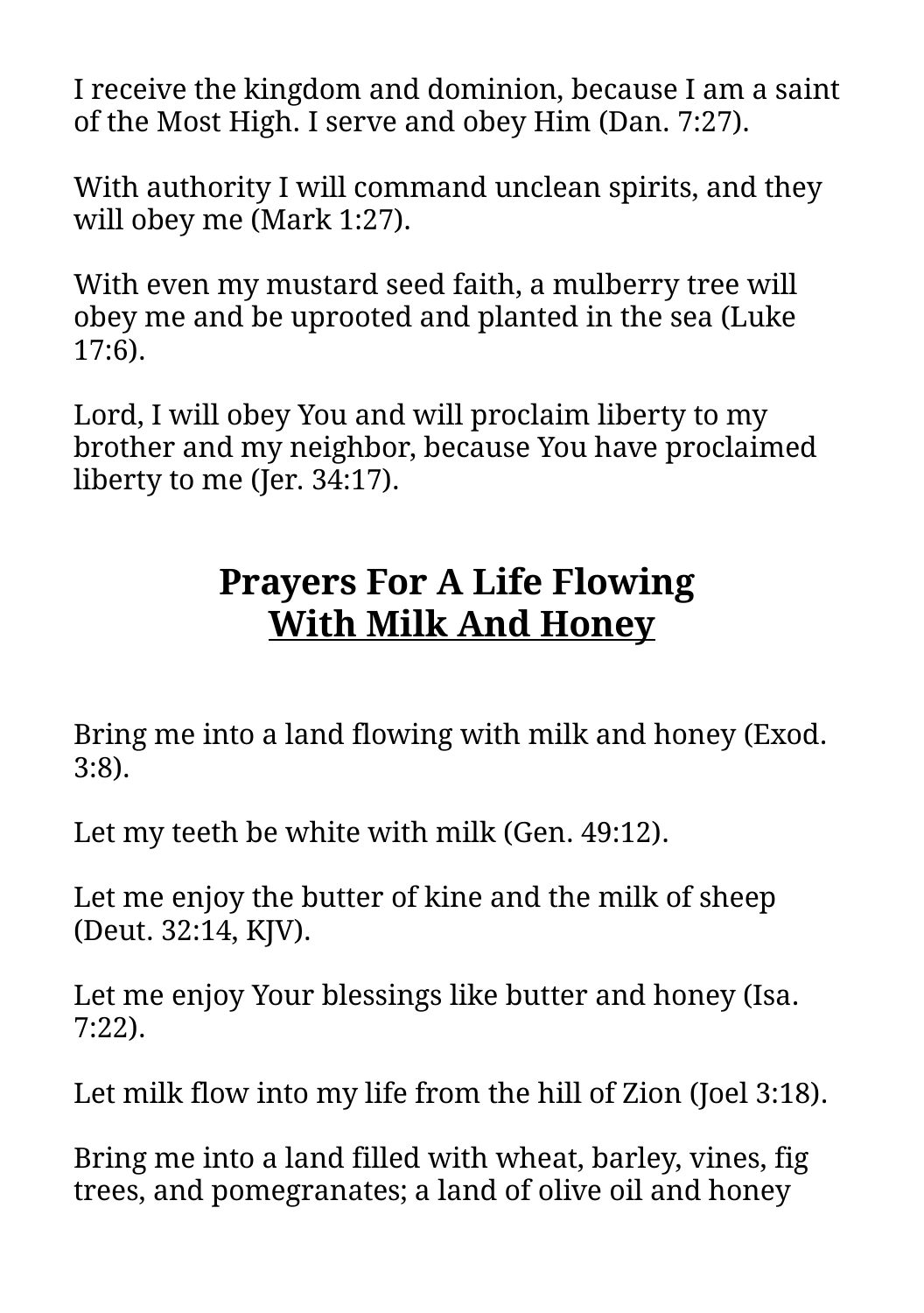(Deut. 8:8).

Let me ride on the high places of the earth, eat the increase of the fields, and suck honey out of the rock and oil out of the flinty rock (Deut. 32:13).

Feed me with the finest of the wheat, and satisfy me with honey out of the rock (Ps. 81:16).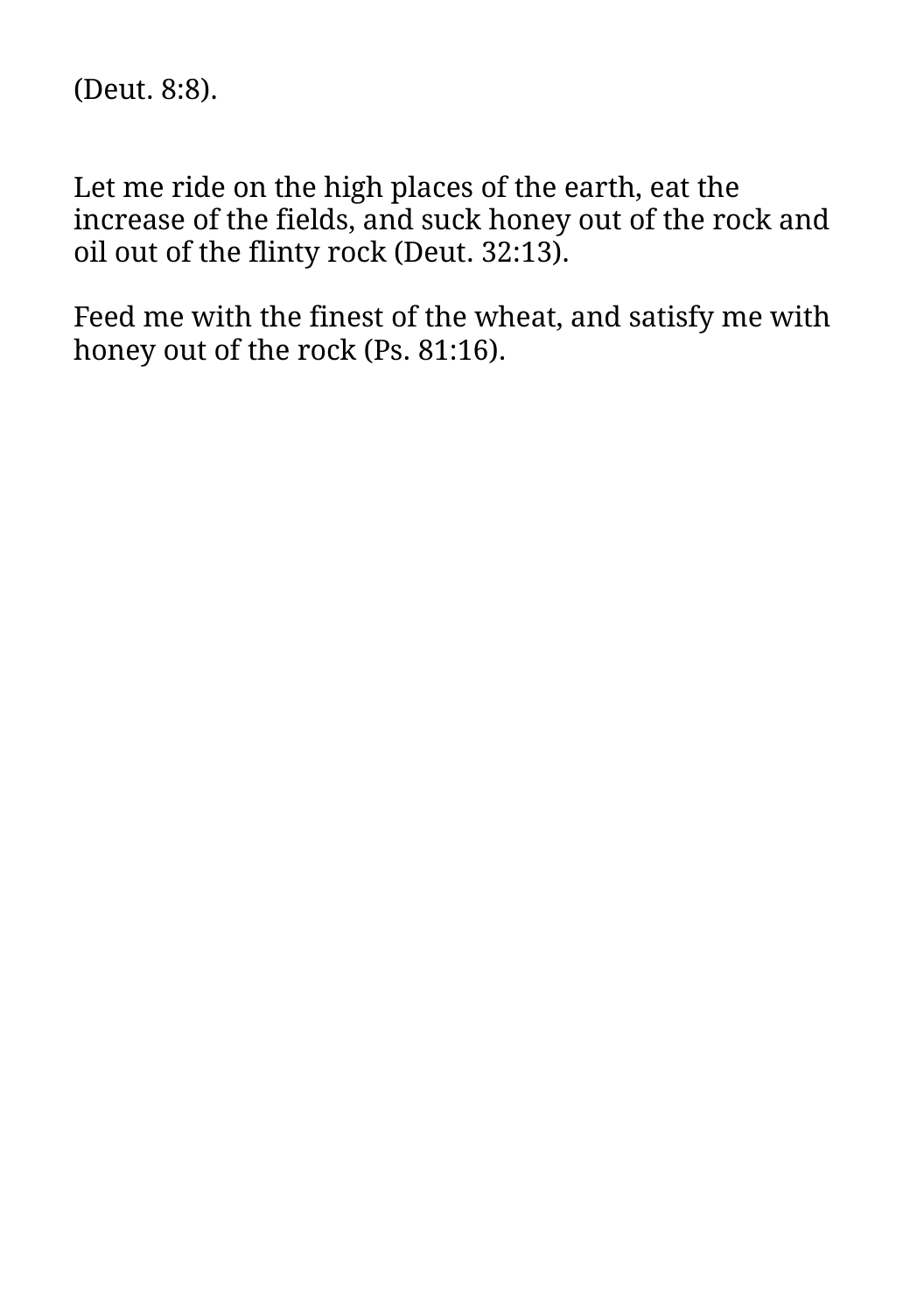# **Chapter 3 The Blessing Of Giving**

THE BIBLE TEACHES a very simple message about being blessed to be a blessing. It is a cyclical law much like sowing and reaping. In Christian circles it has been called the law of the harvest; in the world, karma; and in science, cause and effect: "What goes around comes around." "You get what you pay for." "You get out what you put in." "Whatever you sow, you will reap." Regardless of what man has tried to label it, this law of giving and receiving originated by the hand of God at the foundation of the world. It is not a hypothesis or theory. It is an ingrained law that applies to life on this earth and in heaven regardless of if we are aware of it or not.

What you put out will be given back to you, and even more, you will receive in proportion to how you give. If you give (or sow) sparingly, you will receive (or reap) sparingly (2 Cor. 9:6).

If you want to receive the blessing of God, you have to be ready to give. You cannot expect to live a blessed life if all you do is receive, receive, receive. You will end up like the Dead Sea—becoming too salty and too toxic to support any kind of life. A blessed Christian is vibrant, fruitful, and able to give and sustain life. Everything around them is blessed. The spirit of death and staleness does not stay around them very long. Because they are blessed, they give blessing and in turn cause a flow of abundance in the kingdom of God where lack does not exist.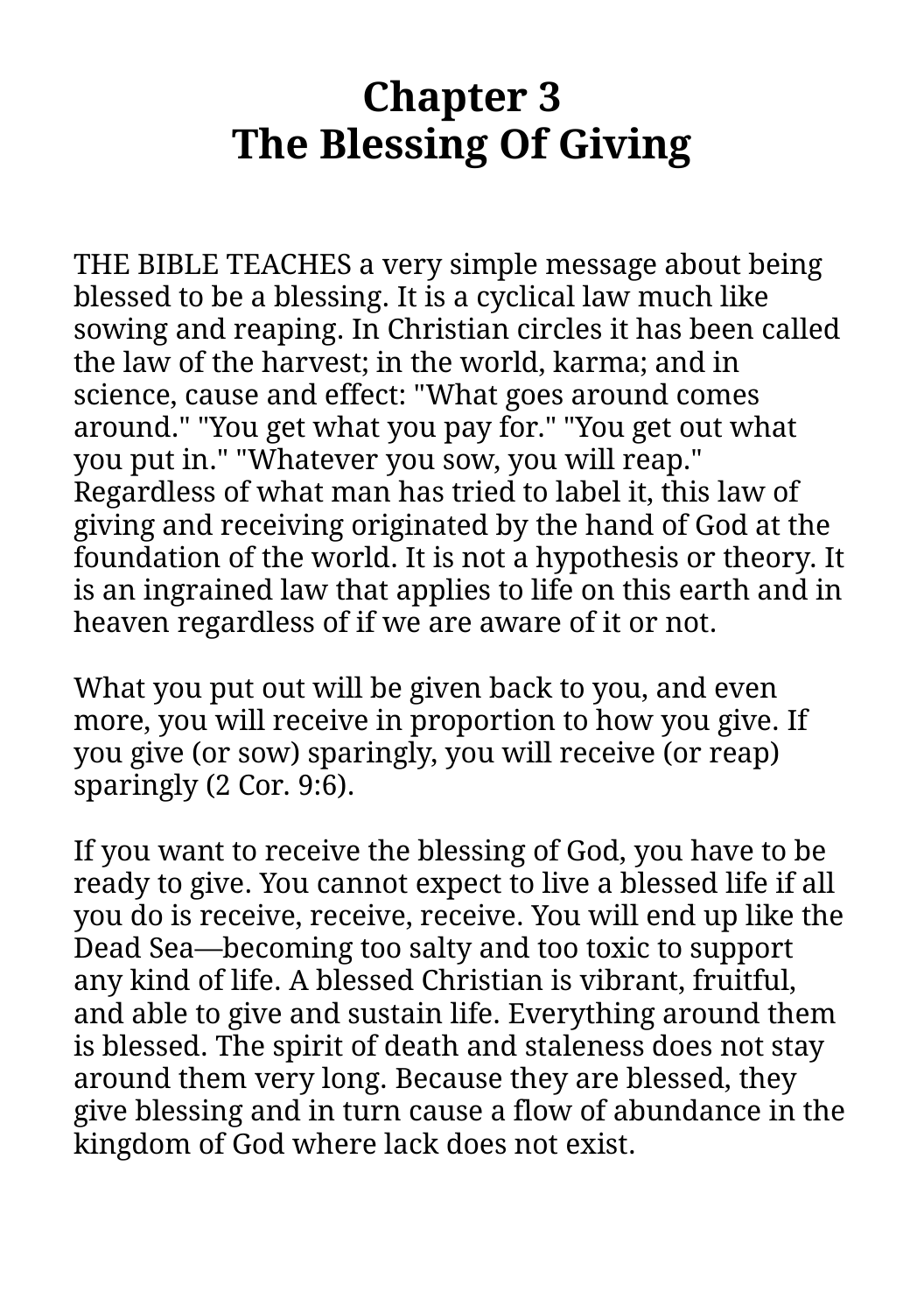Many churches today say that they have modeled themselves after the New Testament church, but the early church received and responded to the message of giving in a way that many of us today would be reluctant to practice.

In 2 Corinthians 8:14-15, Paul encouraged the Corinthians to continue what they had always done, and that was for those with abundance to give to those who did not have so that no one would go without and that all would be blessed. He called this equality. In Acts 2:44-45 and Acts 4:32-33, it is also called having "all things in common."

There was a living flow of blessings between the members of this church. Those who were blessed gave to those who were in need of a blessing. They did this willingly and cheerfully. (See 2 Corinthians 9:7-15.) In each of these instances you will see that the supernatural grace of God surrounded and blessed the givers and receivers, so that the giving wasn't a burden and the receivers were blessed enough to become givers as well.

#### **THE SEVEN SPIRITUAL PLACES OF ABUNDANCE**

In order to receive the blessing of giving, you must first be blessed with abundance. The Old Testament names certain physical places that represented abundance, fertility, fruitfulness, excellence, and beauty. When the people of God dwelled in these places, their lives prospered like never before. They were at peace and protected from their enemies, they had all the food and produce they could eat, their land was well watered, and their cattle were fed. This was true as long as they stayed in this place.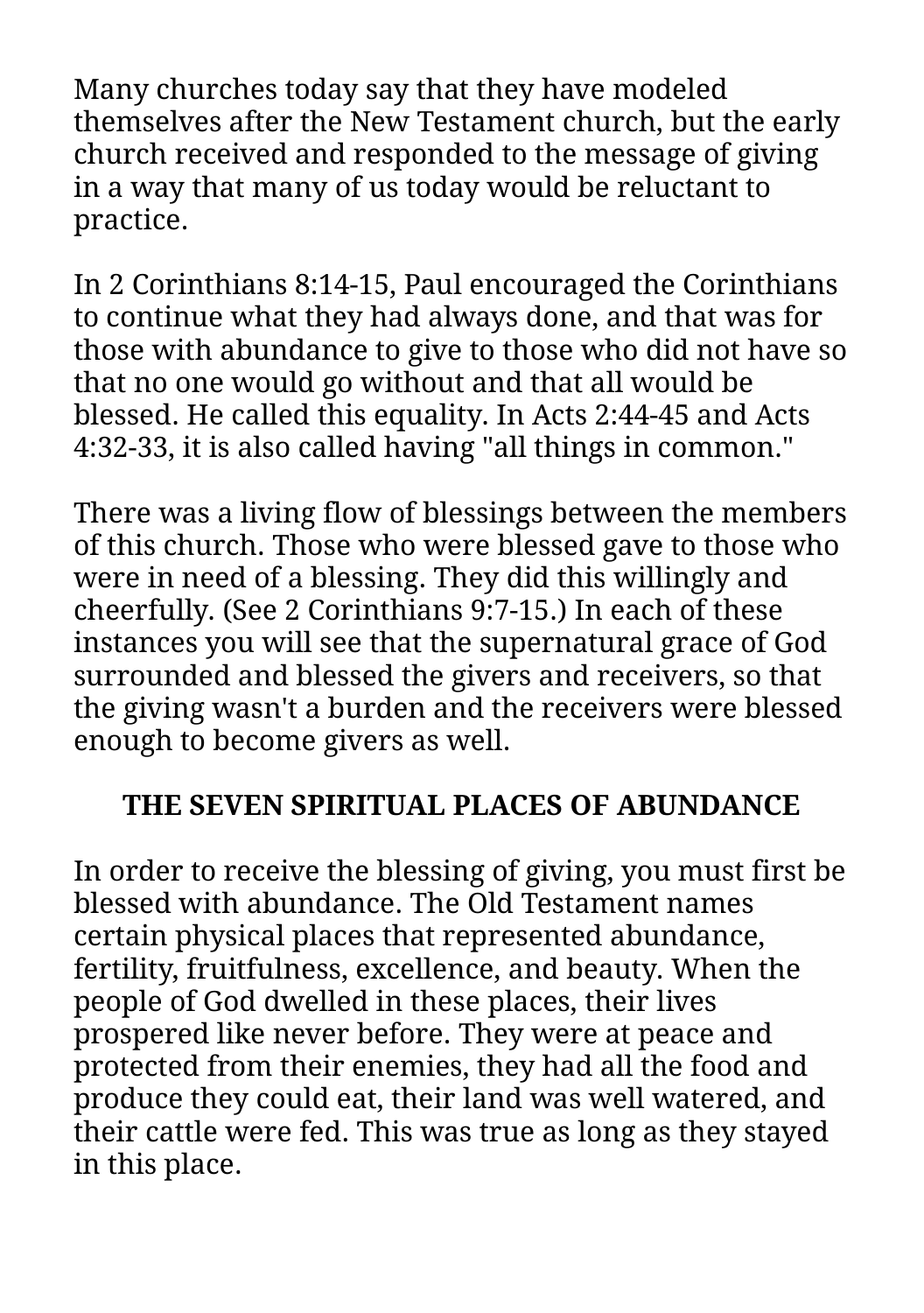Today, the body of Christ is struggling to understand how to be in a place of blessing and abundance so that they can give the world what it needs as a testimony of God our Father. This lack of revelation concerning His laws and ordinances about giving and receiving is what keeps the church in a position of lack. Many do not feel empowered by God's grace to give cheerfully because they are not dwelling in one of God's spiritual places of abundance.

In the Old Testament God gave made all of His blessings available to His people so that they would be a blessing to the surrounding nations and all who saw how they lived would know there was a true and living God. There were seven places where the abundance of heaven flowed down to the earth. These seven places are still active in the spiritual realm. Your prayers and confessions can begin to release this flow into your life.

Just as the Lord's Prayer says, you are able to release God's will upon the earth as it is in heaven (Luke 11:2). And it is His will to bless and prosper you.

As you learn about these seven places of spiritual abundance, begin to pray that the spirit of abundance that inhabited these places will fall on your life.

**1. The plain of Sharon, the fruitfulness of the kingdom** The plain of Sharon was known for its fruitfulness and fertility. In both 1 Chronicles 27:29 and Isaiah 65:10 it was a grazing place, a pastureland for the flocks. It was full and lush, and it seemed to be ever blooming. Barnes' Notes on the Bible says that the Hebrew connotation of the word blossom in Isaiah 35:2 is that "it shall blossom abundantly... [i.e.,] blossoming it shall blossom." In other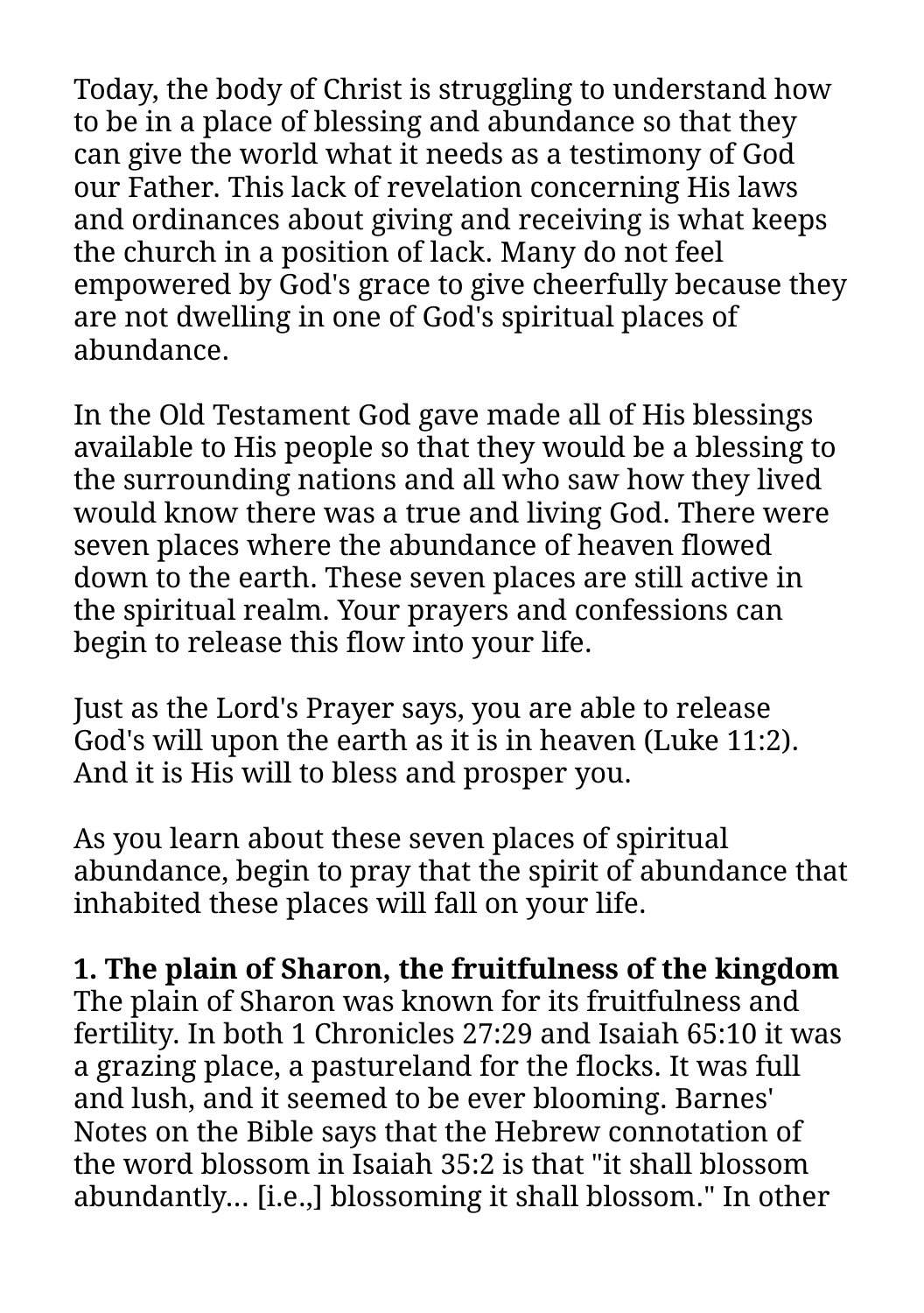words, its fertility, fruitfulness, beauty, and life-giving ability would continue in great measure and without end. When the many-colored flowers are in bloom, it is a scene of rare beauty. What do you need to see blossom abundantly in your life? God wants to bring that beauty into your life.

### **2. Mount Carmel, the beauty and excellency of the kingdom**

Isaiah 35:2 also mentions the excellency of Carmel, meaning that the Lord displayed His glory and splendor in this mountain. The word Carmel means "crimson" and also refers often to a "fruitful field." In Isaiah 10:18 and Isaiah 16:10, while the English transliteration is not used, the word Carmel is translated directly as a "fruitful field" and a "plentiful field" respectively. It is also referred to as:

- A place of beauty (Song of Sol. 7:5)
- Excellent (Isa. 35:2)
- A plentiful country (Jer. 2:7)
- Carmel by the sea (Jer. 46:18)

Since the sea often in Scripture denotes Gentiles, it is interesting to consider the imagery of the strength and beauty of the heights at the edge of the Gentiles as well as the natural imagery.

Song of Solomon 7:5 says, "Thine head upon thee is like Carmel, and the hair of thine head like purple; the king is held in the galleries" (KJV).

In every passage of Scripture that mentions excellency or that which is excellent, the word Carmel carries with it a connotation of perfection, completion, and fullness.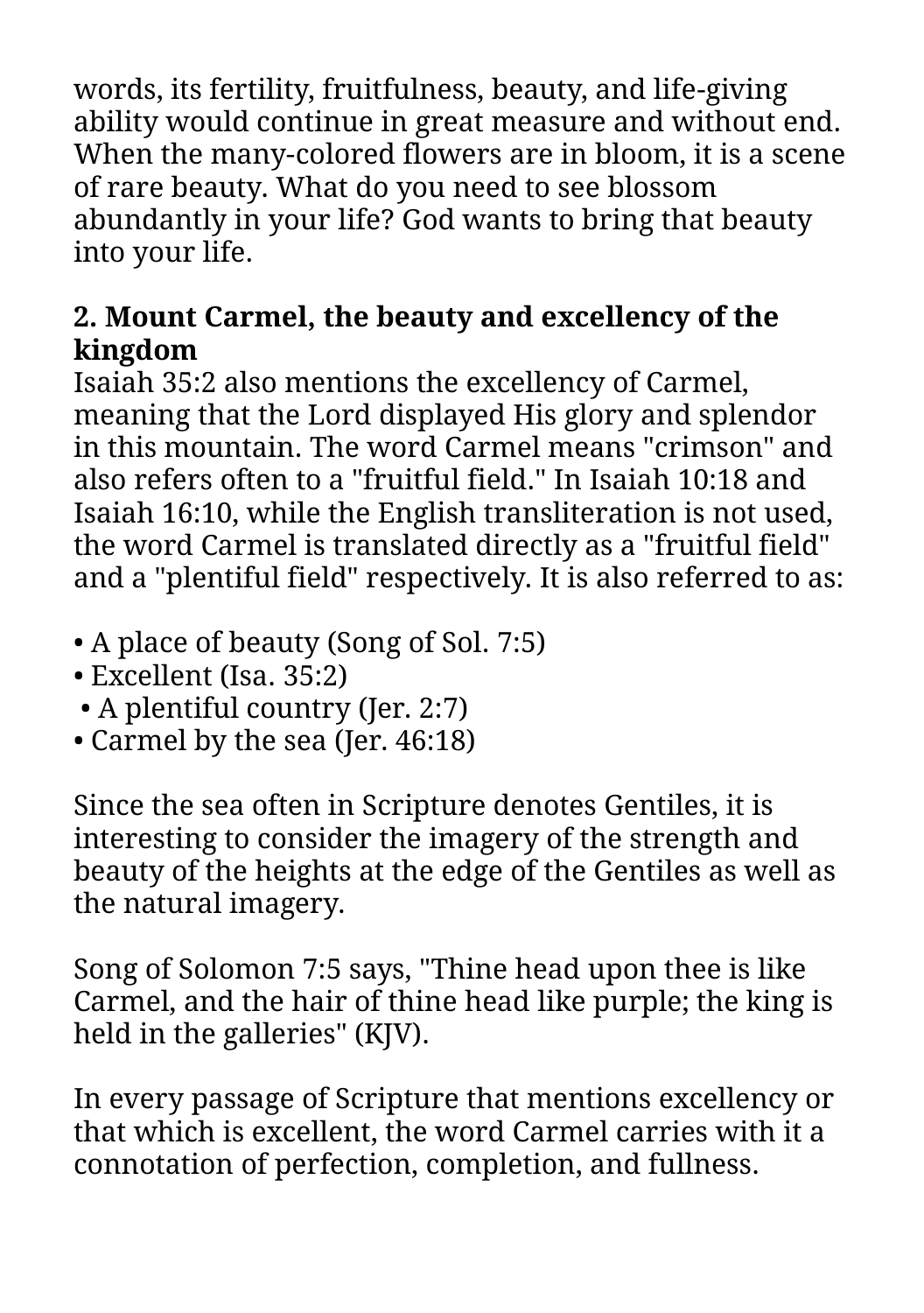### **But I will bring Israel back to his own pasture and he will graze on Carmel and Bashan; his appetite will be satisfied on the hills of Ephraim and Gilead. —Jeremiah 50:19, NIV**

### **3. The glory of Lebanon**

Fausset's Bible Dictionary describes Lebanon as a fertile valley full of fragrant flowers, aromatic shrubs and vines, cool streams, and a variety of strong and tall trees. It was a place of retreat from the heat of the plains. It was a direct contrast to the vast deserts in the area—an oasis. (See Joshua 11:17; 12:7; Psalm 72:16; 92:12; Song of Solomon 4:8, 11, 15; Isaiah 35:2; 60:13; Jeremiah 18:14.)

### **4. The valley of Achor**

The valley of Achor is the place where the Lord's anger was turned away from Israel after Achan's stoning and they were given a pass to enter the Promised Land (Josh. 7:24-26). In Isaiah 65:10 it was a reward for the people who seek God. According to Nelson's Illustrated Bible Dictionary, prophets used it as a symbol of a state of contentment and peace after the coming of the Messiah a reversal of God's wrath on men for their sins, should they receive His Son and follow His ways. The valley of Achor is like a pass-through between the curse of sin and the blessing of God, between death and life, between the old covenant and the new covenant.

### **5. Mount Hermon, the blessing of the kingdom, the dew of Hermon**

**Come with me from Lebanon, my spouse, with me from Lebanon. Look from the top of Amana, from the top of Shenir and Hermon, from the lions' dens, from**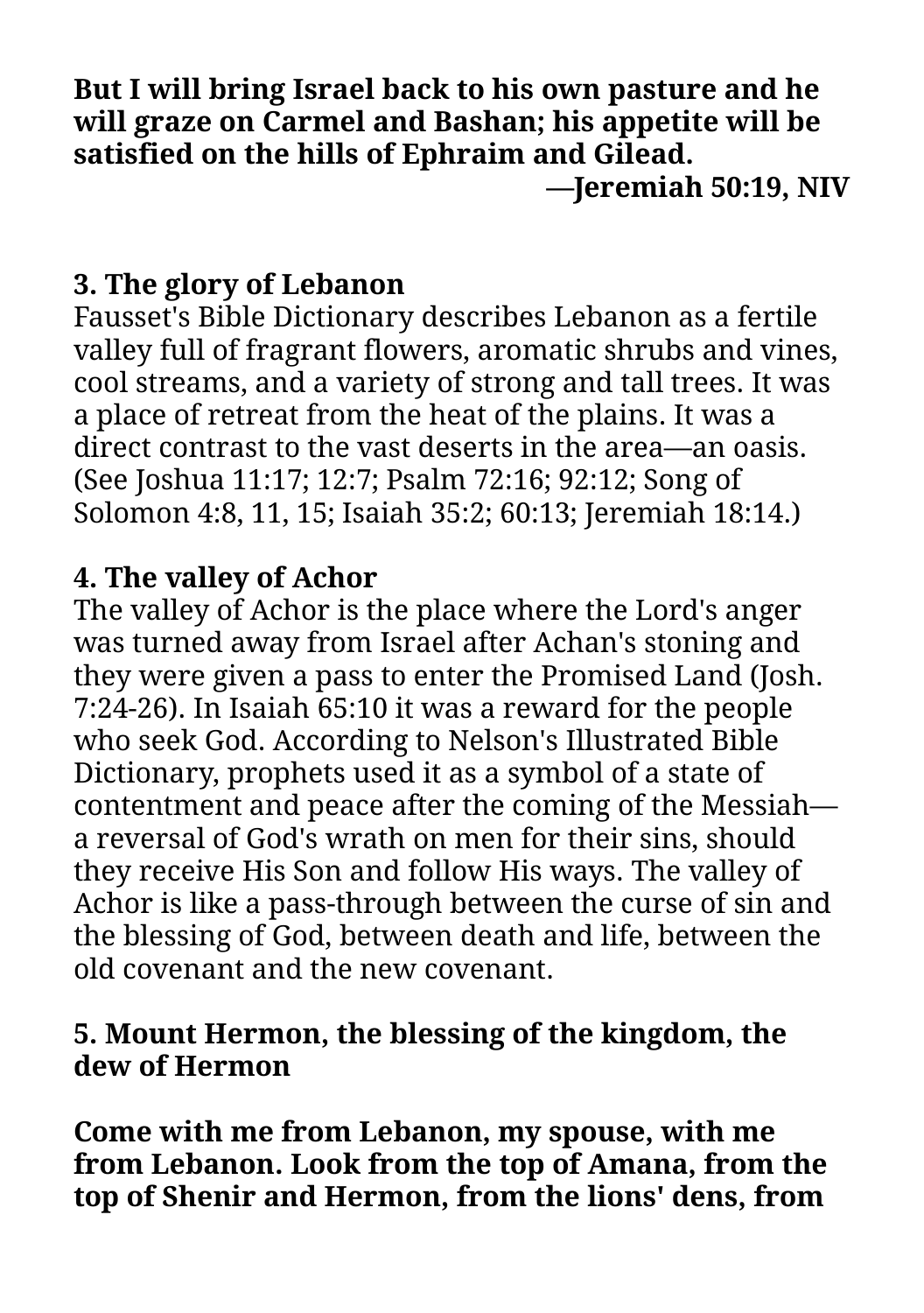### **the mountains of the leopards.**

### **—Song of Solomon 4:8**

The dew of snow-capped, tri-peaked Mount Hermon is compared to unity—reminiscent of the Godhead. When the cool air of the snowy peaks of Mount Hermon meets the warm air of the desert, the clouds dispense a copious dew that is saturating, penetrating, and soaking. Therefore it is no wonder that at the base of Mount Hermon there are luscious gardens, fruitful orchards, and fertile fields. The dew of Hermon penetrates to the roots of trees and plants; it is not just a surface moisture.

### **6. Zion, the mountain of the Lord**

Zion—also known as the city of David, city of peace, and city of God—was a fortress of protection for the Israelites (2 Sam. 5:7). It was the place where King David housed the ark of the covenant. It was a place of holiness, where the presence and goodness of God dwelled.

**Therefore they shall come and sing in the height of Zion, and shall flow together to the goodness of the LORD, for wheat, and for wine, and for oil, and for the young of the flock and of the herd: and their soul shall be as a watered garden; and they shall not sorrow any more at all.**

**—Jeremiah 31:12, KJV**

### **7. The Garden of Eden**

The word Eden means "delight." Adam and Eve, the first man and woman, lived in the Garden of Delight. In Genesis 2 and 3 we find that Eden is a place of God's blessing and prosperity. It was plentiful with the original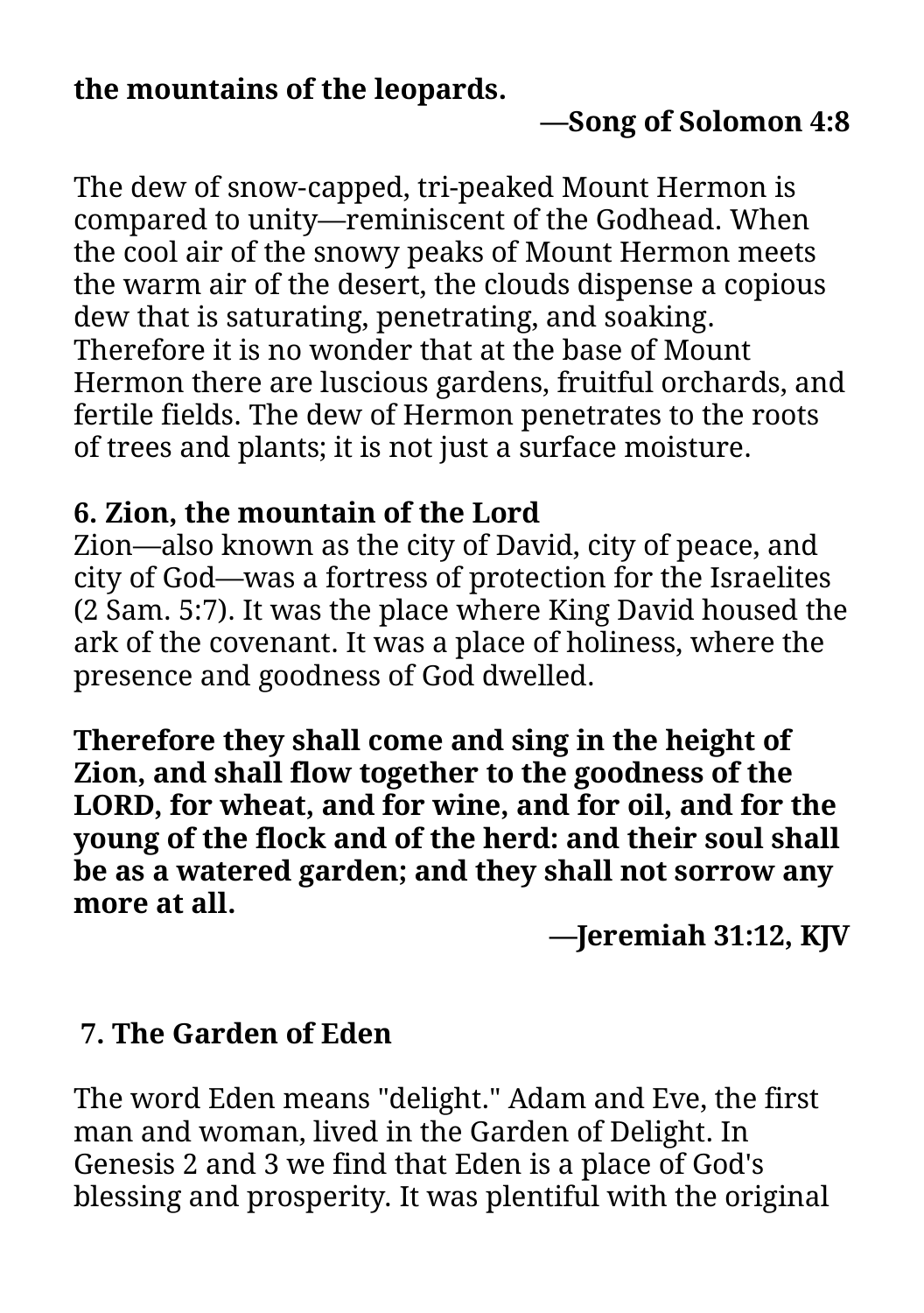variety, beauty, and fruitfulness of God's creation. Every living thing can trace its beginning in the Garden of Eden. The garden also represents intimacy, a place where man was closest to God. He walked among them in the coolness of the day. There was no dividing wall of sin at the beginning. (See Genesis 3:8.)

# **Abundance And Prosperity Confessions**

I will prosper and be in health as my soul prospers.

I will not lack, for You are my shepherd, and I will not want (Ps. 23:1).

Lord, prosper me and let me have abundance.

Lord, You are El Shaddai, the God of more than enough; give me everything I need to fulfill my destiny, and let me have more than I need (Gen. 17).

Lord, You became poor that through Your poverty I might be rich.

Lord, let me not lack any good thing, for I delight myself in You.

Lord, give me the desires of my heart, for I seek You.

Lord, I put first Your kingdom and Your righteousness, and all things are added to me.

Lord, bless my coming in and my going out.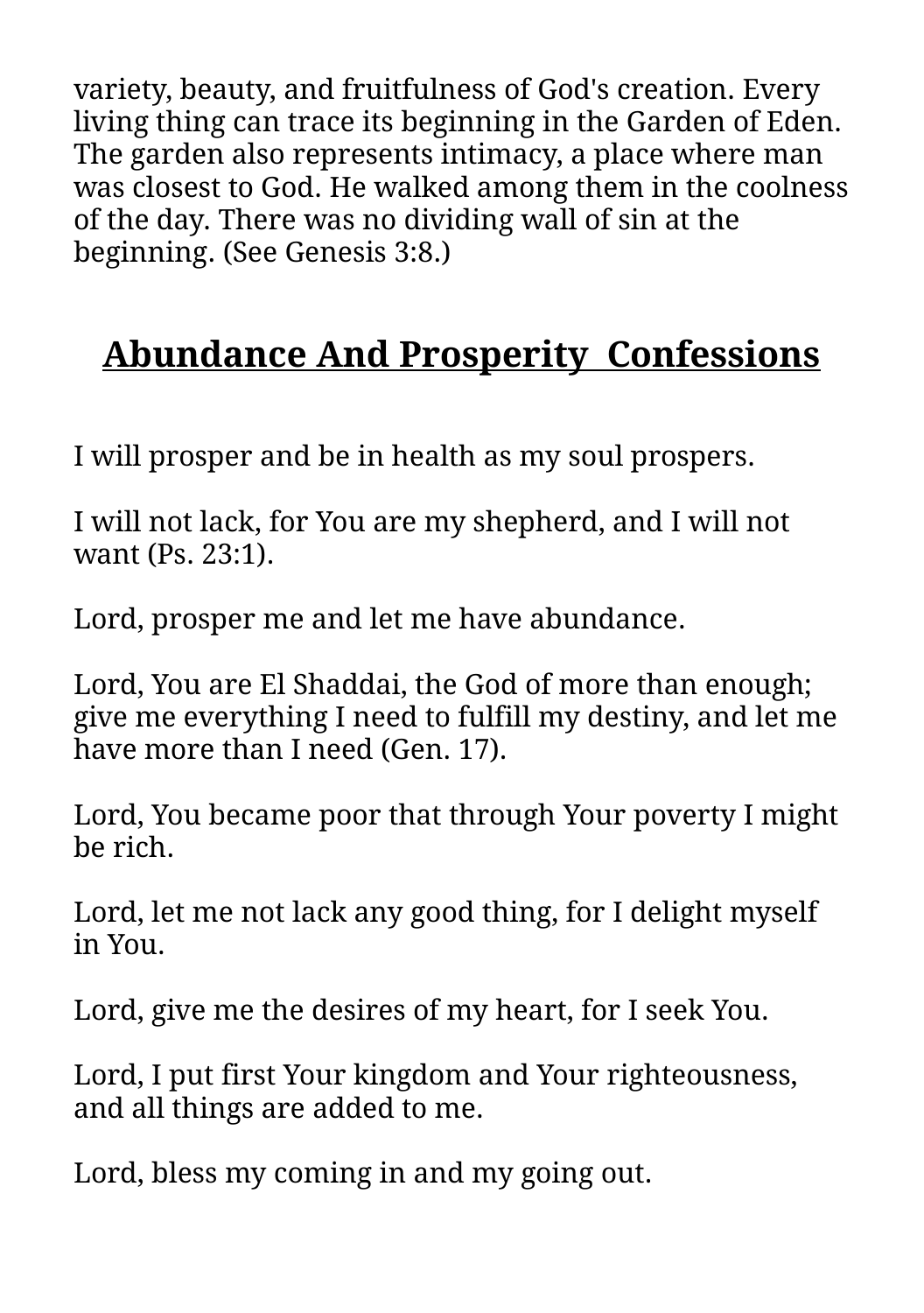Lord, let me be blessed in the city and blessed in the field.

Lord, let me be blessed to be above and not beneath.

Lord, let me be blessed to be the head and not the tail.

Lord, let me be blessed with dominion and victory over the enemy.

Lord, let every thing my hand touches be blessed.

Lord, let Your blessing overtake my life.

Lord, let Your favor bless my life.

Lord, command Your blessing on my storehouse.

Lord, command Your blessing, even life evermore, on my life.

Lord, let me have plenty of silver.

Lord, multiply Your grace in my life, and let me abound to every good work.

Lord, let me have abundance and not scarceness.

Lord, let there be no holes in my bag.

Let the windows of heaven be opened over my life and pour me out a blessing I don't have room enough to receive. Lord, rebuke the devourer for my sake.

Lord, I seek You; cause me to prosper (2 Chron. 26:5).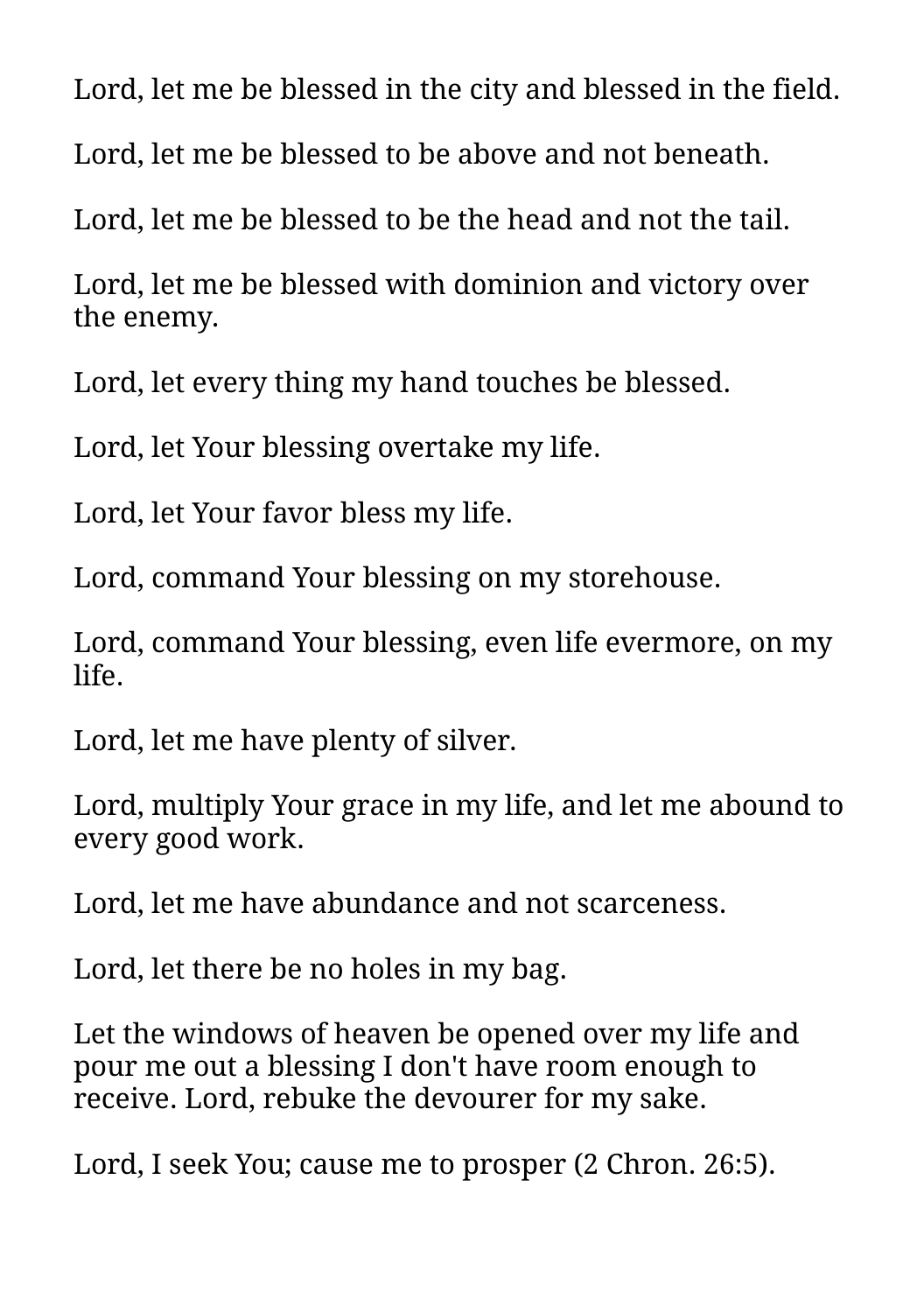Lord, speak over my life and let me prosper.

Lord, send Your angel and prosper my way (Gen. 24:40).

Lord, be with me and let me be a prosperous person (Gen. 39:2).

Let me have wisdom and prosperity (1 Kings 10:7).

Lord God of heaven, prosper me (Neh. 2:20).

Lord, take pleasure in my prosperity (Ps. 35:27).

Lord, send prosperity to my life (Ps. 118:25).

Let peace and prosperity be within my house (Ps. 122:7).

Let the gifts You have given me bring prosperity (Prov. 17:8).

Lord, You have called me; make my way prosperous (Isa. 48:15).

Lord, rule and reign over my life with prosperity (Jer. 23:5).

Lord, procure Your goodness and prosperity in my life (Jer. 33:9).

Lord, bless me, and let me not forget prosperity (Lam. 3:17).

Lord, let me prosper like Abraham (Gen. 24:35).

Lord, bless me and increase me like Abraham my father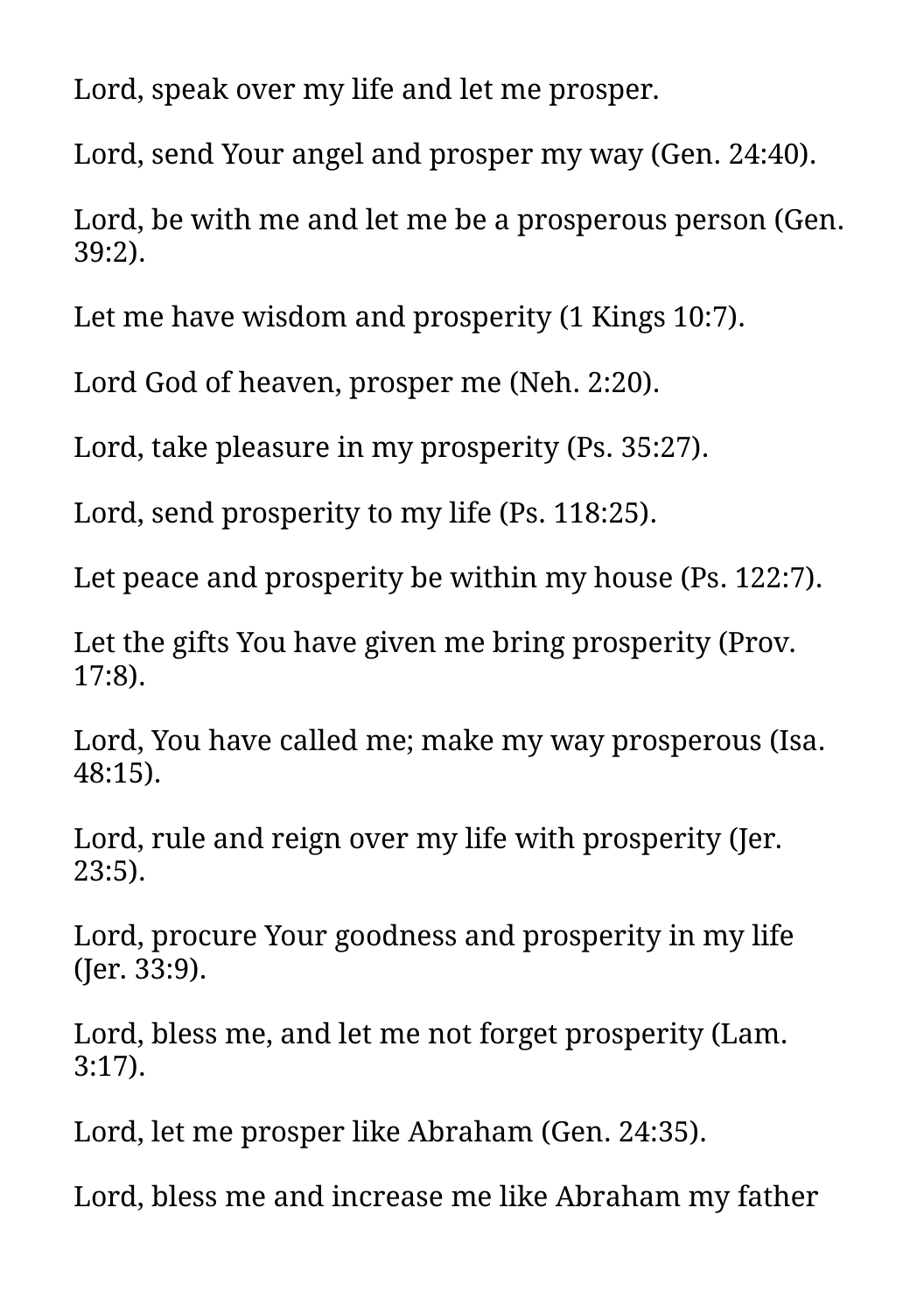(Isa. 51:2).

Lord, let me prosper like Joseph (Gen. 39:2).

Lord, bless me like Asher, and let me dip my feet in oil (Deut. 33:24).

Lord, bless my house like the house of Obed-Edom (2 Sam. 6:12).

Lord, bless me and bring me into a wealthy place (Ps. 66:12).

Lord, give me power to get wealth (Deut. 8:18).

Lord, I am a giver; let wealth and riches be in my house (Ps. 112:3).

Lord, Your blessing makes rich, and You add no sorrow.

Lord, bless me with enough to eat, with plenty left (2 Chron. 31:10).

Lord, let me prosper like Daniel (Dan. 6:28).

Let ever journey I take be prosperous (Rom. 1:10).

Let every good seed I plant prosper (Zech. 8:12).

### **Prayers For The Blessing Of Giving**

It is more blessed to give than to receive (Acts 20:35).

I give, and it is given to me; pressed down, shaken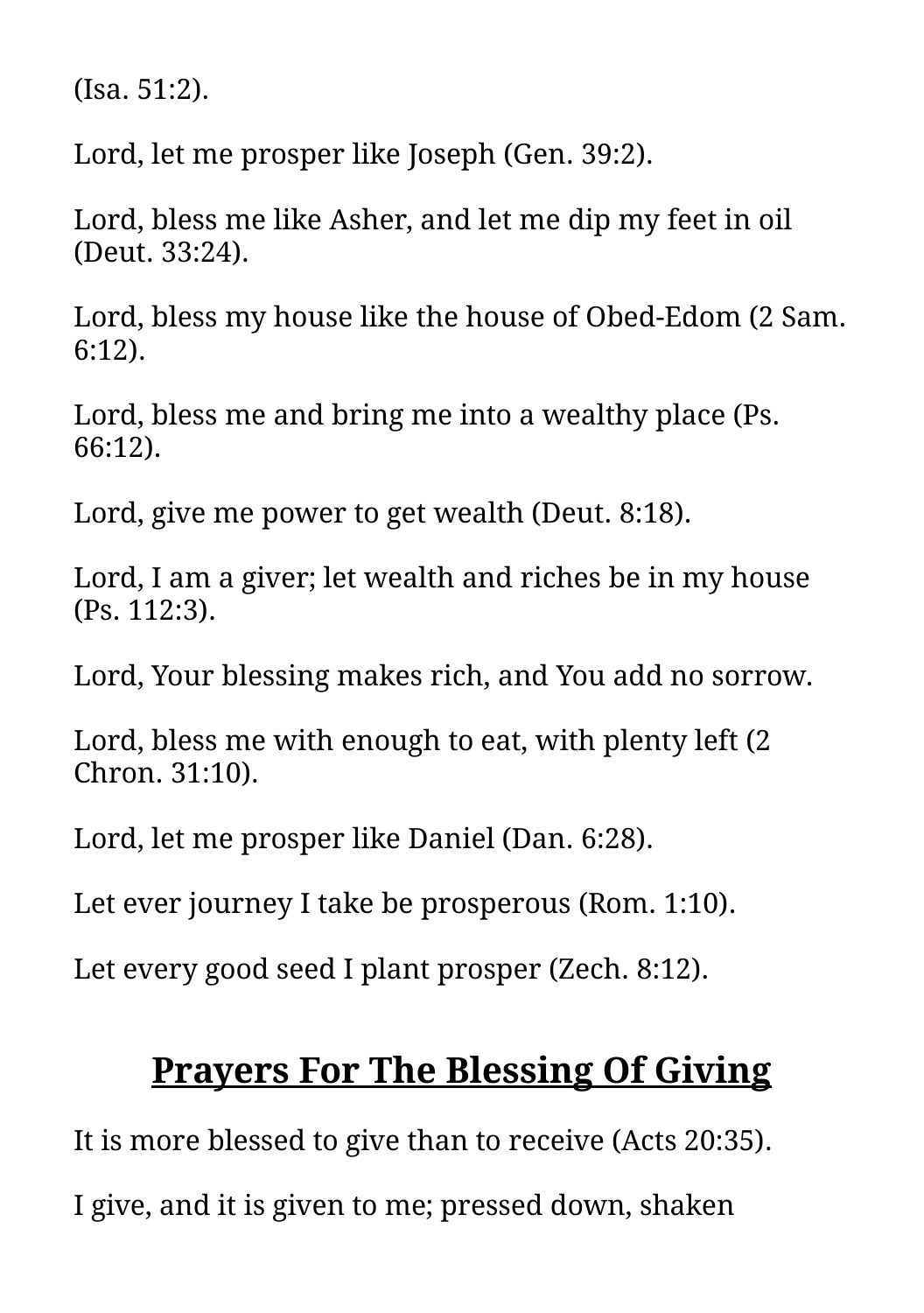together, and running over, men give to me (Luke 6:38).

I sow bountifully, and I reap bountifully (2 Cor. 9:6).

Lord, remember all my offerings (Ps. 20).

I honor You with the firstfruits of my increase; therefore, let my barns be filled with plenty (Prov. 3:9-10).

I will not lack; I am a giver.

Let wealth and riches be in my house, for I am a giver (Ps. 112:3).

I bring the tithe and offerings to the storehouse. Let the windows of heaven be opened over my life (Mal. 3:10).

I bring the tithe and offering to the storehouse. Rebuke the devourer for my sake (Mal.3:11)

I sow into good ground, and I reap an abundant harvest (Gal. 6:7).

I believe in seedtime and harvest as long as the earth remains (Gen. 8:22).

I give, so release Your heaps into my life (2 Chron. 31:8)

I have a bountiful eye, and I give; therein I receive your blessing (Prov. 22:9)

I give; therefore give me richly all things to enjoy (1 Tim. 6:17).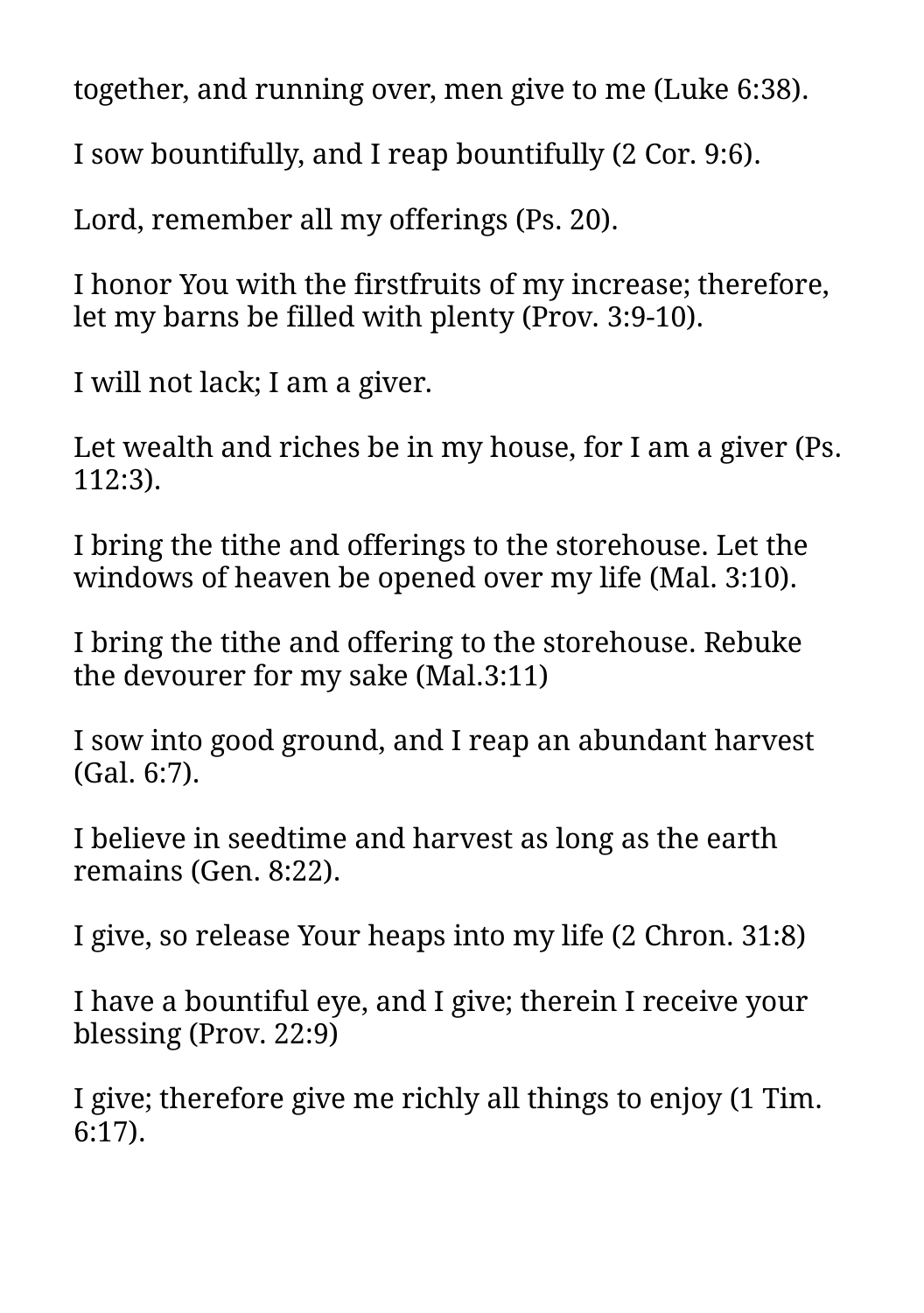I will bring an offering and come into Your courts (Ps. 96:8).

Let my prayers and giving come up as an memorial before You (Acts 10:4).

I will support anointed ministers, and my needs are met according to Your riches in glory (Phil. 4:18-19)

I will minister to You, Lord, with my substance (Luke 8:2- 3).

I am a doer of the Word, and I obey Your Word by giving (Luke 6:38).

# **Prayers For The Blessing Of Carmel And Sharon**

I receive the blessings of Carmel and Sharon upon my life.

Let the excellency of Carmel be upon my life.(Isa 35:2)

Let my life be a fruitful field like Carmel (Isa. 35:2).

Let the beauty and fruitfulness of Carmel be upon my life (Isa. 35:2).

Let my life be green and flourishing like Carmel and Sharon (Isa. 35:2).

"In blossoming it shall blossom " this is Your promise to me because of Your kingdom.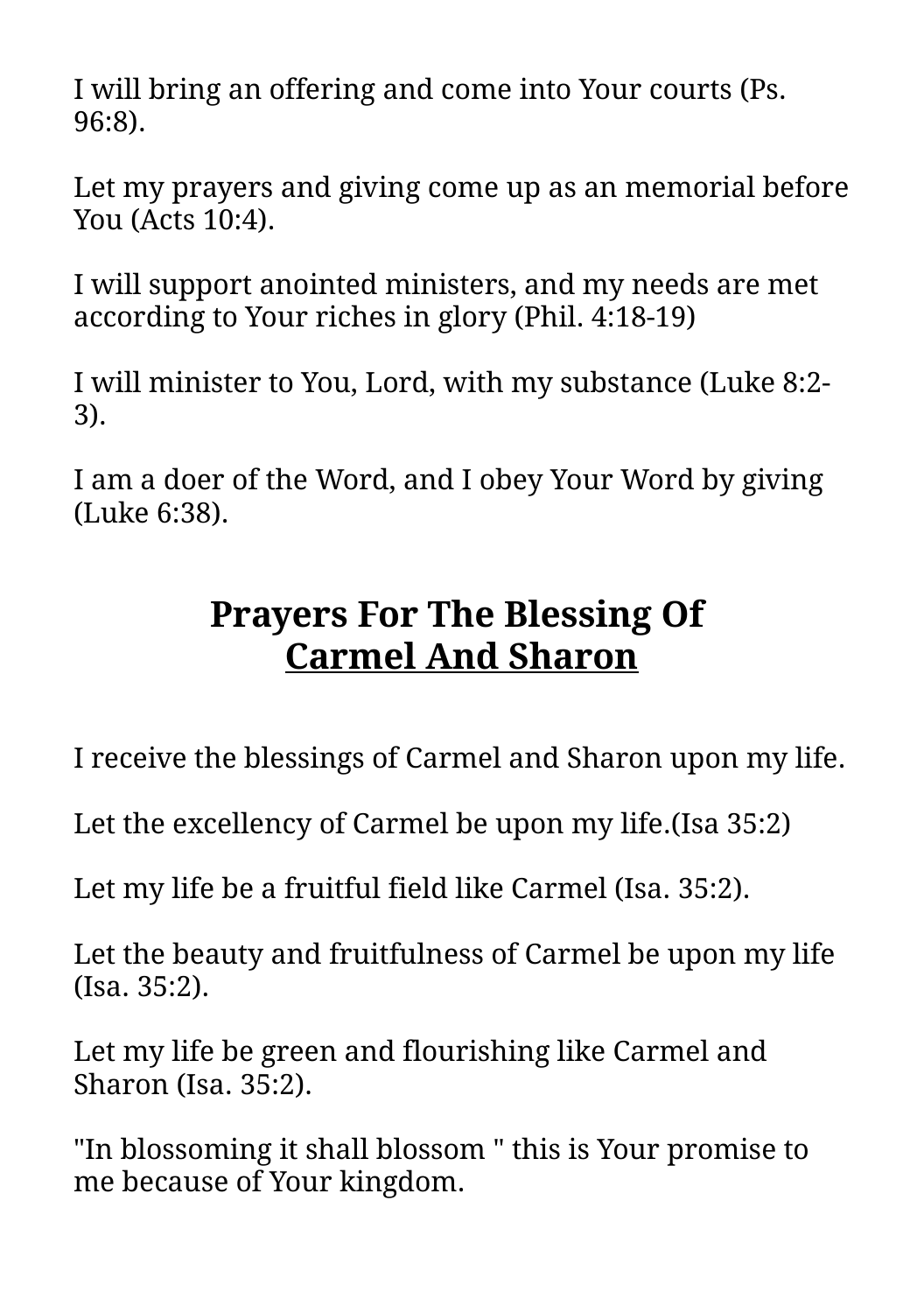Let all my desert places bloom and come alive like Sharon (Isa. 35:2).

Water my life, and let it blossom like Carmel.

Let waters gush forth in every wilderness area of my life (Isa. 35:6-7).

Let my dry place become a pool (Isa. 35:6-7).

Water will gush forth in the wilderness and streams in the desert.

The burning sand will become a pool, and the thirsty ground bubbling springs (Isa. 35:6-7).

Let me feed upon the abundance of Carmel (Jer. 50:19).

Let Your streams flow into my life, and let it become abundant like Carmel and Sharon.

There are no waste places in my life, but my life is as abundant as Carmel.

Let joy and rejoicing increase in my life, the joy of Carmel and Sharon.

Let the majesty and glory of Lebanon be upon my life.

Let all my desert places blossom as the rose (Isa. 35:1).

I receive the abundance and prosperity of Carmel and Sharon.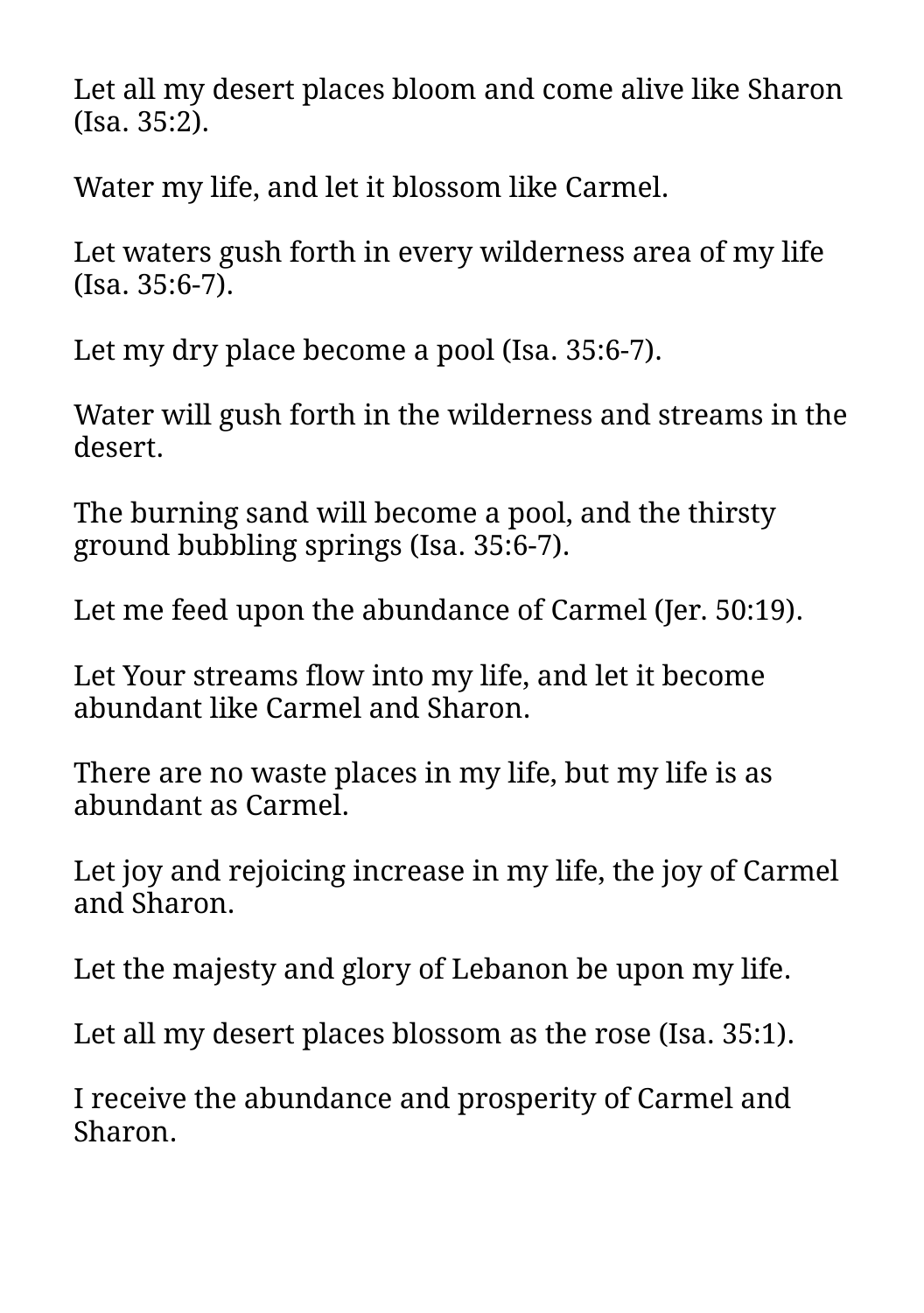Let the winter season come to an end, and let the flowers appear in my life (Song of Sol. 2:11-13).

Let my life blossom as the fig tree (Song of Sol. 2:11-13).

Let my life be fruitful like the vine (Song of Sol. 2:11-13).

Lord, let Your fragrance manifest in my life (Song of Sol. 2:11-13).

Let the blessing and prosperity of the myrtle tree be upon my life (Isa. 55:13).

Let the blessing and fragrance of the pine be upon my life (Isa. 60:13).

Let me flourish like the palm tree (Ps. 92:12).

Let me grow like the cedar in Lebanon (Ps. 92:12).

Let every area of my life grow like the lily (Hosea 14:5).

I receive the fullness of Carmel, the blessing and prosperity of the kingdom.

Let fruitfulness increase in every area of my life like Sharon.

I receive the plenty and abundance of Carmel.

My life is changing and becoming like Carmel and Sharon.

Let all my fields blossom and be fruitful like Carmel and Sharon.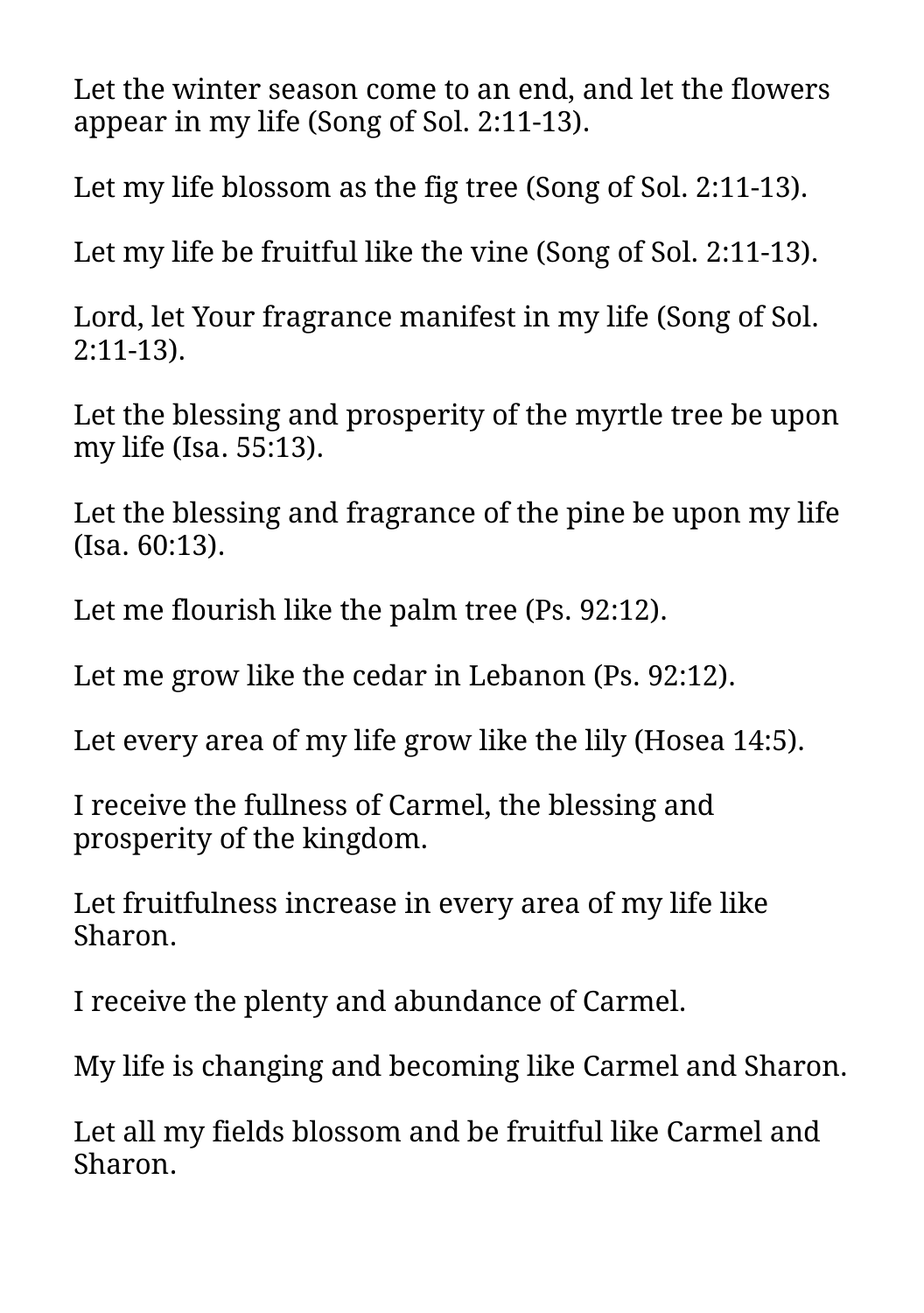# **Prayers For The Glory Of Lebanon**

Let the glory of Lebanon come into my life (Isa. 35:2).

Let the excellency of the cedars of Lebanon come into my life (Song of Sol. 5:15).

I receive the majesty of Lebanon because I am in the kingdom.

Let me grow and be strong as the cedars of Lebanon (Ps. 92:12).

Let the beauty of Lebanon be upon my life (Isa. 60:13).

Let me ascend to the heights of Lebanon and live in Your high places (Isa. 2:13).

Let me have the strength of the cedars of Lebanon.

Let the fruitfulness and abundance of Lebanon be upon my life (Ps. 72:16).

Let the glory of Lebanon be released from the building of Your temple, the church.

Lord, You created Lebanon for Your glory, and it is a symbol of the majesty of Your kingdom. Let the reality of Lebanon be released in my life.

Plant me as a tree of Lebanon, and let me grow strong because of Your blessing.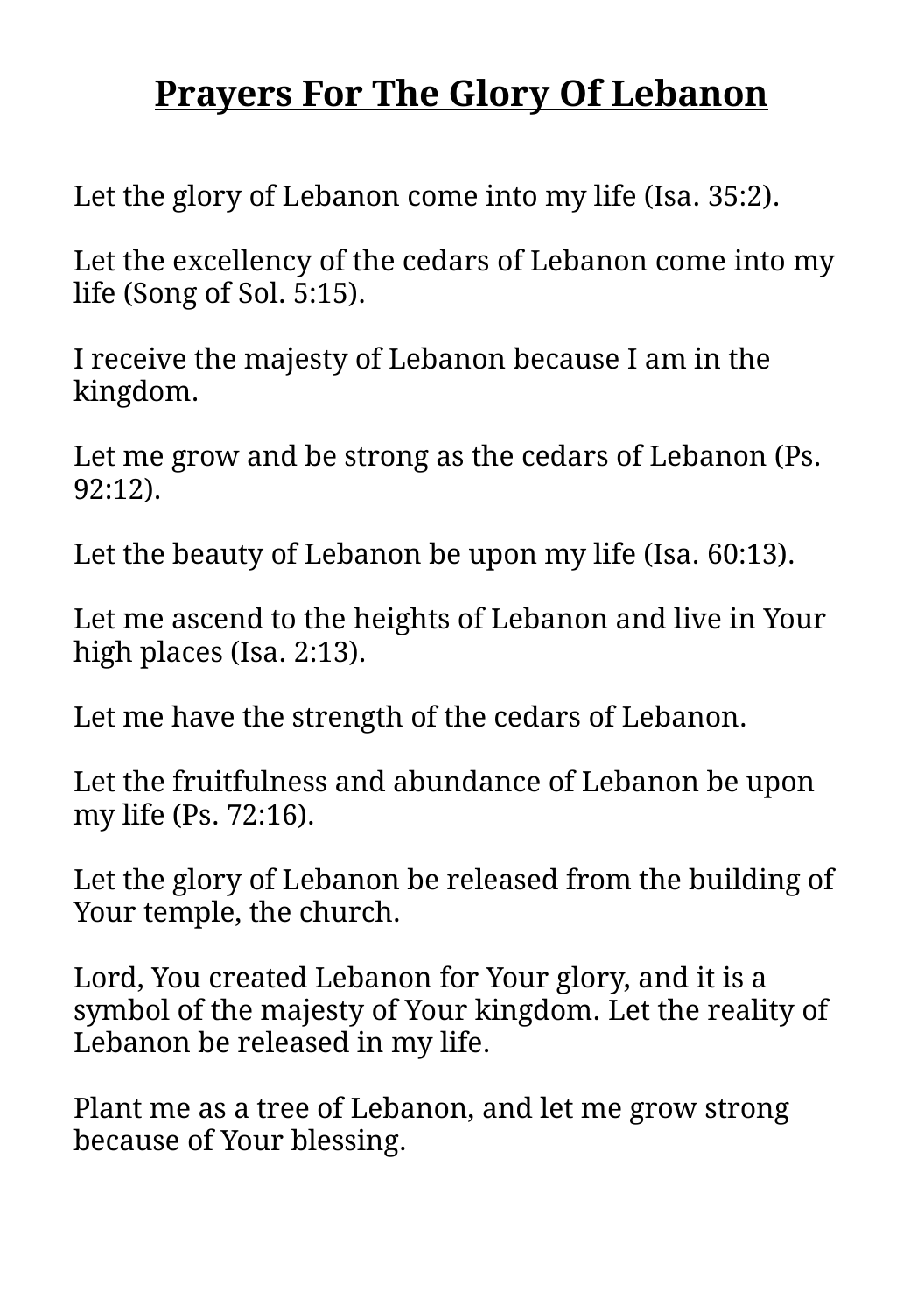Let all my waste places become like the abundance of Lebanon.

Let the river of God flow from Your holy mountain and water my land, and let it become like Lebanon.

Let the mountain glories of Lebanon come into my life. Let Your rain fall upon my life, and let me grow like the trees of Lebanon.

I will clap my hands and praise You, I will rejoice like the trees of Lebanon.

Let even my clothes be scented like the cedars of Lebanon (Song of Sol. 4:11).

Let the streams of Lebanon flow into my life (Song of Sol. 4:15).

# **Prayers For The Blessing Of Achor**

Through Christ I am redeemed from the curse, and my Achor has turned into a blessing.

Let the blessing of Achor be upon my life.

I will lie down and rest in the valley of Achor.

I will live in the valley of blessing and enjoy the blessings of Achor.

You have brought me to your valley of blessing, and I will enjoy the peace and prosperity of Achor.

You are my shepherd; I shall not want (Ps. 23:1).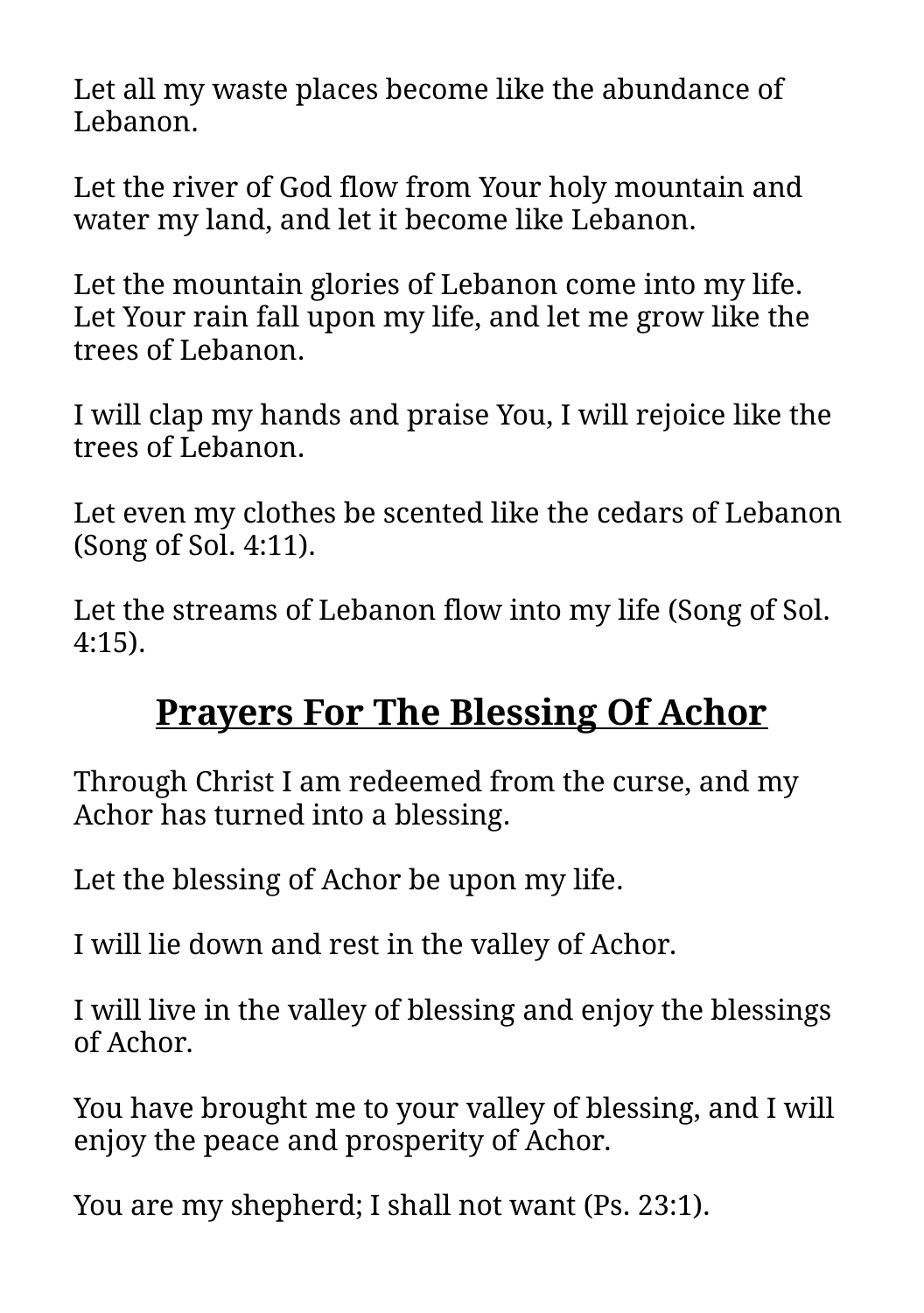You make me to lie down in green pastures, and you have restored my soul (Ps. 23:2-3).

I will enjoy the green pastures of Achor. I will enjoy the abundance and prosperity of Achor.

Achor is my habitation, because I am a part of Your flock. Command Your blessings upon me in Achor.

I have left the valley of the shadow of death, and I have come to Achor.

There is no strife in my valley, but I will enjoy the blessings of peace in Achor.

Let the beauty of Achor and Sharon be upon my life. I have come into Your sheepfold; feed me in Sharon and Achor.

I will be satisfied with Your abundance in Sharon and Achor.

I have more than enough; I live in the prosperity and blessing of Sharon and Achor.

# **Prayers For The Blessing Of Mount Hermon**

Let the dew of Hermon descend and fall upon my life (Ps. 133).

I have come to the top of Amana and Senir; release the blessing of the mountain upon my life (Song of Sol. 4:8).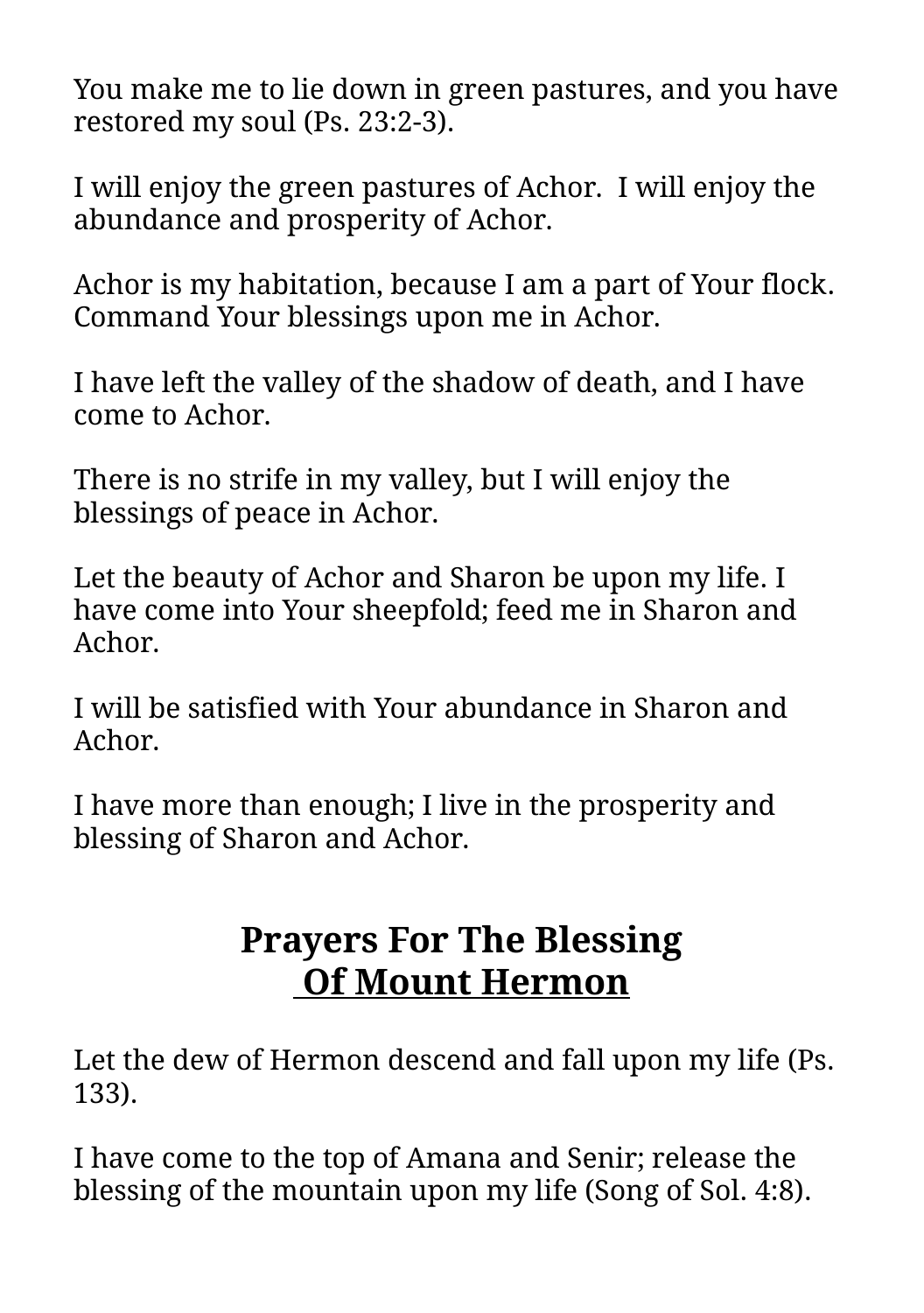# **Prayers For The Blessing Of Zion**

I have come to your holy mountain, let the blessing of Zion be upon my life.

I have come to Zion, Lord; command Your blessing, even life forevermore (Ps. 133:3).

Let Your presence be upon my life continually, and let Your blessing be continual.

I receive the blessing and favor of Zion.

There is no mountain as holy as Zion; I ascend and dwell at Your holy hill.

Zion is Your habitation; I will dwell and live where You are and enjoy Your blessings.

Let everlasting joy be upon my head, for I have come to Zion (Isa. 35:10).

Let gladness and joy overtake my life; let sorrow and sadness flee away (Isa. 35:10).

Let me sing in the height of Zion, and the goodness of the Lord shall flow over me; let my soul be like a watered garden, so that I will sorrow no more (Jer. 31:12).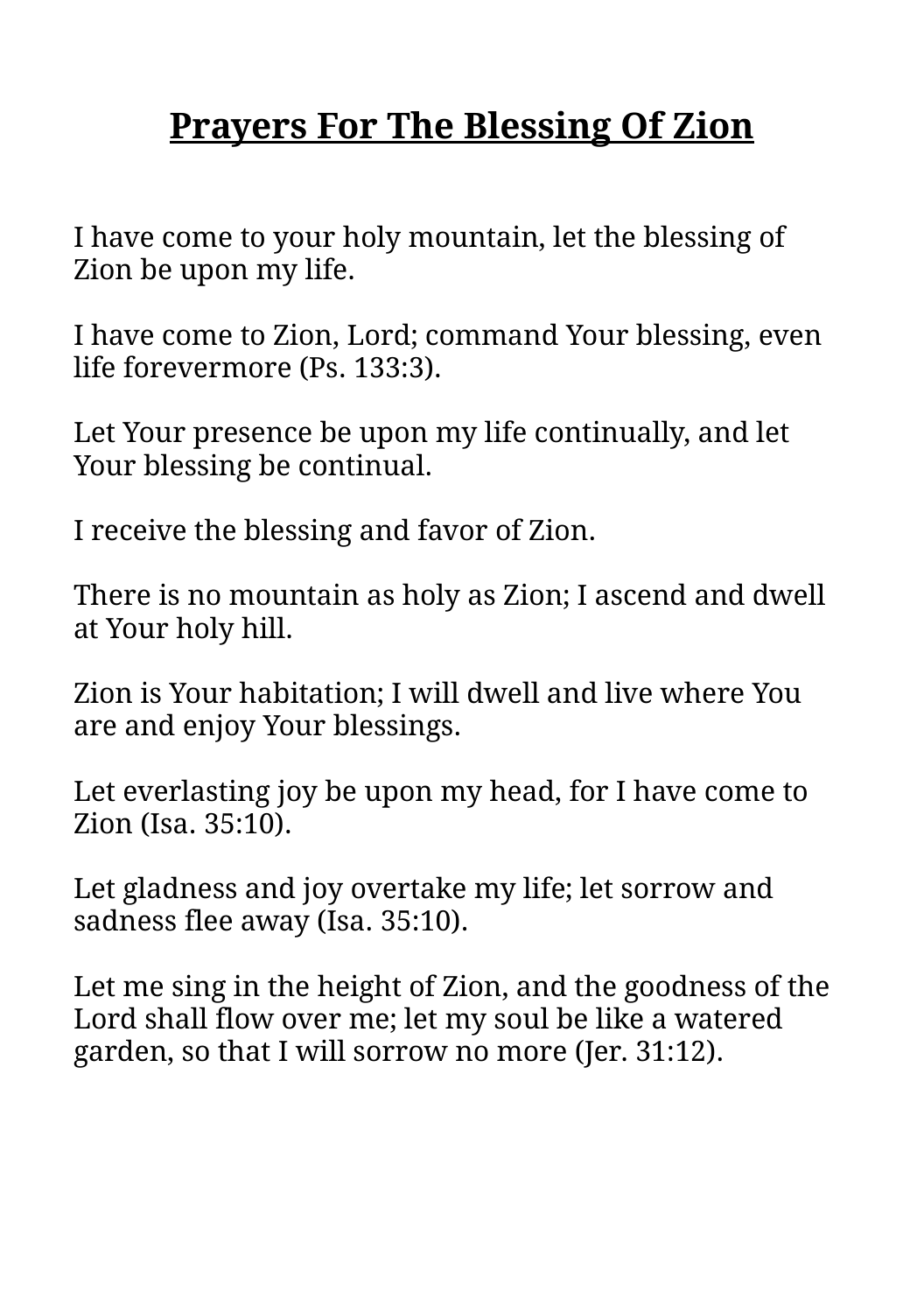# **Prayers For The Blessing Of Eden**

Let all my waste places become like Eden and my desert like the garden of the Lord (Isa. 51:3).

There is no ruin in my life, but I receive and walk in the blessing of Eden.

Let me be like Eden, like a watered garden and like a spring of water, whose waters fail not (Isa. 58:11).

Let the Word sown in my life spring forth, and let me become like Eden (Isa. 61:11).

Lord, I desire that You walk with me in the cool of the day as You did with Adam and Eve in the Garden of Eden (Gen. 3:8).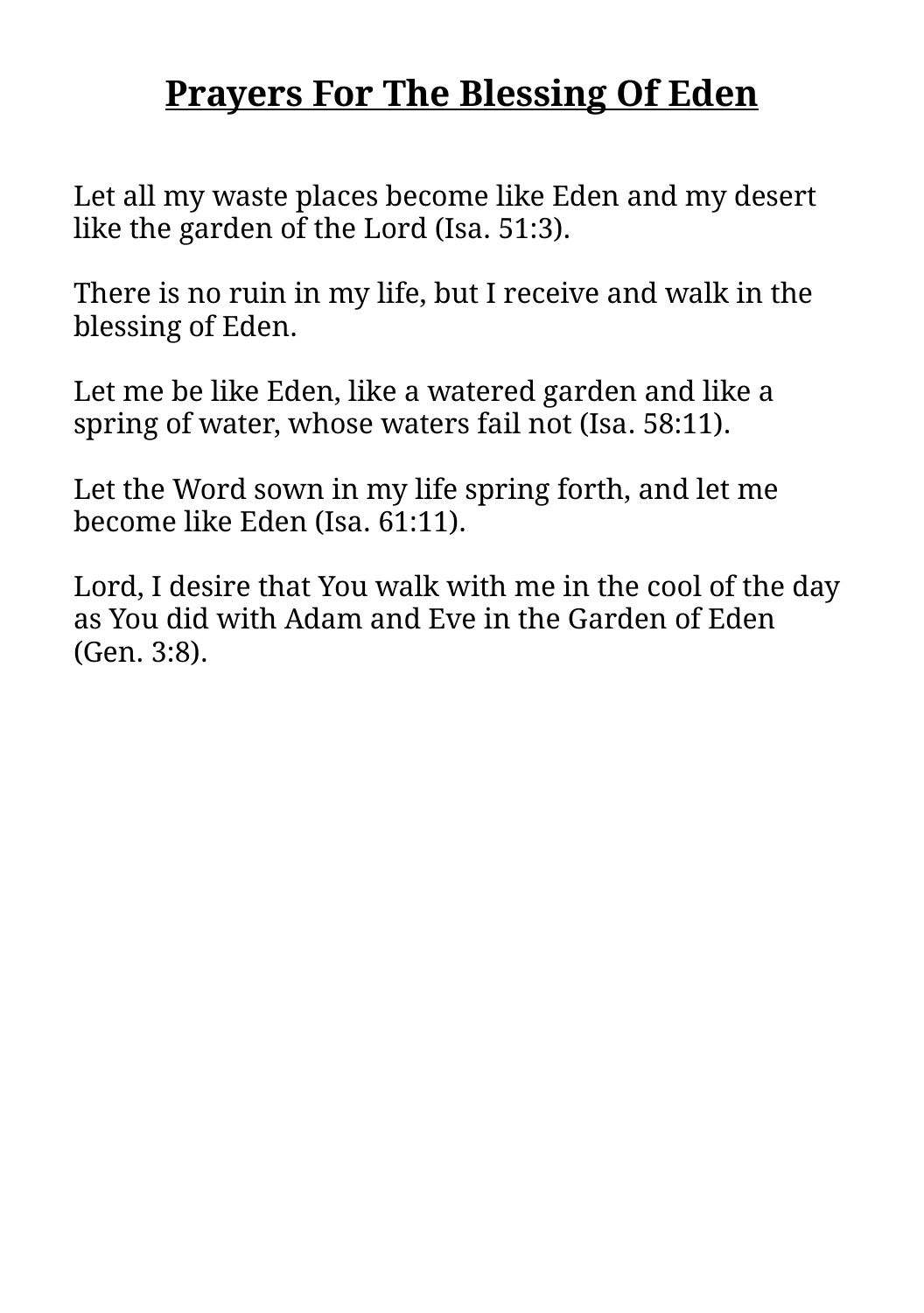# **Chapter 4 The Blessing Of Authority Figures**

YOU CANNOT HAVE peace and blessing without being under authority. Isaiah 9:7 says, "Of the increase of His government and peace there will be no end." Government means authority.

Israel did not have shalom because they refused to stay in line with God's governing authority and everyone did what was right in his own eyes. But Jesus came to reverse the curse of being out of covenant and to bring peace, blessing, and an abundant life through a new covenant. He brought the authority of the kingdom, full of "righteousness and peace and joy in the Holy Spirit" (Rom. 14:17). In order to receive that, we have to be submitted to Him and to those He puts in authority over us.

When your mind is governed by the Spirit of God, when you think like a saint, when you think good thoughts, and when your mind is not controlled by your flesh and you are submitted to authority, you will receive the blessing of God. The Word of God will help you submit to His authority and not be a carnally minded Christian and expect prosperity and peace.

**For to be carnally minded is death, but to be spiritually minded is life and peace. Because the carnal mind is enmity against God; for it is not subject to the law of God, nor indeed can be.**

**—Romans 8:6-7**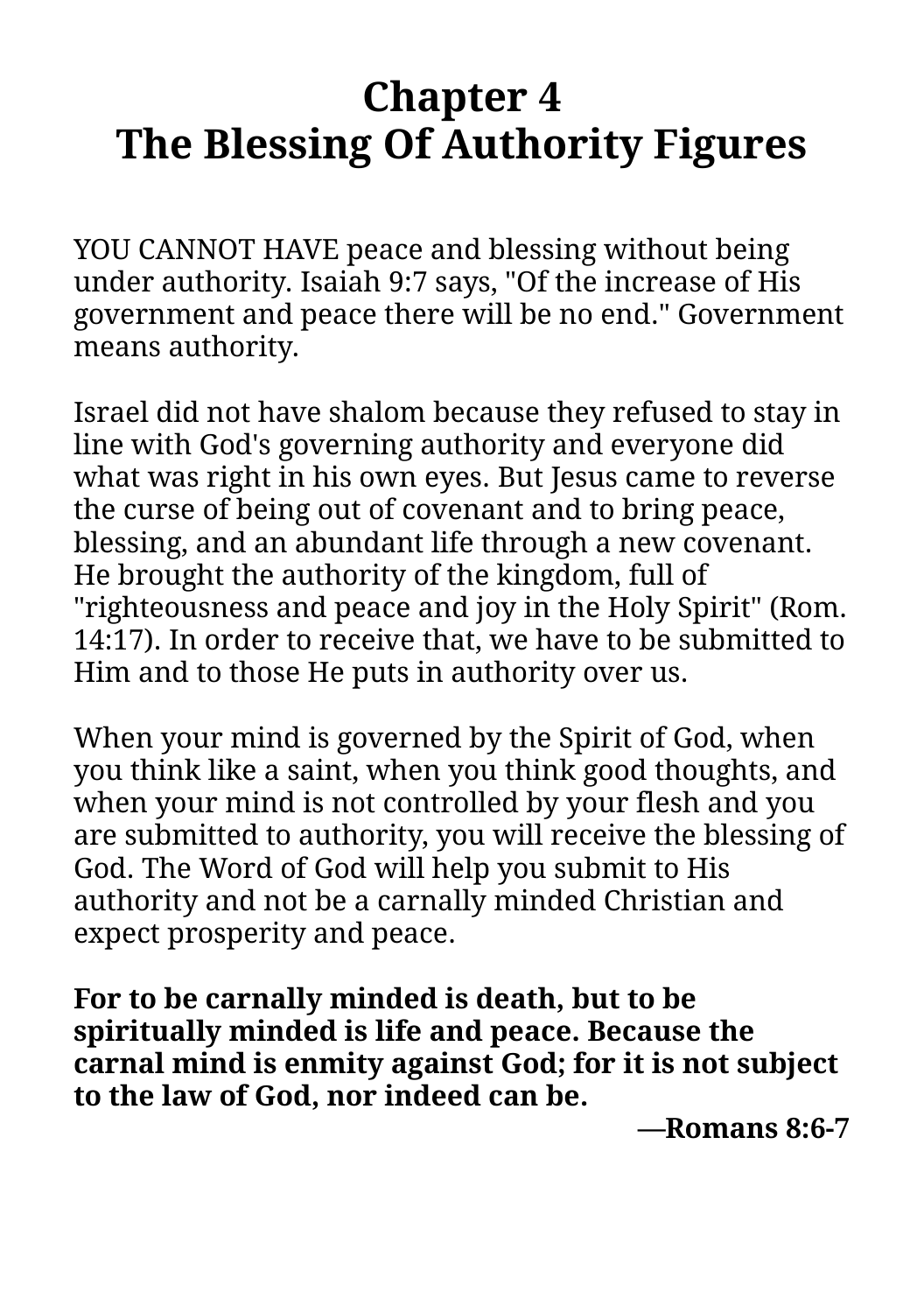As this Scripture passage says, when you are carnally minded, you are not able to be subject to law and authority. Your mind is ruled by the flesh and determined to go its own way, but at the end of that is destruction (Prov. 16:25). Some people can't prosper because of their minds. They are fleshly. But when you are spiritually minded and have submitted your thoughts to the Lord's authority, you will have life and peace, life and prosperity, life and life more abundantly.

God wants you, as a saint of God, to renew your mind (Rom. 12:1-2). He wants you to be renewed in the spirit of your mind, because "as [a man] thinketh in his heart, so is he" (Prov. 23:7, KJV).

### **WHO IS YOUR AUTHORITY?**

Parents, pastor, professors, local and federal government officials, and boss—whether you like them or not—are whom you are subject to on the earth. You are to pray for them. You are to submit yourself to their instruction and commands as long as they do not stand in direct conflict with God's laws.

Don't think that because you don't like your pastor, boss, governor, or even the president that you don't have to respect their authority. Jesus said to give to Caesar what is Caesar's and to God what is God's. Even when you don't agree with the ruling authority in the natural realm does not mean that God has not sat that person there for a season and a reason. God establishes the authority in the earth and removes it in His time (Dan. 2:21; Prov. 21:2; 1 Chron. 29:11-12).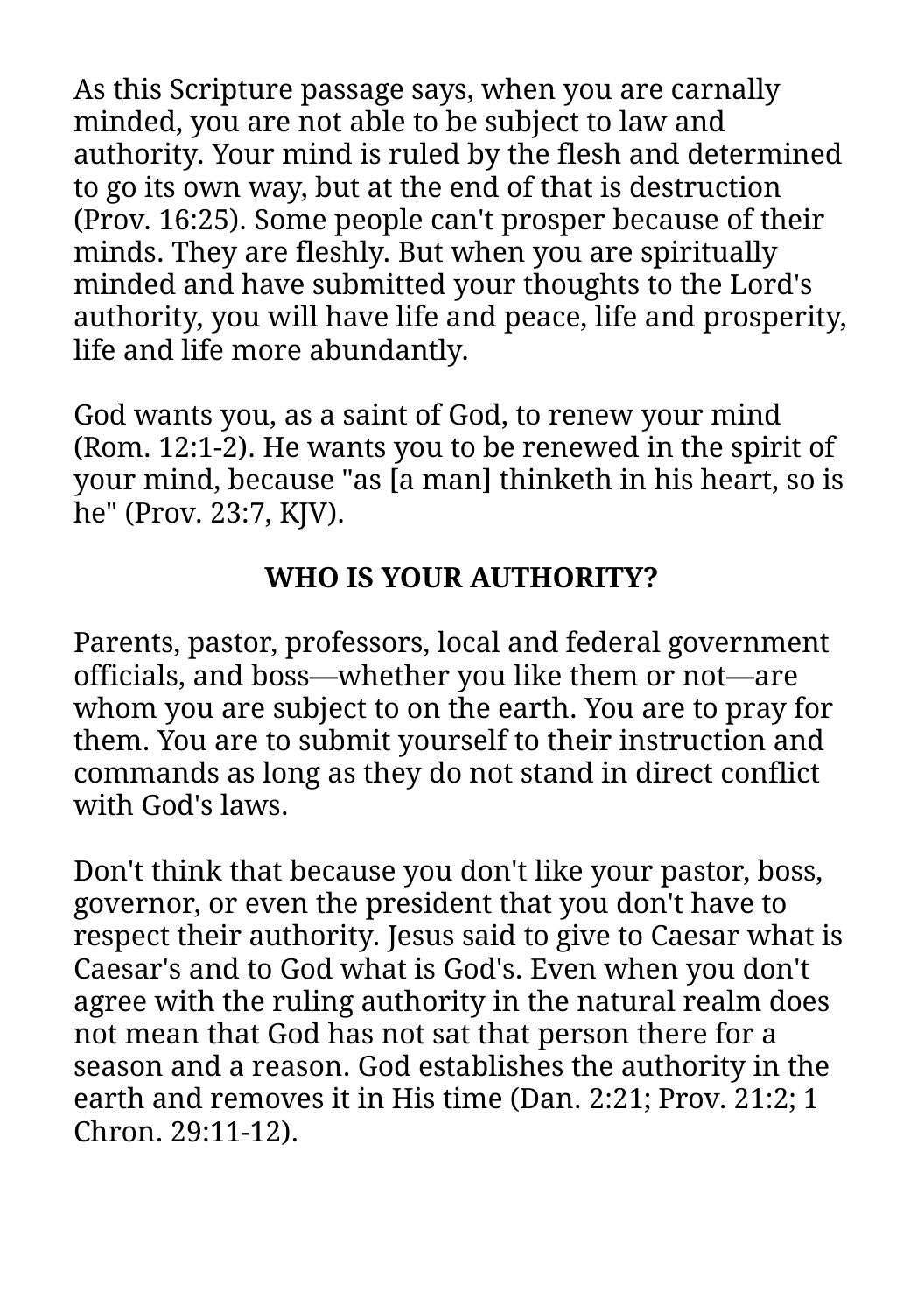We may not understand why a person is in a position of authority, but God's ways are higher than ours, so as we are subject to God, we are subject to man. Even Jesus found favor in the eyes of earthly authority (Luke 2:52).

### **SUBMIT TO AUTHORITY AND BE BLESSED**

So often we want to do things our own way. We even attach God's name to it, saying that we are standing up for Him. But God wants us to honor those in authority over us. Daniel is a great example of a righteous man who rose in influence in a heathen nation by being submitted to the rulers of the land yet staying obedient to God. In turn, Daniel had the king's ear for any request. He influenced the laws and codes of the day, and he was protected by angels when his enemies set a trap to take him out.

Daniel asked for special permission to not be defiled by the dietary practices of the heathen nation that held him captive. By asking for this, he showed submission to the authority that was over him during that time. But he was also submitted to God by his faith that if he remained obedient to God, he would be blessed in such a way that would bring him favor. And he was right. The Bible says that after Daniel interpreted a dream for King Nebuchadnezzar, the king fell prostrate before Daniel and lavished honor upon him, giving him the highest place in the kingdom (Dan. 2:46-49).

When you submit to authority, you position yourself for the blessing of God. You also are placing yourself under those who have the authority to pronounce blessing over you through prophecy, words of encouragement, promotion, and correction.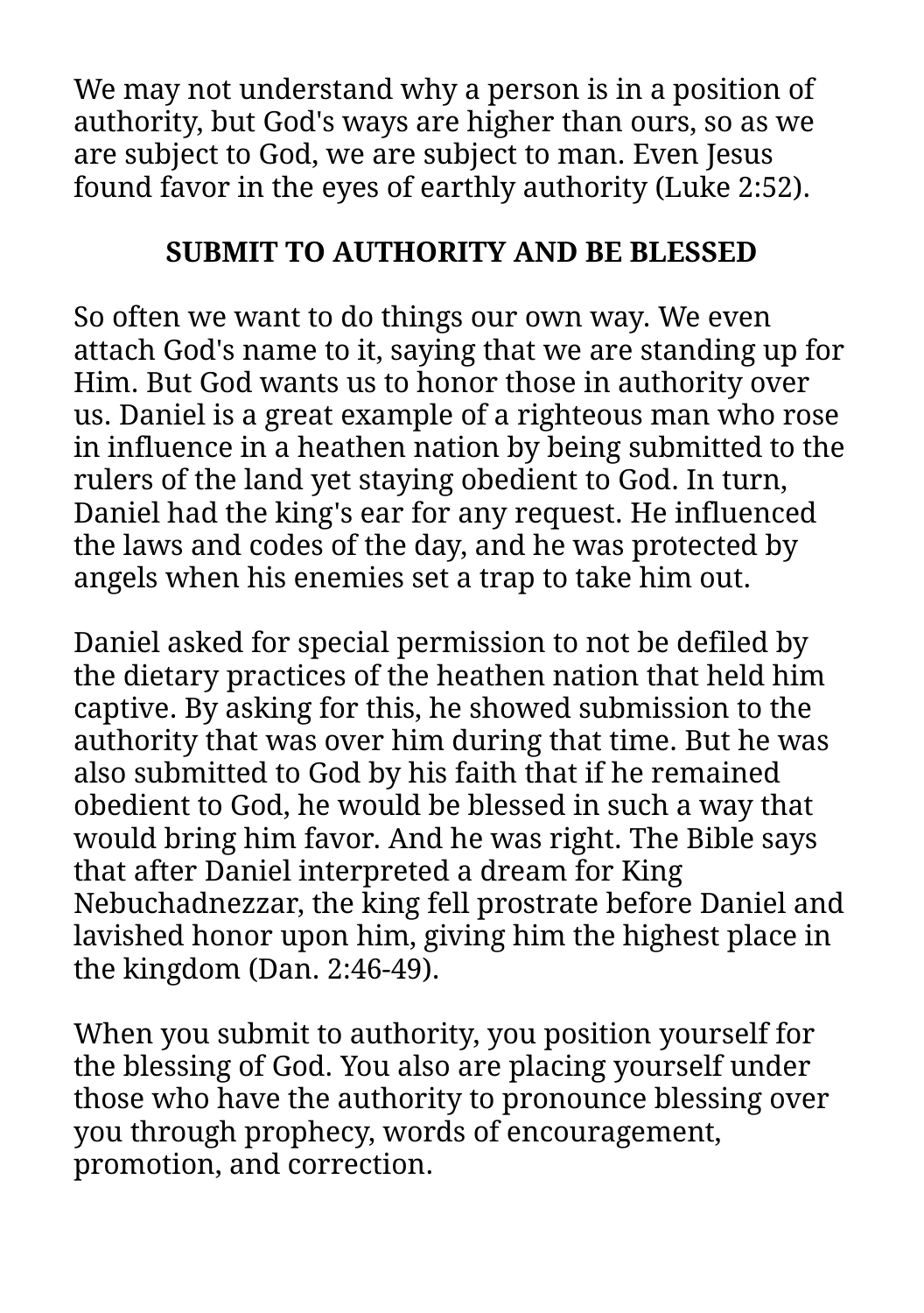# **Spiritual Authority Confessions**

I receive the blessing of those in spiritual authority over my life.

I receive the benedictions (blessings) of my church leadership.

I receive the blessing of prophecy from those who minister by the inspiration of the Holy Spirit.

Let my spiritual leaders speak words of blessing over my life.

I receive the blessing of the Word of God ministered in my church over my life.

# **Prayers For The Blessing Of Submitting To Authority**

Let me not be like the one who mocks his father and scorns obedience to his mother, for the ravens of the valley will pick out his eyes and the young eagles will eat it (Prov. 30:17).

Power and might are in Your hands, Lord. It is at Your discretion people are made great and given strength (1 Chron. 29:12).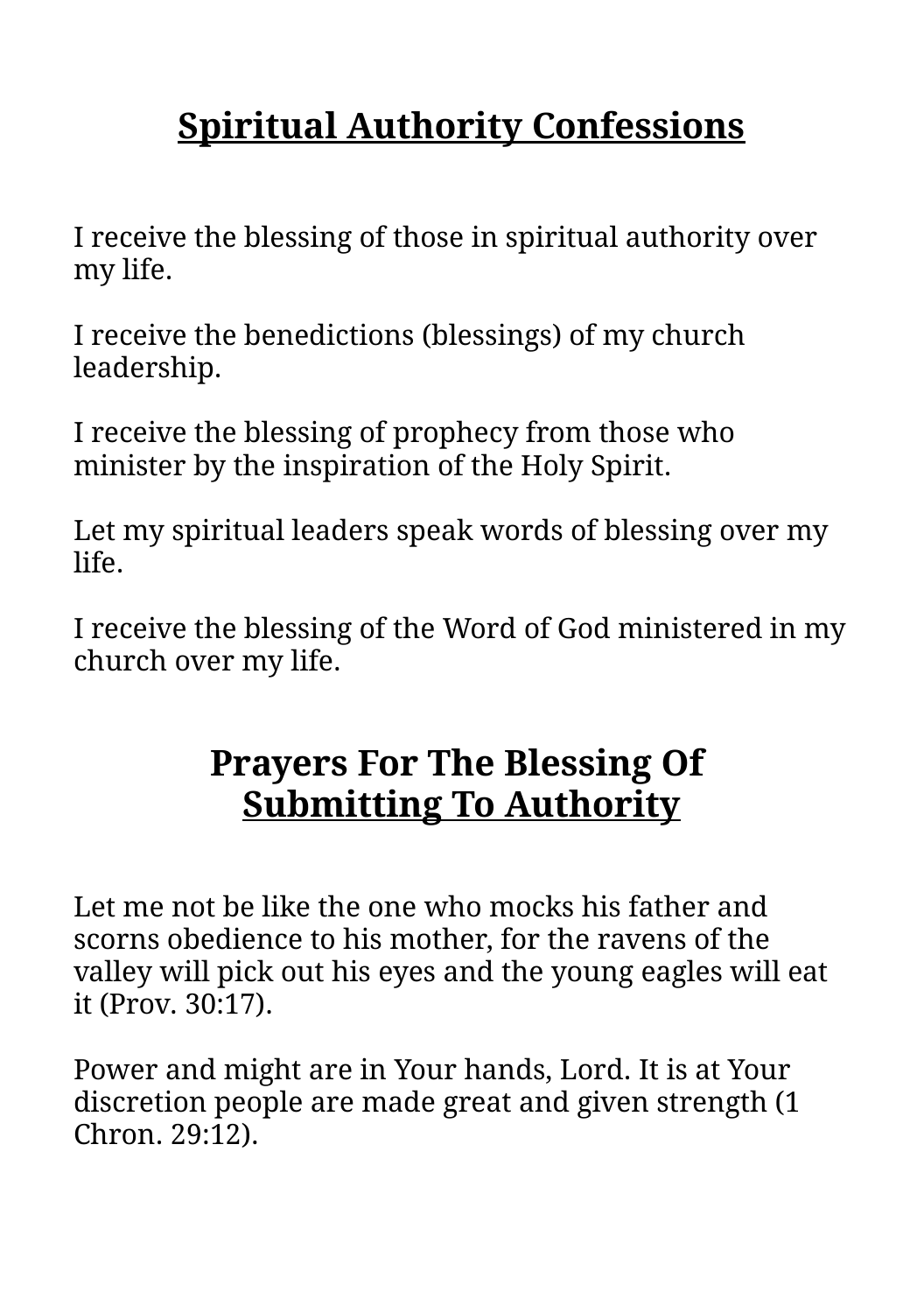Lord, You control the course of world events. You remove kings and set up other kings. You give wisdom to the wise and knowledge to the scholars (Dan. 2:21).

I will obey and be submissive to those who rule over me (Heb. 13:17).

I will be subject to the governing authorities, because they are appointed by God (Rom. 13:1).

I will pray, intercede, and give thanks for all men, kings, and all who are in authority (1 Tim. 2:1-2).

I will remember to be subject to rulers and authorities, to obey, to be ready for every good work (Titus 3:1).

I will not be like the dreamers who reject authority and speak evil of dignitaries (Jude 8).

Let me not speak on my own authority but on the authority of the Father who dwells in me (John 14:10).

I will not resist authority or the ordinance of God and bring judgment on myself (Rom. 13:2).

 Rulers are not a terror to good works but to evil. Therefore I will not fear authority, because I will do what is good (Rom. 13:3).

### **Prayers For The Blessing Of Submitting To The Wisdom Of God**

Lord, teach me wisdom's ways and lead me in straight paths (Prov. 4:11).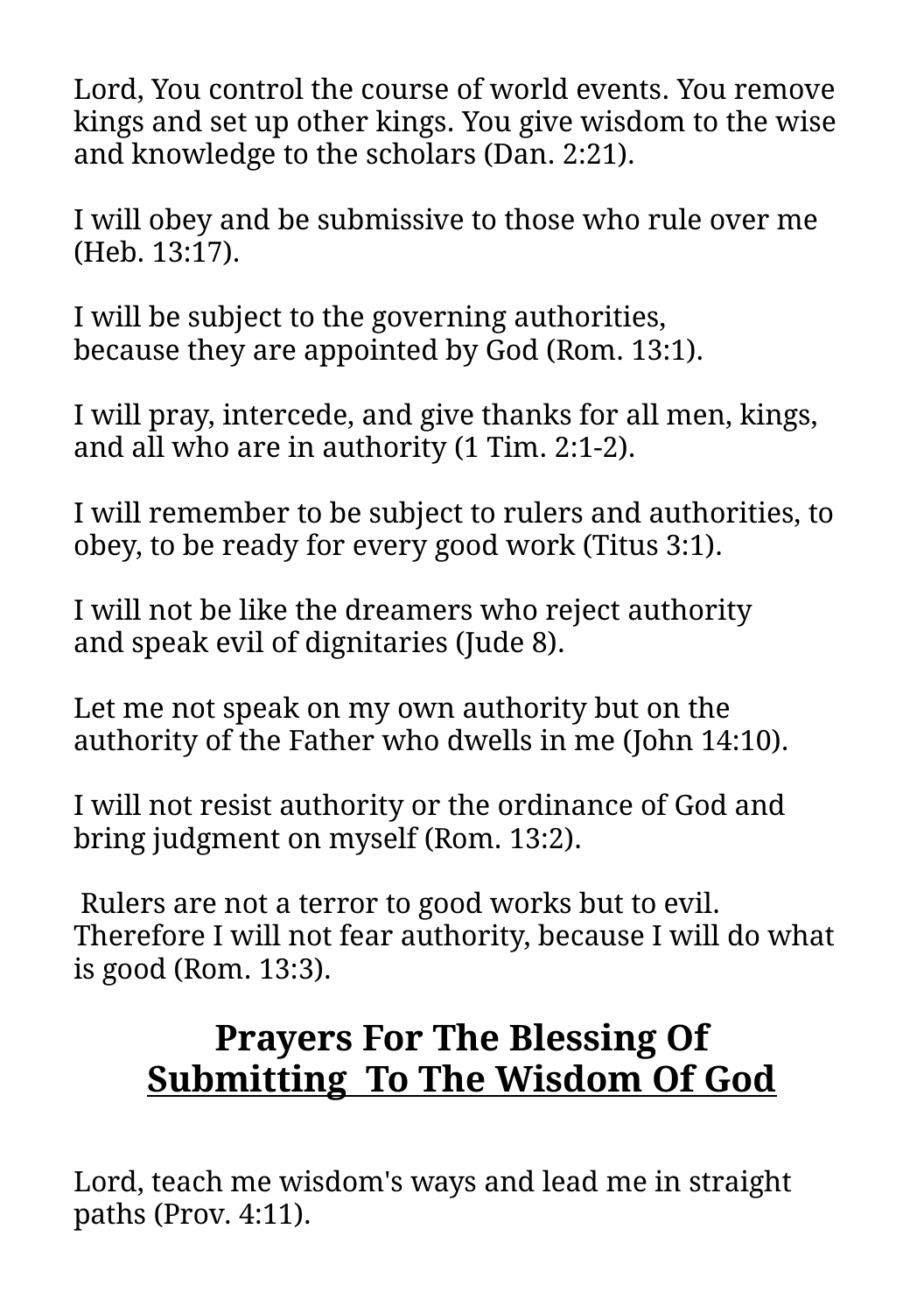The Lord's wisdom will save my life (Eccles. 7:12).

I pray for an understanding heart that is enshrined in wisdom (Prov. 14:33).

I tune my ears to Your wisdom, Lord, and concentrate on understanding (Prov. 2:2).

I do not put my trust in human wisdom but in the power of God (1 Cor. 2:5).

In You, O Lord, lie the hidden treasures of wisdom and knowledge (Col. 2:3).

I listen when those who are older speak, for wisdom comes with age (Job 32:7).

Lord, Your wisdom is more profitable than silver, and its wages are better than gold (Prov. 3:14).

Let wisdom multiply my days and add years to my life (Prov. 9:11).

Let my house be built by wisdom and become strong through good sense (Prov. 24:3).

I will not be foolish and trust my own insight, but I will walk in wisdom and be safe (Prov. 28:26).

Let the fruit of my life prove Your wisdom is right (Luke 7:35).

Let the fear of the Lord teach me wisdom (Prov. 15:33).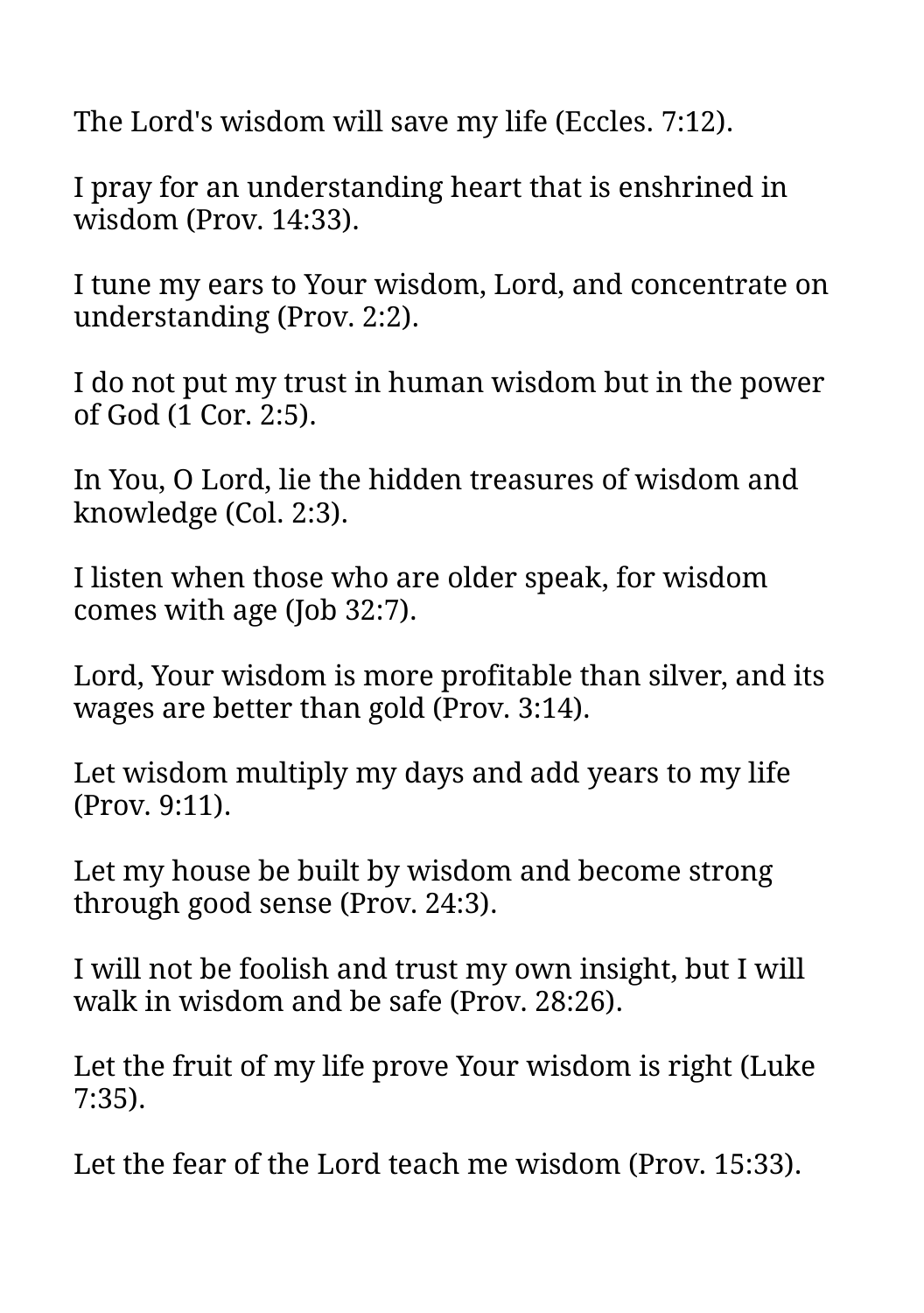I will obey Your commands, so that I will grow in wisdom (Ps. 111:10).

Fill me with Your Spirit, O God, and give me great wisdom, ability, and expertise in all kinds of crafts (Exod. 31:3).

Lord, give me wisdom and knowledge to lead effectively (2 Chron. 1:10).

Let those who have gone before me teach me wisdom of old (Job 8:8-10).

True wisdom and power are found in You, God (Job 12:13).

The price of Your wisdom, O Lord, cannot be purchased with jewels mounted in fine gold; its price is far above rubies (Job 28:17-18).

I will keep silent, O God. Teach me wisdom (Job 33:33).

Your wisdom will save me from evil people and from the immoral woman (Prov. 2:12, 16).

I will embrace Your wisdom, for it is happiness and a tree of life to me (Prov. 3:18).

I will pay attention to Your wisdom, O Lord. I will listen carefully to Your wise counsel (Prov. 5:1).

Give me understanding so that Your knowledge and wisdom will come easily to me (Prov. 14:6).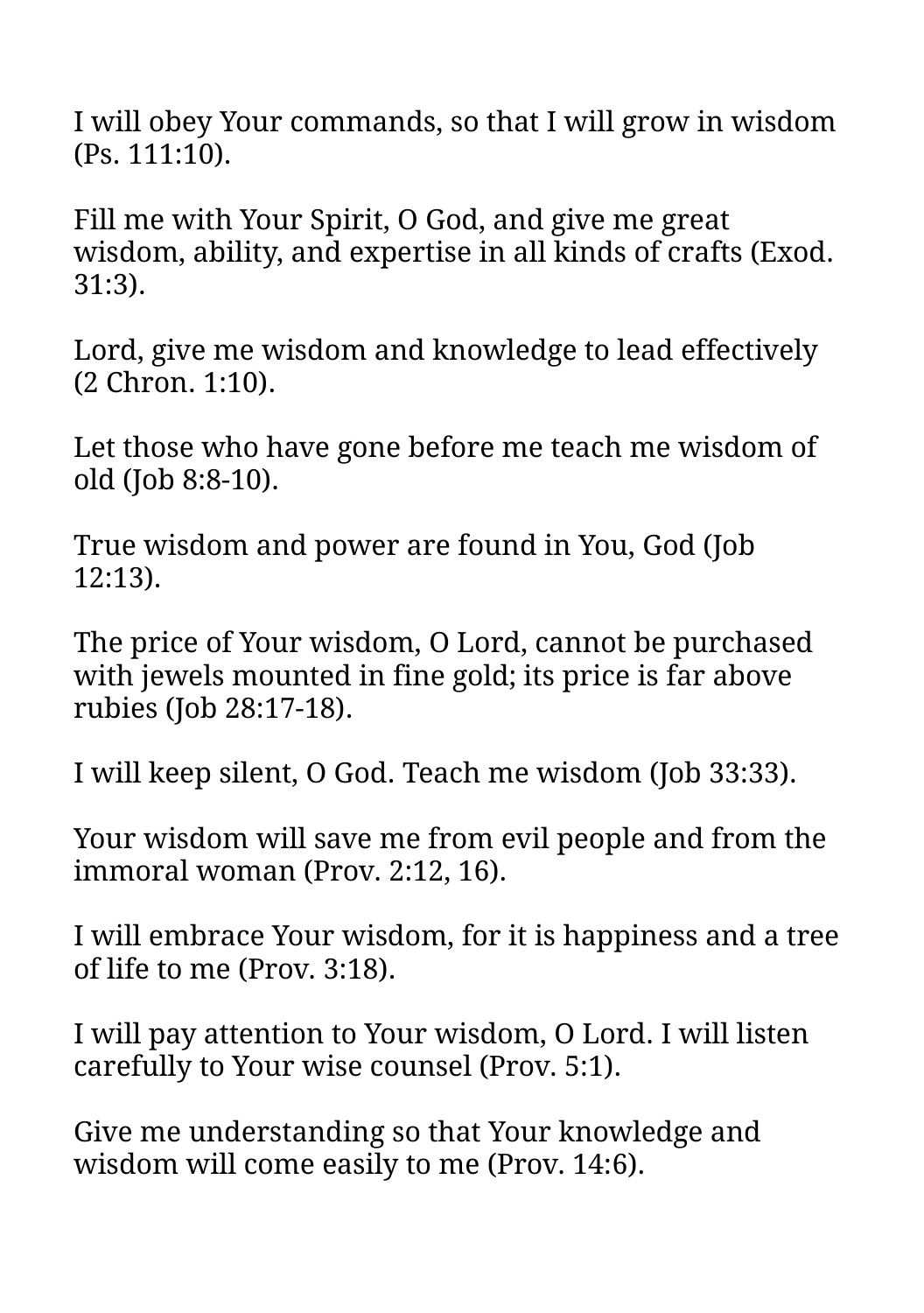Grant me wisdom so that I may also have good judgment, knowledge, and discernment (Prov. 8:12).

Thank You, Lord, that You will certainly give me the wisdom and knowledge I requested (2 Chron. 1:12).

I will not be impressed with my own wisdom, but I will instead fear the Lord and turn away from evil (Prov. 3:7).

I will not turn my back on Your wisdom, O God, for it will protect and guard me (Prov. 4:6).

Your wisdom is better than strength (Eccles. 9:16).

I thank and praise You, God of my ancestors, for You have given me wisdom and strength (Dan. 2:23).

For You will give me the right words and such wisdom that none of my opponents will be able to reply or refute me (Luke 21:15).

I need wisdom; therefore, I will ask my generous God, and He will give it to me. He will not rebuke me for asking (James 1:5).

I pray that my life pleases You, O God, that You might grant me wisdom, knowledge, and joy (Eccles. 2:26).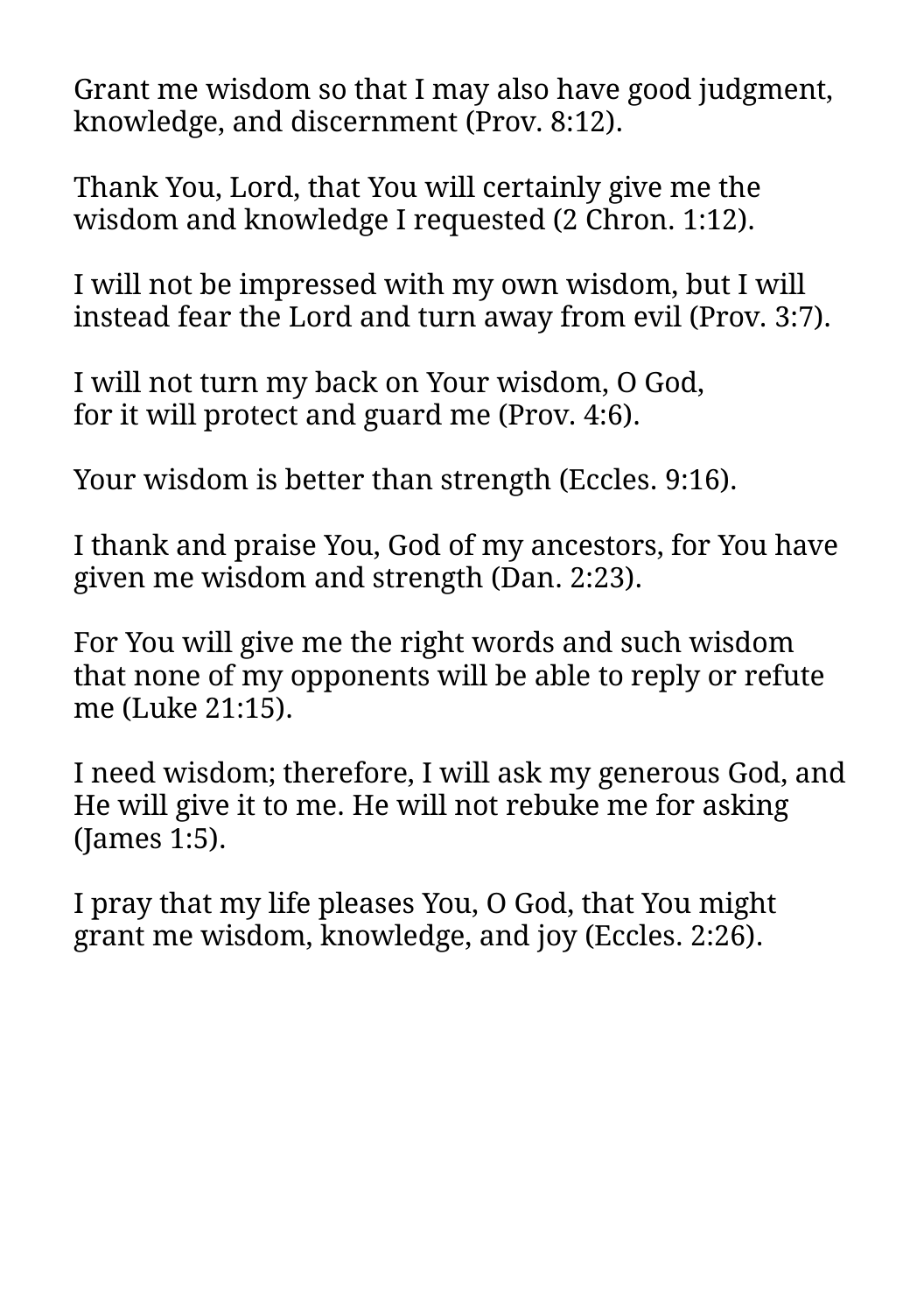# **Chapter 5 The Blessing Of Covenant**

IN ISAIAH 54 God promised His people a covenant of peace (shalom): "For the mountains shall depart, and the hills be removed; but my kindness shall not depart from thee, neither shall the covenant of my peace be removed, saith the LORD that hath mercy on thee" (Isa. 54:10, KJV). But Israel never walked in that covenant of peace consistently because they continued to violate it. The greatest period of shalom was under King Solomon, whose name actually means peace. He was the most prosperous king of Israel. For a forty-year period Israel lived under that promise of shalom. But then Solomon married other wives and took part in idolatry, and there was a breach or a split from the covenant God had established.

Peace and shalom come from God. Only He can give it, and He can take it away. We also have the choice to be blessed by walking in covenant with Him or to deactivate the blessings by not walking in covenant with Him.

### **I form the light, and create darkness: I make peace, and create evil: I the LORD do all these things. —Isaiah 45:7, KJV**

When you leave God and break His covenant, God will withdraw His shalom and allow disaster. The enemy will come into your land and destroy you. The sword will come in the land and prosperity will be destroyed. We see that this is true based on the Israelites' experiences all through the Book of Judges. But God will send warning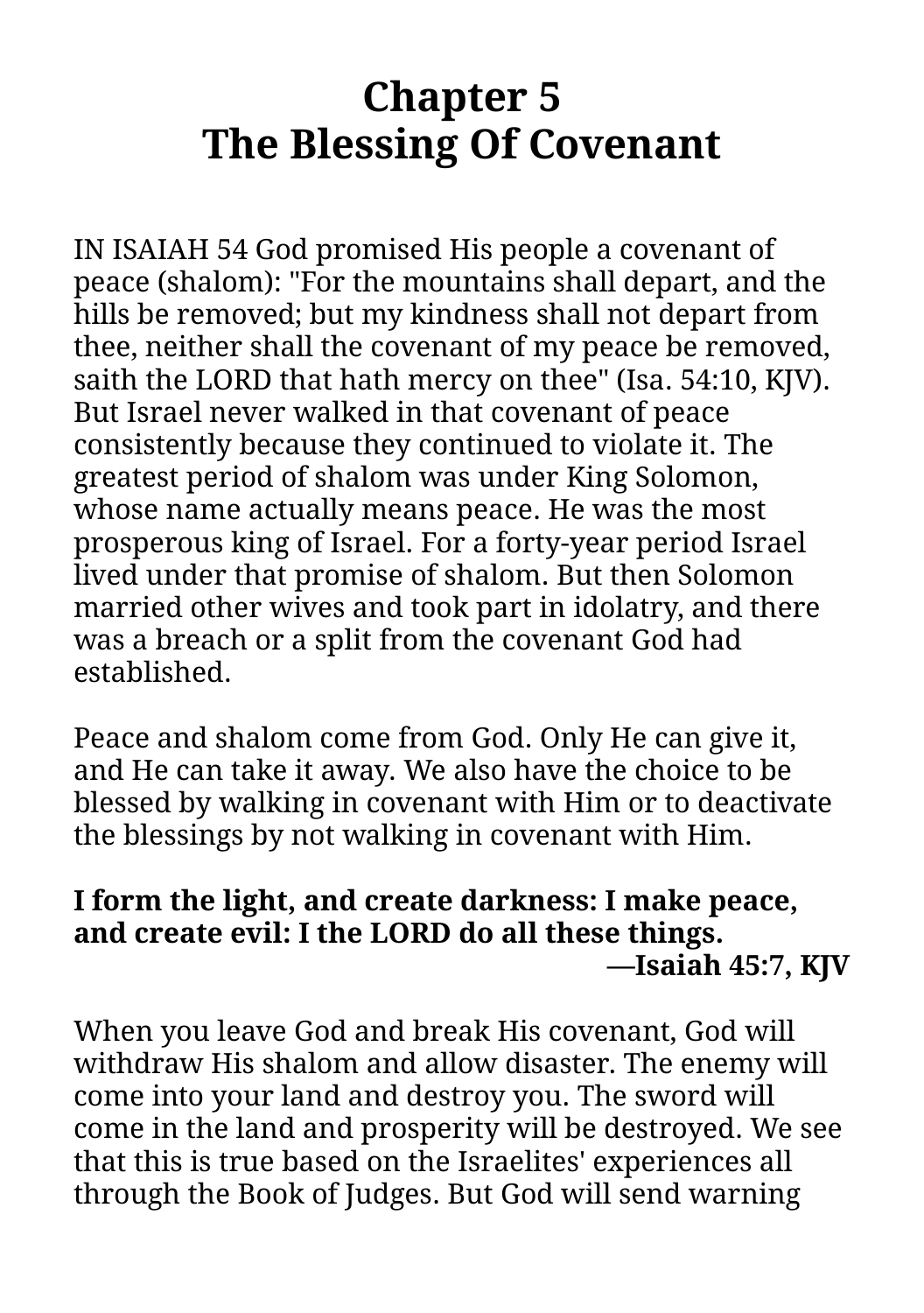and correction. He began to send prophets or "covenant messengers" to a covenant people to warn them of their covenant violation to give them a chance to repent before God's covenant wrath would come upon them. The prophets repeatedly said that there is no peace to the wicked.

If a prophet tells you that you will have a life of peace and you are violating God's Word—His covenant—the prophet is lying, because you will not experience shalom or peace or prosperity if you are not living in covenant with God. When someone is wicked and unrighteous, they are not at peace. Do not be fooled.

### **ONLY ONE WAY TO TRUE PEACE**

God promised Israel that if they would keep His commandments, He would give them that shalom. But they did not listen. However, God had a plan that would not only restore Israel, if they chose, but His plan would also extend to all mankind.

In Jeremiah 31:31-34 God told the people that they would not be able to experience His peace under the old covenant because they continued to break it. He was alluding to the fact that they would only be able to experience God's true peace by way of the Messiah. The Messiah would come to make a new covenant. He came preaching the good news of the kingdom.

The only way you can experience the true shalom of God is through His Son—"the Prince of Peace" (Isa. 9:6). Jesus came preaching the "gospel of peace" (Rom. 10:15; Eph. 6:15)—or the gospel of shalom, the gospel of the kingdom. So we have to repent and receive the gospel of peace.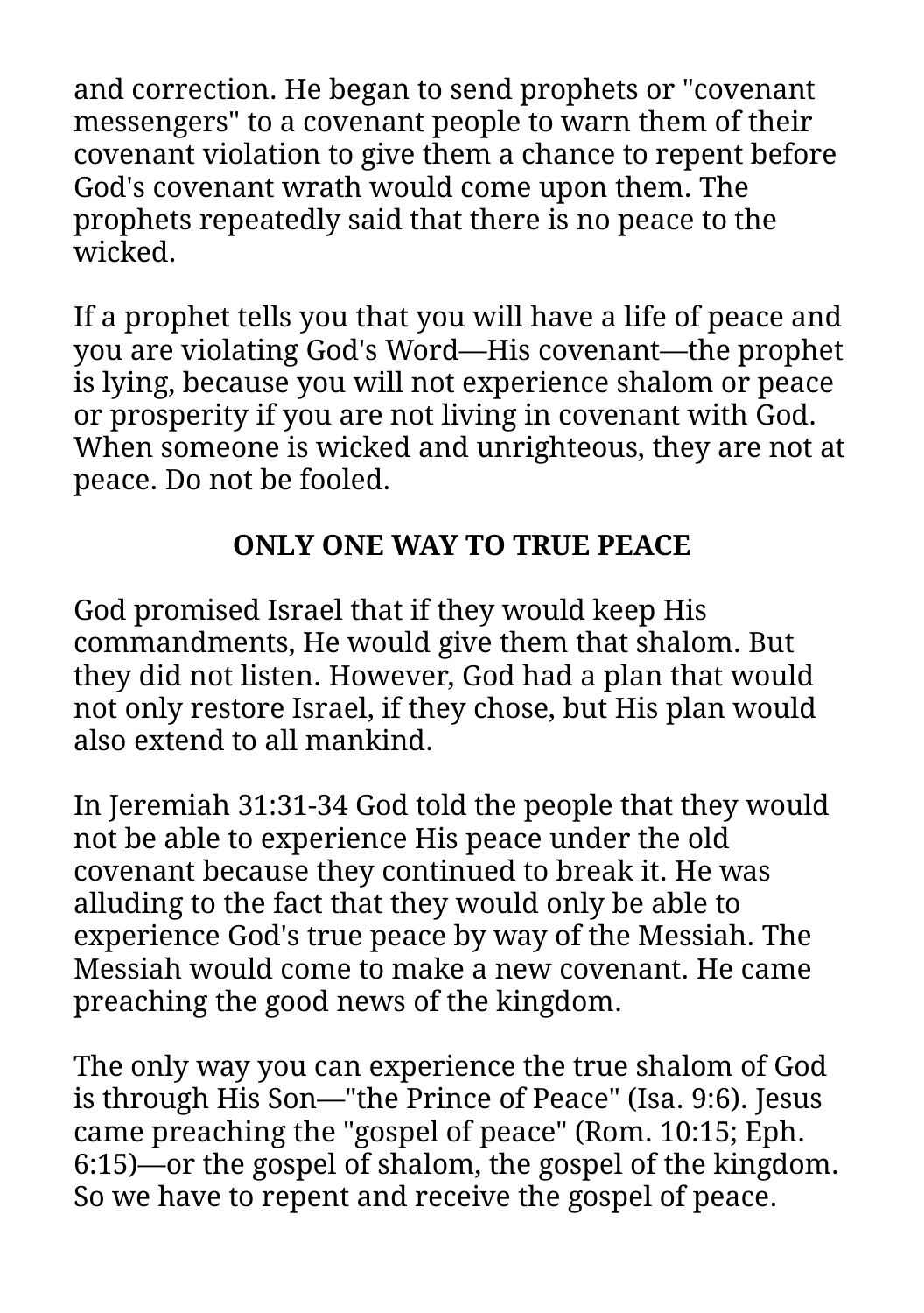You are under a new covenant when you have accepted Christ's sacrifice for you and submit your life under His authority. But when you reject Christ and His sacrifice, you reject His new covenant and the very shalom you are looking for—just as the children of Israel rejected Him when He came. In Luke 19:41-42, Jesus cried over Jerusalem because He knew that if they rejected Him, they would not experience shalom but instead experience the sword. He knew that the enemy would build a trench around them and would besiege them on every side, and not one stone would be left upon another. War, famine, poverty, pestilence, and death were coming.

When you reject Jesus, you reject your only hope for peace and prosperity.

### **GOD ESTABLISHED A COVENANT SO THAT HE COULD BLESS YOU**

You must understand how much God wants to bless His people with peace. He is the God of peace. He is Jehovah Shalom. He is the Lord our prosperity. But Israel couldn't see what was right in front of their eyes and missed it. So now this blessing belongs to the new covenant church. We inherit the promise of shalom— prosperity, favor, peace, health, and safety—because we are the ones who through the blood of Jesus enter into a new covenant with God. What Israel could not receive in the natural we receive in the spirit. It now belongs to you!

Covenant means faithfulness. Husband and wife have to be faithful to one another. Divorce comes into the picture because a covenant has been broken. Keep a covenant relationship with God. There is a huge advantage to doing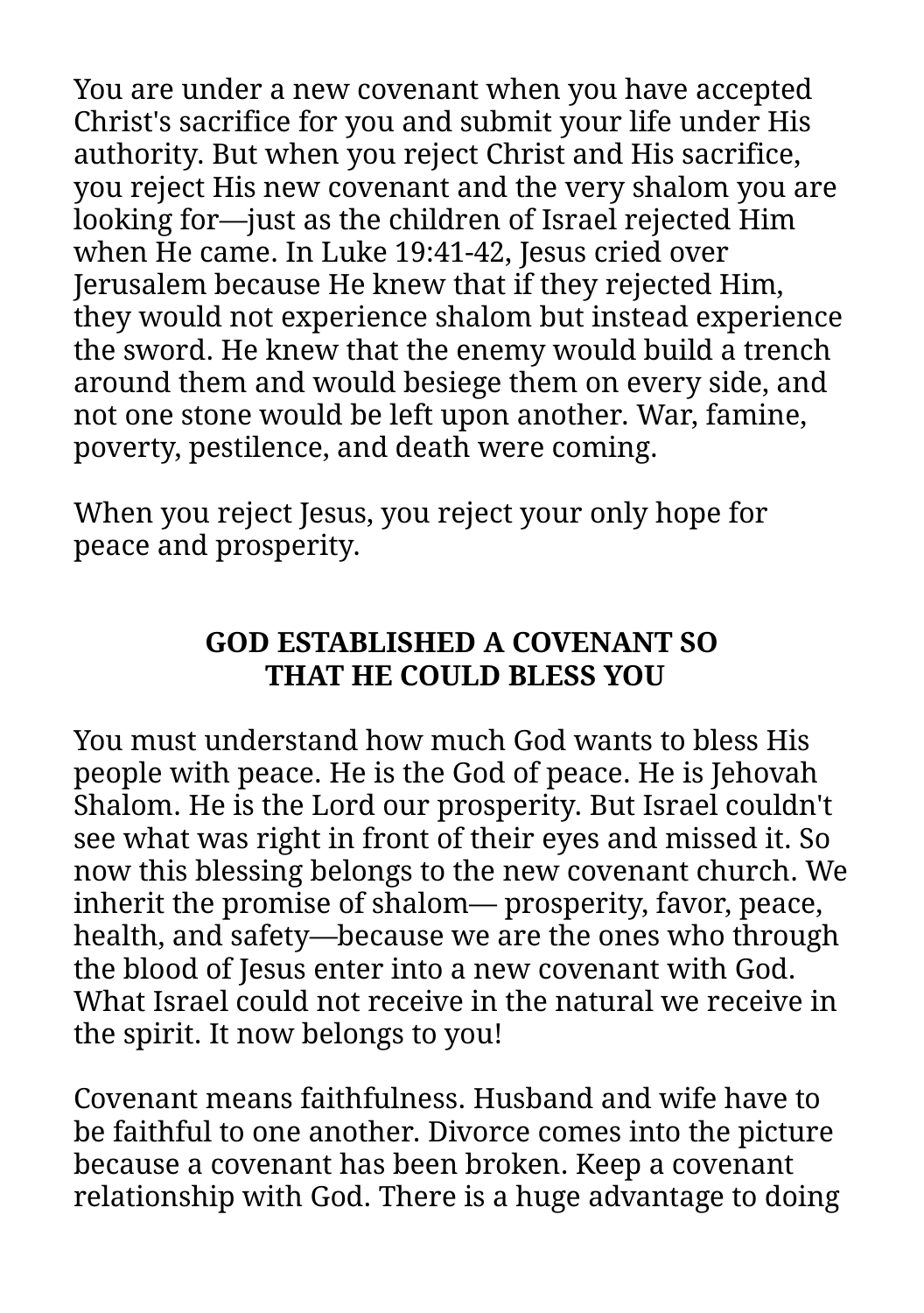this: blessing comes with covenant. God does not just bless people for any reason. Being in covenant with God is a contract or a promise of His peace, safety, favor, protection, health, and prosperity. And God does not break His promises or go back on His word (Num. 23:19; Isa. 55:11).

Covenant with God is a mutual blessing. God gets a people, and we get God (Lev. 26:12). However, when God doesn't get a people, there is no need for the covenant. We cannot be God's own if we do not walk according to His covenant. He cannot claim us and put His name on us. We can pray for peace all year long, but without Jesus, who is the Prince of Peace, shalom will never come.

### **To all who are in Rome, beloved of God, called to be saints: Grace to you and peace [prosperity, shalom] from God our Father and the Lord Jesus Christ. —Romans 1:7**

Notice whom the peace goes to. This peace is not to a physical people but to those "called to be saints." The saints possess the kingdom of God. Are you a saint? This goes beyond being saved. The saints are the holy ones. It doesn't mean that you are perfect or that you don't make mistakes. It means that your lifestyle is holy. You don't live a sinful lifestyle. In the New Testament, the saints walked in a level of holiness. They were not liars, drunkards, or whoremongers. They didn't mistreat people. If you are not a saint, you are not saved. The verse says, "Grace [charis, favor] and peace to those who are called to be saints." If you are a saint, prosperity belongs to you, not because of anything you did or didn't do, but because of what Jesus did for us all on Calvary. That is the blood covenant.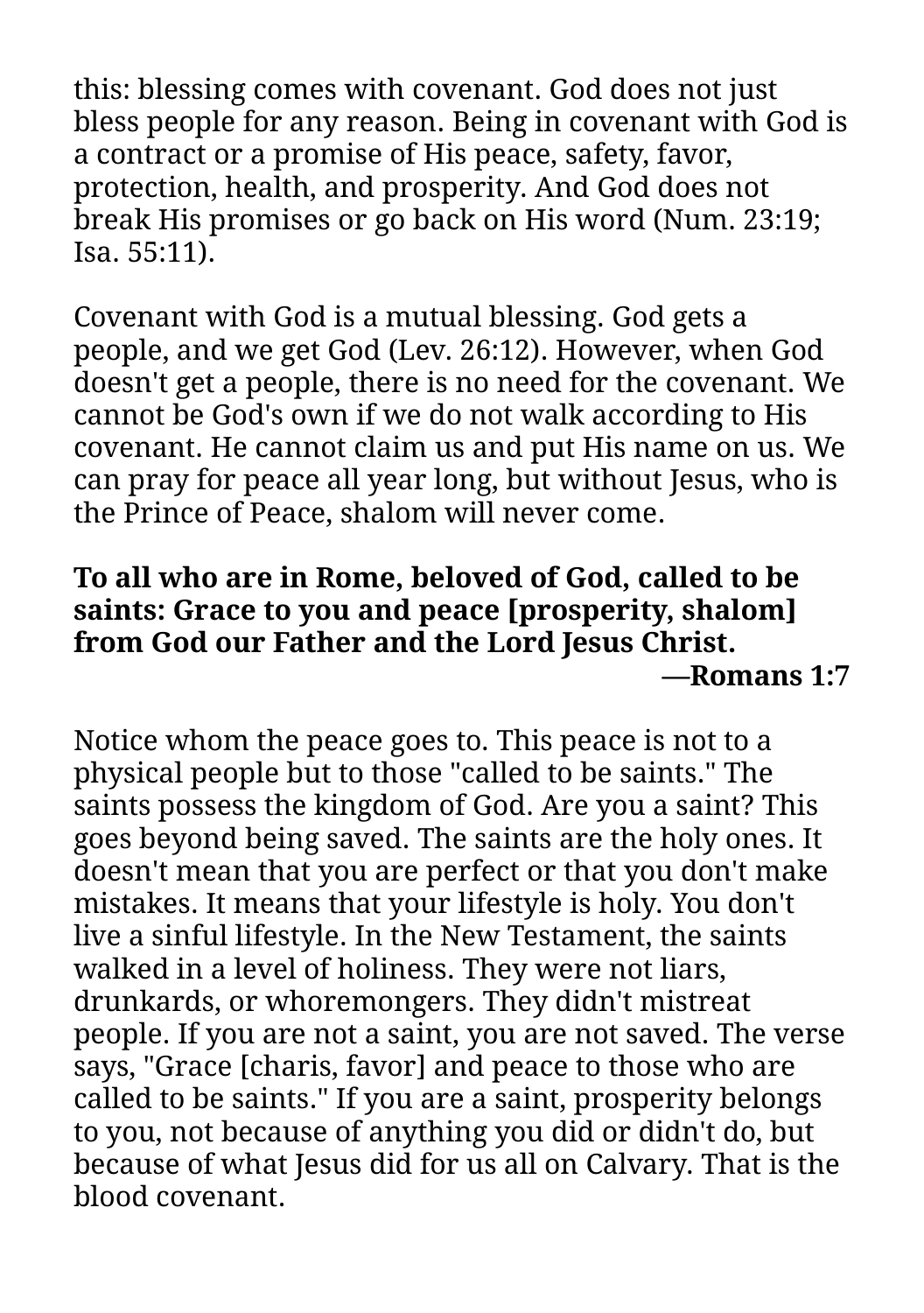# **Covenant Confessions**

Shalom, prosperity, and peace are mine through Jesus Christ.

I am a saint of God. I am a child of God. I have a covenant with God. My covenant is a covenant of peace, prosperity, and blessing.

I walk in covenant all the days of my life. I enjoy shalom, prosperity, peace, and safety all the days of my life.

I will walk in covenant.

I will be faithful to the covenant through the blood of Jesus.

I have a covenant of shalom, peace and prosperity, in my life.

## **Prayers For The Blessings Of Deuteronomy 28**

Lord, You keep covenant and mercy with those who love You and keep Your commandments (Exod. 20).

Lord, You bless those who obey Your voice and keep Your covenant.

Lord, I take hold of Your covenant through Your death and sacrifice.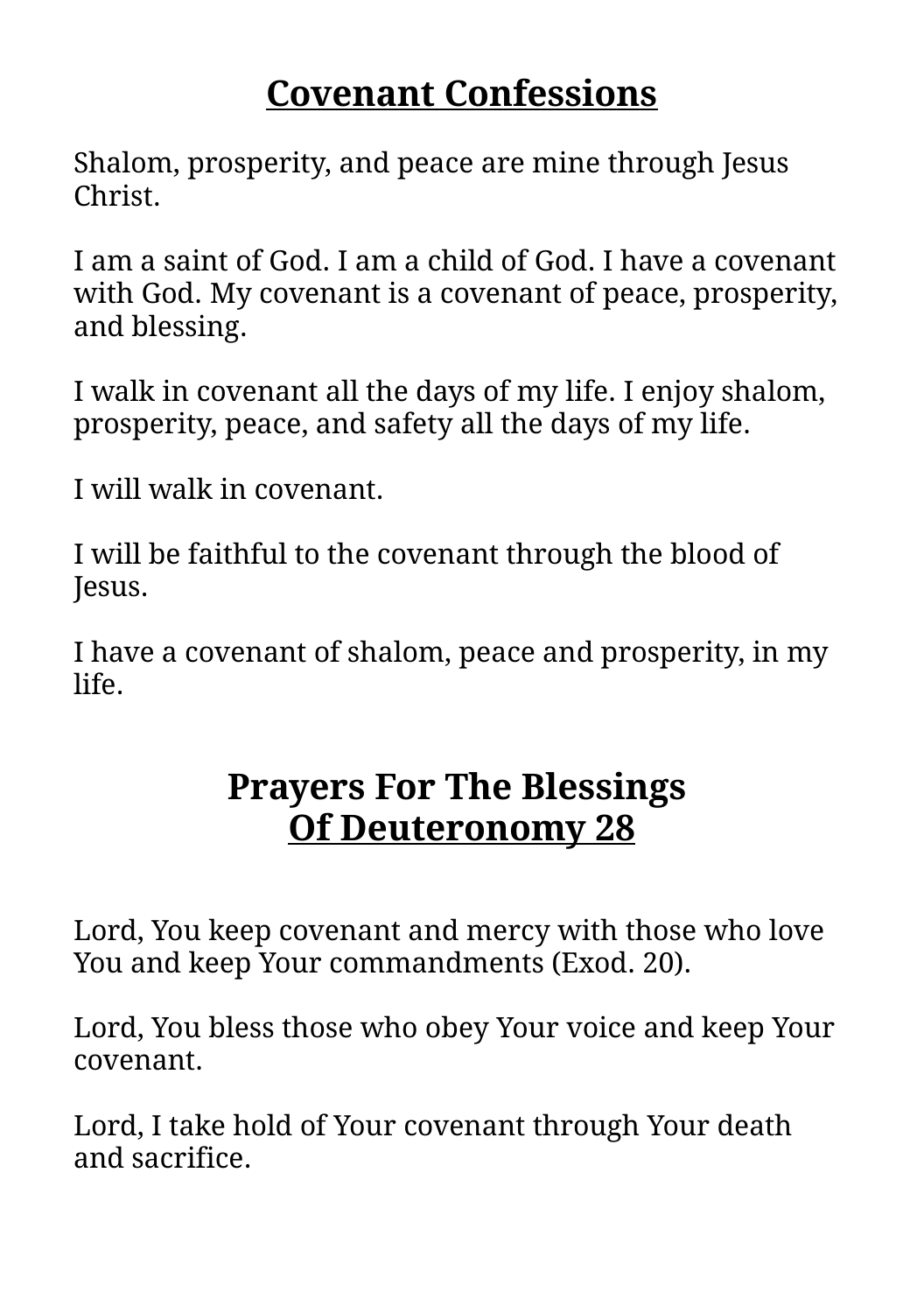I choose life (blessing) (Deut. 30:19).

Let Your blessings come upon me and overtake me (Deut. 28:2).

Let me be blessed in the city and blessed in the field (Deut. 28:3).

Let the fruit of my body be blessed, and let all the fruit of my labor be blessed (Deut. 28:4).

Let my basket and store be blessed (Deut. 28:5, KJV).

Let me be blessed coming in and blessed going out (Deut. 28:6).

Let the enemies of my soul flee before me seven ways (Deut. 28:7).

Command Your blessing upon my storehouses and all I set my hand to, and bless my land (Deut. 28:8).

Establish me as a holy person unto You, Lord (Deut. 28:9).

 Let all people see that I am called by Your name (Deut. 28:10).

Make me plenteous in goods (Deut. 28:11).

 Open unto me Your good treasure, and let heaven's rain fall upon my life and bless the work of my hand (Deut. 28:12).

 Let me lend (give) unto many nations and not borrow (Deut. 28:12).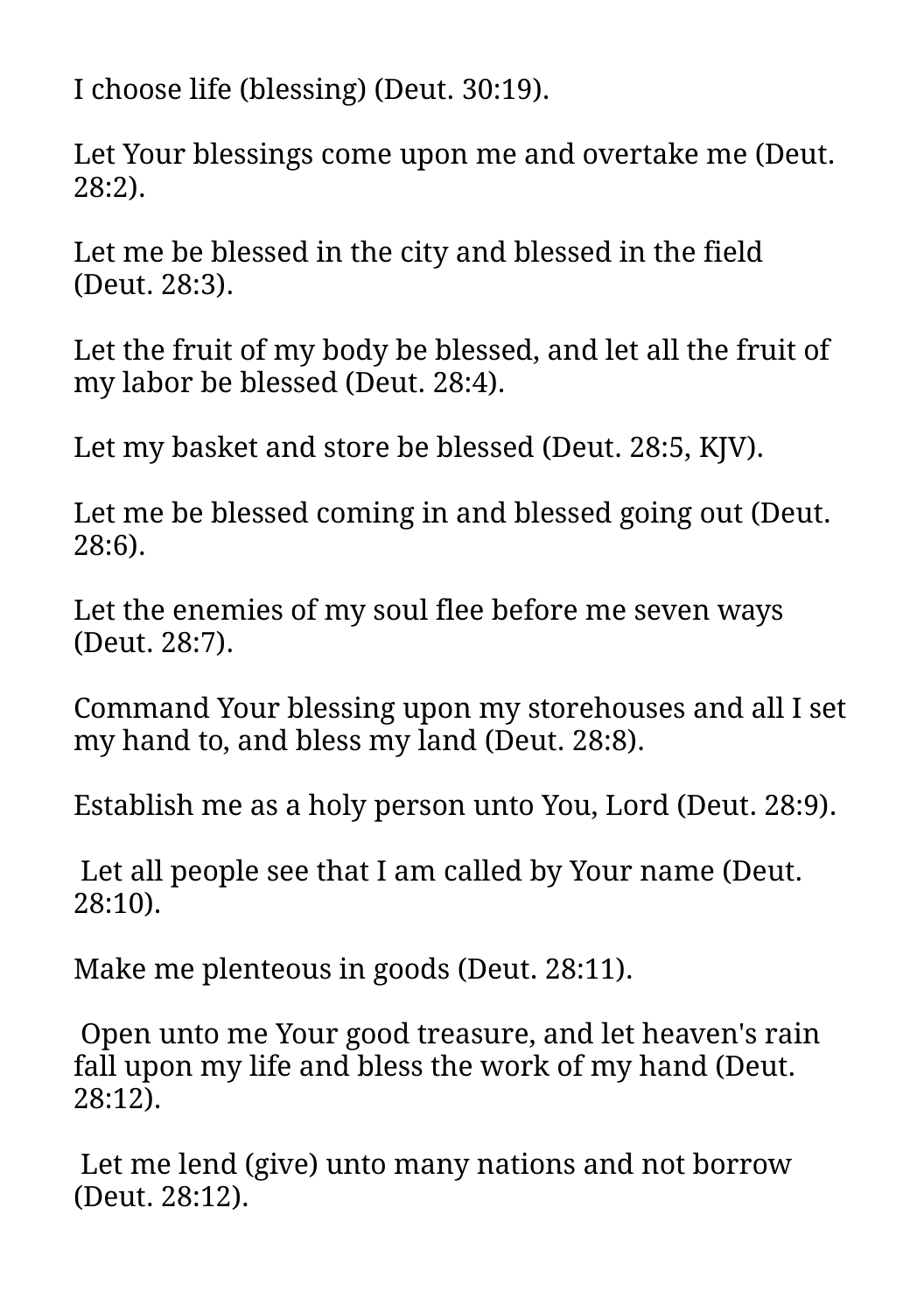Make me the head and not the tail (Deut. 28:13).

Let me be above only and not beneath (Deut. 28:13).

### **Prayers For The Blessing Of Health And Healing**

Lord, bless my bread and water and take sickness away from my life (Exod. 23:25).

Lord, bless my food and protect me from illness (Exod. 23:25).

Lord, bless my eyes (vision) and ears (hearing). Lord, let the body You have created and given me be blessed, for I am fearfully and wonderfully made (Ps. 139:14).

Lord, bless my circulatory system, my nervous system, my endocrine system, my muscular system, and my skeletal system.

Lord, let my organs be blessed, and let every part of my body function the way You intended. Lord, let my heart beat with the rhythm of life.

Lord, You are Jehovah Shalom, my peace, my health, my prosperity (Judg. 6:24).

Lord, you are Jehovah Shammah; let Your presence give me life and health (Ezek. 48:35).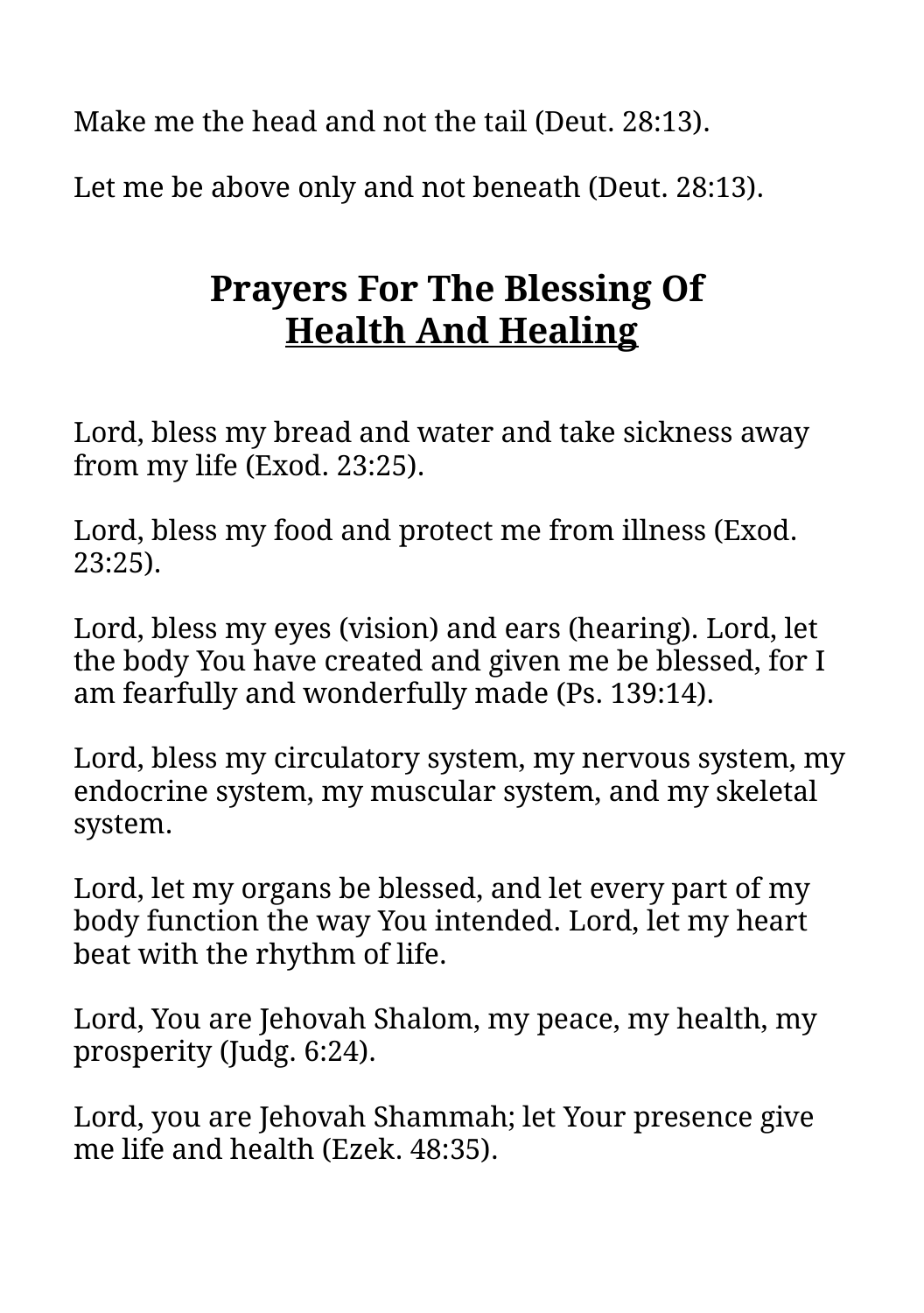Lord, bless my blood, for the life of the flesh is in the blood.

Lord, bless me with long life and show me Your salvation (Ps. 91:16).

Lord, bless me with strength, and let me not be feeble (Ps. 105:37).

Lord, let my hands and knees be confirmed and strong (Isa. 35:3).

I will love You, O Lord, my strength (Ps. 18:1).

Let Your strength be made perfect in weakness (2 Cor. 12:9).

I will not confess weakness; I am strong (Joel 3:10).

Lord, lift Your countenance (face) upon me (Num. 6:26).

Lord, show me good, and lift the light of Your countenance (face) upon me (Ps. 4:6).

Lord, bless me and make me exceedingly glad with Your presence (Ps. 21:6).

Lord, make me full of joy in Your presence (Acts 2:28).

Lord, let Your glory be upon my countenance (face) (2 Cor. 3:7).

Lord, in Your countenance (face) is life, and Your favor is like a cloud of the latter rain (Prov. 16:15).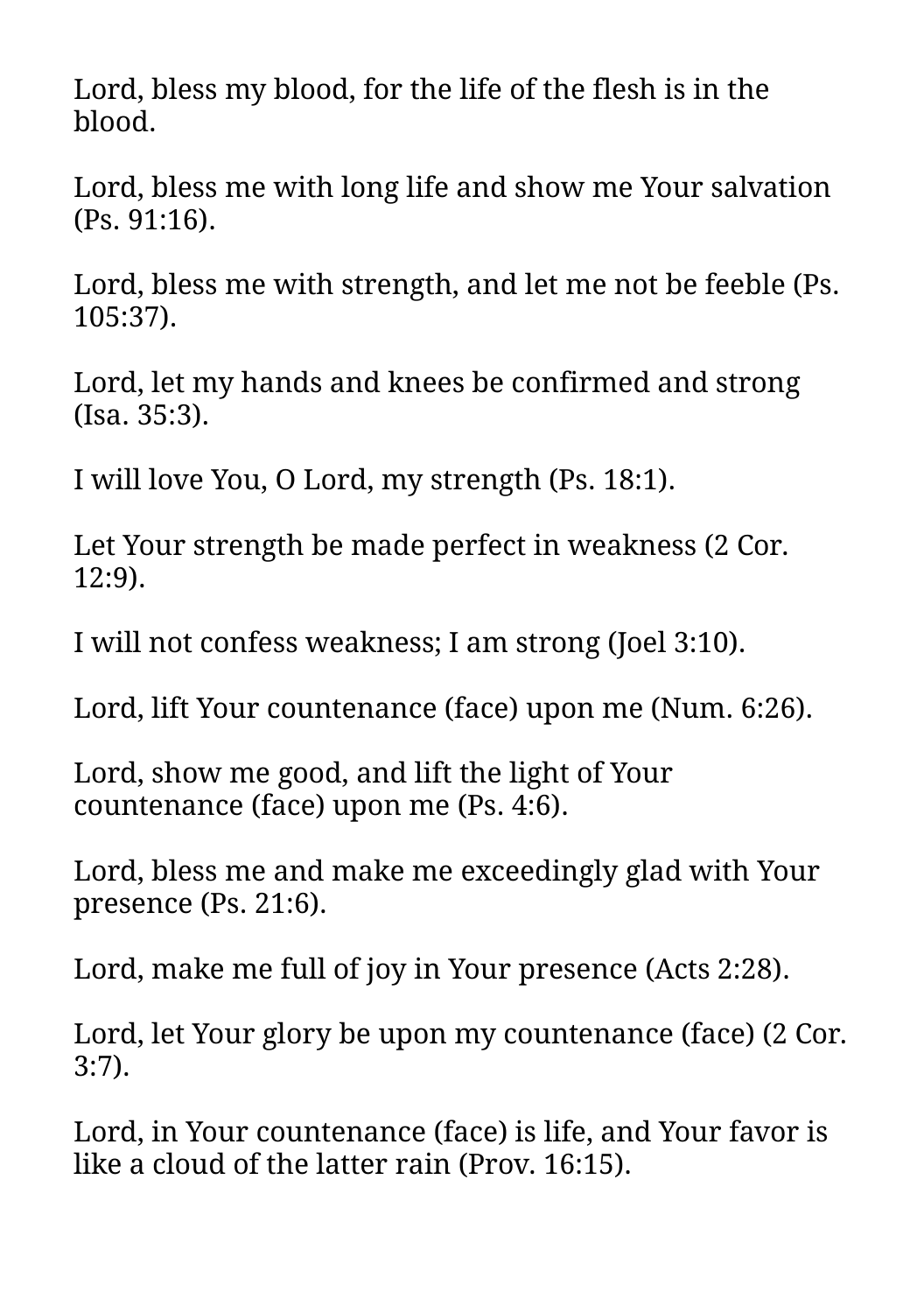Lord, hide not Your face from me (Ps. 27:9).

Lord, make Your face to shine upon Me; I am Your servant (Ps. 31:16).

Lord, I am blessed because my strength is in You (Ps. 84:5).

 Let my flesh be fresher than a child's, and let me return to the days of my youth (Job 33:25).

Lord, I am blessed with Abraham because I believe the gospel (Gal. 3:7-9).

Let not my eye become dim or my natural vigor diminished (Deut. 34:7).

Lord, Your fear (reverence) is health to my flesh and strength to my bones (Prov. 3:7-8).

Let your fear be health to my nerves and sinews (Prov. 3:8, AMP).

Lord, I will keep Your word before my eyes, and in the midst of my heart, let Your words be health to my flesh (Prov. 4:21-22).

 Lord, You are the health of my countenance (Ps. 43:5, KJV).

Lord, let Your saving health touch my life (Ps. 67:2, KJV).

Lord, let my health spring forth speedily (Isa. 58:8).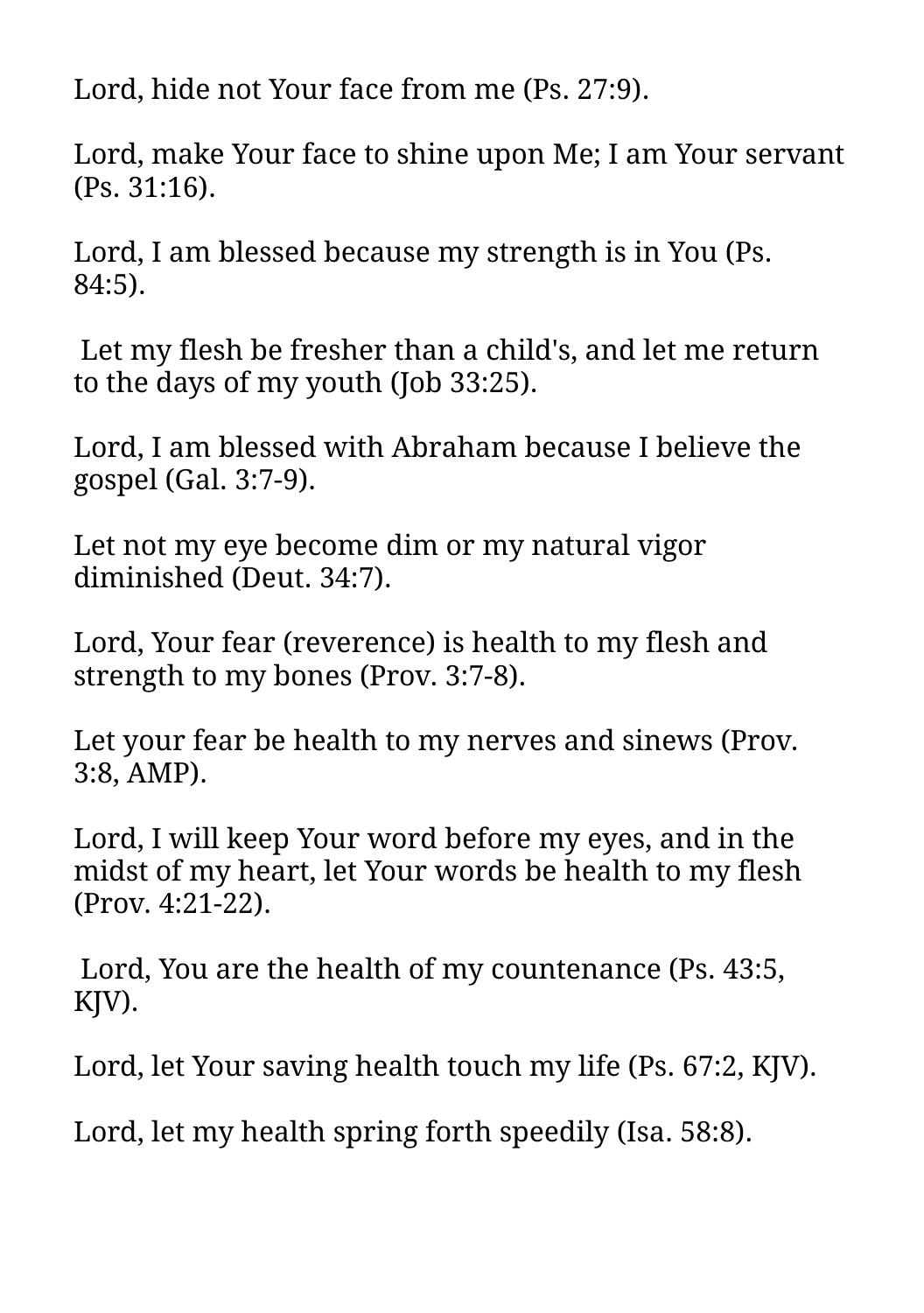Lord, restore health unto me and heal me of my wounds (Jer. 30:17).

Lord, bring health and a cure to every area of my life, and give me the abundance of peace (Jer. 33:6).

Lord, let me prosper and be in health, even as my soul prospers (3 John 2).

Lord, You are the Sun of Righteousness; arise over my life with healing in Your wings (Mal. 4:2).

Let my soul (mind, will, emotions) be healed through Your mercy (Ps. 41:4).

Lord, heal every breach in my life (Ps. 60:2).

Lord, I believe all my iniquities are forgiven and all my sicknesses are healed (Ps. 103:3).

Lord, send Your word to heal me, and deliver me from all my destructions (Ps. 107:20).

Let my heart be whole, and bind up all my wounds (Ps. 147:3).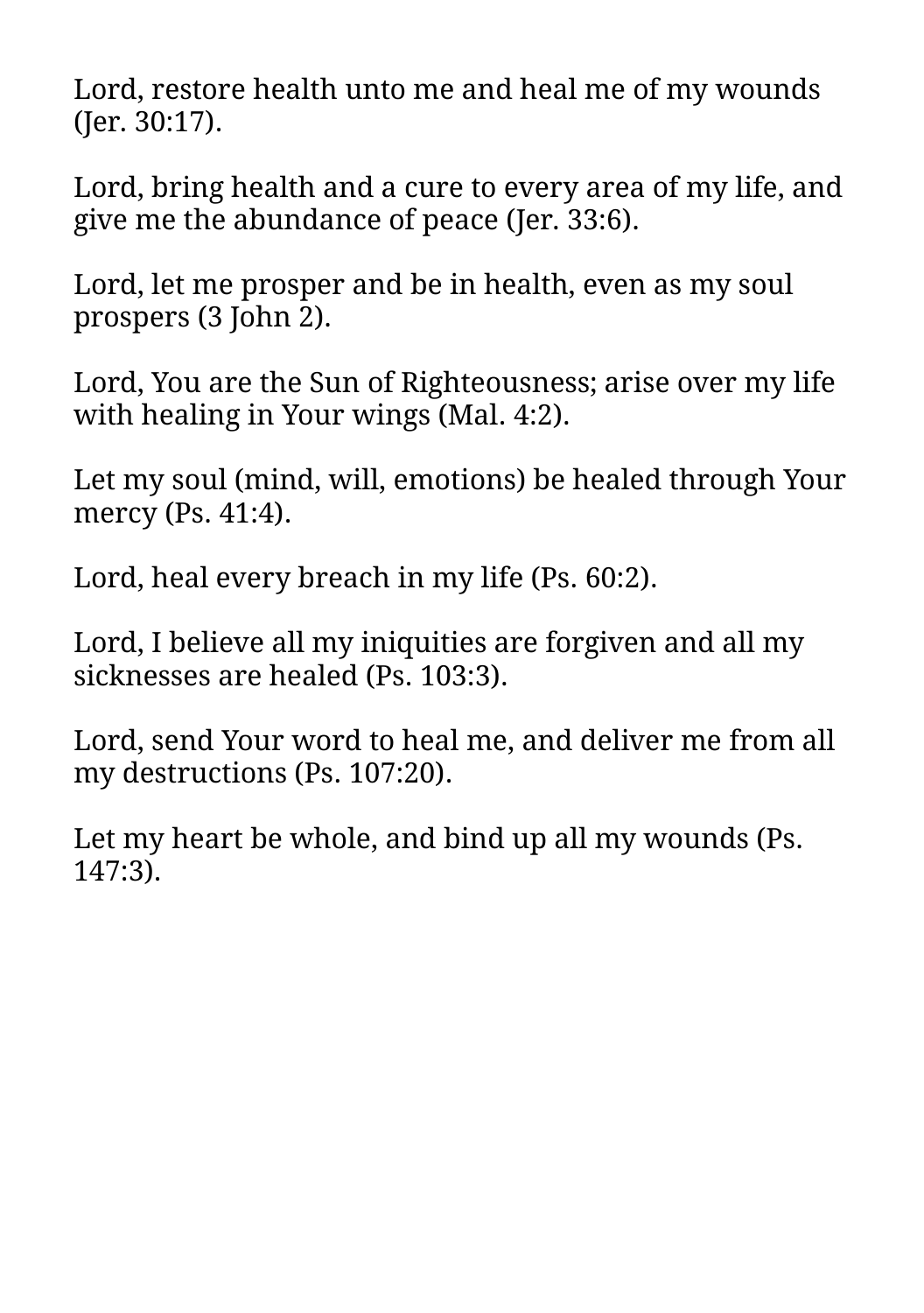# **Chapter 6 The Blessing Of Shalom**

AS I MENTIONED in the introduction, activating the blessings of God has everything to do with dwelling in the peace or shalom of God, which is an all-inclusive word that encompasses prosperity, safety, health, protection, fruitfulness, and abundance. According to the Hebrew definition, we can substitute the word prosperity with shalom (peace).

Religion has conditioned us to believe that life should be full of trouble and that one day by and by we will go to heaven and then we will have peace. Peace is not only for heaven but also for the here and now on the earth. Your days should not be full of trouble. That doesn't mean trouble will not come, but you can stand up and tell trouble to go. You do not have to live a life of worry and anxiety. Peace is yours.

Prosperity is yours. Even when trouble comes, it will not take away your peace.

The whole world is looking for peace. But there is only one way to peace, and that is through Jesus. He says, "I am the way..." (John 14:6); "I am The-Lord-Is-Peace [Jehovah Shalom]" (Judg. 6:24). Having Jesus in your heart is the way of peace. No Jesus; no peace. That's when prosperity comes; that is when blessing comes. Peace is what you have as a saint of God. You are also a peacemaker, and according to Matthew 5:9, you are blessed. You bring shalom wherever you go because Jesus is inside of you. You can change the whole atmosphere of a room, because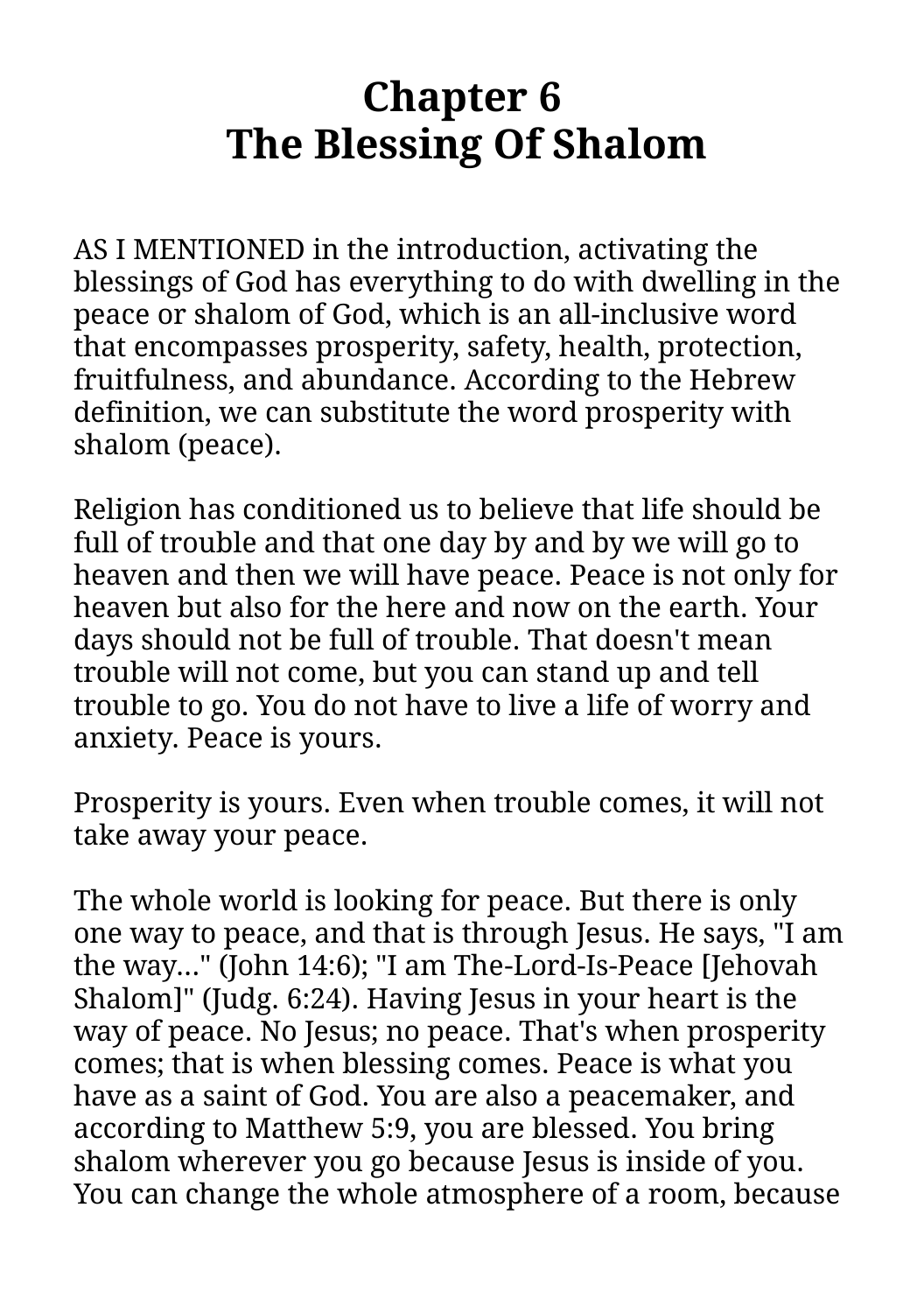the Prince of Peace lives inside of you. This is your covenant.

### **How beautiful are the feet of those who preach the gospel of peace, who bring glad tidings of good things! —Romans 10:15**

The gospel is that Jesus Christ came and died so that you could experience the shalom of God. The chastisement the price—of our peace was upon Him. He was beaten and crucified so we could have peace. All who believe and come under the rule of the Messiah can have peace.

You can have prosperity and live in safety, and all the evil beasts will be driven from your life. You will not be tormented by devils. You will have the blessing of God. It's the guarantee of His covenant of peace. It belongs to the saints of God. So no matter how bad the news gets, don't let the devil take your peace and your shalom away from you.

No matter what goes on, say, "Jehovah Shalom, You are my peace. You are my prosperity. You're the one who gives me shalom. I refuse to be tormented by the devil, to be vexed, harassed, oppressed, poor, or broke. I refuse to not have the peace of God because Jesus was chastised for my peace. I am a saint of God. I am in covenant. I have a right to peace. I can walk in that covenant. A thousand can fall at my side and ten thousand at my right hand, but it will not come nigh me, because I have a covenant of shalom."

Realize that it is not something coming one day. It's here, and it's yours. Jesus is the Prince of Peace. Do you have Jesus on the inside of you? His peace is supernatural. It's already done. All you have to do is walk in faith, and it's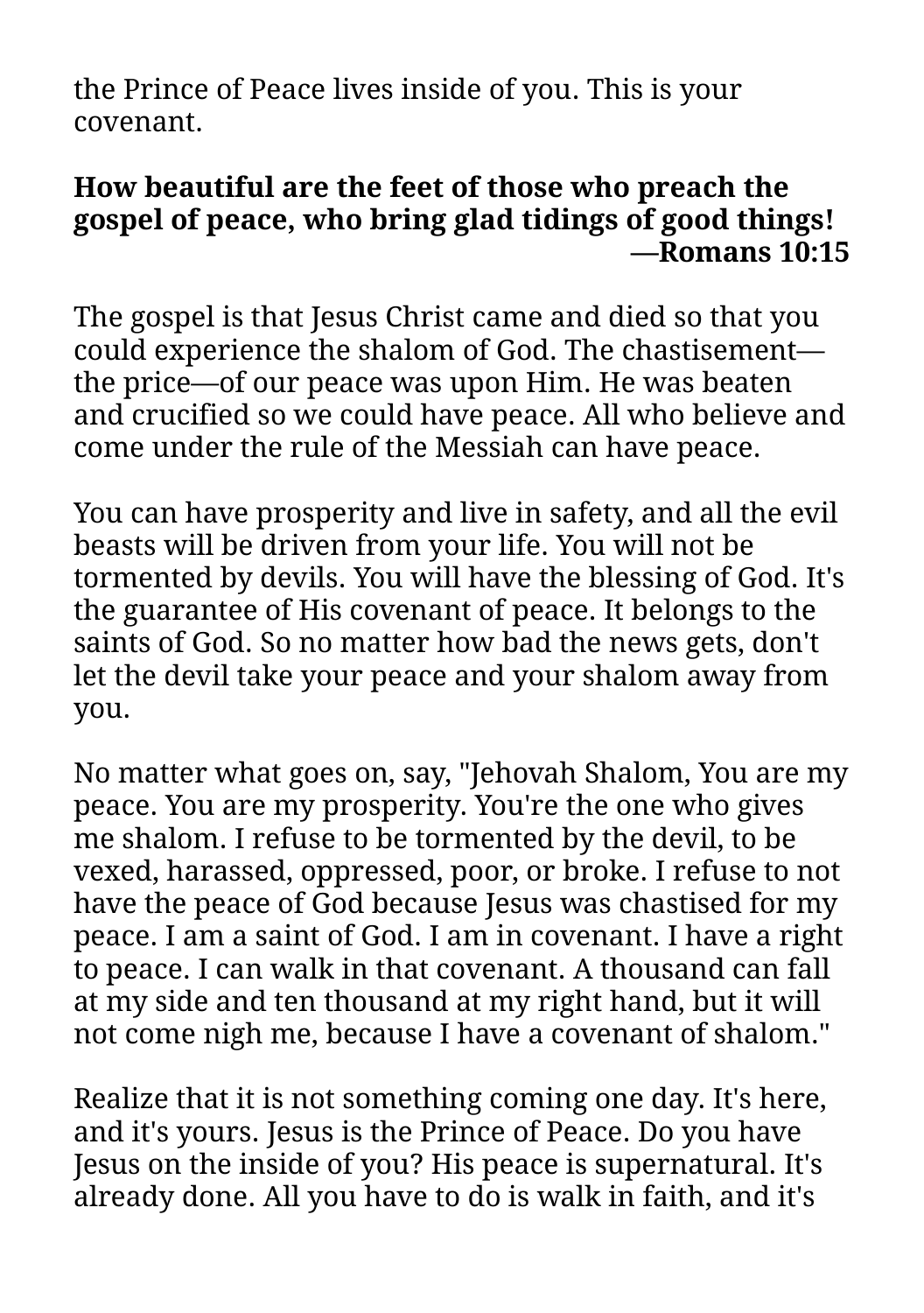yours. This is why Jesus came.

### **KINGDOM PEACE IN A CHAOTIC WORLD**

### **For the kingdom of God is not eating and drinking, but righteousness and peace and joy in the Holy Spirit. —Romans 14:17**

Peace is the kingdom of God. If you're not in the kingdom, you don't have shalom. If you call yourself a child of God, but you keep up a lot of confusion, there's something wrong. A child of God is a peacemaker (Rom. 12:18; Heb. 12:14). Are you a peaceable person? Do you like mess? The church is intended by God to be a model of shalom to the world.

When the world is struggling to find peace, where can they go? Whom can they turn to? Where is the model for peace? Whom can the world look at to see a model for peace? Whom can they look at as a group of people from all different backgrounds—black and white, Jew and Gentile, coming together and living in peace because of the Prince of Peace? There is only one place that this happens—the church, where the wolf lies down with the lamb (Isa. 11:6; Isa. 65:25).

This is a picture that represents the coming of the Prince of Peace into the hearts of people whereby they can love people whom they once hated. You can't be a child of God if you hate people. The church is the one place where we can show the world how to live in peace. That's our calling, and for it we will be blessed. Blessed are the shalom makers!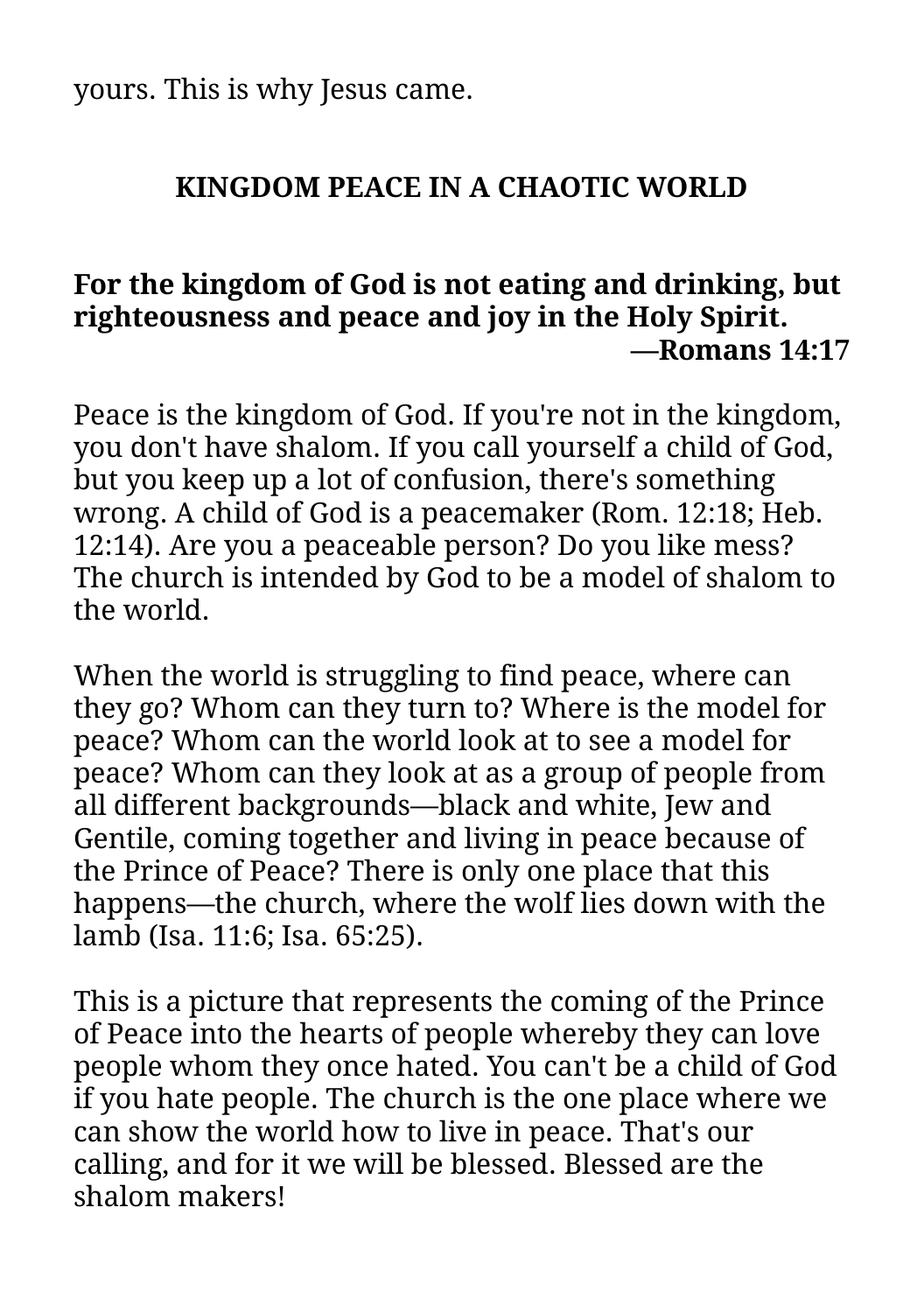Sometimes we can get so caught up in strife that we begin to think that it's normal to have problems. But it's not. Command good days in your life to be at peace and full of blessing and prosperity. Speak blessing and prosperity over your neighbor, your troubled family member, and your coworkers.

### **He who would love life and see good days, let him refrain his tongue from evil, and his lips from speaking deceit. Let him turn away from evil and do good; let him seek peace and pursue it.**

**—1 Peter 3:10-11**

Some don't think they are living unless it's hard. But that is not what Jesus died for you to have. You can have a good life, especially when you "refrain your tongue from evil." Watch your mouth. Don't gossip, argue, fight, or add to confusion. And don't keep company with people who take part in that behavior. Seek peace. Peace is prosperity. You cannot have prosperity if you don't control your tongue. A blessed person is someone who knows how to guard his tongue.

The kingdom of God is a community of peace. Saved people are peaceful people. You can disagree with somebody and still be peaceable. Contention does not belong in the house of God—or in the lives of His people. James 3:17 says, "But the wisdom that is from above is first pure, then peaceable, gentle, willing to yield ["easy to be entreated" (KJV), approachable], full of mercy and good fruits, without partiality and without hypocrisy."

When you're walking in God's wisdom, hearing from heaven and hearing the voice of God...when you're getting your wisdom from above, not earthly or fleshly wisdom...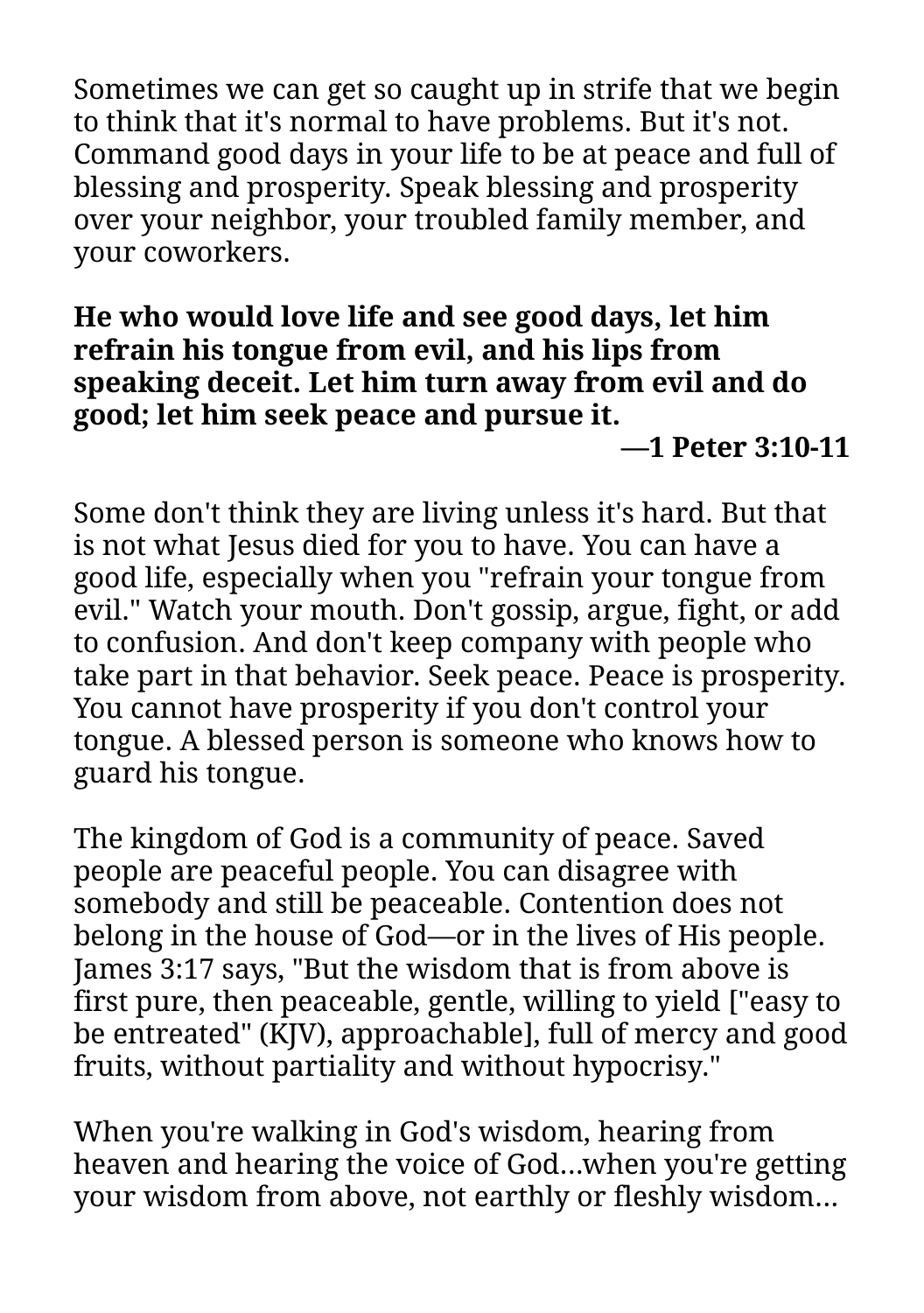when Christ becomes your wisdom, you will go into prosperity. One of the benefits of wisdom is prosperity. Proverbs 3:16 says that riches and honor are in the hands of the wise. The wise and prosperous are peacemakers.

**Blessed (enjoying enviable happiness, spiritually prosperous—with life-joy and satisfaction in God's favor and salvation, regardless of their outward conditions) are the makers and maintainers of peace, for they shall be called the sons of God! —Matthew 5:9, AMP**

Prosperous people will walk away from a fight and confusion even if they don't get their point across. They see strife as detrimental to their prosperity. They do not make room for it in their lives. "Follow peace with all men..." (Heb. 12:14, KJV).

Peace is one of the fruit of the Spirit (Gal. 5:22). As a child of God, confusion and strife vex you and don't agree with your spirit. You can't be around that. It is not normal. The church is to be God's community of shalom.

#### **If it is possible, as much as depends on you, live peaceably with all men.**

### **—Romans 12:18**

Prosperous people are peaceful people. They are blessed. They have more than enough. They love life and see good days. They are citizen of the heavenly kingdom of God because they have been redeemed from the curses of sin and death.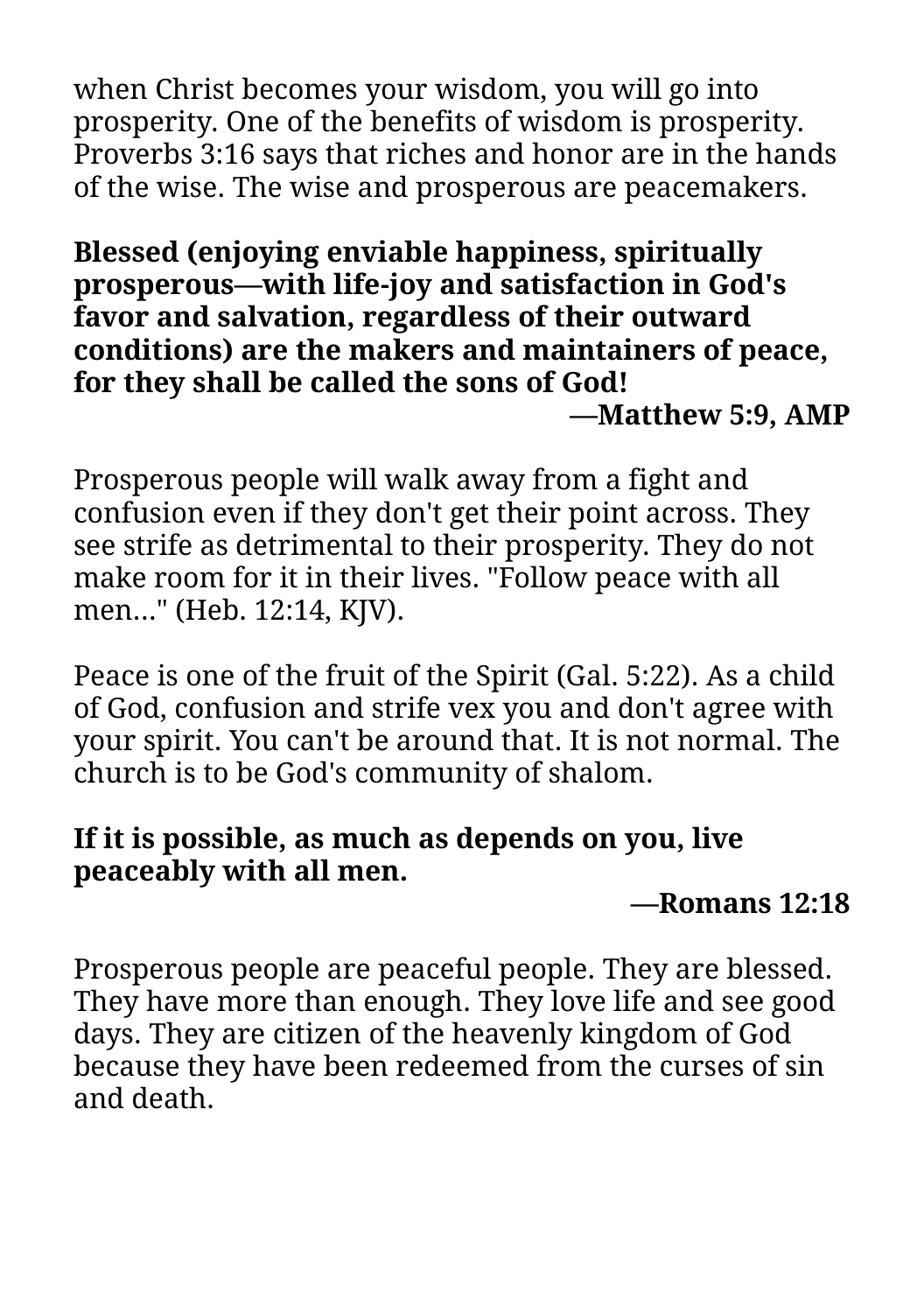# **Peace Confession**

My life is good and my days are good because I keep my tongue from evil.

I hate evil, I do good, and I seek after peace.

I commit my life to peace and prosperity.

I will live in peace, I will walk in peace, and I will seek peace.

Jesus is my peace.

I am a peaceable person.

He is my Jehovah Shalom, my prosperity and my peace.

I will walk in peace all the days of my life.

I will see good, I will love life, and I will have many good days.

I am blessed and prosperous, because I am a peaceable person.

# **Kingdom Blessing Confession**

I am in the kingdom through faith in Christ, and I receive the blessings of the kingdom.

I receive the inheritance of the kingdom. I receive the deliverance of the kingdom (Matt. 12:28).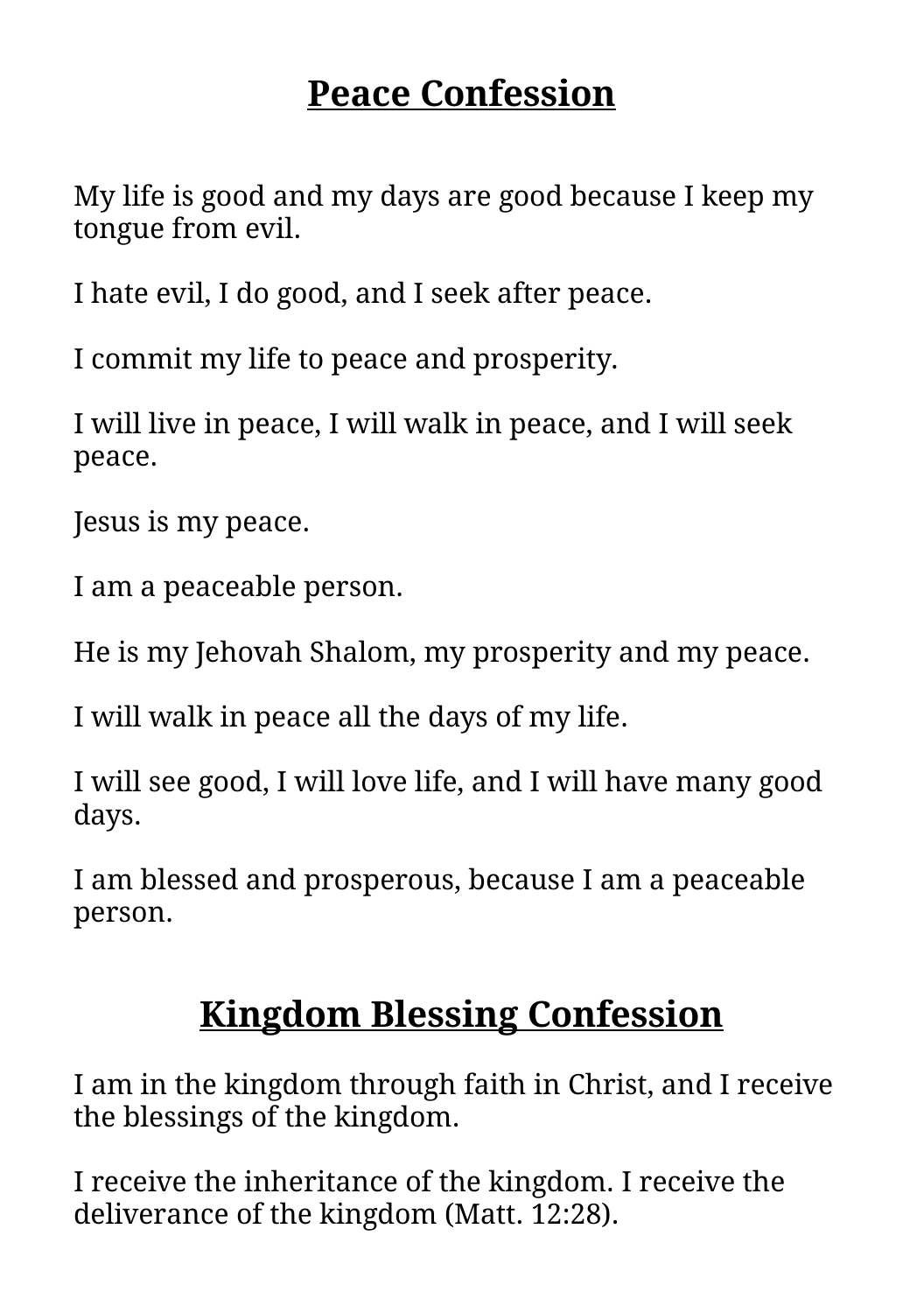I receive the healing of the kingdom (Matt. 10:1).

I receive and walk in the peace of the kingdom (Rom. 14:17).

I receive and walk in the joy of the kingdom (Rom. 14:17).

I receive and walk in the righteousness of the kingdom (Rom. 14:17).

I receive and walk in the power of the kingdom (Luke 9:1).

I receive and walk in the authority of the kingdom (Luke 9:1).

I receive understanding in the mysteries of the kingdom (Matt. 13).

I seek first the kingdom, and everything I need is added to me.

I reside and live in a blessed kingdom, and I receive the blessing of the King.

I receive the favor of the King.

I receive the protection and salvation of the King.

I will serve the King all the days of my life.

I am an ambassador of the King.

I have been translated from darkness into the kingdom of God's dear Son (Col. 1:13, KJV).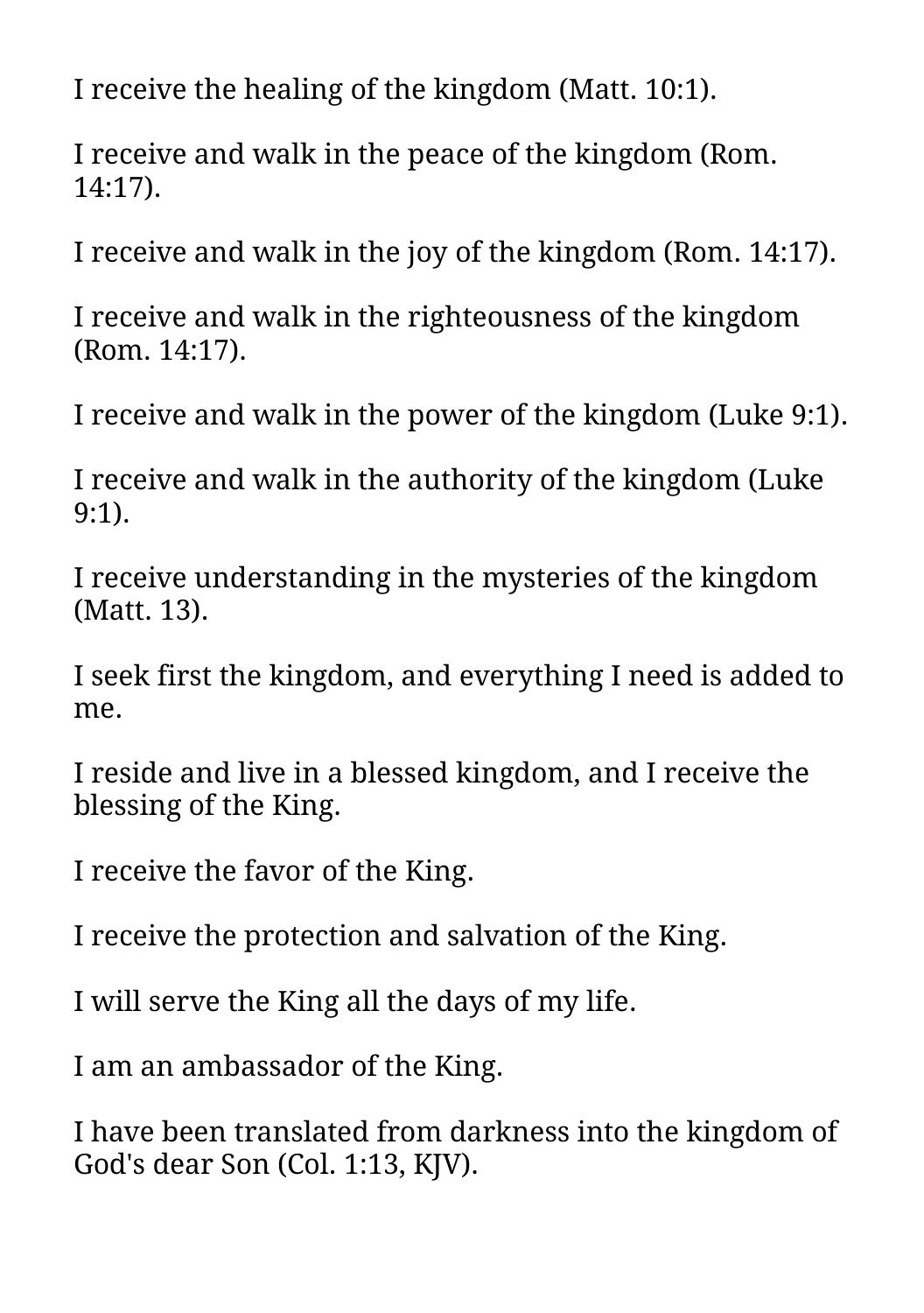I am in the kingdom of light.

I receive the new wine and milk in the kingdom (Joel 3:18).

I enter into the rest of the kingdom.

## **Confessions For The Blessings Of Redemption**

Christ is my redemption (1 Cor. 1:30).

I am the ransomed of the Lord (Isa. 35:10).

I have passed from curse to blessing because I am ransomed (Isa. 51:10, KJV).

The Lord is my ransom (1 Tim. 2:6).

I am redeemed from the curse, and the blessing of Abraham is mine (Gal. 3:13-14).

I am redeemed from poverty, sickness, and spiritual death.

I am redeemed from destruction, and I am crowned with loving-kindness and tender mercies (Ps. 103:4).

I am redeemed from all curses of the Law.

I am redeemed from the curse of poverty.

I am redeemed from all curses of sickness and disease.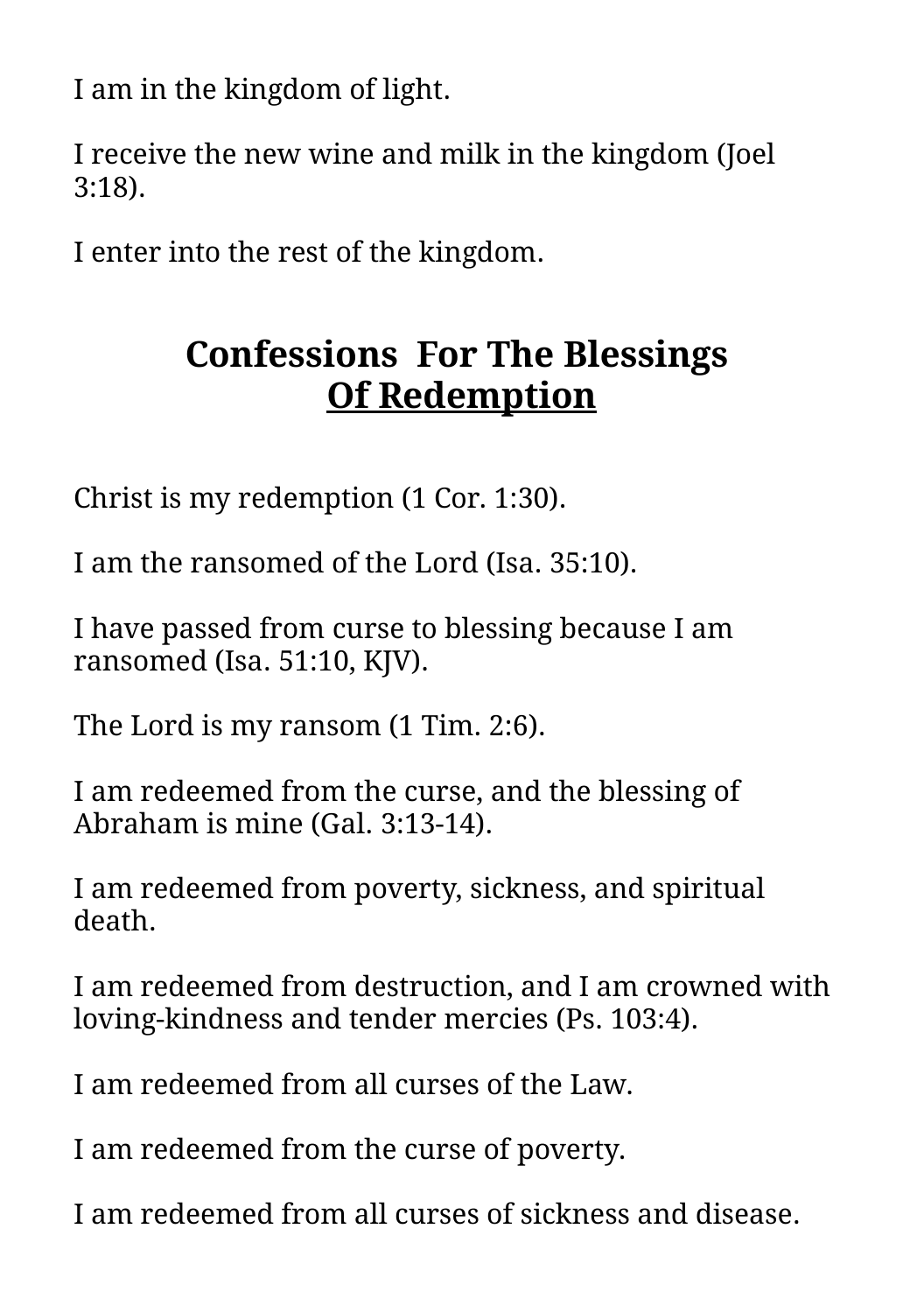I am redeemed from all curses of insanity and madness.

I am redeemed from all curses of fear and terror.

I am redeemed from all curses of pride and rebellion.

I am redeemed from all curses of schizophrenia (doublemindedness).

I am redeemed from all curses of rejection and abuse.

I am redeemed from all curses of family destruction.

I am redeemed from all curses of witchcraft and idolatry.

I am redeemed from all curses of failure and frustration.

I am redeemed from cursing, confusion, and rebuke (Deut. 28:20).

I am redeemed from the pestilence (Deut. 28:21, KJV).

I am redeemed from consumption (Deut. 28:22).

I am redeemed from the fever (Deut. 28:22).

I am redeemed from the inflammation (Deut. 28:22).

I am redeemed from severe burning (Deut. 28:22).

I am redeemed from the sword (Deut. 28:22).

I am redeemed from scorching and mildew (Deut. 28:22).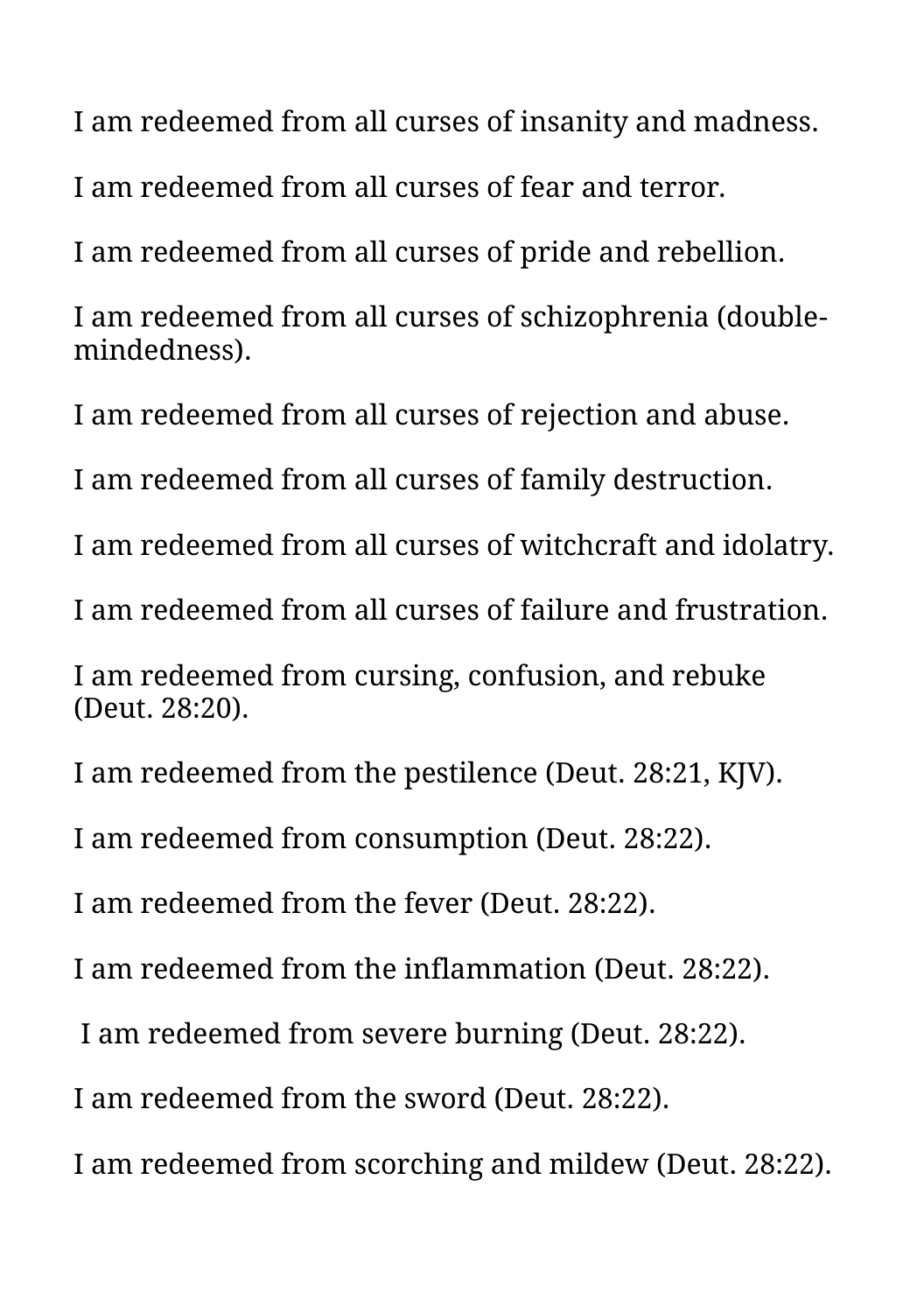I am redeemed from drought (Deut. 28:23-24).

I am redeemed from being smitten before my enemies (Deut. 28:25).

I am redeemed from vultures and jackals (Deut. 28:26).

I am redeemed from the boils, the scab, and the itch (Deut. 28:27).

I am redeemed from madness, blindness, and confusion of heart (Deut. 28:28).

I am redeemed from oppression and spoiling (Deut. 28:29, KJV).

I am redeemed from having no strength (Deut. 28:32).

I am redeemed from oppression and crushing (Deut. 28:33).

I am redeemed from being smitten (Deut. 28:35).

I am redeemed from being an astonishment, a proverb, and a byword (Deut. 28:37).

I am redeemed from planting and not reaping (Deut. 28:38).

I am redeemed from the worm (Deut. 28:39).

I am redeemed from miscarriage (Deut. 28:4).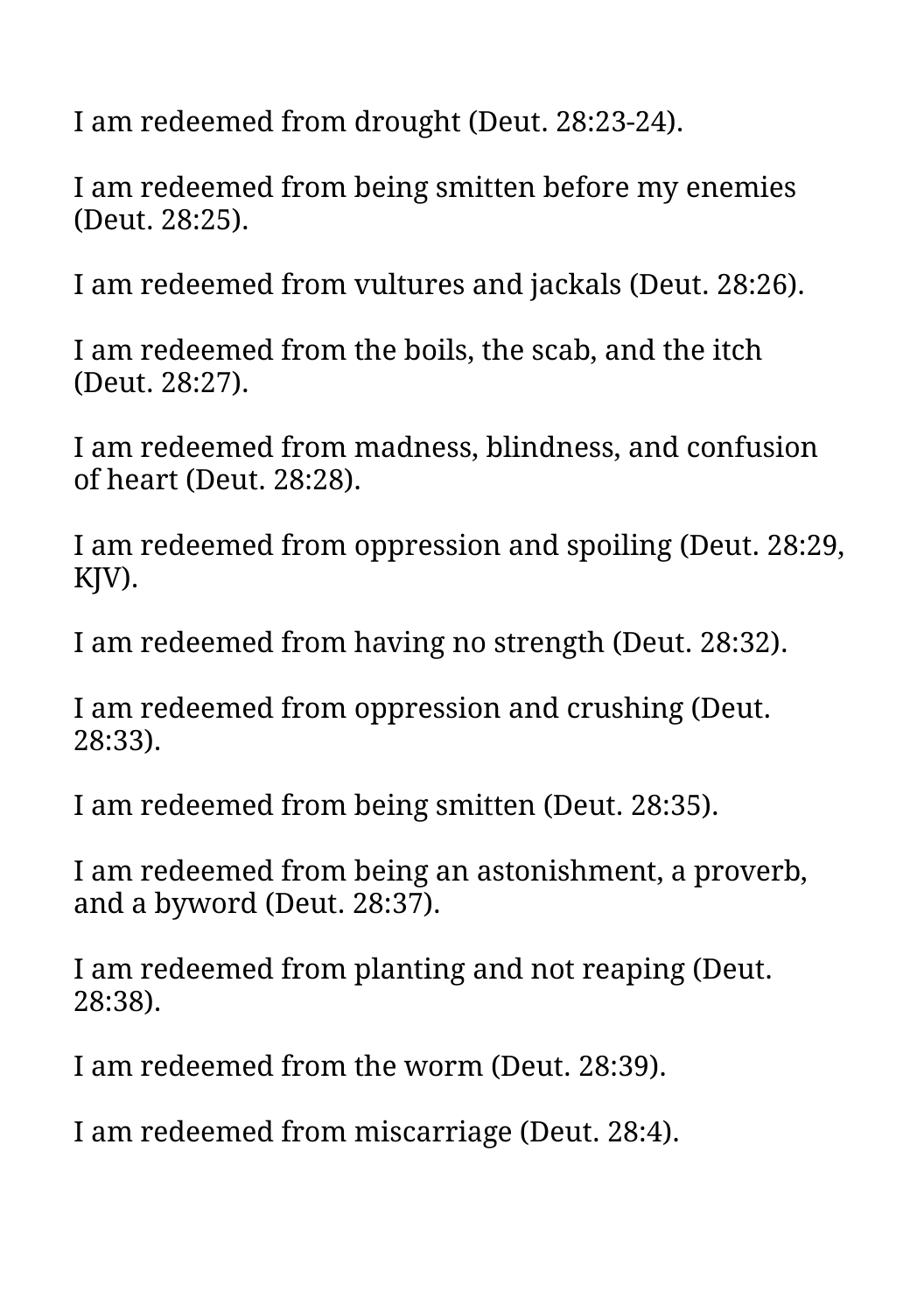I am redeemed from my seed going into captivity (Deut. 28:41).

I am redeemed from the locust (Deut. 28:42).

I am redeemed from being low (Deut. 28:43).

I am redeemed from borrowing (Deut. 28:44).

I am redeemed from being the tail (Deut. 28:44).

I am redeemed from being pursued and overtaken by curses (Deut. 28:45).

I am redeemed from curses that make me a sign and a wonder (Deut. 28:46).

I am redeemed from hunger, thirst, nakedness, and want (Deut. 28:48).

I am redeemed from the yoke of iron (Deut. 28:48).

I am redeemed from fierce enemies (Deut. 28:49-50).

I am redeemed from the devourer (Deut. 28:51).

I am redeemed from the siege (Deut. 28:52).

I am redeemed from straitness (Deut. 28:53, KJV).

I am redeemed from all plagues (Deut. 28:59).

I am redeemed from all diseases (Deut. 28:60).

I am redeemed from the evil eye (Deut. 28:56, KJV).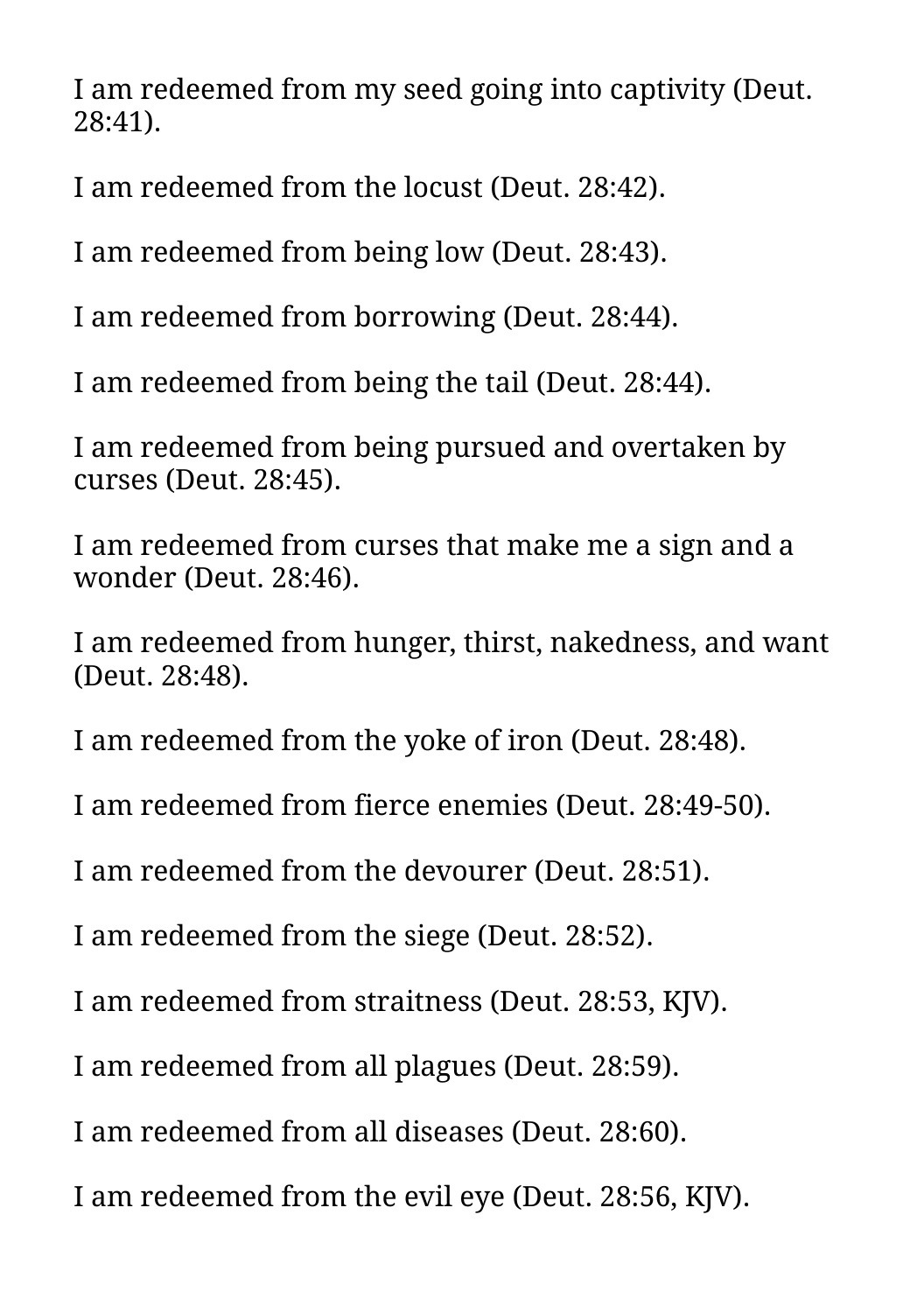I am redeemed from distress (Deut. 28:55).

I am redeemed from serious sicknesses (Deut. 28:59).

I am redeemed from sicknesses that cling (Deut. 28:60).

I am redeemed from sicknesses I have never heard of (Deut. 28:61).

I am redeemed from decrease (Deut. 28:62).

I am redeemed from being scattered (Deut. 28:64).

I am redeemed from serving other gods (Deut. 28:64).

I am redeemed from a trembling heart, failing eyes, and sorrow of mind (Deut. 28:65, KJV).

I am redeemed from fear in the day (Deut. 28:66).

I am redeemed from fear in the night (Deut. 28:66).

I am redeemed from my life hanging in doubt (Deut. 28:66).

I am redeemed from the bondage of Egypt (Deut. 28:68).

My soul is redeemed, and I will not be desolate (Ps. 25:16).

My Redeemer is mighty, and He pleads my cause (Prov. 23:11).

I will not fear because my Redeemer helps me (Isa. 41:14).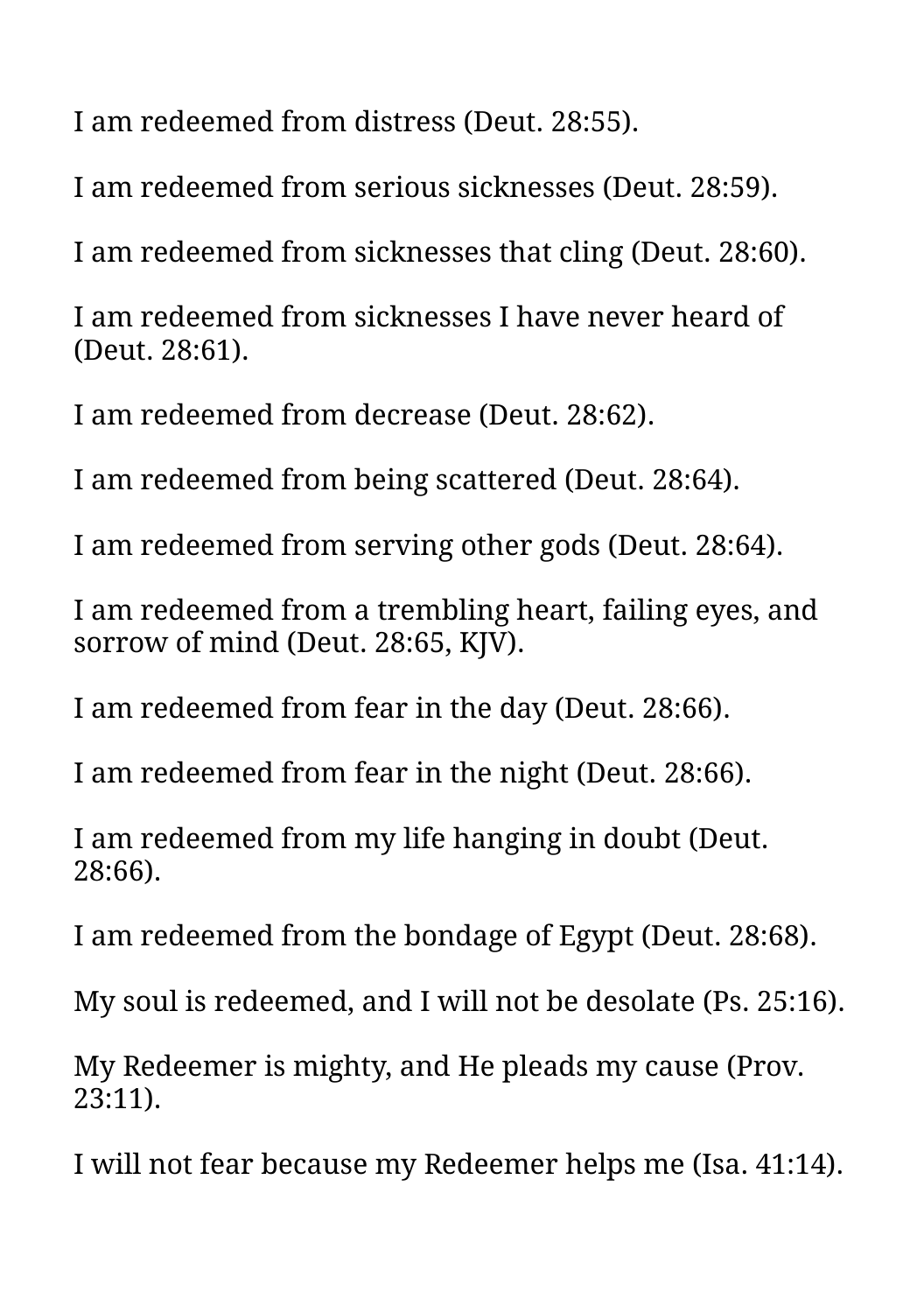My Redeemer teaches me to profit and leads me in the way I should go (Isa. 48:17).

My Redeemer gives me everlasting kindness and mercy (Isa. 54:8).

My Redeemer has turned away my transgressions (Isa. 59:20).

The Lord has redeemed me from my troubles (Ps. 25:22).

I commit my spirit into the hands of my Redeemer (Ps. 31:5).

My Redeemer helps me (Ps. 44:26).

My Redeemer has delivered me from the power of the grave (Ps. 49:15).

I will greatly rejoice and sing, for the Lord has redeemed me (Ps. 71:23).

I am redeemed from deceit and violence (Ps. 72:14, KJV).

My Redeemer remembers me (Ps. 74:2).

I am redeemed from the hand of the enemy and from them who hate me (Ps. 107:2).

I am redeemed from all my iniquities (Ps. 130:8).

I am converted and redeemed with righteousness (Isa. 1:27).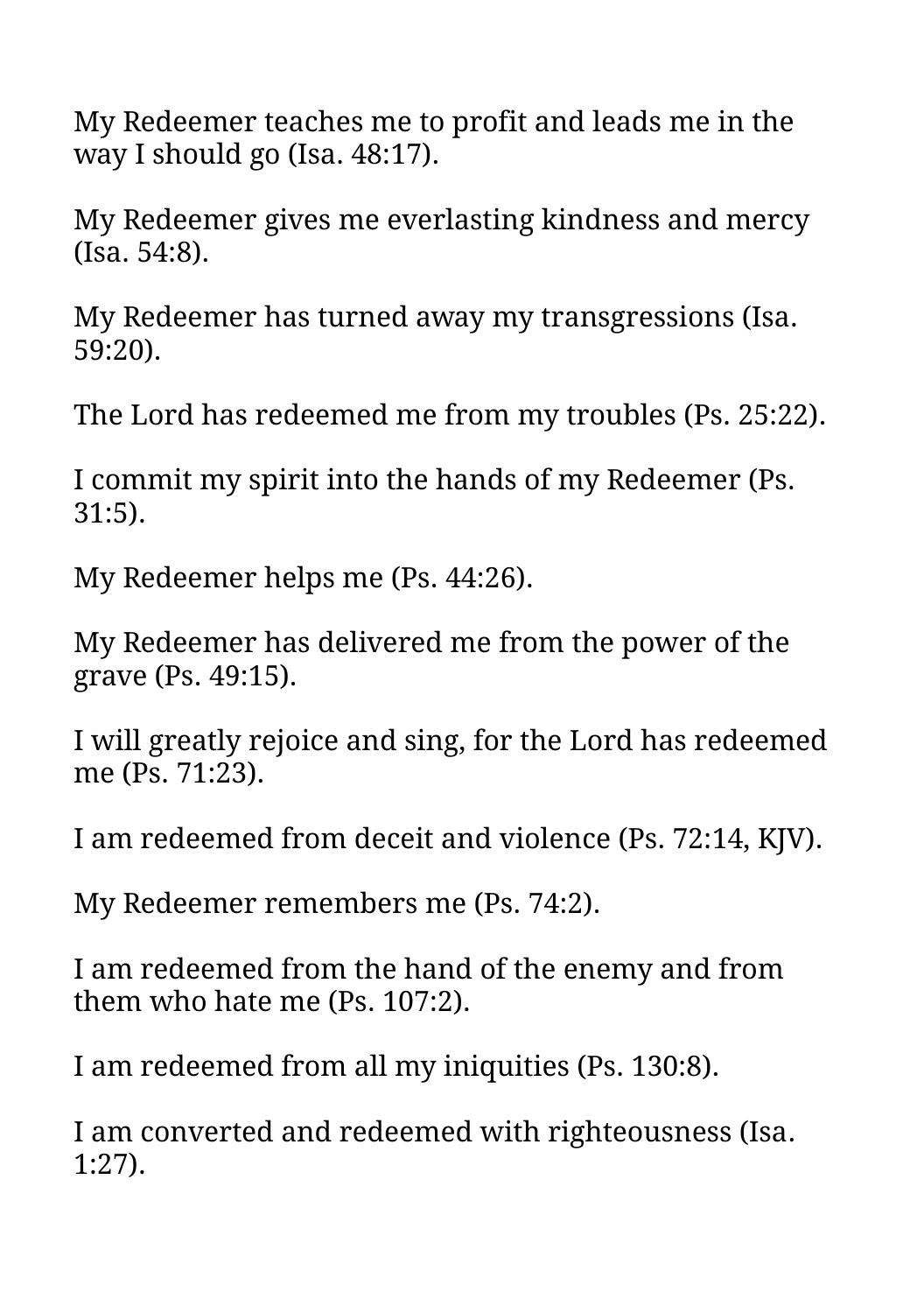No lions or ravenous beasts are in my path; I am redeemed (Isa. 35:9).

My transgressions have been blotted out by my Redeemer (Isa. 44:22).

Let the heavens and the earth rejoice and sing, for I have been redeemed (Isa. 44:23).

I have come to Zion with singing, and everlasting joy is upon my head, for I am redeemed (Isa. 51:11, KJV).

I have obtained joy and gladness; sorrow and mourning have left my life, for I am redeemed (Isa. 51:11, KJV).

I have been redeemed without money (Isa. 52:3).

All my waste places will sing, because I have been redeemed (Isa. 52:9).

 I will drink the milk of the nations, for I have been redeemed (Isa. 60:16).

I am holy, for I have been redeemed (Isa. 62:12).

I have been delivered out of the hand of the wicked and the terrible, for I am redeemed (Jer. 15:21).

I have been redeemed and ransomed from him who was stronger than me (Jer. 31:11).

The Lord has redeemed my life (Lam. 3:58).

I will continue to increase, for I am redeemed (Zech. 10:8).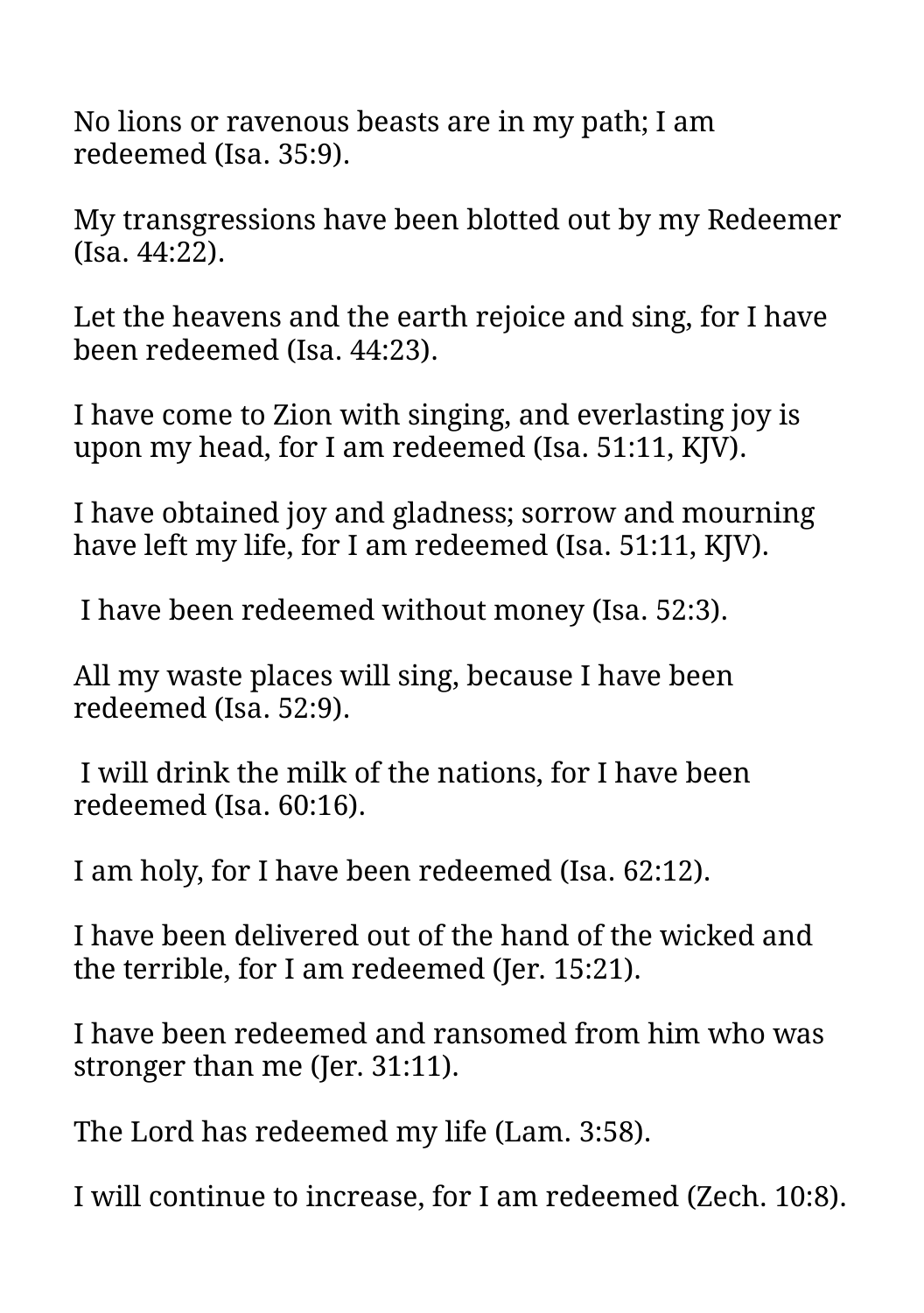The Lord has visited and redeemed me (Luke 1:68).

 I have been redeemed from iniquity and purified (Titus 2:14, KJV).

I will sing a new song, for I am redeemed (Rev. 14:3).

 I have been redeemed with an outstretched arm (Exod. 6:6).

I have come to Zion, the holy habitation, for I have been redeemed (Exod. 15:13).

I have been redeemed by the Lord's great power and by His strong hand (Neh. 1:10).

I receive abundant redemption (Ps. 130:7).

I am justified freely by His grace and the redemption that is in Christ Jesus (Rom. 3:24).

Christ Jesus is my redemption (1 Cor. 1:30).

I have redemption through His blood, the forgiveness of sins, according to the riches of His grace (Eph. 1:7).

### **Prayers For The Blessing Of Shalom**

Let me know the way of peace (Rom. 3:17).

May the God of peace be with me (Rom. 15:33).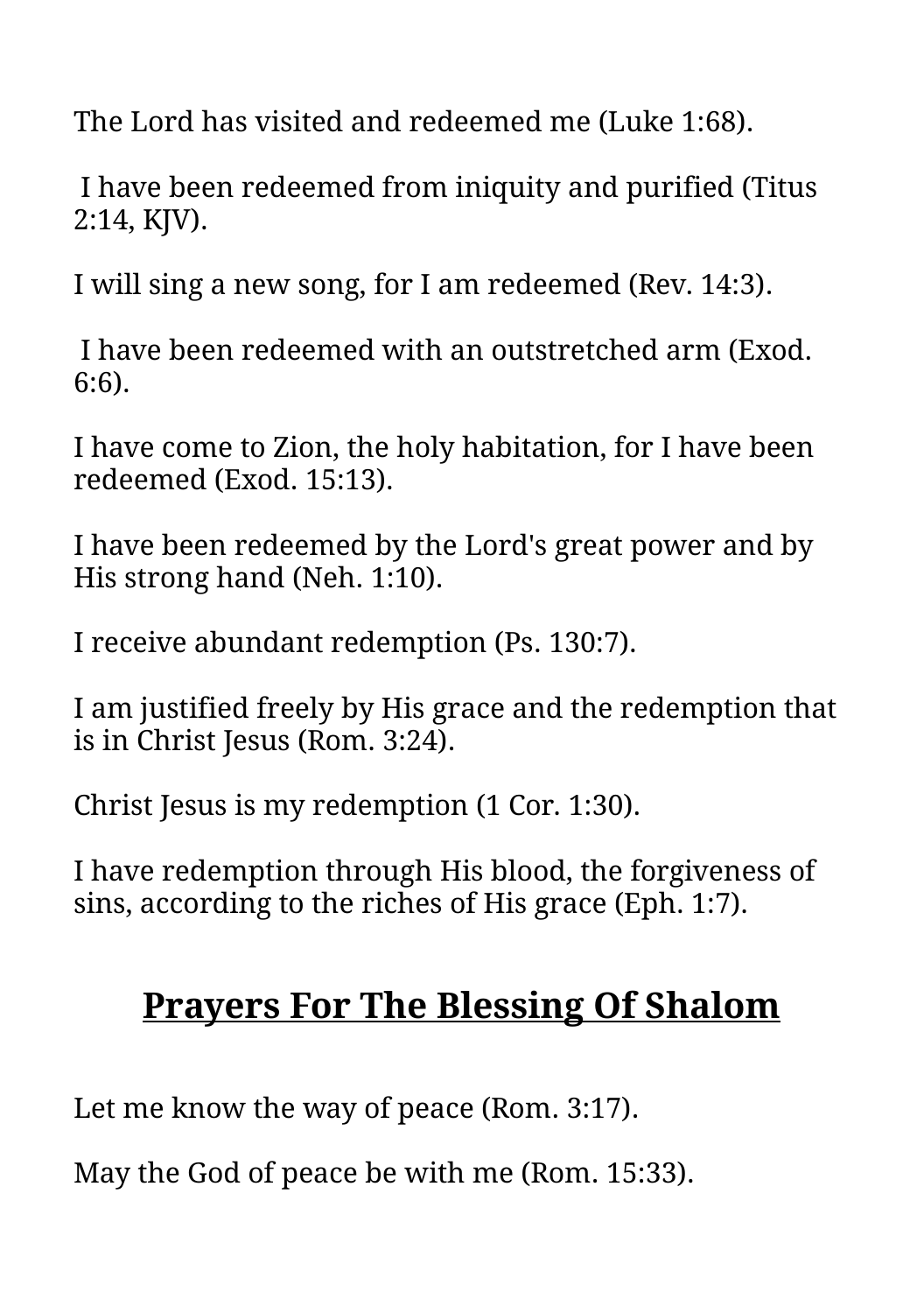Let mercy, peace, and love be multiplied to me (Jude 2). Let peace come to me, my household, and all that I have (1 Sam. 25:6).

O Lord, lift Your countenance upon me and give me peace (Num. 6:26).

Thank You, Lord, for giving me Your covenant of peace (Num. 25:12).

I will depart from evil and do good; I will seek peace and pursue it (Ps. 34:14).

You have redeemed my soul in peace from the battle that was against me (Ps. 55:18).

Your law gives me great peace, and nothing causes me to stumble (Ps. 119:165).

Let peace be in my walls and prosperity within my palaces (Ps. 122:7).

Lord, You make peace in my borders and fill me with the finest wheat (Ps. 147:14).

I am spiritually minded; therefore life and peace are mine (Rom. 8:6).

Lord, You are not the author of confusion but of peace (1 Cor. 14:33).

You, O Lord, are my peace and have made me one with You (Eph. 2:14).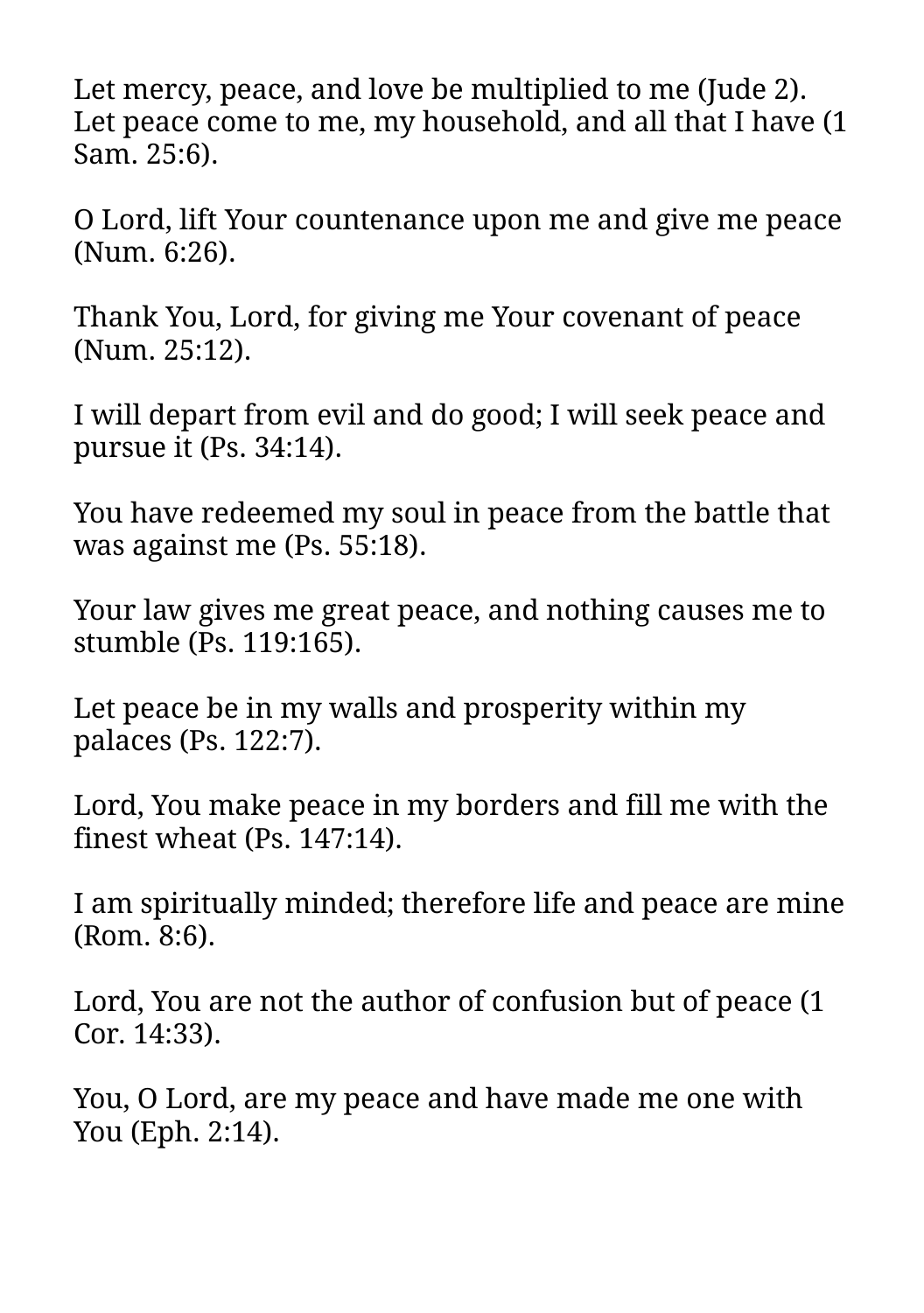Let my household be counted worthy, so that Your peace will come upon it (Matt. 10:13).

The peace You give to me is not what the world gives; therefore my heart will not be troubled (John 14:27).

I will acquaint myself with You and be at peace, and good will come to me (Job 22:21).

Thank You, Lord, that You give me strength and peace (Ps. 29:11).

I pray that I will be meek and delight myself in the abundance of peace (Ps. 37:11).

Let me be like the one who is blameless and upright, for the future of that man is peace (Ps. 37:37).

Let my mind be stayed on You, and You will keep me in perfect peace because I trust in You (Isa. 26:3).

Lord, You establish peace for me (Isa. 26:12).

I will dwell in a peaceful habitation, in secure dwellings, and in quiet resting places (Isa. 32:18).

My children will be taught by the Lord, and their peace will be great (Isa. 54:13).

Let Your peace guard my heart and mind (Phil. 4:7).

Speak peace to me, God, and let me not turn back to folly (Ps. 85:8).

I pray that my ways will be pleasing to You, Lord, so that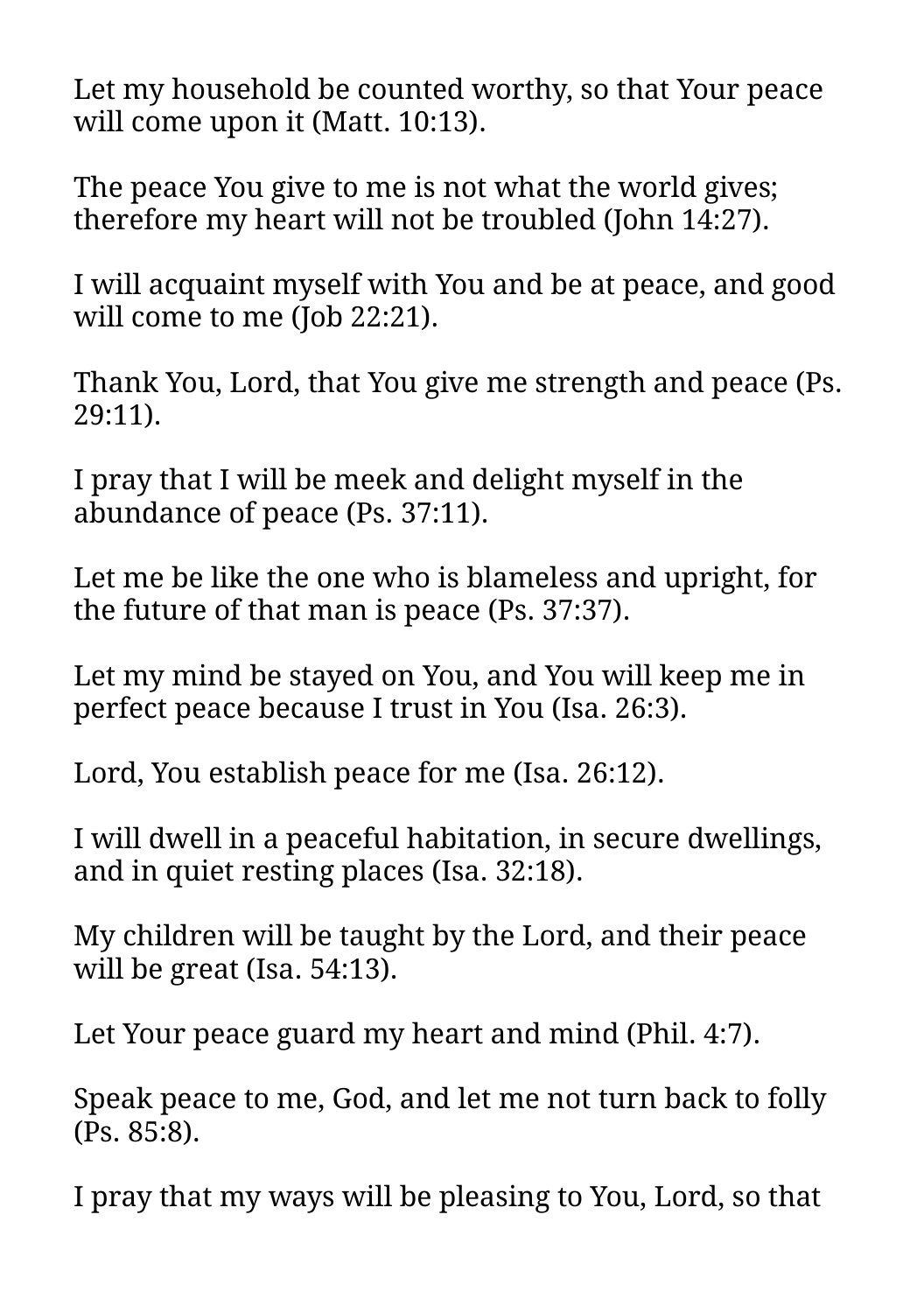You will make even my enemies to be at peace with me (Prov. 16:7).

Your thoughts toward me are peace (Jer. 29:11).

Bring health and healing to me, O Lord, and reveal to me the abundance of peace and truth (Jer. 33:6).

I will pursue those things that make for peace (Rom. 14:19).

The God of peace will crush Satan under my feet (Rom. 16:20).

You have made a covenant of peace with me, and it is an everlasting covenant (Ezek. 37:26).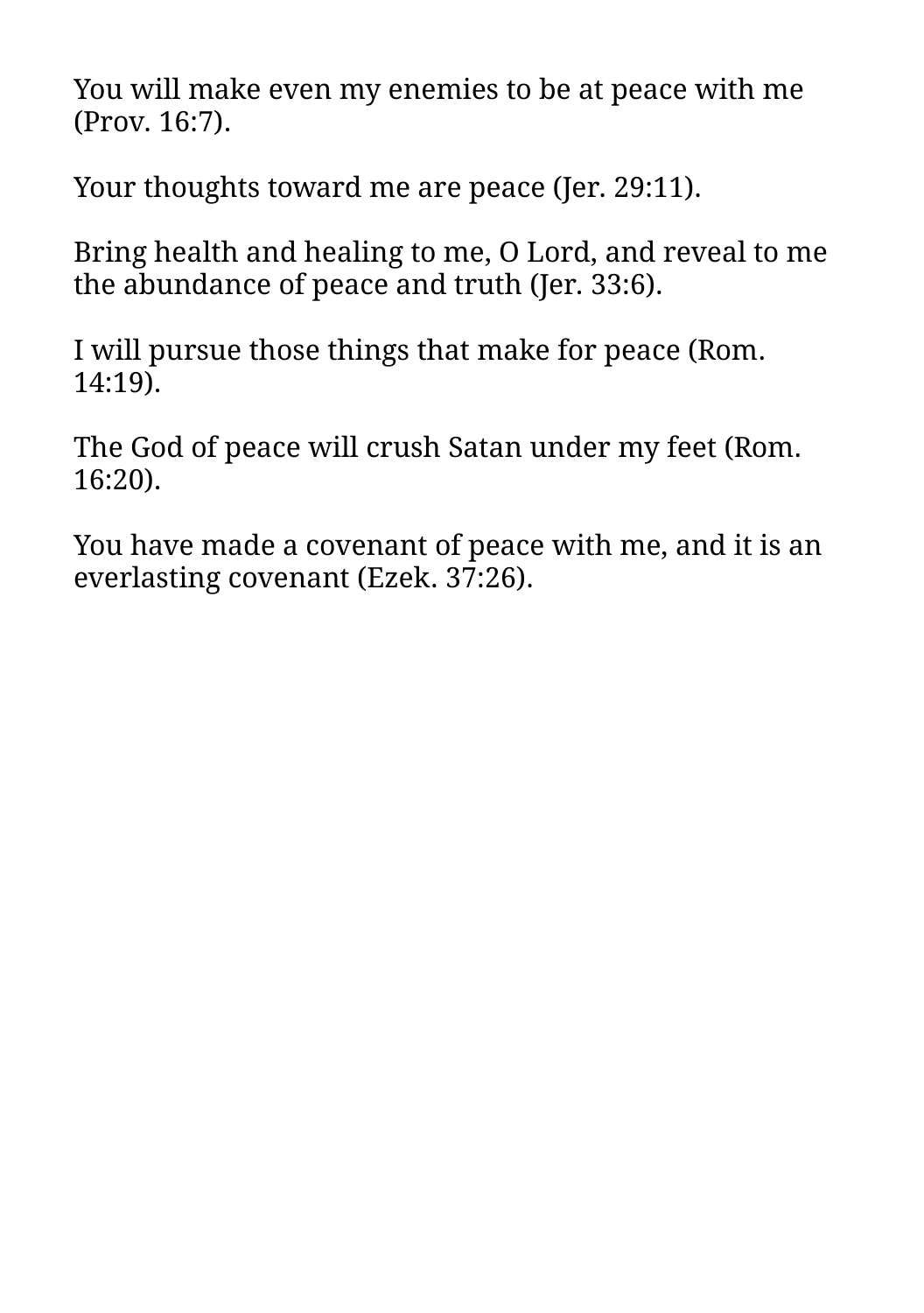# **Chapter 7 The Blessing Of Declaring "NEVER Again!"**

WE HAVE REACHED the final chapter of this book. You should already feel the heavens opening over you. Now, I want you to say with me, "Things will never be the same again in my life, in the name of Jesus!" The confessions that you will recite aloud in this chapter will turn your life around and help put an end to defeat and failure!

Even the Lord said never again.

**I will remember My covenant which is between Me and you and every living creature of all flesh; the waters shall never again become a flood to destroy all flesh.**

**—Genesis 9:15**

The Lord promised Noah that He would "never again" destroy the earth with a flood.

Moses told the people of Israel that they would see Pharaoh no more.

**And Moses said to the people, "Do not be afraid. Stand still, and see the salvation of the LORD, which He will accomplish for you today. For the Egyptians whom you see today, you shall see again no more forever." —Exodus 14:13**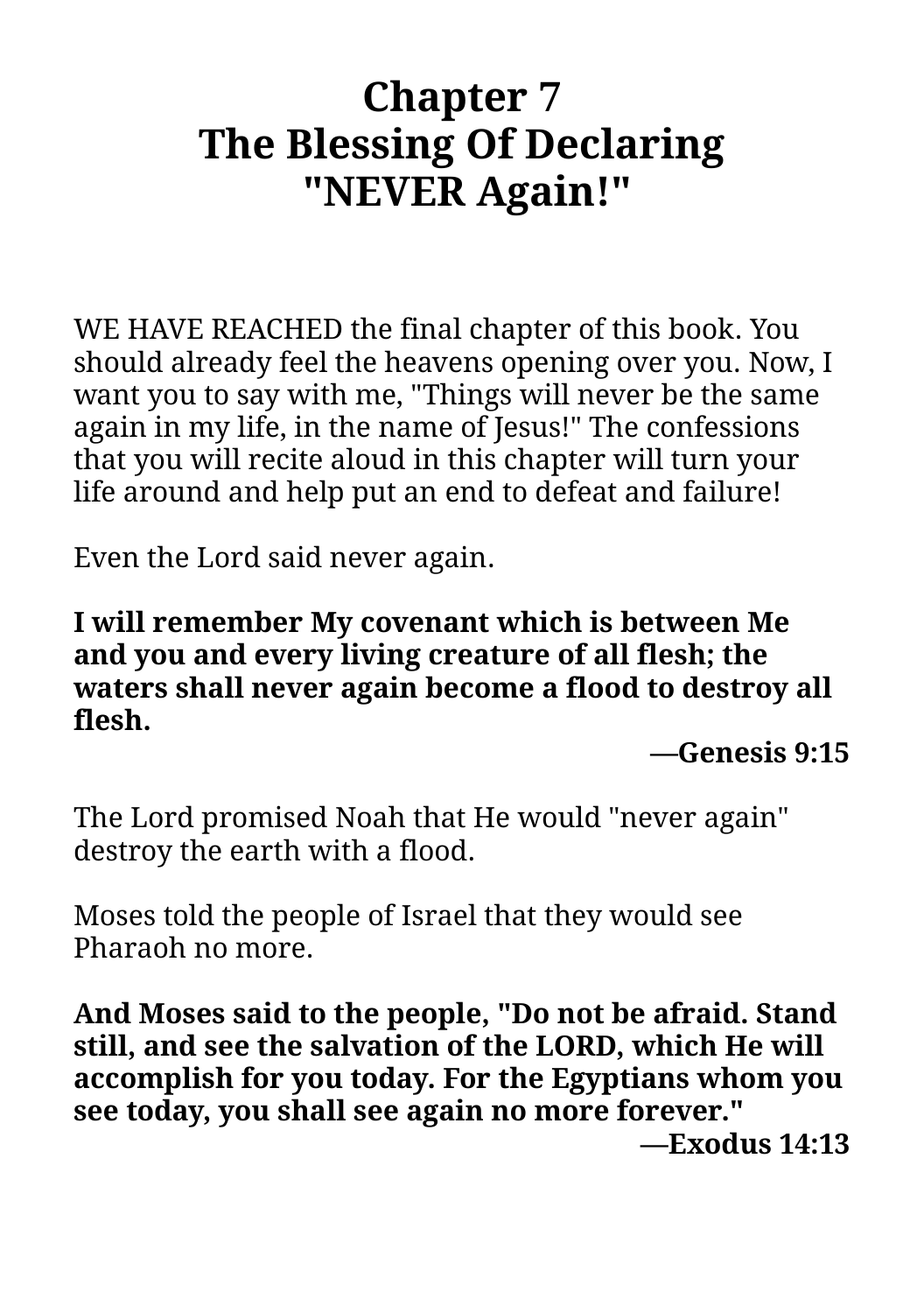In other words, never again would Pharaoh oppress them. This was the word of the Lord first to Moses and then to the people.

I know that whatever God does is final. Nothing can be added to it or taken from it. "The enemy is finished, in endless ruins; the cities you uprooted are now forgotten" (Ps. 9:6, NLT). Cities were destroyed in God's judgment, never to rise again. Kings were removed from thrones, never to sit again.

Jesus told His disciples, "I will give you the keys to the kingdom of heaven, and God in heaven will allow whatever you allow on earth. But he will not allow anything that you don't allow" (Matt. 16:19, CEV; see also Matt. 18:18, CEV).

As a believer you have authority to allow or disallow. Don't allow the enemy to control your life. Take a stand against the wicked one. Use your authority in the name of Jesus. Do it by the power of the Holy Spirit. Don't give place to the devil. Rise up in faith and confess what you believe. Exercise your authority against the powers of darkness, and you will experience the blessings of God. It's time for you to declare, "Never again!"

## **Never Again Will I Allow Satan To Control My Life**

Never again will Pharaoh (Satan) control me, because I have been delivered from his power.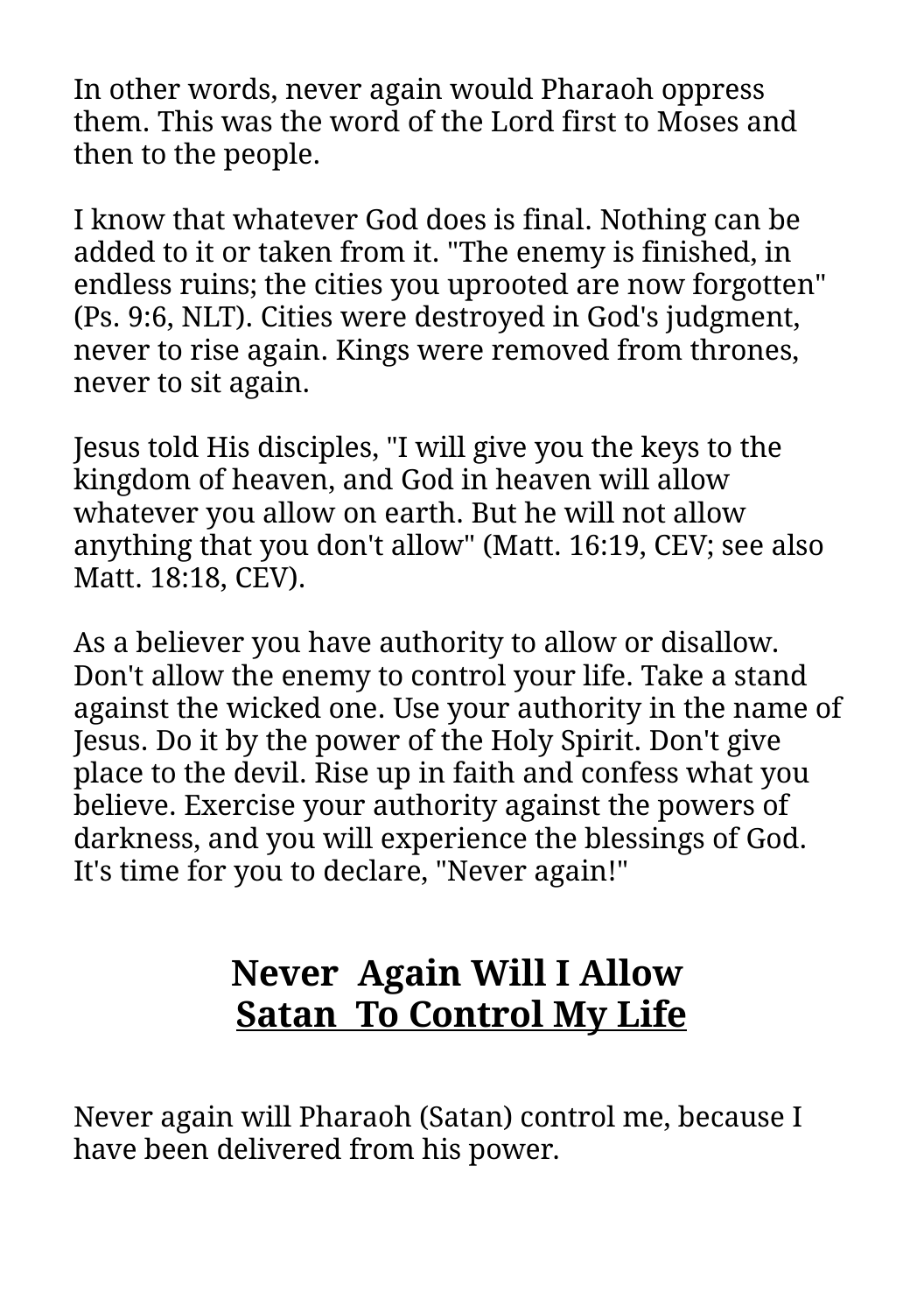Never again will I be a slave to Satan; I am now a servant of Christ.

Never again will I allow the devil to do what he desires in my life, but I resist the devil, and he flees from me (James 4:7).

Never again will I listen to or believe the lies of the devil, for he is a liar and the father of lies (John 8:44).

Never again will I listen to the voice of the wicked one.

Never again will I be vexed by unclean spirits (Luke 6:18, KJV).

Never again will I be harassed by the enemy (Matt. 9:36, AMP).

Never again will I be bound, for Christ has made me free. I am free indeed (John 8:36).

Never again will demons operate in and control my life.

Never again will I allow the demons of fear to control my life.

Never again will I allow the demons of pride to puff me up (1 Cor. 4:6).

Never again will I allow the demons of lust to operate in my members.

Never again will I allow the demons of religion to make me act religiously.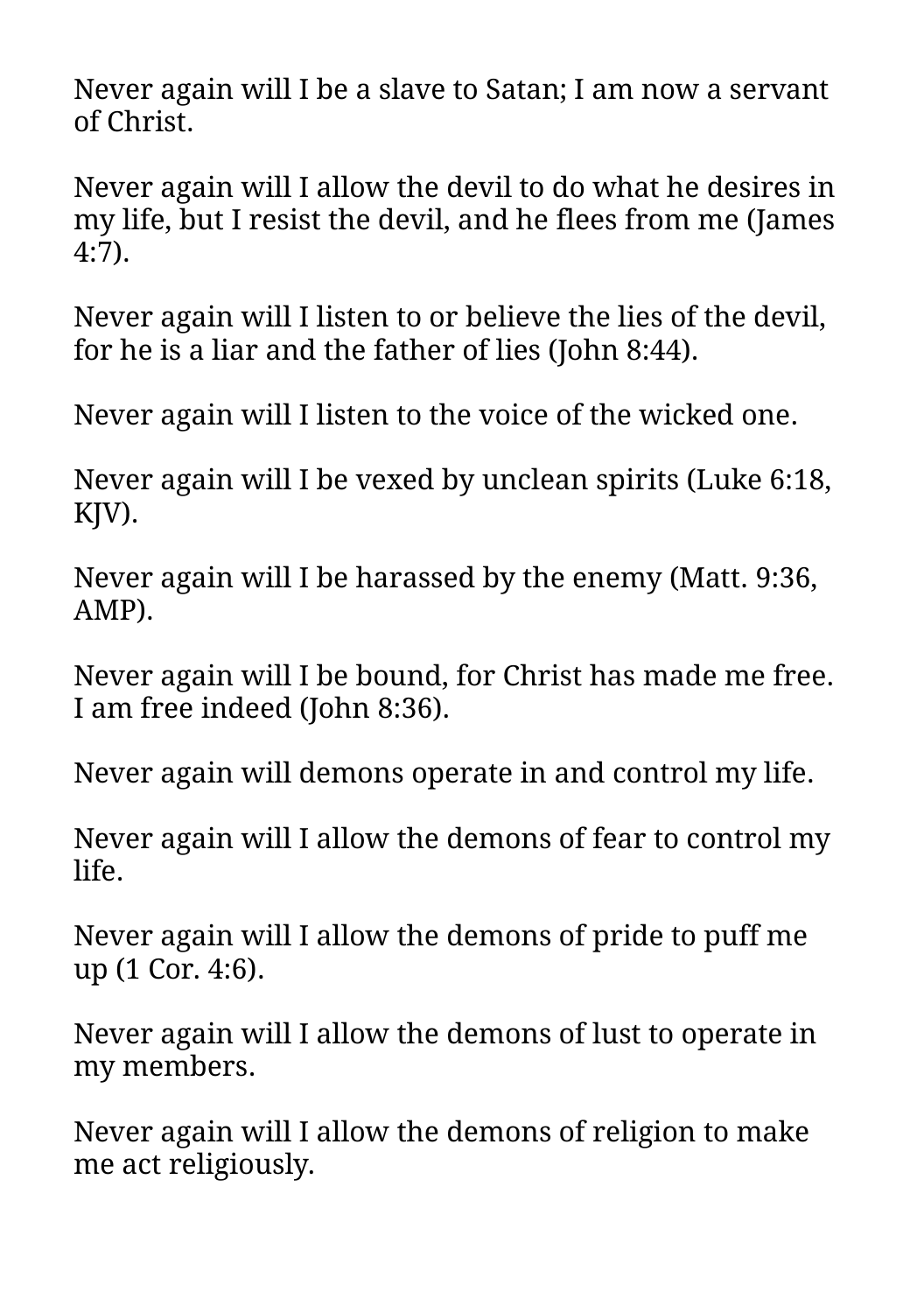Never again will I allow the demons of doublemindedness to confuse me and make me indecisive (James 1:8).

Never again will I allow the demons of rejection to control my life.

Never again will I allow disobedience and rebellion to control my life.

Never again will I allow curses to hinder my life. I break every curse, for I have been redeemed from the curse (Gal. 3:13).

Never again will I open the door for demons to come into my life through unforgiveness (Matt. 18:35).

 Never again will I open the door for demons to enter my life through habitual sin.

Never again will I open the door for demons to enter my life through occult involvement.

Never again will I open the door for demons to enter through rebellion and disobedience.

Never again will the demon of mind control affect my thinking, I sever all the tentacles of mind control.

Never again will serpent and scorpion spirits affect my life, for I have power to tread on serpents and scorpions.

Never again will I be tormented by the enemy.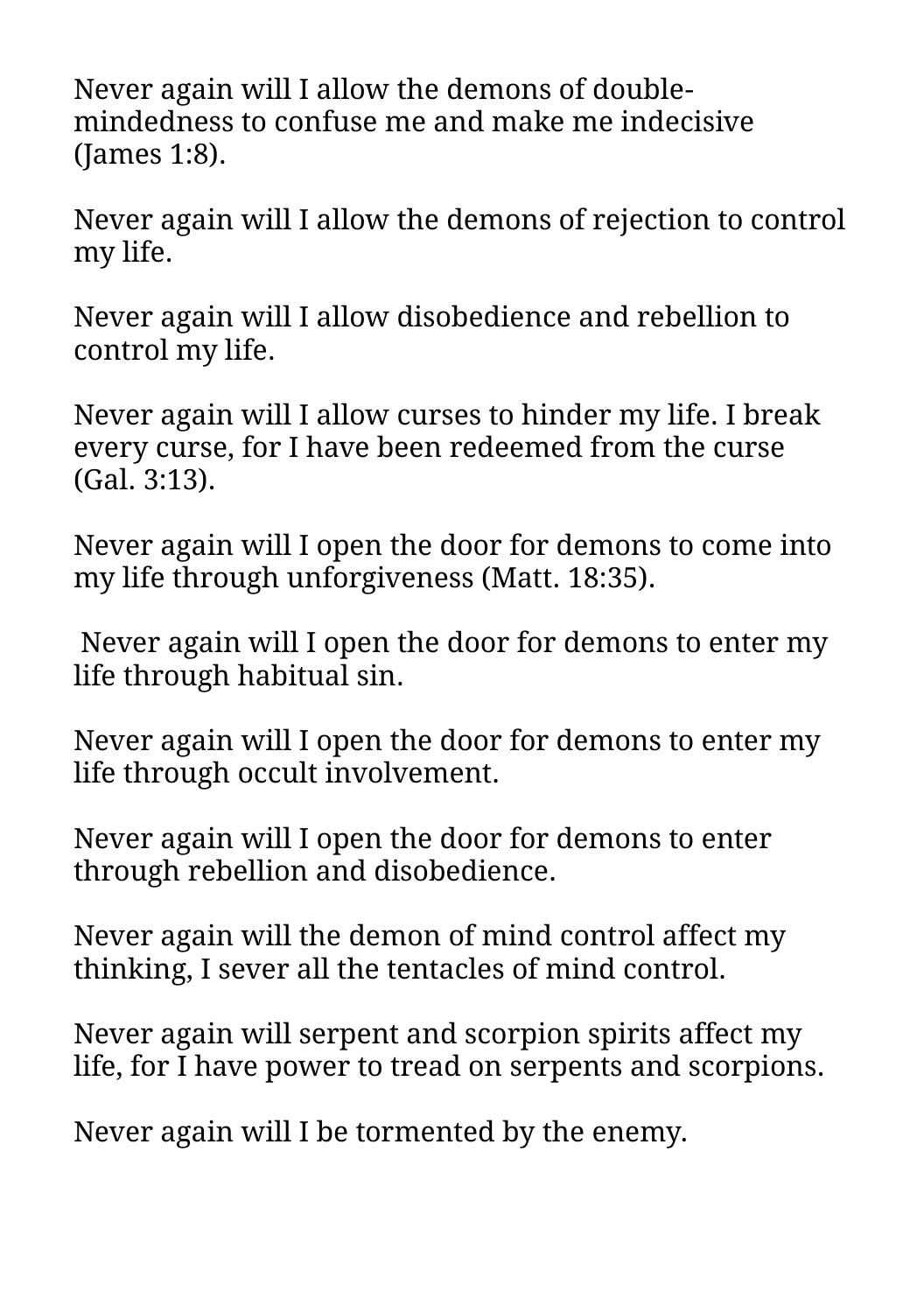Never again will the enemy be my master; Jesus is my Lord.

Never again will I tolerate the works of the devil in my life, for Jesus came and destroyed the works of the devil (1) John 3:8).

Never again will I allow passivity to keep me inactive.

Never again will I be beneath and not above (Deut. 28:13).

Never again will I be cursed and not walk in blessing, for the blessing of Abraham is mine (Gal. 3:13-14).

Never again will I say yes to the enemy. Never again will I agree to the lies of the devil.

Never again will I compromise my standards and holiness; the Word of God is my standard, not the standards of the world (2 Cor. 10:2, NIV).

Never again will I act hypocritically (Mark 7:6).

Never again will I condemn the guiltless (Matt. 12:7).

Never again will I give place to the devil (Eph. 4:27).

Never again will I allow the enemy to control my will, but I submit my will to the will of God.

Never again will I allow the enemy to control my emotions, but I yield my emotions to the joy and peace of God.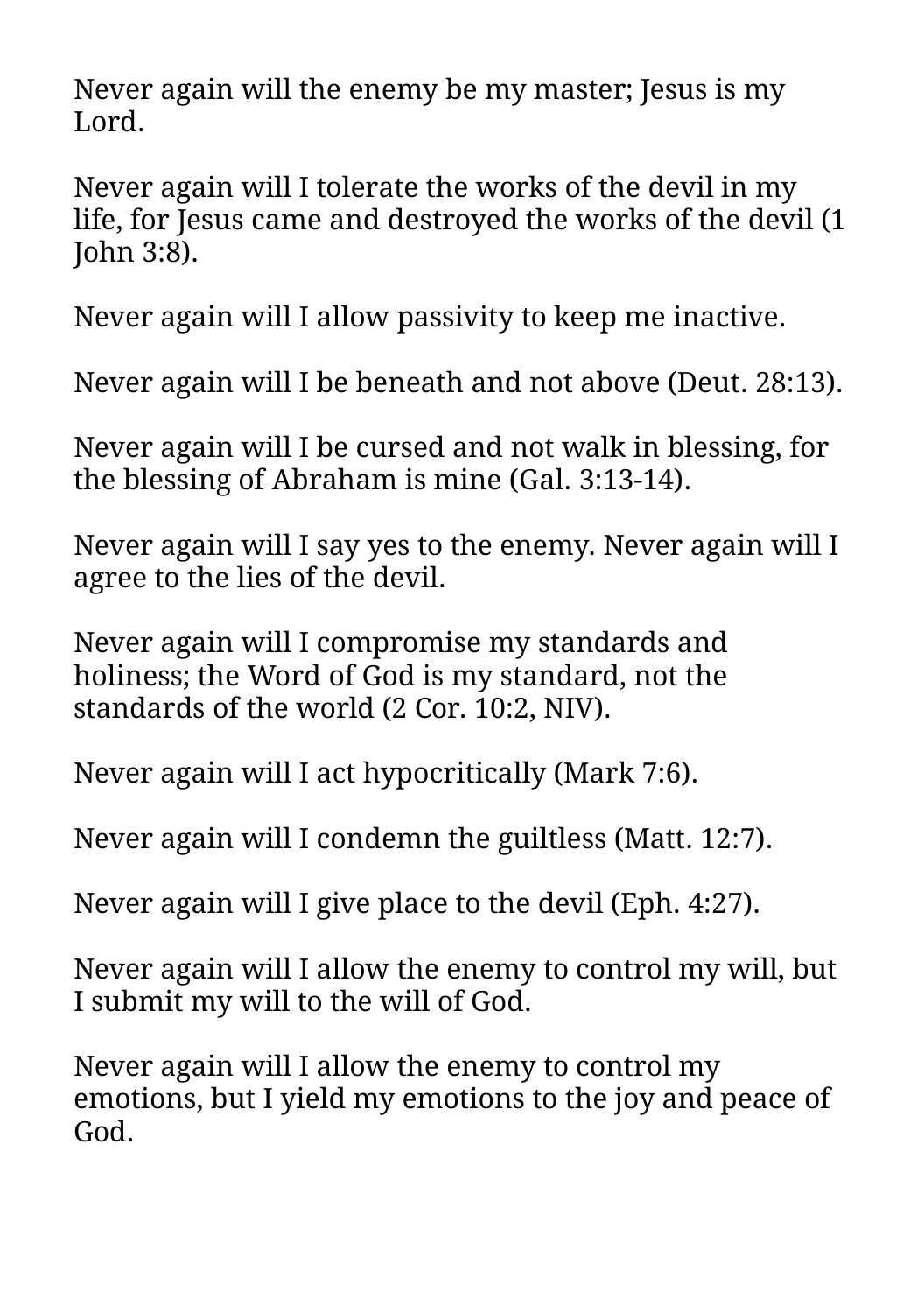Never again will I allow the enemy to control my sexual character, but I yield my body as a living sacrifice (Rom. 12:1).

Never again will I allow the enemy to control my mind, but I renew my mind with the Word of God (Rom. 12:2).

Never again will I allow the enemy to control my appetite, but I yield my appetite to the control of the Holy Spirit.

Never again will I allow the enemy to control my tongue, but I yield my tongue to the Holy Spirit.

Never again will I allow the enemy to control any part of my life, but my life is under the control of the Spirit and Word of God.

Never again will I allow the enemy to control my destiny, but God is the revealer and finisher of my destiny.

Never again will I allow the enemy to abort any plan of God for my life.

Never again will I allow people to draw me away from the love of God, but I commit myself to walking in love, for God is love (1 John 4:7-8).

Never again will I shut up my bowels of compassion (1 John 3:17, KJV).

Never again will I behave unseemly, for love does not behave unseemly (1 Cor. 13:5, KJV).

Never again will I be easily provoked, for love is not easily provoked (1 Cor. 13:5).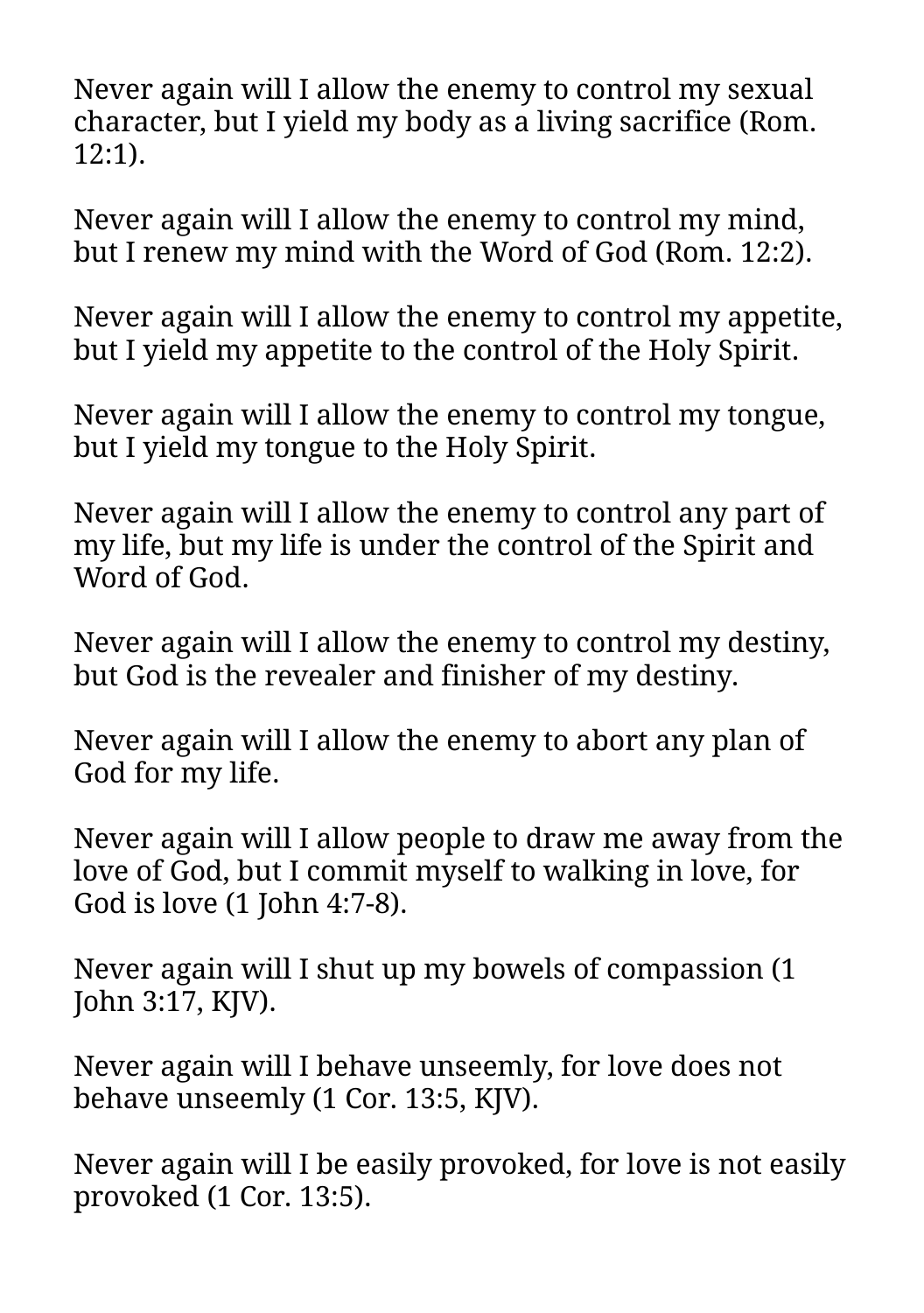Never again will I seek my own, for love does not seek its own (1 Cor. 13:5).

Never again will I think evil, for love does not think evil (1 Cor. 13:5).

Never again will I lose hope, for love hopes all things (1 Cor. 13:7).

Never again will I give up, for love endures all things (1 Cor. 13:7).

Never again will I act and think like a child (1 Cor. 13:11).

Never again will I be passive with the gifts of the Spirit, but I desire spiritual gifts (1 Cor. 14:1).

Never again will I allow the accuser to accuse me, for I am washed and cleansed by the blood of the Lamb (Rev. 1:5; 7:14).

Never again will I allow sorrow and sadness to control my soul, for the Lord has taken away my sorrow and pain (Isa. 65:19).

Never again will I labor and work in vain (Isa. 65:23).

Never again will the heavens be shut over my life, but the Lord has opened the windows of heaven (Mal. 3:10).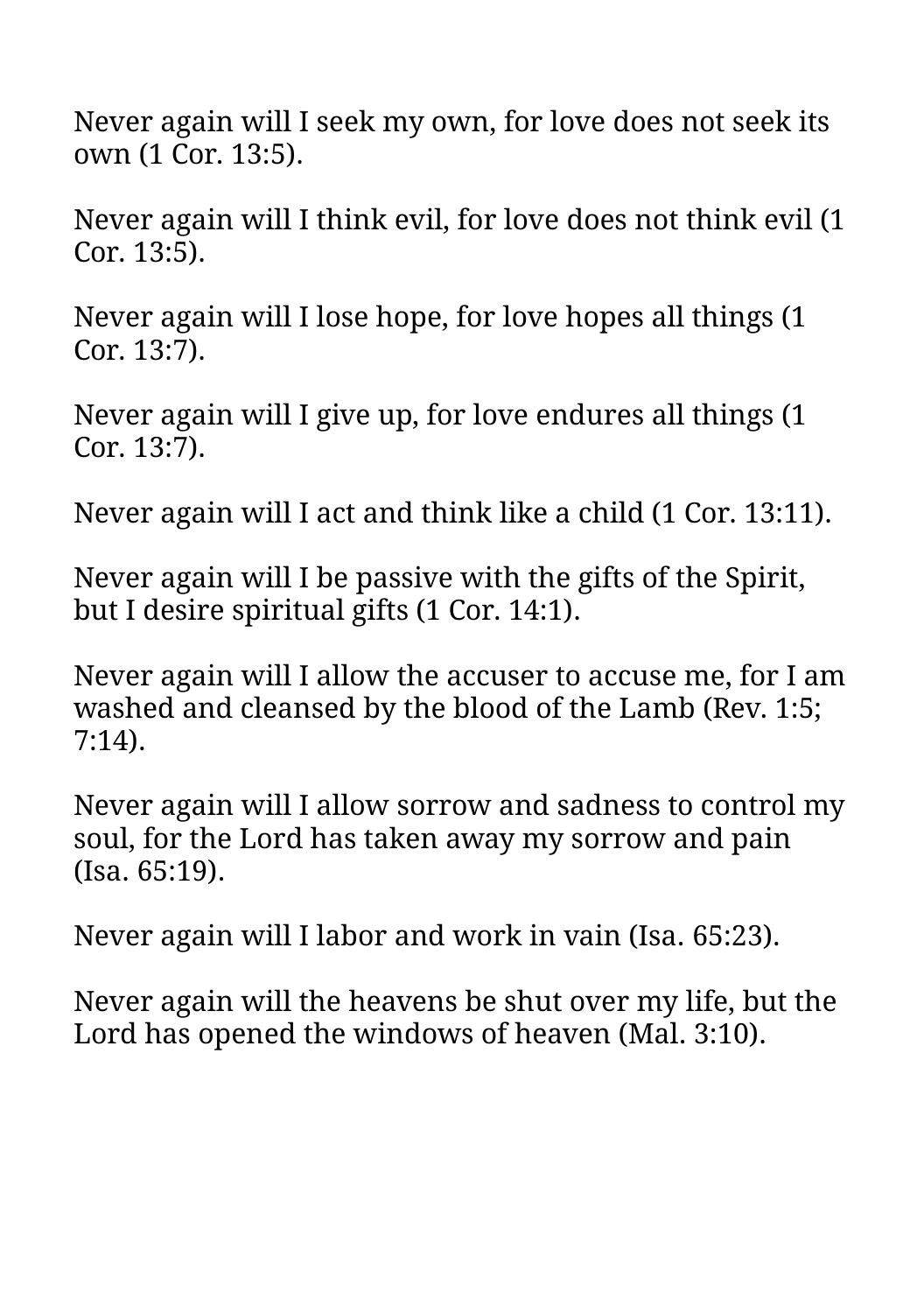## **Never Again Will I Allow Satan To Control My Finances**

Never again will I allow poverty and lack to control my life, for my God supplies all my need according to His riches in glory by Christ Jesus (Phil. 4:19).

Never again will I lack, for I have plenty (Gen. 27:28).

Never again will I lack, for I will have plenty of silver (Job 22:25).

Never again will I lack; I will be plenteous in goods (Deut. 28:11).

Never again will I lack, but I will prosper through prophetic ministry (Ezra 6:14).

Never again will I sow and not reap, but I will reap where others have sown (John 4:38).

Never again will I carry a bag full of holes (Hag. 1:6).

Never will I lack glory (kabowd), honor, abundance, riches, splendor, glory, dignity, reputation, and reverence (Ps. 84:11).

Never again will I be poor, for the Lord became poor that I through His poverty might be rich (2 Cor. 8:9).

Never again will I live without the desires of my heart, because I will delight myself in the Lord (Ps. 37:4).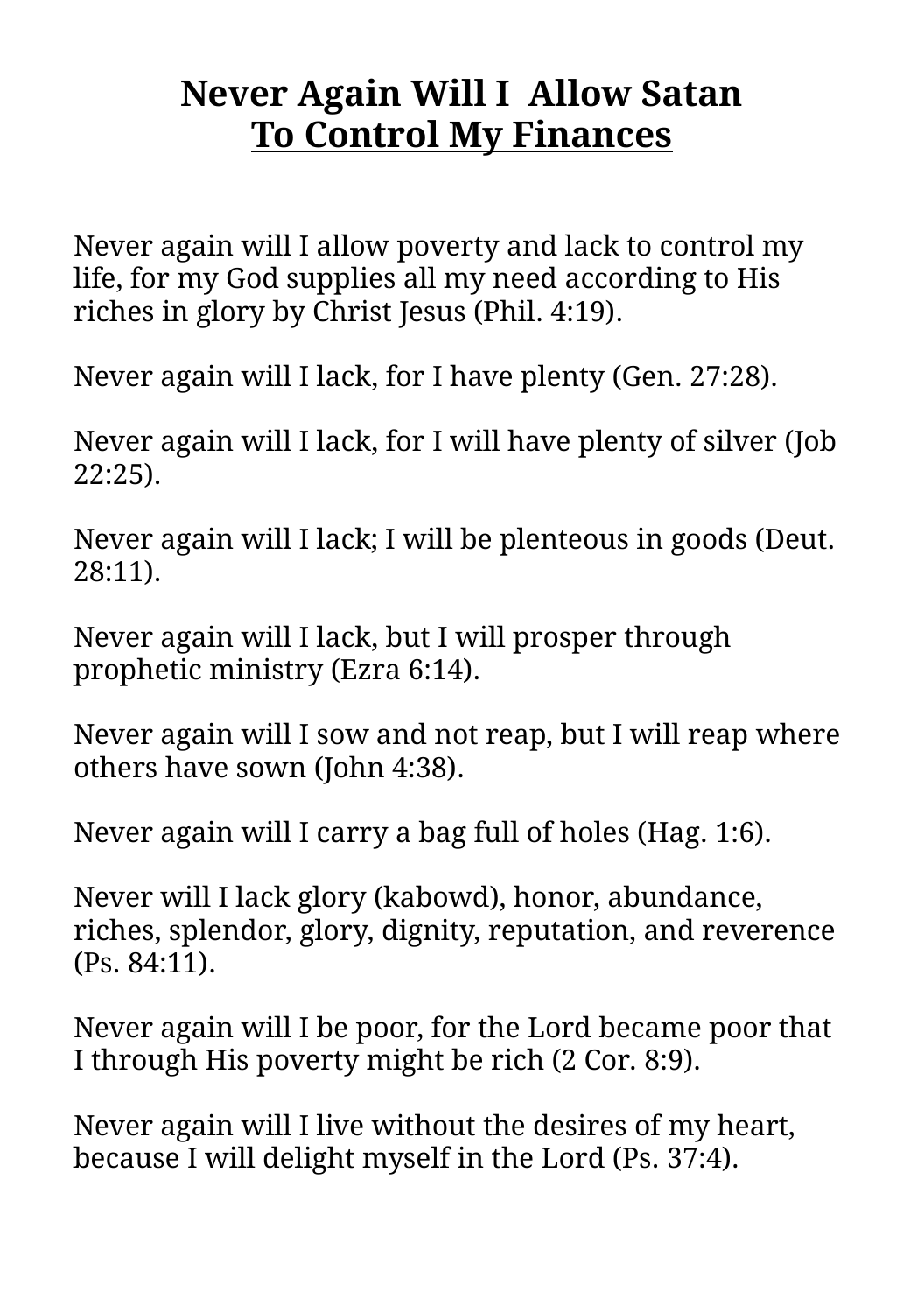Never again will I allow covetousness to control my life, but I am a liberal giver (Prov. 11:25).

Never again will the enemy devour my finances, for the Lord has rebuked the devourer for my sake (Mal. 3:11).

Never again will I hold back from giving, for I give, and it is given to me, good measure, pressed down, shaken together, and running over do men give to me (Luke 6:38).

Never again will I allow fear to stop me from giving.

Never again will I allow debt to control my life, for I will lend unto many nations and not borrow, for the borrower is servant to the lender (Prov. 22:7).

Never again will I allow doubt and unbelief to stop me from believing in the promises of God (Heb. 3:19).

Never again will I think poverty and lack, for as a man thinks in his heart, so is he (Prov. 23:7).

Never again will my basket and store be empty, for my basket and store are blessed (Deut. 28:5, KJV).

Never again will I allow slothfulness and laziness to dominate my life, for slothfulness casts into a deep sleep (Prov. 19:15, KJV).

Never again will I allow Satan to steal my finances, but I have abundant life (John 10:10).

Never again will I limit what God can do in my finances and in my life (Ps. 78:41).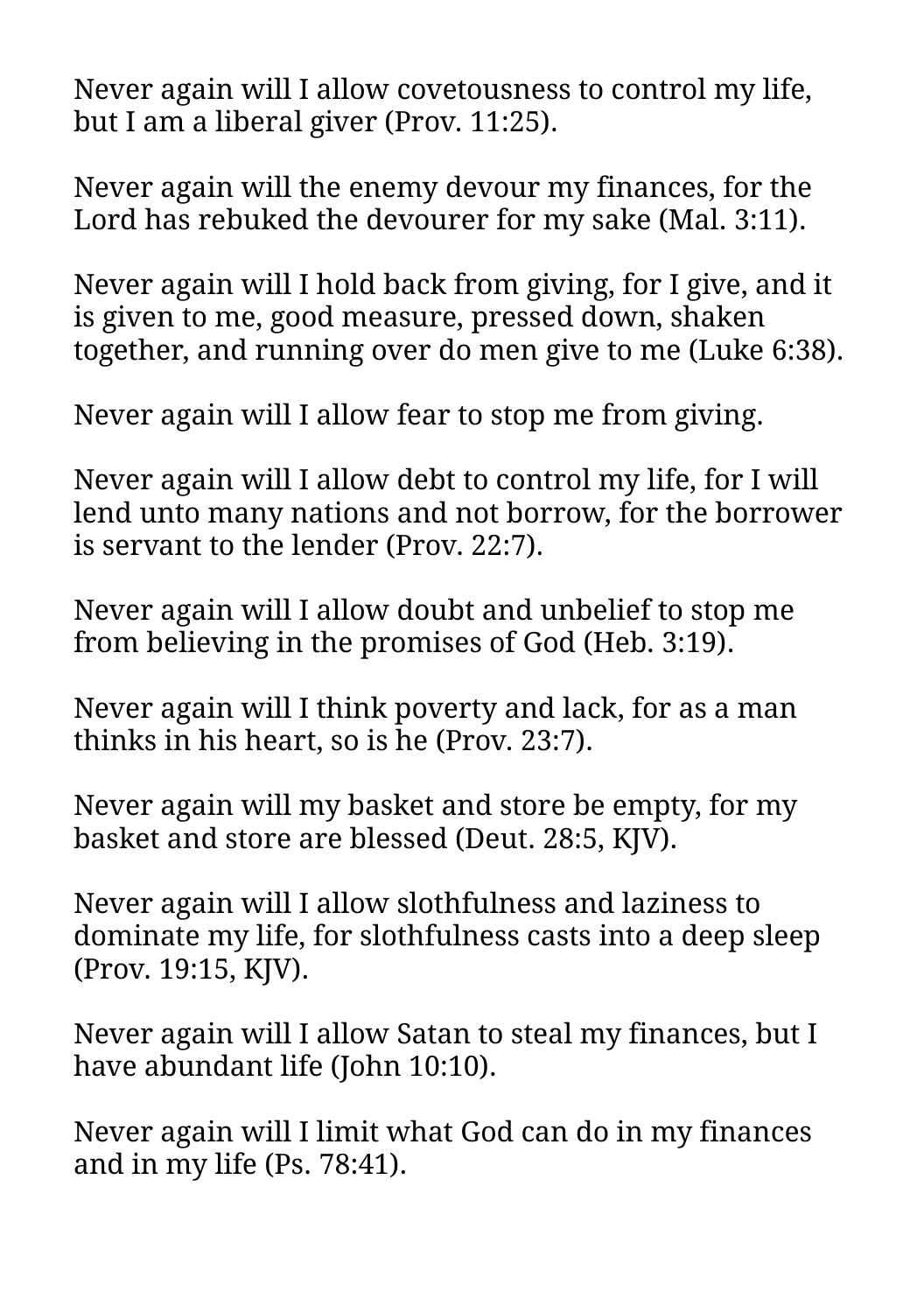Never again will I tolerate lack, for my God gives me abundance (Deut. 28:47).

Never again will I have just enough, for El Shaddai gives me more than enough (Gen. 17:1-2).

Never again will I use my money for sinful things (Ezek. 16:17).

Never again will the enemy hold back my blessings.

Never again will I doubt God's desire to prosper me, for the Lord takes pleasure in the prosperity of his servant (Ps. 35:27).

Never again will I be the tail and not the head (Deut. 28:13).

Never again will I be a borrower and not a lender (Deut. 28:12).

Never again will I be behind and not in front (Deut. 25:18).

Never again will I believe I don't have power to get wealth, for God gives me power to get wealth to establish His covenant (Deut. 8:18).

Never again will I lack any good thing, because I will seek the Lord (Ps. 34:10).

Never again will I lack prosperity, but whatever I do will prosper, because I delight in the law of the Lord (Ps. 1).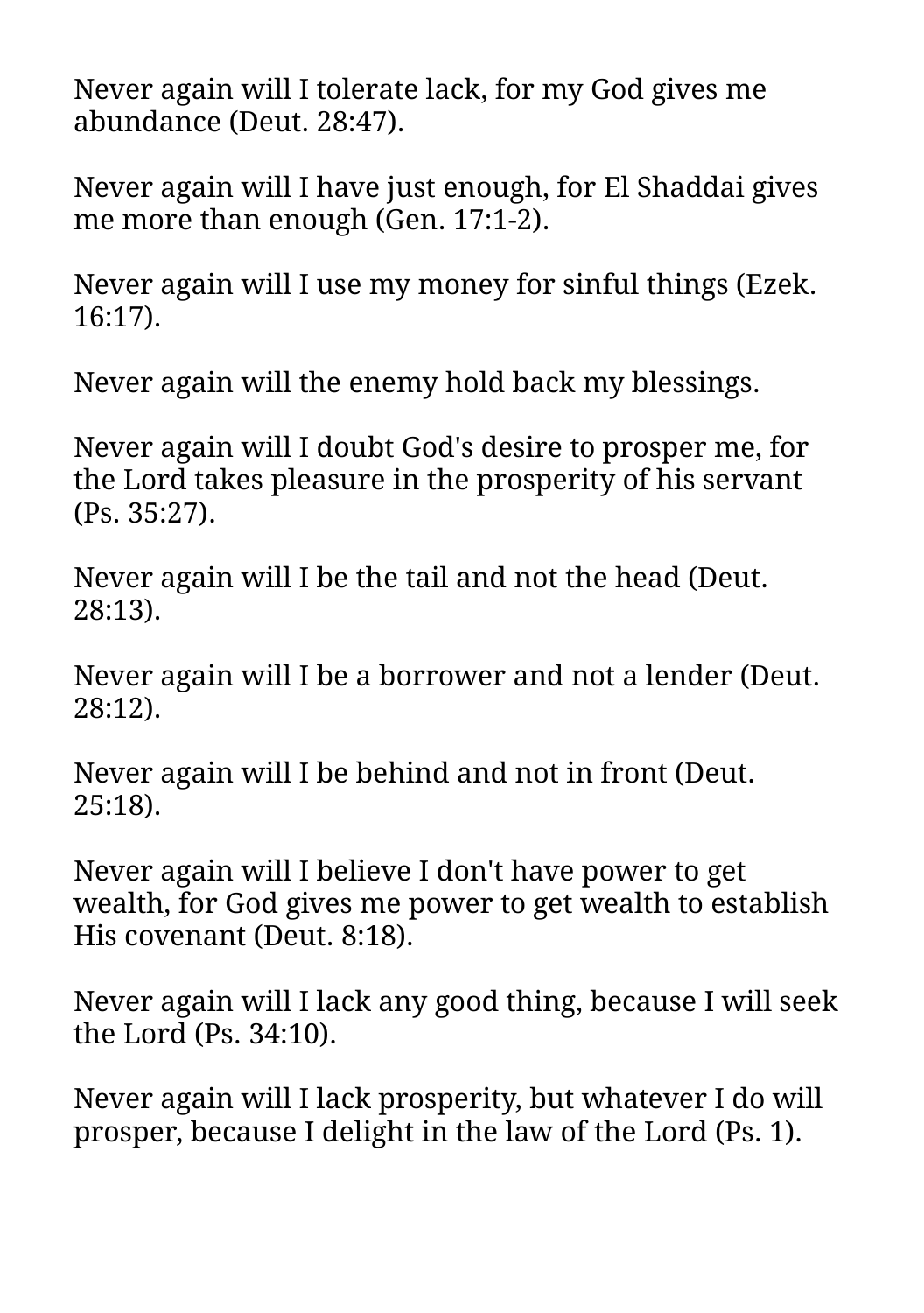Never again will I lack anointing for my head (Eccles. 9:8).

Never again will I allow the circumstances to steal my joy, for the joy of the Lord is my strength (Neh. 8:10).

Never again will I lack favor for my life, for with favor the Lord will surround me as a shield (Ps. 5:12).

Never again will I walk in the flesh instead of walking in the Spirit (Gal. 5:16).

Never again will I allow my flesh to do what it wants. I am crucified with Christ.

Never again will walk in the works of the flesh, but I will manifest the fruit of the Spirit (Gal. 5:22-23).

Never again will I be weak, for I am strong (Joel 3:10).

Never again will I be oppressed, for I am far from oppression (Isa. 54:14).

Never again will I be depressed.

Never again will I vexed and tormented by demons, for I have been delivered from the power of darkness and translated in the kingdom of Gods dear Son (Col. 1:13, KJV).

# **Never Again Will I Allow Sin To Dominate My Life**

Never again will I love or enjoy sin.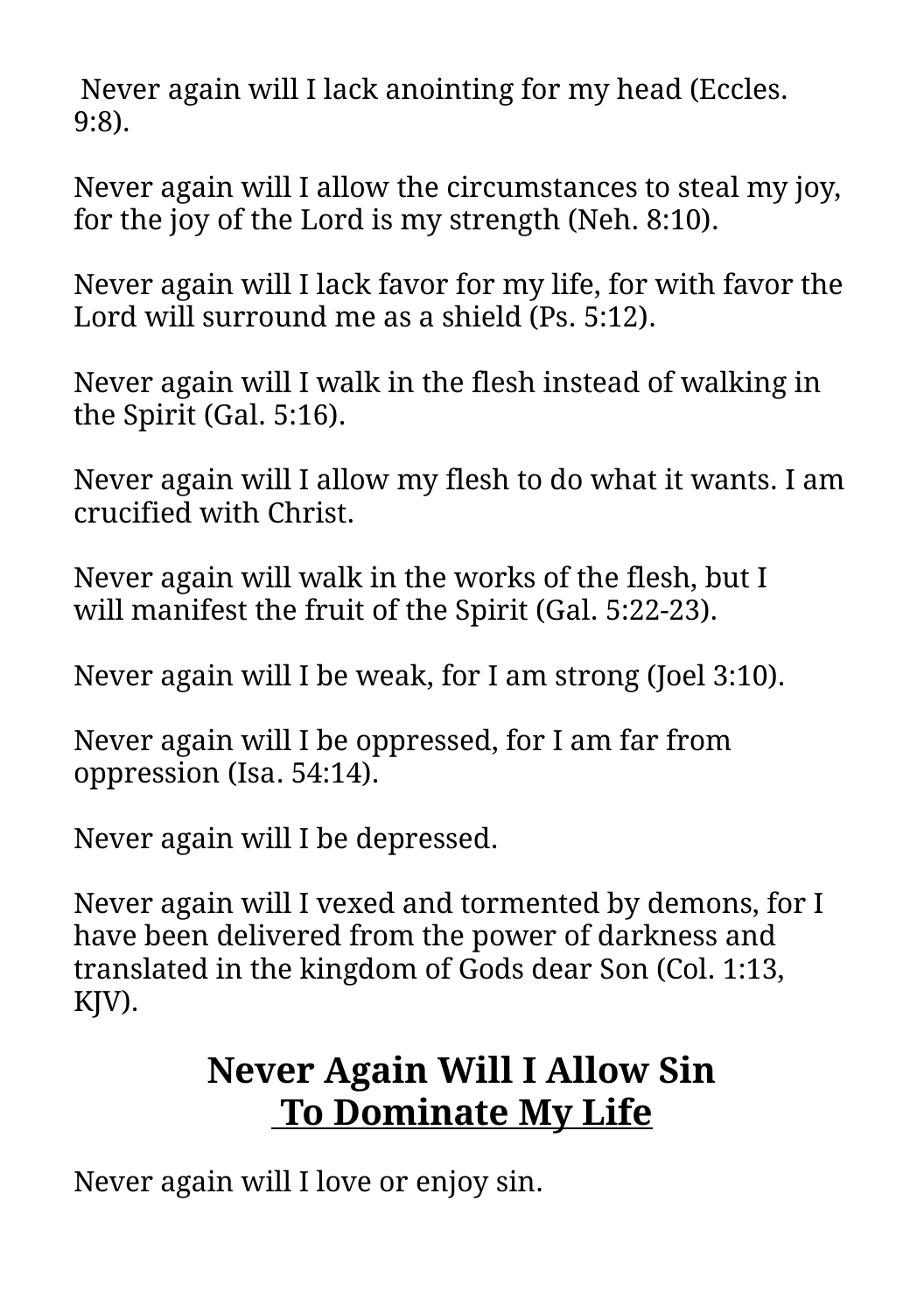Never again will I allow sin to reign in my body (Rom. 6:12).

Never again will I depart from holiness (Heb. 12:14).

Never again will I allow lust to dominate me (2 Pet. 1:4).

Never again will I yield my members as members of unrighteousness, but I yield my members as instruments of righteousness (Rom. 6:13).

Never again will I allow lust to war in my members, causing me to war and fight my brothers and sisters (James 4:1).

Never again will I allow fornication, uncleanness, inordinate affection, evil concupiscence, and covetousness, which is idolatry, to operate in my members (Col. 3:5, Kjv).

Never again will I sin against my brethren (1 Cor. 8:12).

Never again will I have respect of persons, which is sin (James 2:9, KJV).

Never again will I develop ungodly soul ties (2 Cor. 6:14).

Never again will I allow sexual sin to reign in my life.

Never again will I allow my eyes to look at perverse things, but I make a covenant with my eyes not to behold any wicked thing (Job 31:1).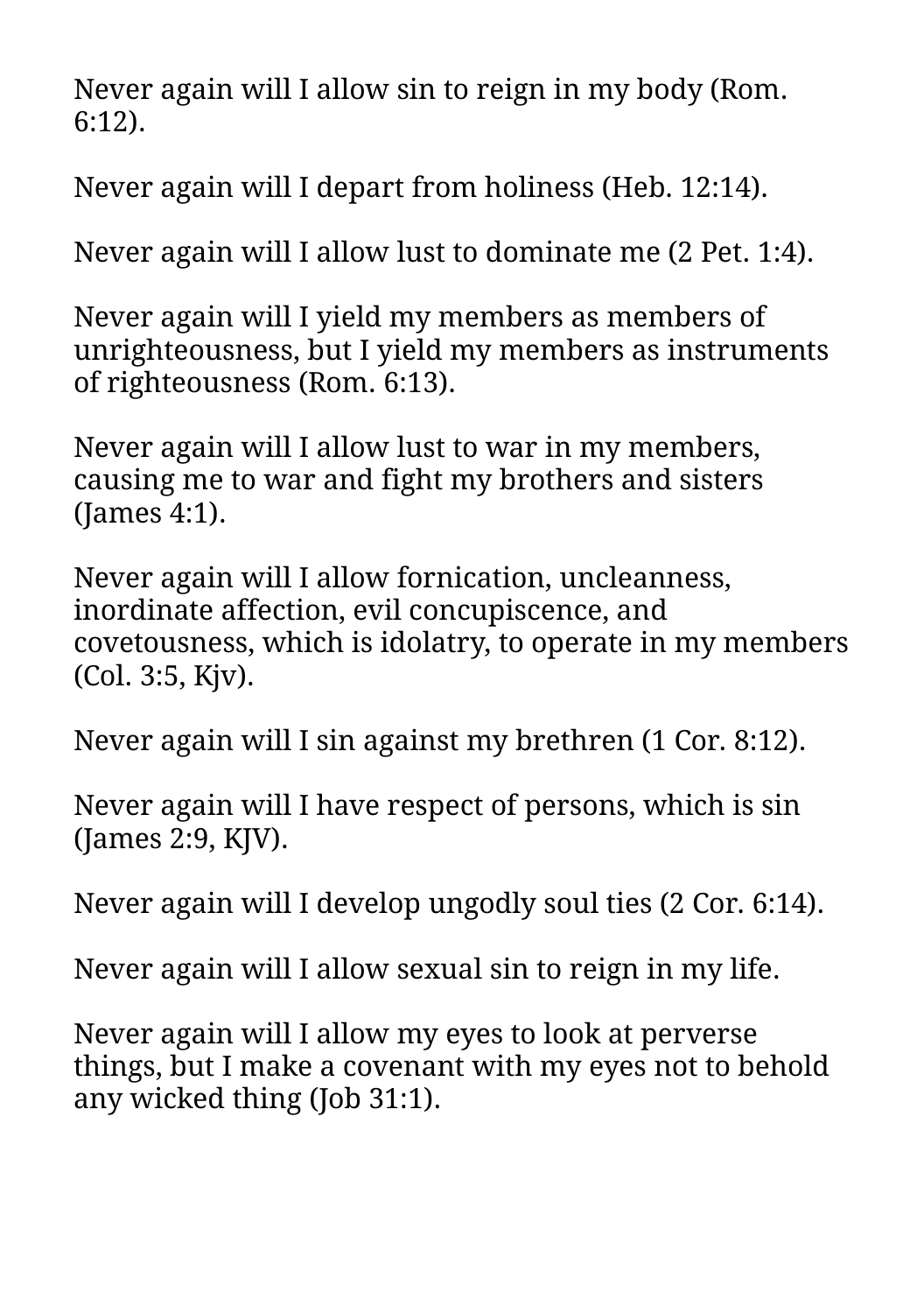Never again will I allow perversion and sexual immorality to control my life; I flee fornication (1 Cor. 6:18).

Never again will I enjoy that which is forbidden by the Lord (2 Cor. 6:17).

Never again will I act inappropriately with the opposite sex.

Never again will I allow worldliness and carnality to control my life (1 John 2:15).

Never again will I conform to the world (Rom. 12:2).

Never again will I allow anger to control my life, but I am slow to anger and sin not (Prov. 16:32; James 1:19).

Never again will I let the sun go down on my wrath (Eph. 4:26).

Never again will I let rage manifest in my life.

Never again will I lose control of my temper, for he that does not rule his spirit is like a city broken down without walls (Prov. 25:28).

Never again will I get angry at another person's success, but I rejoice in the success of others (Rom. 12:10, 15).

Never again will I be possessive or controlling of another person.

Never again will I allow a person to dominate and control me.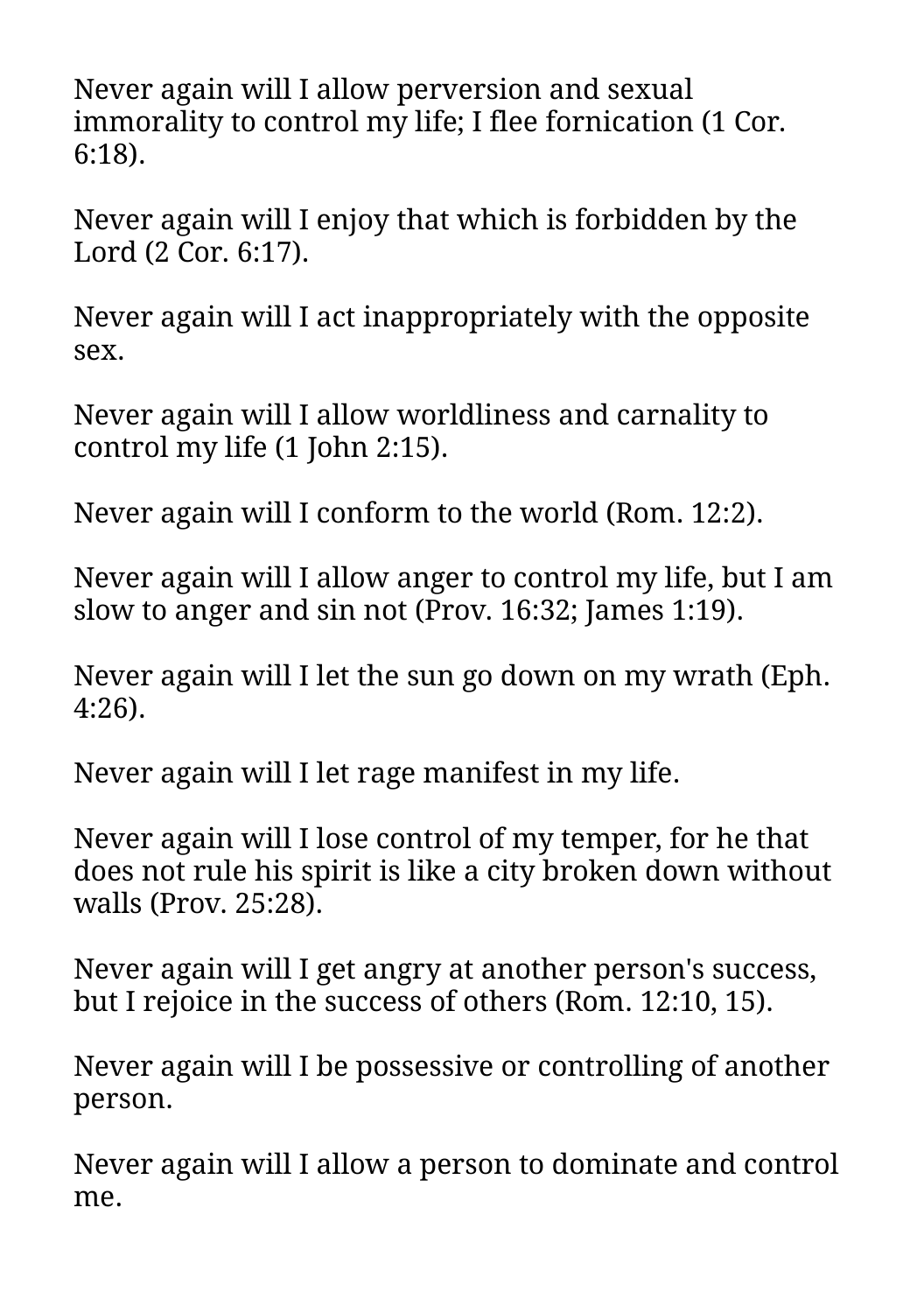Never again will I allow selfishness to dominate me.

Never again will I allow disobedience and rebellion in my life, but I will be willing and obedient and eat the good of the land (Isa. 1:19).

Never again will I allow addiction to control my appetite, but I am temperate in all things (1 Cor. 9:25).

Never again will I allow unforgiveness and bitterness to control my life (Eph. 4:31).

Never again will I allow discouragement and depression to dominate my life, but I will praise Him who is the health of my countenance (Ps. 42:5).

Never again will I walk in hate. I am not a murderer (1 John 3:15).

Never again will I let strife come into my relationships (Prov. 10:12).

Never again will I let anger rest in my bosom, for anger rests in the bosom of fools (Eccles. 7:9).

Never again will I be envious, for love does not envy (1 Cor. 13:4).

Never again will I allow jealousy and envy to enter my heart, for envy is the rottenness of the bones (Prov. 14:30).

Never again will I allow malice to operate in my life, but I walk in sincerity and truth (1 Cor. 5:8).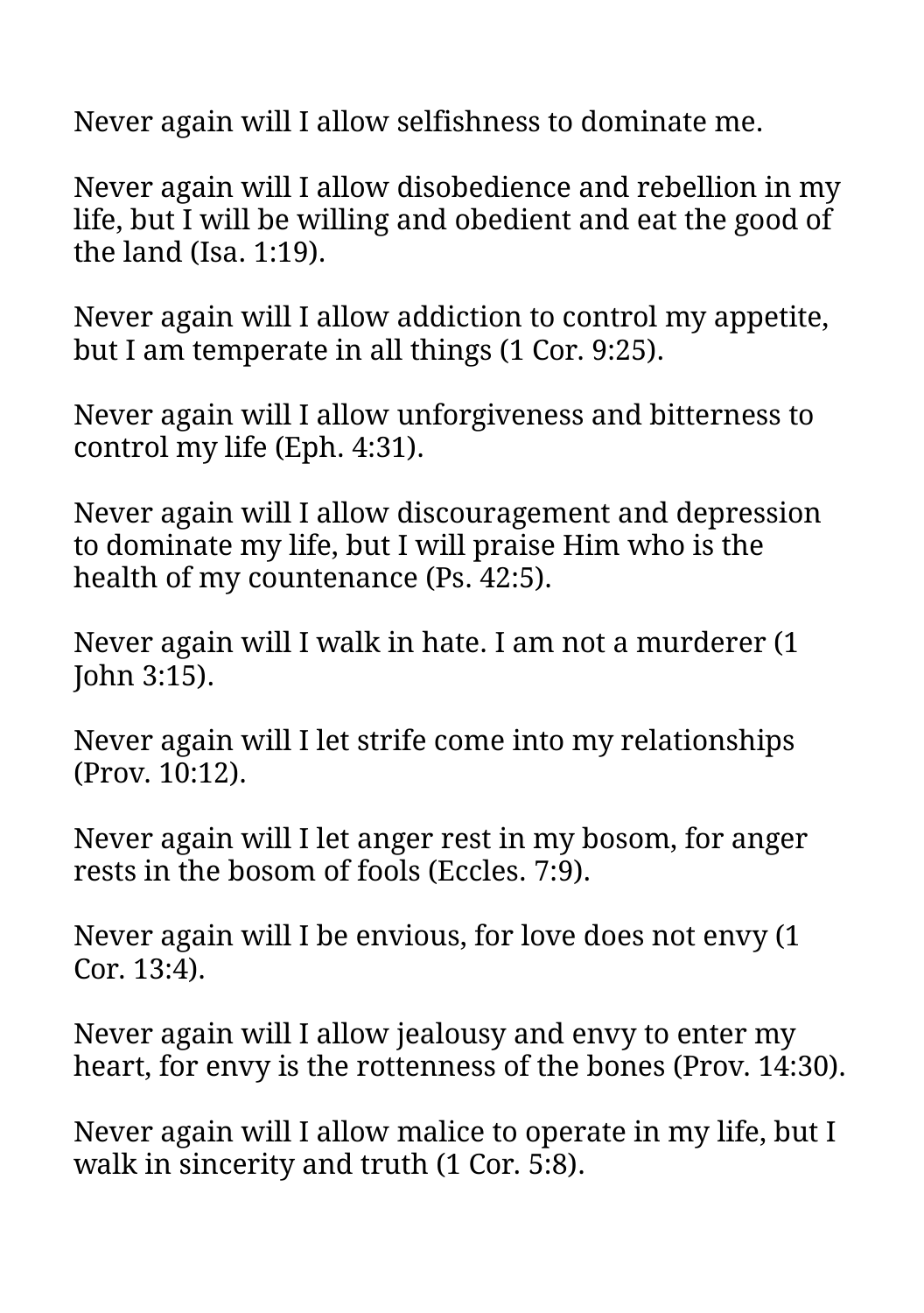### **Never Again Will I Allow My Body To Be Used By The Enemy**

Never again will I yield my body to fornication. My body is the temple of the Holy Spirit.

Never again will I yield my body to gluttony and overeating; I will not come to poverty (Prov. 23:21).

Never again will I allow harmful substances into my body.

Never again will I yield my body to slothfulness and laziness, for the lazy man will be put to forced labor (Prov. 12:24).

Never again will I accept sickness and disease, because I am healed by the stripes of Jesus (1 Pet. 2:24).

Never again will I join my body to anyone other than my mate, for I have been saved and delivered from sexual immorality (1 Cor. 6:16).

Never again will I submit my body to any ungodly purpose, for my body is the temple of the Holy Spirit (1 Cor. 3:16).

Never again will I defile my body, which is the temple of God (1 Cor. 3:17).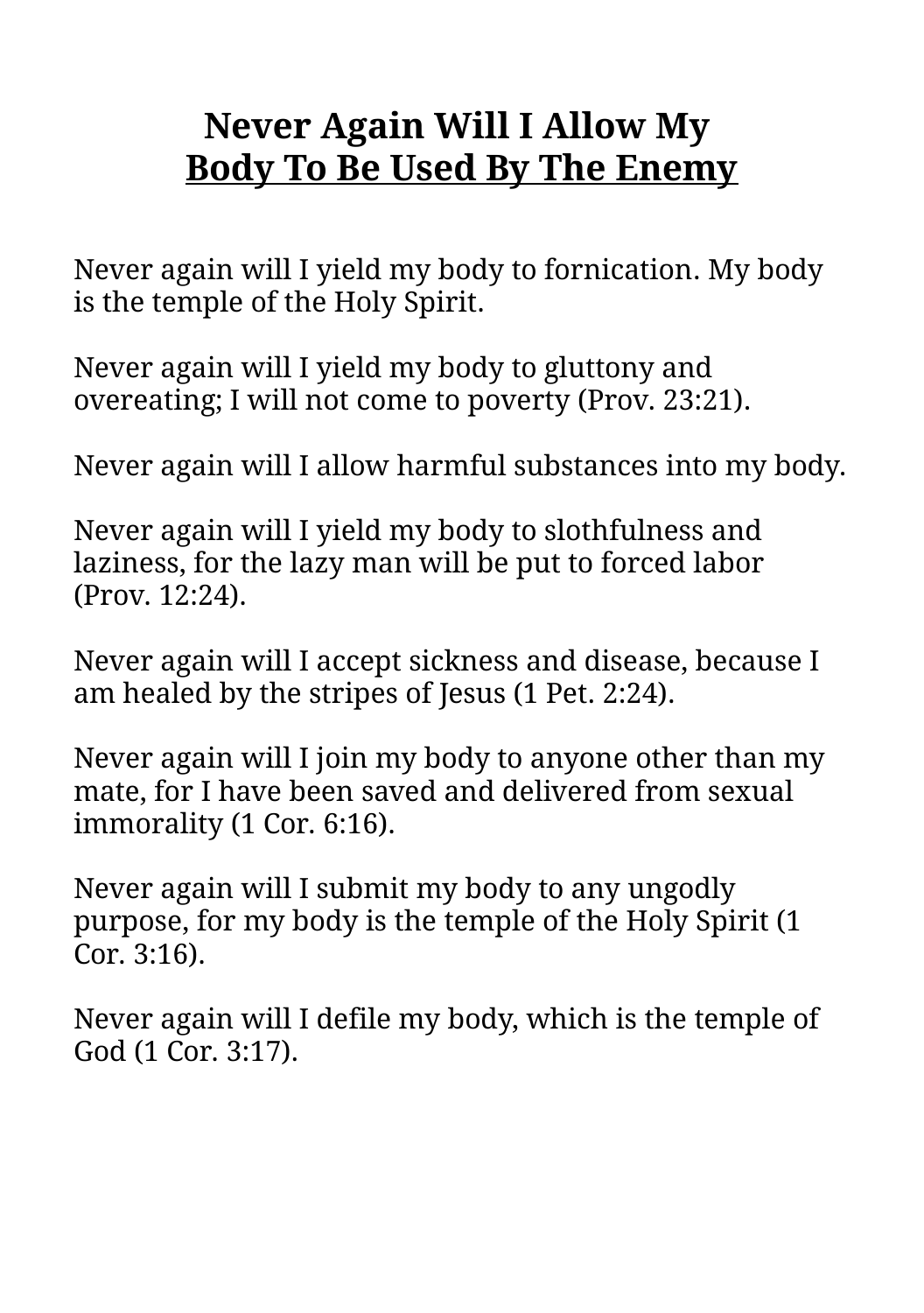## **Never Again Will I Allow Fear To Stop Me**

Never again will I be afraid, for the Lord had delivered me from all my fears (Ps. 34:4).

Never again will I be afraid of man, for the Lord is my helper (Heb. 13:6).

Never again will I be tormented by fear (1 John 4:18).

Never again will I be afraid of demons, for I tread on serpents and scorpions and over all the power of the enemy (Luke 10:19).

Never again will I not be afraid of witchcraft (Acts 13:8- 11).

Never again will I be afraid to do what God tells me to do.

Never again will I be afraid of the enemy (Ps. 27:2).

Never again will I be afraid to go where the Lord sends me. Here am I; send me (Isa. 6:8).

Never again will I be afraid to prophesy, but I covet to prophesy (1 Cor. 14:39).

Never again will I be afraid to cast out demons (Mark 16:17).

Never again will I be afraid of being rejected, because I am accepted in the Beloved (Eph. 1:6).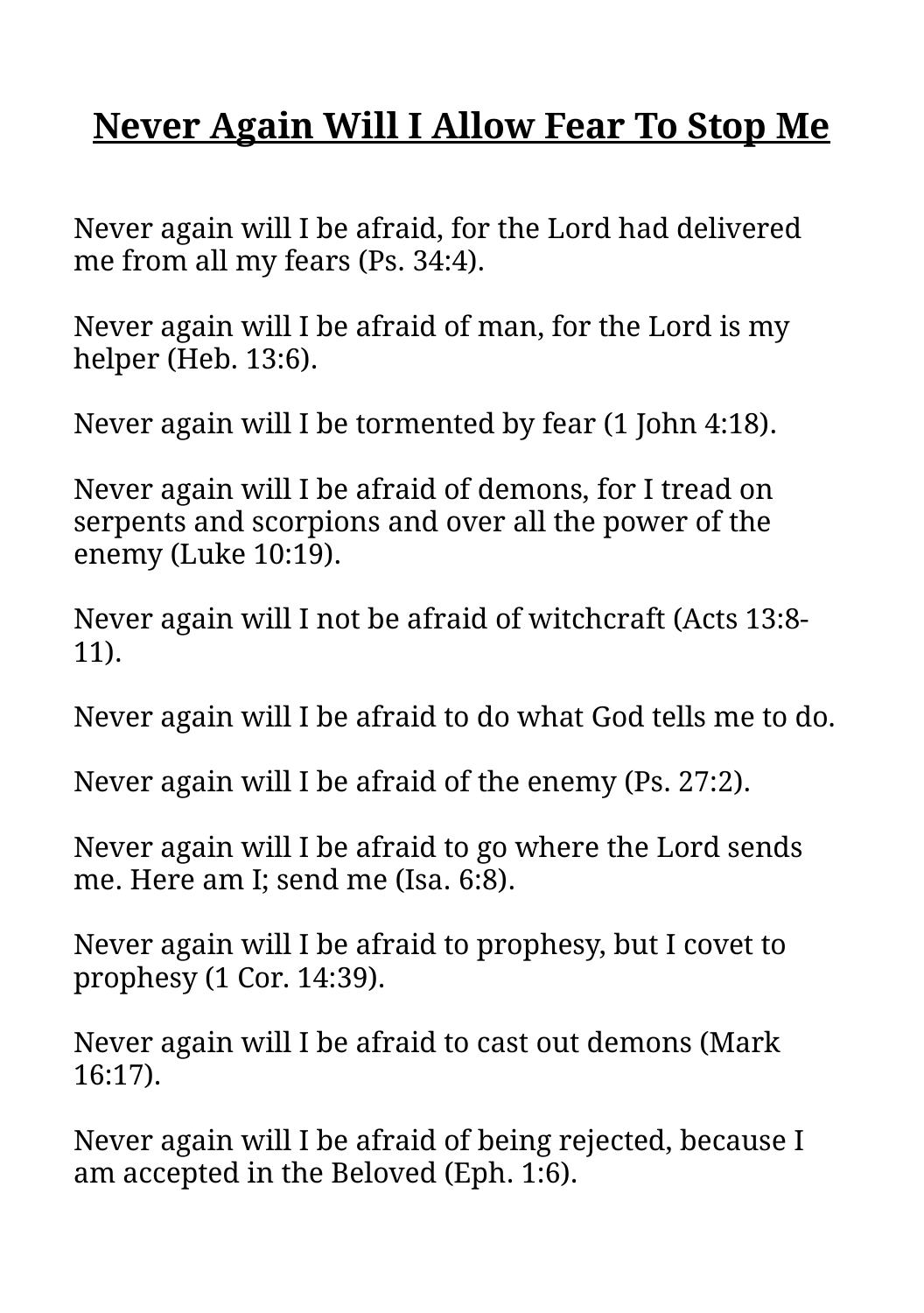Never again will I be afraid to witness to the lost (Luke 19:10).

Never again will I be afraid of doing what God tells me to do (Acts 5:29).

## **Never Again Will I Allow Pride To Control My Life**

Never again will I allow pride (Leviathan) to control my life (Job 41).

Never again will I allow my heart to become hardened (Job 41:24).

Never again will I allow the Holy Spirit's power to not flow in my life. The scales of Leviathan have been ripped from my life (Job 41:15).

Never again will I allow stubbornness to control my life, for stubbornness is as iniquity and idolatry, and I am not stiff-necked (1 Sam. 15:23).

Never again will I walk in vanity and vain glory (Gal. 5:26, KJV).

Never again will I walk in selfish ambition (James 3:14).

Never again will I speak in a boastful way (James 4:16).

Never again will I cause another person to stumble (Mal. 2:8).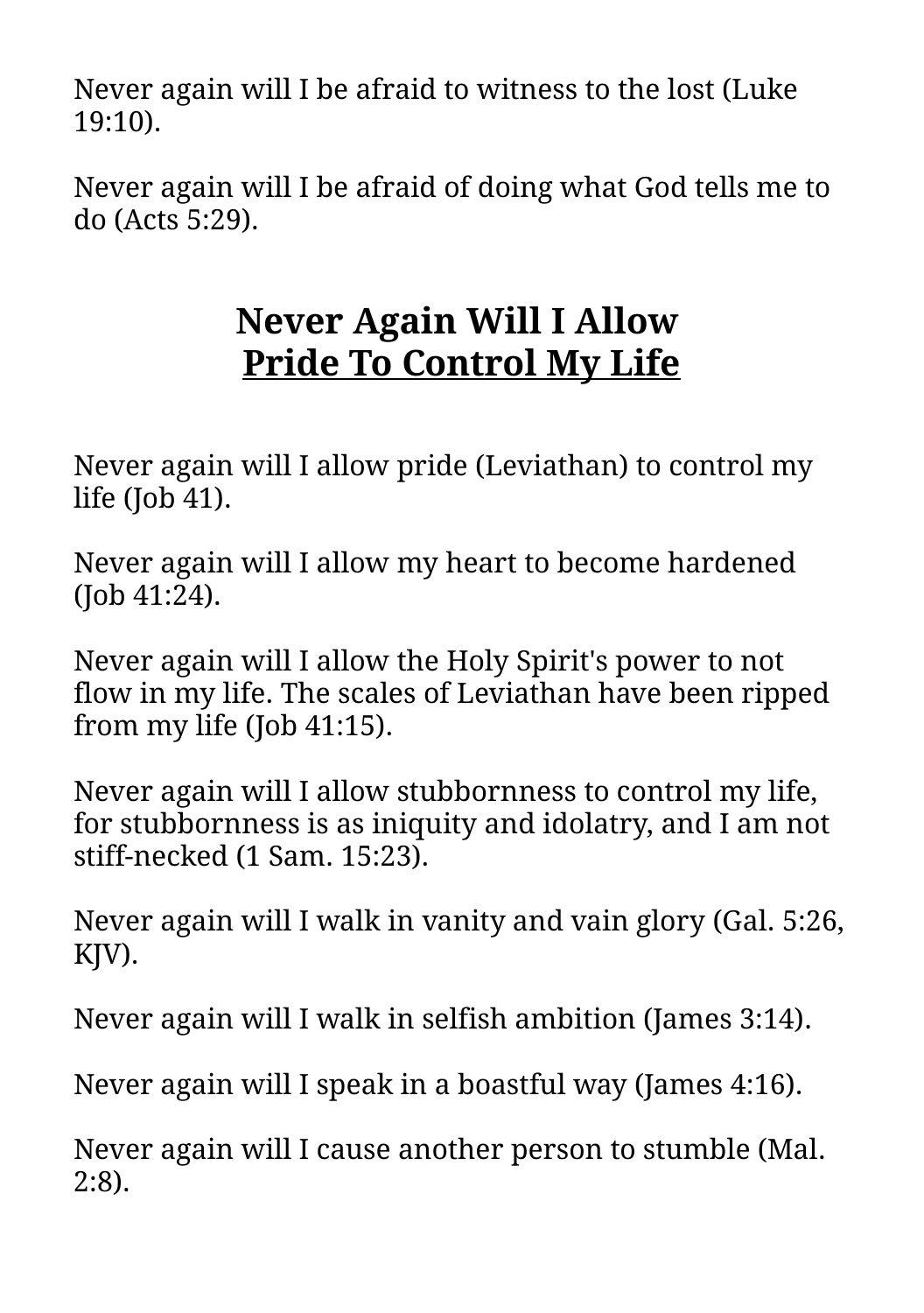Never again will I walk in offense (Ps. 119:165, KJV).

Never again will I give myself to drunkenness (Eph. 5:18).

## **Never Again Will I Allow Filthy Communications To Come Out Of My Mouth**

Never again will I allow words of doubt and unbelief to come out of my mouth (Mark 11:23).

Never again will I allow cursing and bitterness to come out of my mouth (Rom. 3:14).

Never again will I allow profanity to come out of my mouth (Eph. 4:29).

Never again will I allow lying to come out of my mouth (Eph. 4:25).

Never again will I allow evil words to come out of my mouth (Eph. 4:31).

Never again will I allow a backbiting tongue to be a part of my life (2 Cor. 12:20).

Never again will I murmur and complain (Phil. 2:14).

Never again will I allow my tongue to be out of control, but I will bridle my tongue (James 1:26).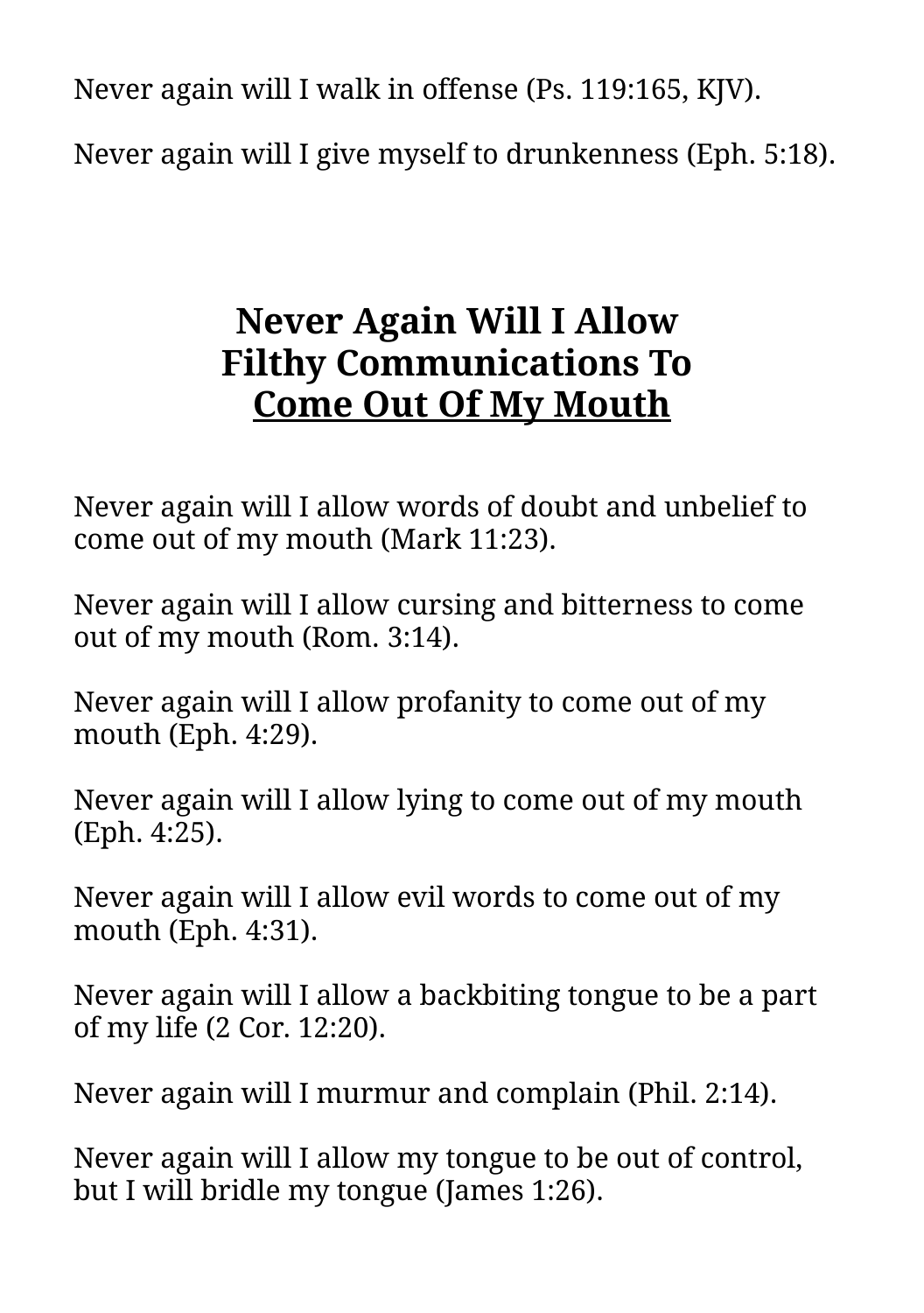Never again will I allow filthy conversation to come out of my mouth (Col. 3:8).

Never again will I allow critical words to come out of my mouth.

Never again will I allow my tongue to be used for evil (Ps. 34:13).

Never again will I allow gossip in my life (Lev. 19:16).

Never again will I keep silent when I should speak (Eccles. 3:7).

Never again will I speak when I should be silent (Eccles. 3:7).

Never again will I allow what others say about me to control my life (Acts 19:9).

Never again will I allow spoken curses to hinder my life, for the curse causeless shall not come (Prov. 26:2, KJV).

Never again will I be deceived by a flattering tongue (Prov. 6:24).

Never again will I listen to the words of the enemy (Ps. 55:3).

Never again will I walk in the counsel of the ungodly (Ps. 1:1).

Never again will I listen to false teaching and false doctrine, for the anointing teaches me (1 John 2:27).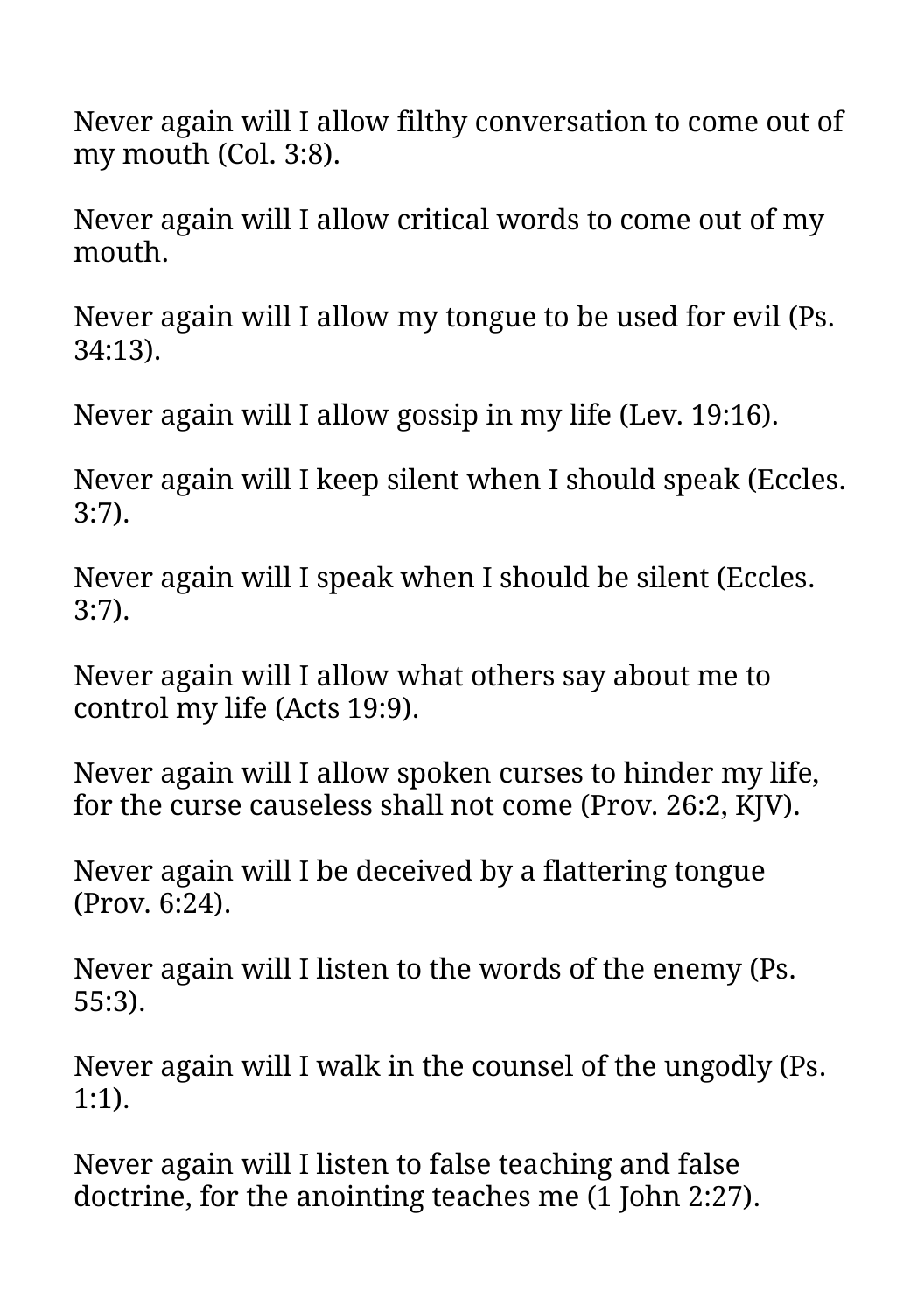Never again will I NOT listen to the words of the wise (Prov. 22:17).

Never again will I reject correction from those who love me (Ps. 141:5).

Never again will I listen to people who are in rebellion.

Never again will I make negative confessions, for death and life are in the power of the tongue (Prov. 18:21).

Never again will I confess sickness and disease, because Jesus took my sickness and infirmities (Matt. 8:17).

Never again will I confess poverty and lack; I will not be snared by the words of my mouth (Prov. 6:2).

Never again will I confess defeat; the enemy comes against me one way but flees seven ways (Deut. 28:25).

Never again will I confess fear, for God has not given me the spirit of fear (2 Tim. 1:7).

Never again will I confess failure, for I will meditate in the Word. I have good success (Josh. 1:8).

Never again will I allow mountains to block me, but I speak to the mountains in faith, and they are removed (Mark 11:23).

Never again will I say, "I can't," because I can do all things through Christ who strengthens me (Phil. 4:13).

Never again will I make excuses for failure (Gen. 3:12).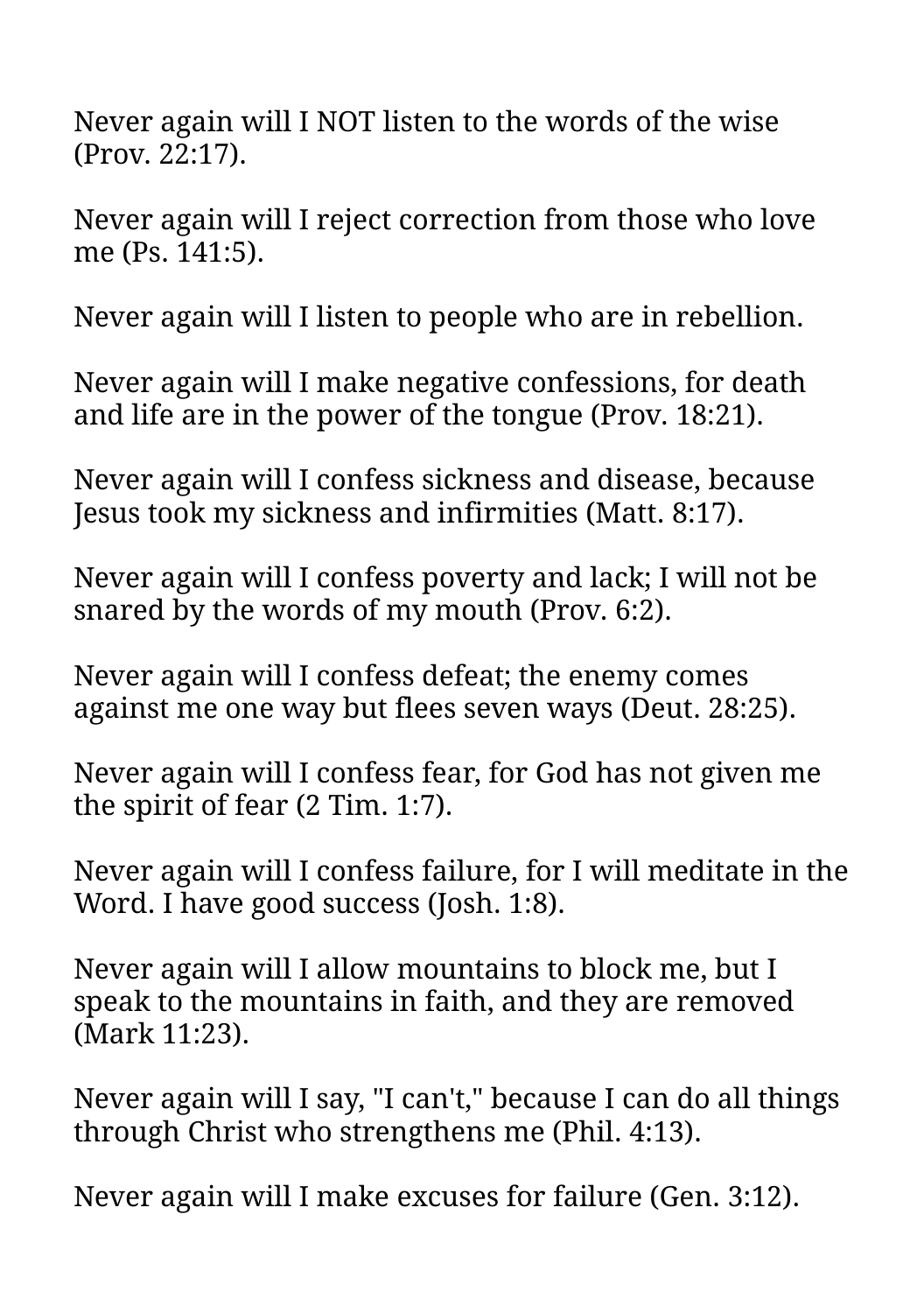Never again will I be afraid to say what the Lord is saying, but I will speak what the Lord tells me to speak (Ezek. 2:7).

Never again will I be afraid to preach and walk in the revelation God gives me (1 Cor. 4:1).

Never again will I lose sight of the prophetic words spoken over my life, but I will war according to the prophecies given to me (1 Tim. 1:18).